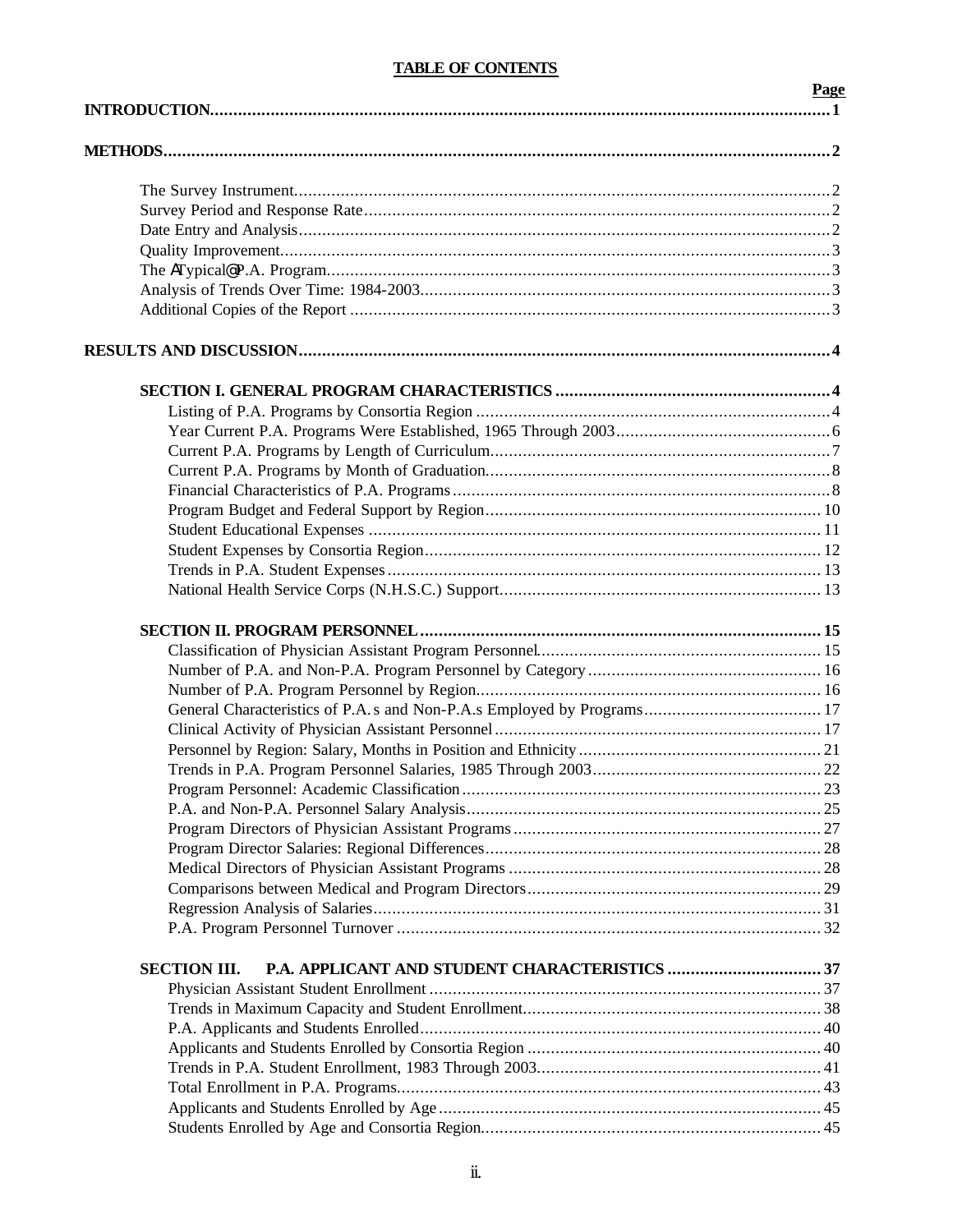# **TABLE OF CONTENTS (continued)**

|              |                                                                                     | Page |  |  |  |  |
|--------------|-------------------------------------------------------------------------------------|------|--|--|--|--|
|              |                                                                                     |      |  |  |  |  |
|              |                                                                                     |      |  |  |  |  |
|              |                                                                                     |      |  |  |  |  |
|              |                                                                                     |      |  |  |  |  |
|              |                                                                                     |      |  |  |  |  |
|              |                                                                                     |      |  |  |  |  |
|              |                                                                                     |      |  |  |  |  |
|              |                                                                                     |      |  |  |  |  |
|              |                                                                                     |      |  |  |  |  |
|              |                                                                                     |      |  |  |  |  |
|              |                                                                                     |      |  |  |  |  |
|              |                                                                                     |      |  |  |  |  |
|              |                                                                                     |      |  |  |  |  |
|              |                                                                                     |      |  |  |  |  |
|              |                                                                                     |      |  |  |  |  |
|              |                                                                                     |      |  |  |  |  |
|              |                                                                                     |      |  |  |  |  |
|              |                                                                                     |      |  |  |  |  |
|              |                                                                                     |      |  |  |  |  |
|              |                                                                                     |      |  |  |  |  |
|              |                                                                                     |      |  |  |  |  |
|              |                                                                                     |      |  |  |  |  |
|              |                                                                                     |      |  |  |  |  |
|              | Employment of Recent Graduates in Primary & Non-Primary Care by Consortia Region 63 |      |  |  |  |  |
|              |                                                                                     |      |  |  |  |  |
|              |                                                                                     |      |  |  |  |  |
|              |                                                                                     |      |  |  |  |  |
| Section I.   |                                                                                     |      |  |  |  |  |
| Section II.  |                                                                                     |      |  |  |  |  |
| Section III. |                                                                                     |      |  |  |  |  |
| Section IV.  |                                                                                     |      |  |  |  |  |
| REERENCES    |                                                                                     |      |  |  |  |  |
|              |                                                                                     |      |  |  |  |  |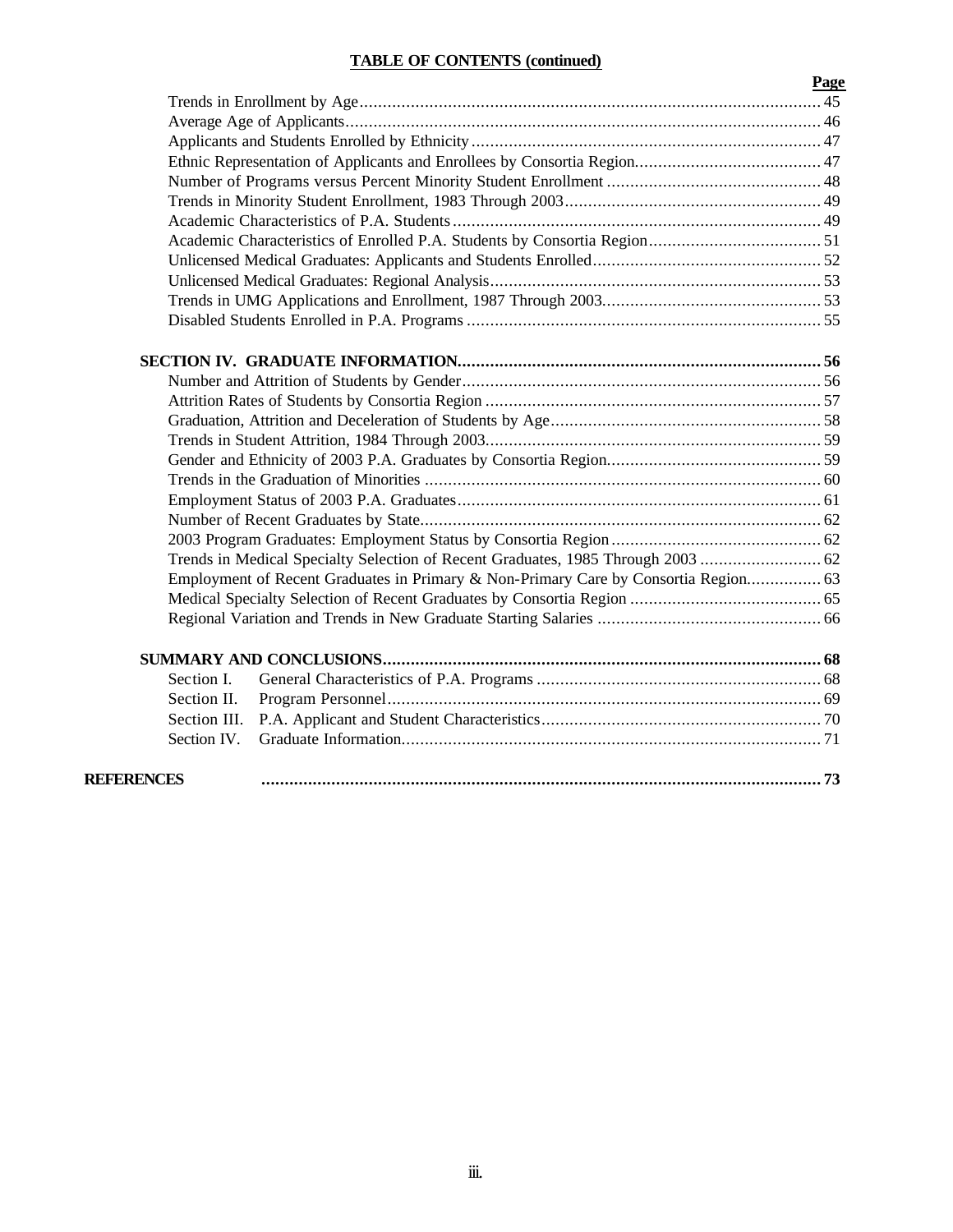# **LIST OF TABLES**

| <b>Table</b>   |                                                                                                      | Page |
|----------------|------------------------------------------------------------------------------------------------------|------|
| $\mathbf{1}$   |                                                                                                      |      |
| $\overline{c}$ |                                                                                                      |      |
| 3              |                                                                                                      |      |
| 4              | Total Program Budget and Federal Training Grant Support by Consortia Region  10                      |      |
| 5              |                                                                                                      |      |
| 6              |                                                                                                      |      |
| 7              |                                                                                                      |      |
| 8              |                                                                                                      |      |
| 9              |                                                                                                      |      |
| 10             |                                                                                                      |      |
| 11             |                                                                                                      |      |
| 12             |                                                                                                      |      |
| 13             |                                                                                                      |      |
| 14             |                                                                                                      |      |
| 15             |                                                                                                      |      |
| 16             |                                                                                                      |      |
| 17             | Salary and Months in Position of Cat. I - III P.A. and Non-P.A. Personnel by Ethnicity and Gender 19 |      |
| 18             |                                                                                                      |      |
| 19             | Analysis of Salary, Percent Time & Months in Position of P.A. & Non-P.A. Personnel by Gender 20      |      |
| 20             |                                                                                                      |      |
| 21             | Analysis of Program Personnel Salary by Geographic Region and Ethnicity: Cat. I - III 21             |      |
| 22             | Analysis of Program Personnel Salary by Geographic Region and Ethnicity: Cat. IV 22                  |      |
| 23             |                                                                                                      |      |
| 24             |                                                                                                      |      |
| 25             |                                                                                                      |      |
| 26             |                                                                                                      |      |
| 27             |                                                                                                      |      |
| 28             |                                                                                                      |      |
| 29             |                                                                                                      |      |
| 30             |                                                                                                      |      |
| 31             |                                                                                                      |      |
| 32             |                                                                                                      |      |
| 33             |                                                                                                      |      |
| 34             |                                                                                                      |      |
| 35             |                                                                                                      |      |
| 36             |                                                                                                      |      |
| 37             |                                                                                                      |      |
| 38             |                                                                                                      |      |
| 39             |                                                                                                      |      |
| 40             |                                                                                                      |      |
| 41             |                                                                                                      |      |
| 42             |                                                                                                      |      |
| 43             |                                                                                                      |      |
| 44             |                                                                                                      |      |
| 45             |                                                                                                      |      |
| 46             |                                                                                                      |      |
| 47             |                                                                                                      |      |
| 48             |                                                                                                      |      |
| 49             |                                                                                                      |      |
|                |                                                                                                      |      |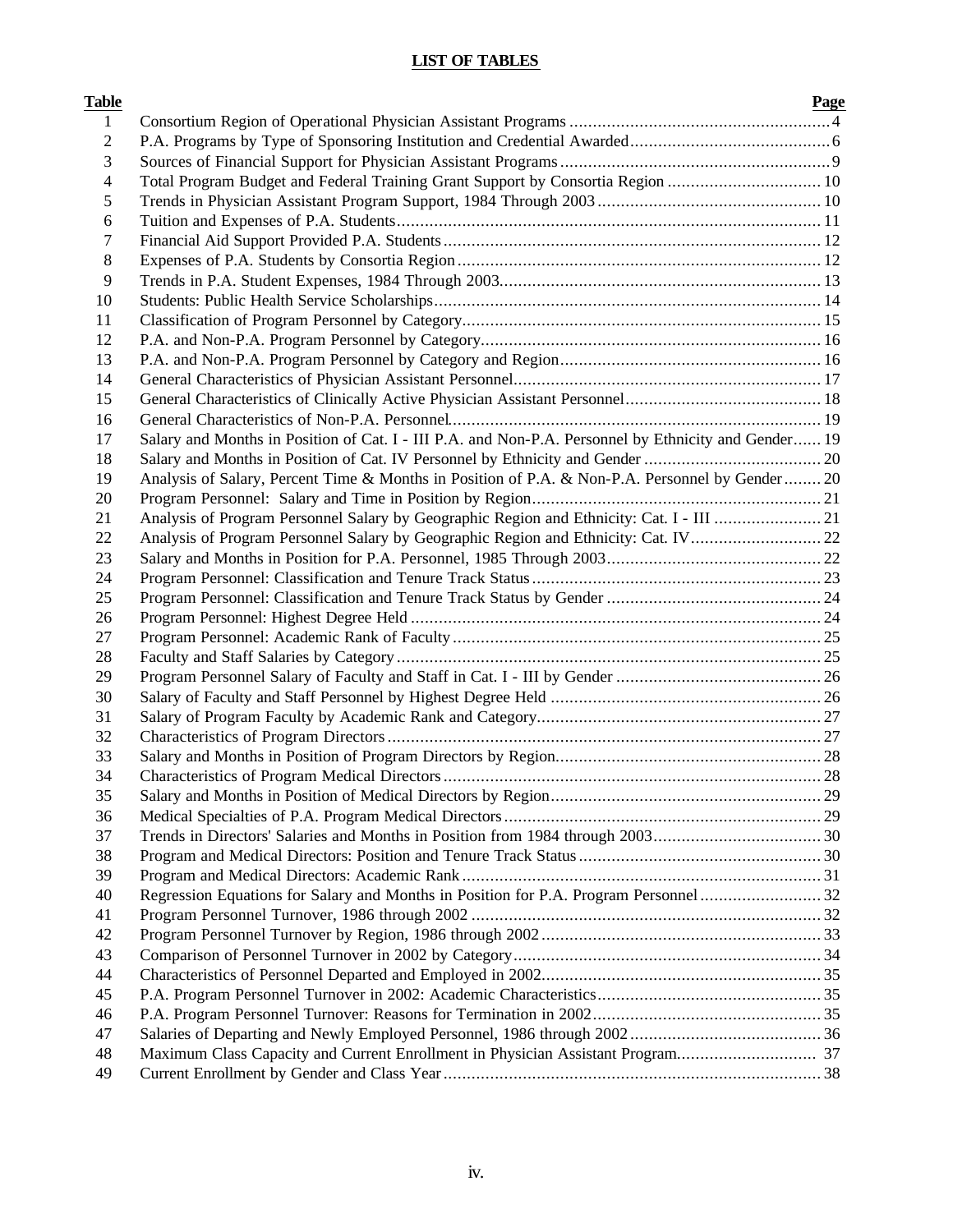# **LIST OF TABLES (continued)**

| 50 |                                                                                             |  |
|----|---------------------------------------------------------------------------------------------|--|
| 51 |                                                                                             |  |
| 52 |                                                                                             |  |
| 53 |                                                                                             |  |
| 54 |                                                                                             |  |
| 55 |                                                                                             |  |
| 56 |                                                                                             |  |
| 57 |                                                                                             |  |
| 58 |                                                                                             |  |
| 59 |                                                                                             |  |
| 60 |                                                                                             |  |
| 61 |                                                                                             |  |
| 62 |                                                                                             |  |
| 63 |                                                                                             |  |
| 64 | GPA & Mean Number of Months of Health Care Experience by Region, Class of 2003-2004  52     |  |
| 65 |                                                                                             |  |
| 66 |                                                                                             |  |
| 67 | Number of Programs Reporting No Applicants and/or Enrollment of UMGs by Region              |  |
| 68 |                                                                                             |  |
| 69 |                                                                                             |  |
| 70 | Number of Graduates and Students Withdrawn or Decelerated in 2003-2004 by Gender  56        |  |
| 71 |                                                                                             |  |
| 72 |                                                                                             |  |
| 73 |                                                                                             |  |
| 74 | Number Graduated, Decelerated and Attrition Rates of 2003 Graduates by Age58                |  |
| 75 |                                                                                             |  |
| 76 |                                                                                             |  |
| 77 |                                                                                             |  |
| 78 |                                                                                             |  |
| 79 |                                                                                             |  |
| 80 |                                                                                             |  |
| 81 | Employment of 2003 Graduates in Primary & Non-Primary Care Med. by Consortia Region  63     |  |
| 82 | Trends in the Primary Care Medical Specialty Selection of Recent Graduates, 1993 - 2003  64 |  |
| 83 | Trends in Non-Primary Care Medicine Specialty Selection of Recent Graduates, 1993 - 2003 65 |  |
| 84 |                                                                                             |  |
| 85 |                                                                                             |  |
| 86 |                                                                                             |  |
| 87 |                                                                                             |  |
|    |                                                                                             |  |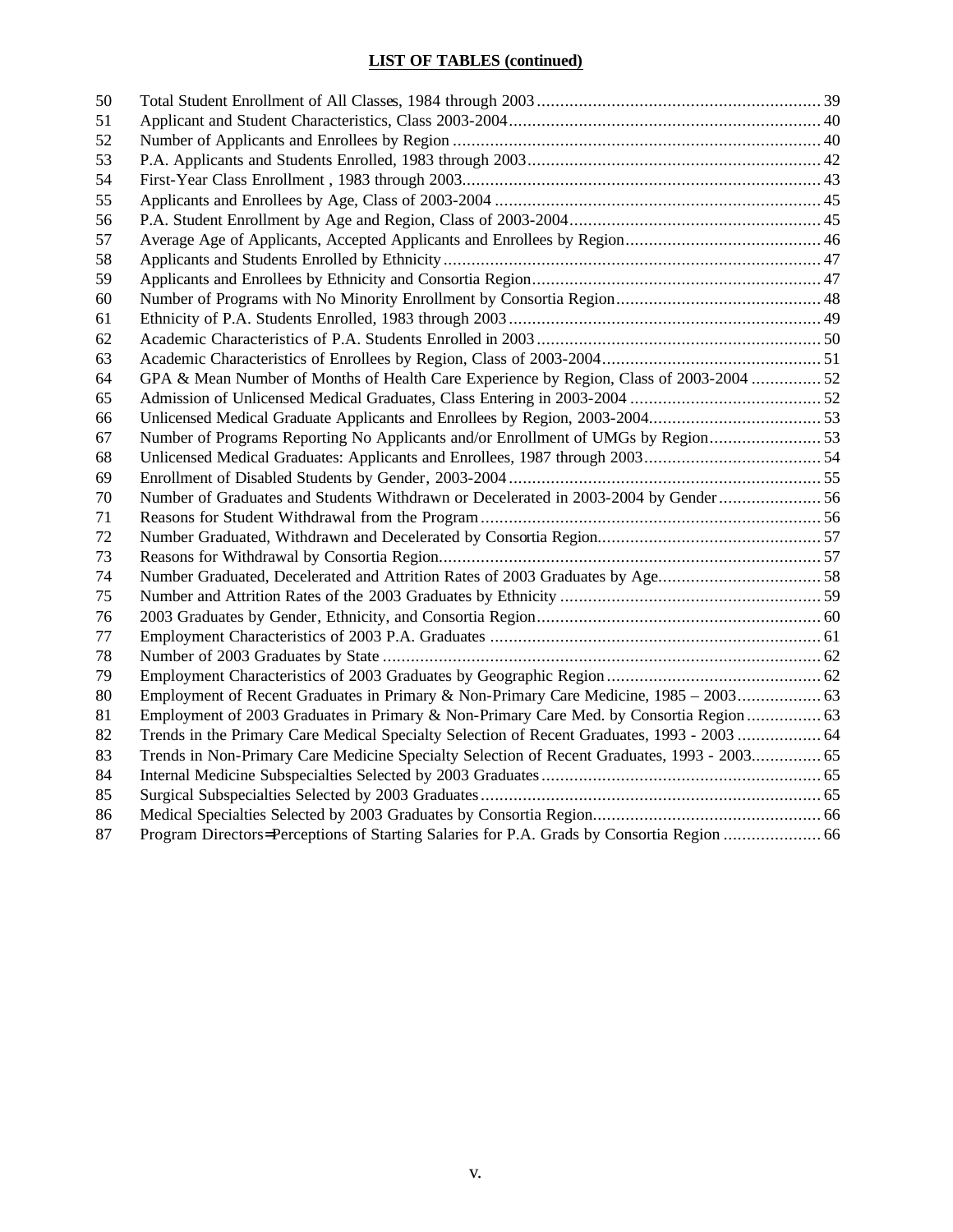# **LIST OF FIGURES**

| Figure         | Page |
|----------------|------|
| $\mathbf{1}$   |      |
| $\overline{2}$ |      |
| 3              |      |
| 4              |      |
| 5              |      |
| 6              |      |
| 7              |      |
| 8              |      |
| 9              |      |
| 10             |      |
| 11             |      |
| 12             |      |
| 13             |      |
| 14             |      |
| 15             |      |
| 16             |      |
| 17             |      |
| 18             |      |
| 19             |      |
| 20             |      |
| 21             |      |
| 22             |      |
| 23             |      |
| 24             |      |
| 25             |      |
| 26             |      |

# **APPENDIX:**

Twentieth Annual A.P.A.P. National Survey for the 2003-2004 Academic Year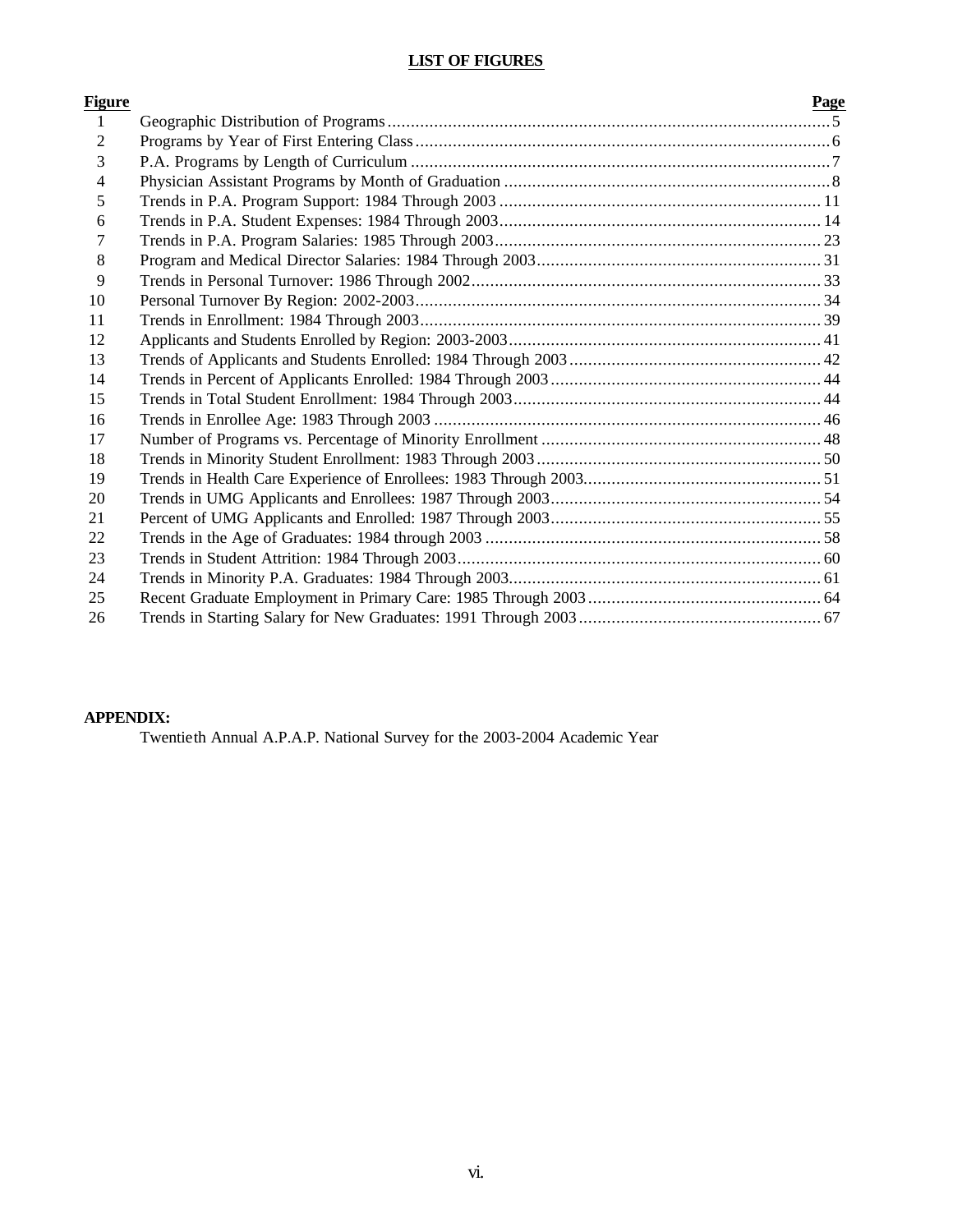# TWENTIETH ANNUAL REPORT ON PHYSICIAN ASSISTANT EDUCATIONAL PROGRAMS IN THE UNITED STATES, 2003-2004

## INTRODUCTION

Founded in 1972, the Association of Physician Assistant Programs (APAP) serves as the national organization representing physician assistant (P.A.) educational programs in the United States. The Association serves as a conduit for communication among P.A. educators by sponsoring meetings, organizing research studies and providing a forum to conduct the business of the membership. Another important role for the Association is to serve as a resource for individuals and organizations interested in the aspects of the physician assistant profession that pertain to the selection and education of the P.A. students and the characteristics of physician assistant programs. In addition, APAP provides representation to various bodies that help to chart the course of the P.A. profession, including the Accreditation Review Commission on Education for the Physician Assistant, Inc. (ARC-PA) and the National Commission on Certification of Physician Assistants (NCCPA), among others.

As the primary organ for collection and dissemination of data about its member physician assistant educational programs, the Association publishes a web-based "Physician Assistant Programs Directory."<sup>1</sup> The Directory provides a listing and description of APAP member programs. Each listing provides comprehensive information concerning each program's admission requirements, curriculum, institutional affiliates, credentials awarded and other descriptive data. The Directory also provides a summary of postgraduate educational programs for P.A.'s, information about accreditation and P.A. certification. As of November, 2003, there were 133 physician assistant programs accredited (full or provisional) by the Accreditation Review Commission on Education for the Physician Assistant, Inc.<sup>2</sup>

In 1984, the process of establishing a national database on P.A. programs was initiated by Denis Oliver, Ph.D., Director of The University of Iowa Physician Assistant Program and then Past-President of the Association. The first national survey was developed and administered in the fall of 1984. The questionnaire requested information on a variety of program "activities" including institutional sponsorship, financial support, program personnel (faculty and support staff), characteristics of applicants and students enrolled, curriculum, student attrition and graduate employment characteristics. The findings from the 1984 survey were published as the First Annual Report on Physician Assistant Educational Programs in the United States, 1984-85 and, to date, a total of twenty Annual Reports<sup>3-22</sup> have been published, including the present Report.

Dr. Oliver retired as author after publication of the eleventh Report. In 1995, the APAP Board of Directors authorized individuals from the Saint Francis University Department of Physician Assistant Sciences to author future Reports. Data from the annual report has been published in numerous other venues where discussions of the P.A. profession are ongoing. Examples of these publications include the Journal of Medical Education, AAPA News and the Journal of the American Academy of Physician Assistants. Selected data have been published in the Annual Reports to the President and Congress on the States of Health Personnel in the United States and in a publication of the Association of Academic Health Centers.

The data presented in the Report over the years represents responses from greater than 85% of the P.A. programs surveyed. This high rate of response leads the authors to present the findings contained herein to be representative of the physician assistant educational programs in the United States. Given that the basic elements of the annual survey have remained consistent over its twenty year history, a significant amount of data has been generated that can be used to depict the "typical" or "average" P.A. educational endeavor. The consistency in collection of data has also provided the ability to detect trends or document changes as they occur over time. Identified trends have been analyzed to generate reports on the following items:

- \* Characteristics of AMA-accredited P.A. Programs that have  $Closed$ <sup>5</sup>
- \* Characteristics of Graduate-Level P.A. Programs.<sup>6,9</sup>
- \* Analysis of Alien and U.S. Unlicensed Medical Graduates Admitted to P.A. Programs.<sup>8</sup>
- \* Analysis of P.A. Program Personnel Turnover.<sup>10-22</sup>
- \* A Review of Program Characteristics by Sponsoring Institution.<sup>3</sup>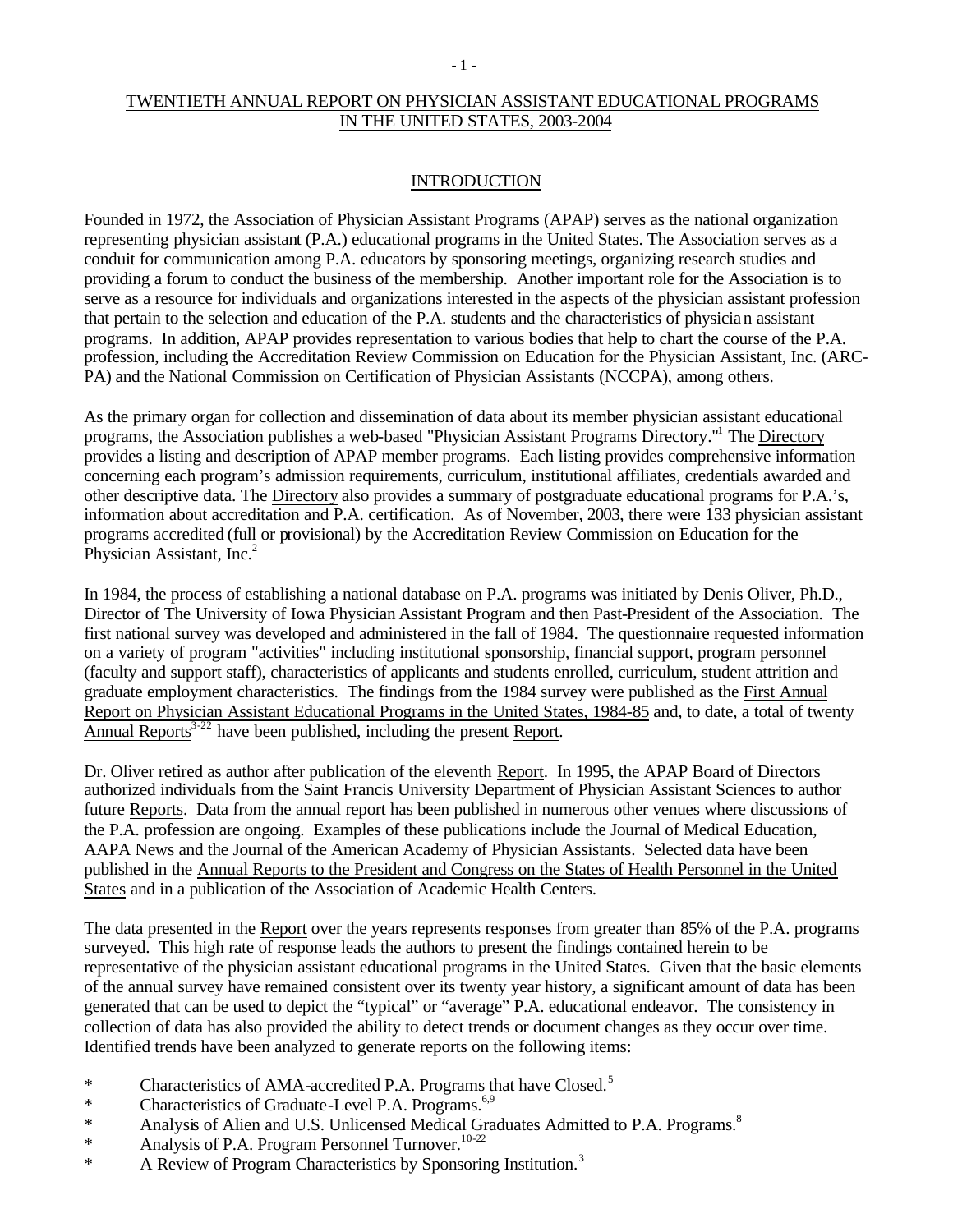# **METHODS**

# **The Survey Instruments**

Two questionnaires (surveys #1, #2) were administered. The first survey was a total of seven pages in length, mailed in November 2003, to 133 programs that were identified as accredited from databases maintained by APAP and the ARC-PA. Survey #1 consisted of three major sections (see the Appendix for a copy of the questionnaires):

- A. General Program Information: Includes date of admission of first class, length of program, consortia membership, sponsoring institution, sources of financial support, student expenses and financial aid and credentials earned.
- B. Program Personnel: Includes characteristics of program faculty and staff, clinical activity of P.A. personnel, and an assessment of program personnel turnover, attrition and recruitment.
- C. Applicant/Student Information: Includes the number, gender, age, ethnicity, residency, academic and health care experience background of applicants and students enrolled, including the disabled. A section requesting information of unlicensed medical graduate (UMG) applicants and students enrolled is also included.

Survey #2 was three pages in length and requested information on:

A. Graduate Information: includes information on student attrition and deceleration, characteristics of recent graduates and starting salary for recent graduates.

One of the goals of the current authors with the Annual Report was to make it more user friendly. To move closer to this end, the Annual Report application was moved "on-line" three years ago, allowing the member programs to enter data directly over the Internet, facilitating the collection and analysis of data. Seventy-one programs (61% of the respondents) submitted their program's data via this method.

# **Survey Period and Response Rate**

Survey #1 was sent (11/17/2003) to 133 P.A. programs, including one program enrolling students for the first time in the 2003-2004 academic year. An initial deadline of January 16, 2004 was established. A total of 114 responses were received for a response rate of 85.7%.

The second survey and the curriculum survey were included with survey #1. Eighty-seven were received.

A total of 115 programs returned some portion of survey #1 and/or survey #2, for an overall response rate of 86.5%.

# **Data Entry and Analysis**

In the process of editing each questionnaire, obvious misinterpretations or inconsistencies in the responses to specific items were resolved by telephoning or e-mailing the person completing the survey. A series of contingency checks were made to identify invalid characters or extreme values in any field.

In general, analyses of the data consisted of descriptive statistics on the variables of interest, e.g. arithmetic mean, standard deviation, median, and range of values. Medians were listed on tables when they differed significantly from the mean. T-tests were used to determine levels of statistical significance between groups. Regression equations were developed for program budget and student enrollment as well as various parameters associated with personnel salary and certain variables, which were expected to influence salary, i.e., gender, months of experience, academic credentials and academic rank. Data are not reported when only one person is represented in a category.

Tables and figures presented in this report represent aggregate data from the respondents. Due to missing data and/or unusable answers, the number of respondents to a particular questionnaire item varied. In some cases, data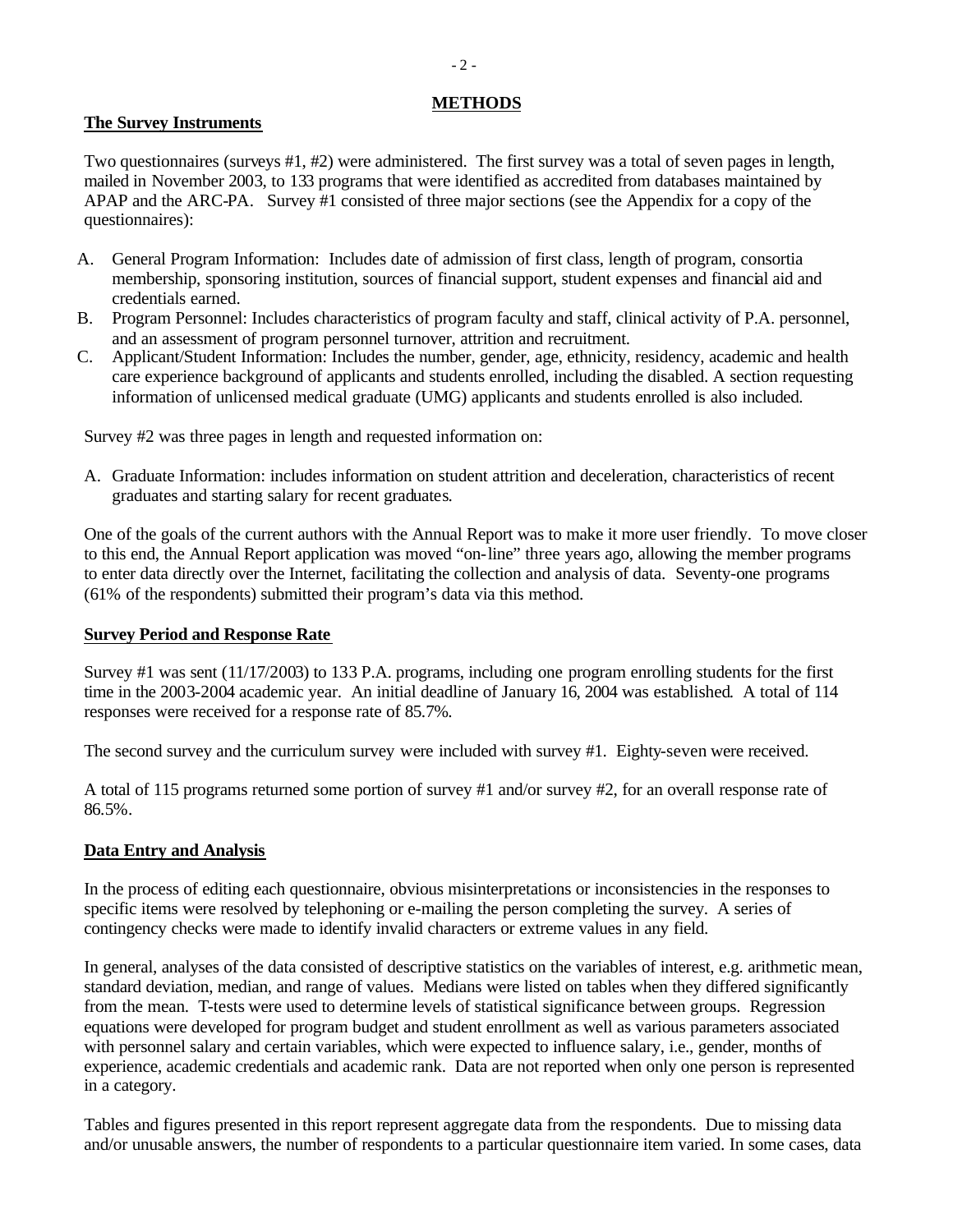on nonrespondents was obtained from the APAP Directory or personal communication with nonrespondent programs, in which case a total of 133 programs were represented.

# **Quality Improvement**

Given that the Report is an ongoing enterprise, the authors are interested in improving its usefulness to our customers. In 1995, the APAP Board of Directors approved the formation of an advisory board to review the planning and direction of the Report and to help to continually improve the product.

Constructive comments on how to improve the Report or any of its survey instruments are welcome at any time. Please address any comments to: Albert Simon, D.H.Sc., M.Ed., PA-C (e-mail: BSimon@francis.edu) or Marie Link (e-mail: MLink@francis.edu), Department of Physician Assistant Sciences, Saint Francis University, 117 Evergreen Drive, Loretto, PA 15940.

# **The "Typical" P.A. Program**

The data reported herein represents our best estimate of the population value for the variables involved and were used to describe the characteristics of the "typical" P.A. program. Mean and/or median values were reported for each characteristic examined. In calculating mean values, entries with zero values were usually included while 'missing' values were uniformly excluded. When only partial data were available, the number of respondents was identified.

In some cases, totals reported for a given category may not reflect a simple summation of the subcategories. For example, in the table presenting data on applicant age (Table 55), one program may report the total number of applicants, but not report data for any of the age subcategories for applic ants. In such a case, means for each of the age groups are reported based on the programs that provided information. The programs that reported only the total number of applicants were included in the "total" figure  $(N=80)$ , but not in the subcategory data  $(N=71)$ . Thus, the number of responding programs upon which the category or subcategory means were based may differ. In addition to reporting aggregate data for the "typical program," program respondents were also compared on the basis of consortia region.

### **Analysis of Trends Over Time: 1984-2003**

In comparing current data to similar data collected in previous years, trends occurring in various aspects of P.A. educational programs were identified. Specific variables for which comparisons have been made include program budget, student expenses and financial aid, salaries of program personnel, number of applicants and students enrolled, student characteristics (age, gender, ethnicity, health related experience, G.P.A. and attrition) and employment characteristics of program graduates (i.e., rate of employment, medical specialty, type of practice, starting salary).

### **Additional Copies of this Report**

Copies of this Report may be purchased by contacting: Association of Physician Assistant Programs, 950 N. Washington Street, Alexandria, VA 22314-1552 (703-548-5538).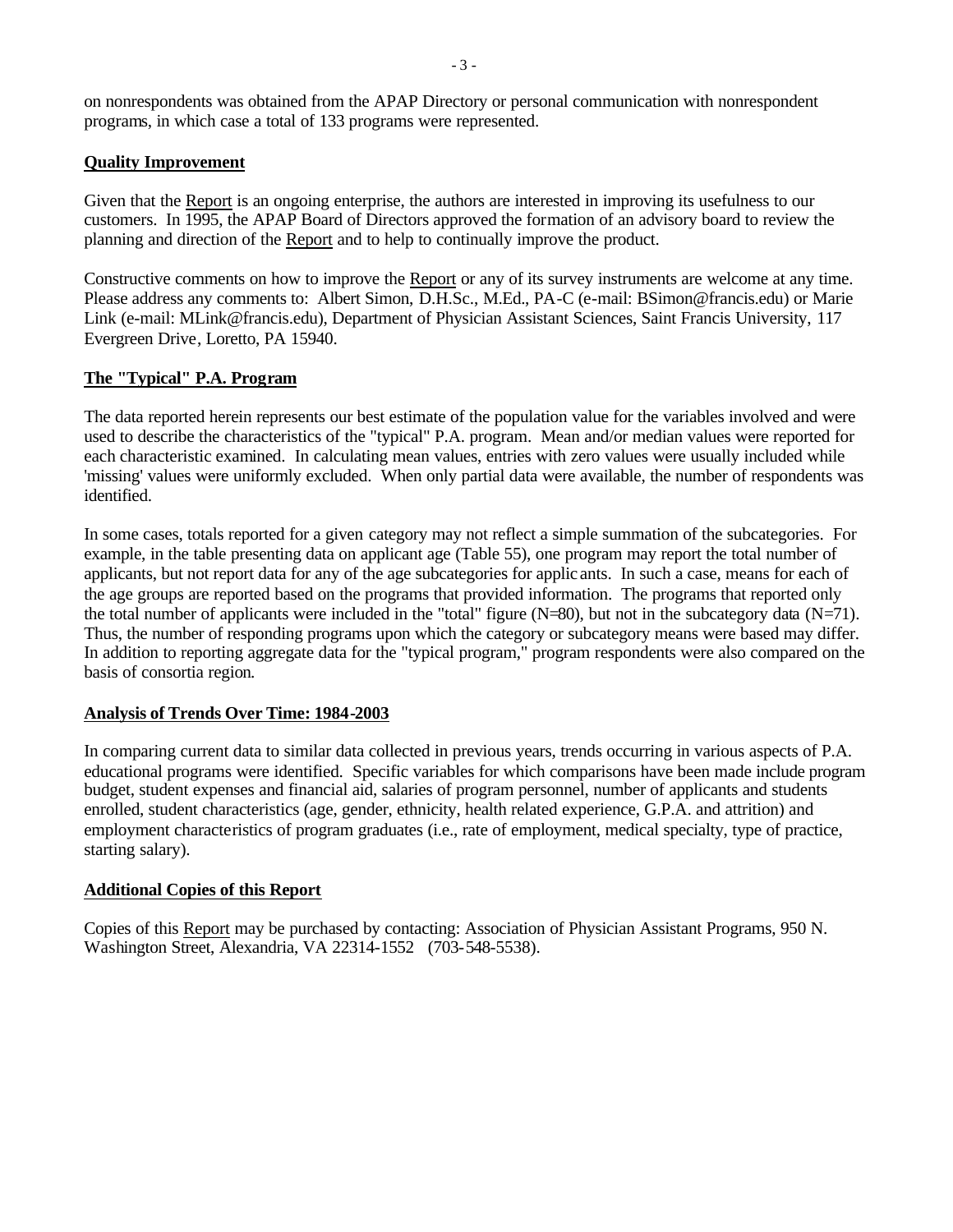# **SECTION I. GENERAL PROGRAM CHARACTERISTICS**

#### **Listing of P.A. Programs by Consortia Region**

Operational programs are listed by state and APAP consortium in Table 1. The Northeastern (N=29) region had the largest number of programs, while the Heartland  $(N=13)$  had the fewest number of programs. In total, 42 states (including the District of Columbia) currently have an operational P.A. program.

Table 1. Consortium Regions of Operational Physician Assistant Programs

#### **NORTHEASTERN CONSORTIUM (N=29):**

# **Connecticut, Maine, Massachusetts, New Hampshire, New Jersey, New York**

Albany-Hudson Valley **Bronx Lebanon Hosp. Center Brooklyn Hosp/L.I. University** CUNY/Sophie Davis D'Youville College **Daemen College** Hofstra University LeMoyne College Massachusetts College of Pharmacy MA College Pharmacy - Manchester Mercy College NY Institute of Technology Northeastern University Pace University Quinnipiac College **Rochester Institute of Tech. St. Vincent's CMC - Brooklyn** St. Vincent's CMC- Staten Island Seton Hall University **Springfield College**

SUNY Downstate Stony Brook University Touro College - Bay Shores Touro College - Manhatten Univ. Medicine and Dent. Univ. Of New England **Wagner College/Staten Isl** Weill Cornell University Yale University

#### **EASTERN CONSORTIUM (N=19):**

#### **Maryland, Pennsylvania, District of Columbia**

- Anne Arundel Comm. College Arcadia University Chatham College DeSales University Drexel University Duquesne University Gannon University
- George Washington Univ. Howard University King's College Lock Haven University Marywood University PA College of Technology Philadelphia College of Osteo Med
- Philadelphia University St. Francis University Seton Hill University Towson University **Univ. MD – Eastern Shore**

#### **SOUTHEASTERN CONSORTIUM (N=23):**

# **Alabama, Florida, Georgia, Kentucky, N.Carolina, S. Carolina, Tennessee, Virginia, West Virginia**

Alderson-Broaddus College Barry University Bethel College College of Health Science Duke University East Carolina University **Eastern VA Medical School** Emory University

James Madison University Medical College of Georgia Medical Univ South Carolina Methodist College **Miami-Dade Community College Mountain State University** Nova Southeastern University Shenandoah University

South University Trevecca Nazarene University Univ. of Alabama - Birmingham University of Florida University of Kentucky University of South Alabama Wake Forest University

#### **MIDWESTERN CONSORTIUM (N=27):**

#### **Illinois, Indiana, Iowa, Michigan, Minnesota, Missouri, North Dakota, Ohio, South Dakota, Wisconsin**

Augsburg College Butler U/Clarian Health Central Michigan Univ. Cook County/Malcolm X Cuyahoga (P.A. and S.P.A.) DesMoines University **Grand Valley State University** Kettering College Marietta College

Marquette University **Medical College of Ohio** Midwestern University Rosalind Franklin(Finch) Univ St. Louis University Southern Illinois University Southwest Missouri State Univ. University of Detroit Mercy University of Findlay

University of Iowa Univ. of North Dakota University of St. Francis Univ. of South Dakota University of WI - LaCrosse University of WI-Madison **Wayne State University** Western Michigan University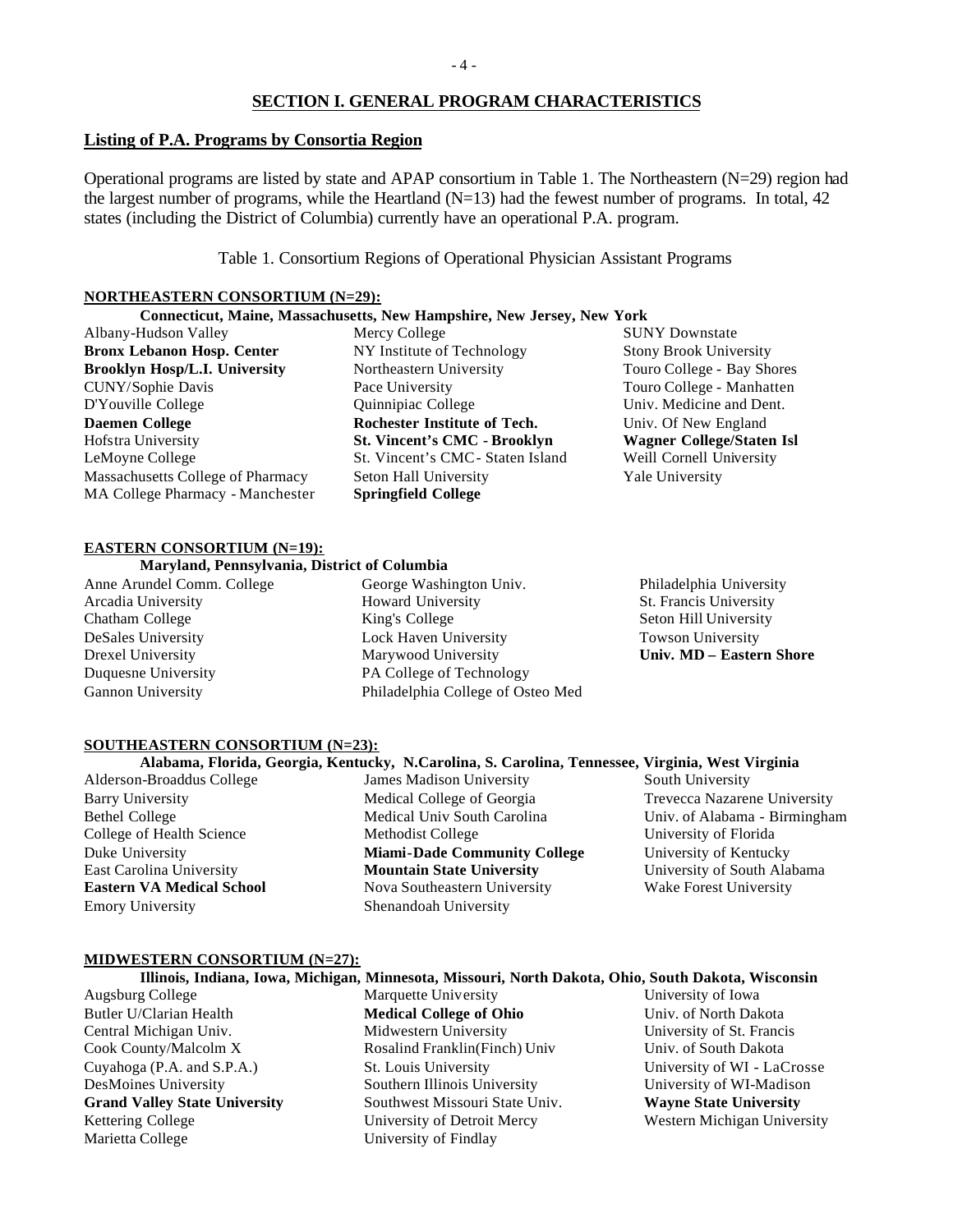#### **HEARTLAND CONSORTIUM (N=13):**

- 5 -

#### **Kansas, Louisiana, Nebraska, Oklahoma, Texas**

| Baylor College of Medicine | University of Nebraska             |
|----------------------------|------------------------------------|
| Interservice PA Program    | Univ. of North Texas Hlth Sci Cent |
| Louisiana St. University   | University of Oklahoma             |
| Texas Tech University      | University of Texas/Galveston      |
| Union College              | University of Texas/Pan Am         |

University of Texas/San Antonio University of Texas/SW Med Ctr Wichita State University

#### **WESTERN CONSORTIUM (N=22):**

#### **Arizona, California, Colorado, Idaho, Montana, New Mexico, Oregon, Utah, Washington AZ School of Hlth Sci Riverside Community College**

**Charles Drew Univ** Loma Linda University Idaho State Univ Midwestern University Oregon Hlth Sci Univ Pacific University Red Rocks Community College

Rocky Mountain College Samuel Merritt College **San Joaquin Valley College** Stanford University Touro Univ. – Mare Island Univ of California - Davis University of Colorado

University of New Mexico University of Saint Francis Univ of Southern California (Keck) University of Utah University of Washington Western Univ. of Hlth Science

# **Nonrespondents to both Surveys; N=18**

The above listing is based upon the APAP Consortium guidelines. Each program responded as to which consortia they belonged. The geographic distribution of the 133 operational P.A. Programs is shown in Figure 1.



Figure 1. Geographic Distribution of Programs

A summary of P.A. programs by sponsoring institution and by highest credential awarded is shown in Table 2 (next page). The majority of P.A. programs were sponsored by either a university (69%) or 4-year college (20%);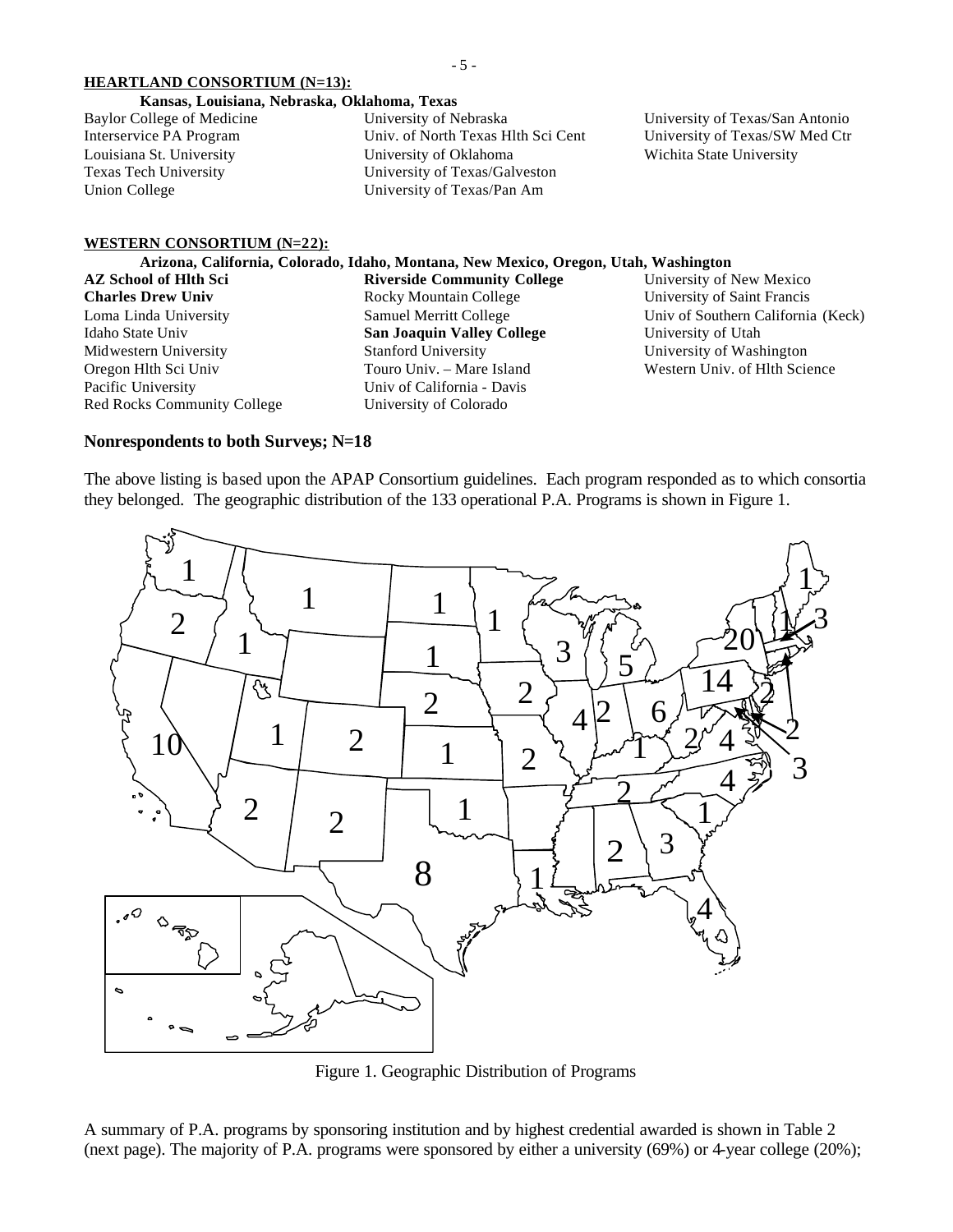nine programs were associated with a two-year college; four programs were sponsored by a hospital and one was sponsored by the armed services. Sixty-two percent of programs award a masters degree (N=82). Thirtyseven programs award a baccalaureate degree upon graduation (28%). The remaining programs (N=14; 10%) awarded either a certificate or an associate degree as the highest credential granted. Over the past five years, twenty-seven baccalaureate programs converted to masters programs, four programs converted from a certificate to a masters degree and one program converted from a associate to a baccalaureate program. Some programs offer a graduate degree on completion of additional courses (e.g., public health, preventive medicine, geriatrics, exercise science). Such programs were not included as "entry-level" masters programs.

| Table 2. P.A. Programs by Type of Sponsoring Institution |                     |               |                         |                     |                    |  |  |
|----------------------------------------------------------|---------------------|---------------|-------------------------|---------------------|--------------------|--|--|
|                                                          |                     |               |                         |                     |                    |  |  |
| Type of Sponsoring<br><b>Highest Credential</b>          |                     |               |                         |                     |                    |  |  |
|                                                          | $\frac{\%}{\%}$     | Awarded       |                         | $\underline{\rm N}$ | $\frac{\%}{61.65}$ |  |  |
| 93                                                       | 69.92               | <b>Master</b> |                         | 82                  |                    |  |  |
| 26                                                       | 19.55               | Baccalaureate |                         | 37                  | 27.82              |  |  |
| 9                                                        | 6.77                | Associate     |                         | 5                   | 3.76               |  |  |
| 4                                                        | 3.00                | Certificate   |                         | - 9                 | 6.77               |  |  |
|                                                          | 0.75                |               | Total                   | 133                 | 100.00             |  |  |
| 133<br><b>Total</b>                                      | 100.00              |               |                         |                     |                    |  |  |
|                                                          | $\underline{\rm N}$ |               | and Credential Awarded* |                     |                    |  |  |

\* Nonrespondent information was drawn from APAP.

\*\* Degrees granted from University/College Affiliates.

#### **Year Current P.A. Programs Were Established, 1965 Through 2003**

The distribution of respondent programs by year of their first entering class is shown in Figure 2.



**Figure 2. Programs By Year of First Entering Class**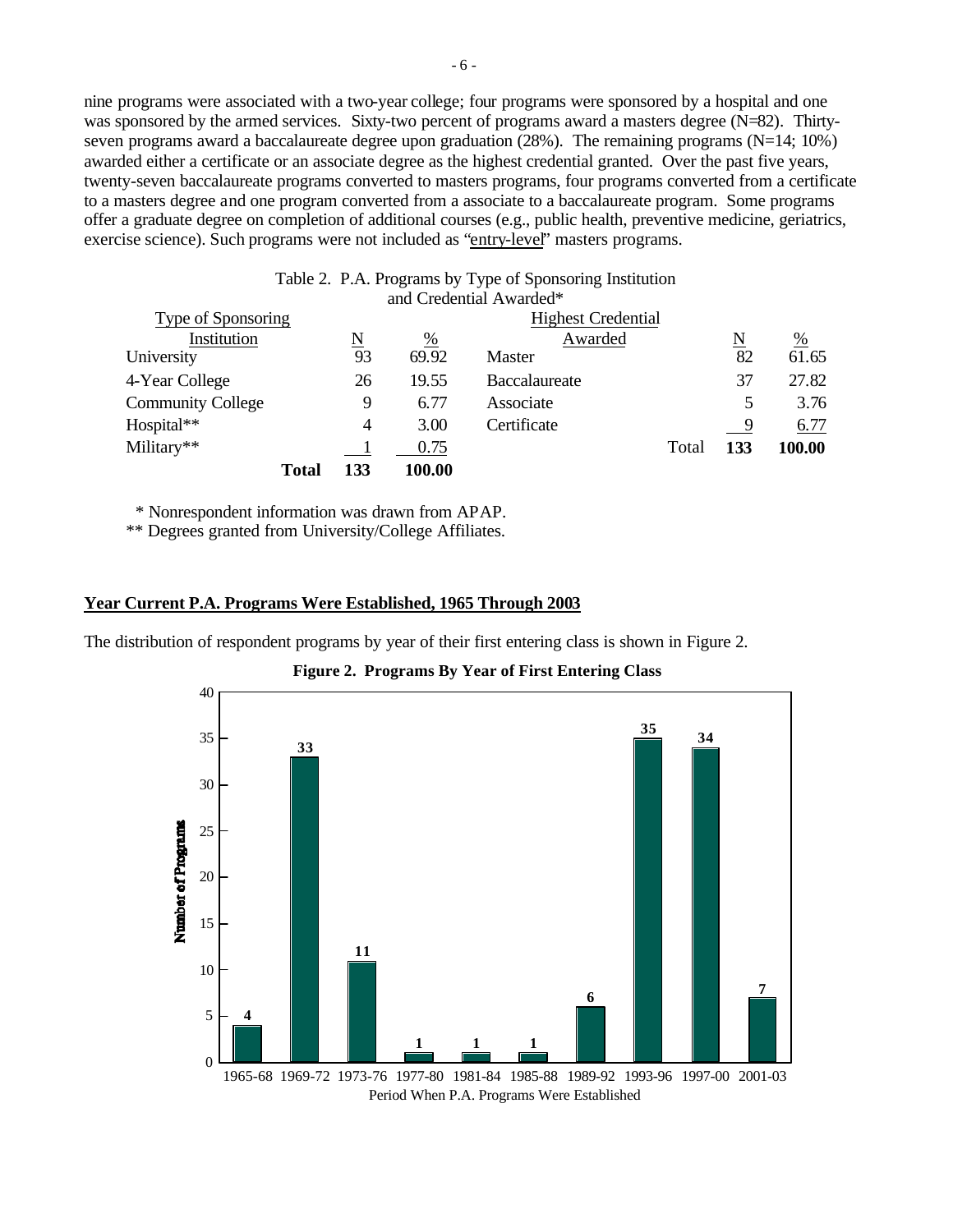One hundred thirty-three programs are represented, as the data for the nonrespondent programs were obtained from previous Report surveys or from APAP or ARC-PA. The first P.A. program was established in 1965 at Duke University Medical Center and over the next four years (1965-1968) three additional programs were developed. With the passage by Congress of the Comprehensive Health Manpower Act in 1971, federal training grant support provided the stimulus for the rapid development of the majority of current P.A. programs. Indeed, over the subsequent eight-year period (1969 through 1976), forty-four new programs were established. Over the next twelve years, from 1977 through 1988, only three additional programs were established. In the years 1993- 1996, 35 new programs were established and from 1997 to 2000, 34 new programs enrolled students for the first time. From 2001-2003, seven new programs were accredited.

# **Current P.A. Programs by Length of Curriculum**

Historically, the length of the professiona l P.A. curriculum has varied across programs. For example, at some institutions, the P.A. program is a 4-year baccalaureate curriculum that admits students as freshmen. The first two years of this curriculum involves liberal arts and preparatory science courses followed by two years of professional P.A. studies. In some cases, these programs admit students with advanced standing at the beginning of the professional curriculum, typically two years in length. At the other extreme, graduate-level programs admit students who have completed all liberal arts and preparatory science courses and/or have earned a baccalaureate degree prior to admission. The graduate or master's level curriculum typically includes additional courses and/or experiences in research related activities in addition to the professional curriculum.

Figure 3 illustrates the diversity across programs relative to the length of the curriculum. The mean length of the curriculum was 26.3 months  $(N=133)$  with a range of 16 to 36 months. For convenience, the programs were organized into six groups. The majority of programs were between 22-24 months (n=52) and 25 to 27 months (n=47) in length. The median was 26 months. The length of the curriculum of P.A. programs has increased in the past several years, for example, in 1986 and 1990, the average length of the curriculum was reported as 23.7 and 24.0 months, respectively. The mean of 26.3 months represents an increase of 1.2% from last year. Nonrespondent information was obtained from the APAP Program Directory<sup>(1)</sup>.



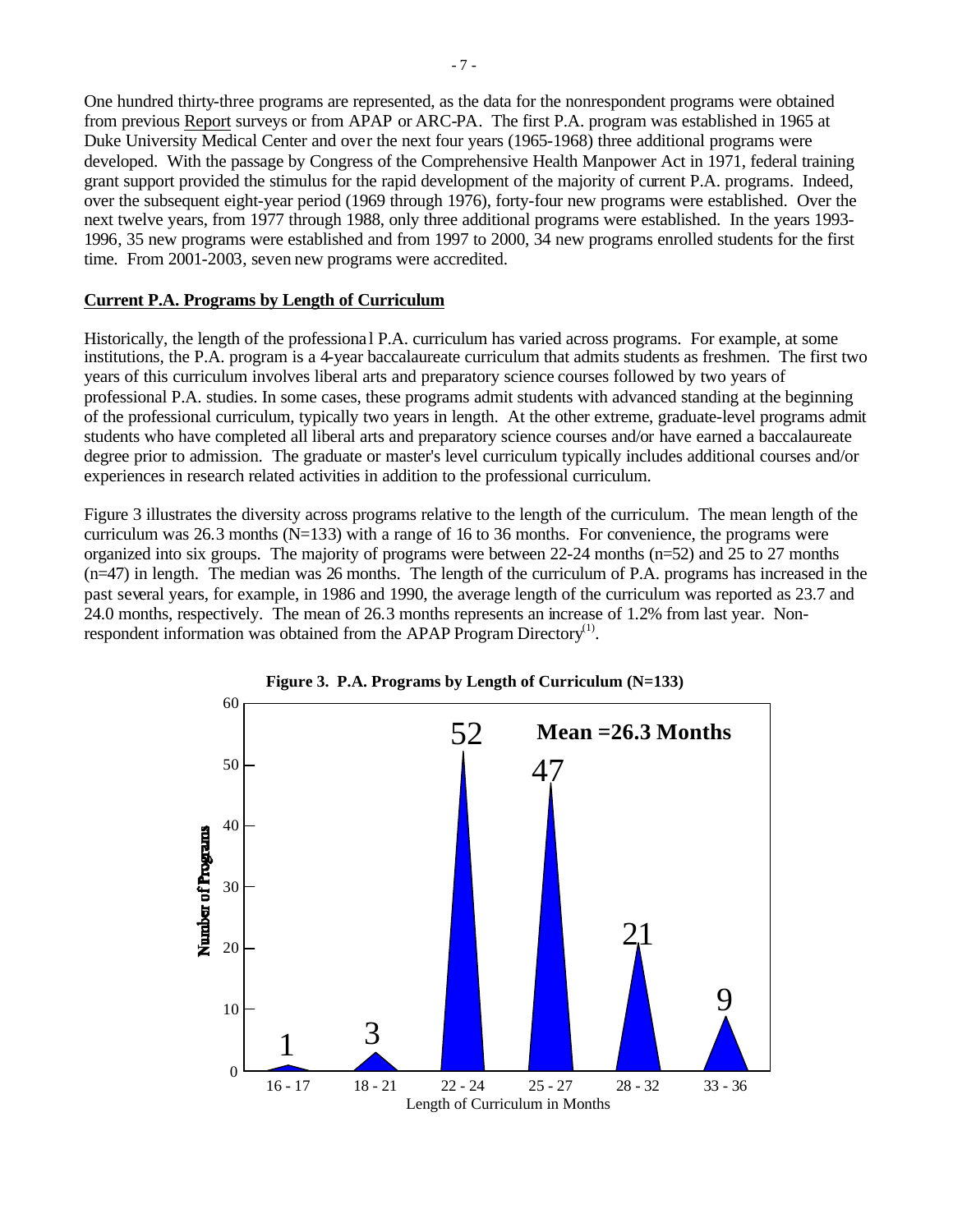# **Current P.A. Programs by Month of Graduation**

The distribution of P.A. programs by month of graduation is shown in Figure 4. Data for nonrespondent programs and those that have been newly established were supplemented by information from the 2003 P.A. Program Directory $^{(1)}$ .



Currently, a majority (N=111; 83.5%) of programs graduate students over two periods, (a) between May and June (N=43; 32.3%) and (b) July, August and September (N=68; 51.1%.). It should be noted that one program graduates two classes per year and one program graduates three classes per year.

### **Financial Characteristics of P.A. Programs**

Information concerning the sources of financial support for P.A. programs is shown in Table 3 (next page). Only data from those programs reporting financial support from the sources indicated were used to calculate the sample mean and range for each category. The number of programs reporting no support from a particular source (last column) is also shown. Note, data presented in the latter column excludes those programs that did not respond to a specific item. Most programs (N=63) reported support from more than one source, for example, 29 programs reported two sources, 22 programs three sources, 9 programs four sources and 3 programs reported five or more sources of support.

The sources of financial support were classified as either internal or external. Internal support referred to funds available from within the sponsoring institution and/or tuition and fees retained by the program. External support included those funds available from outside the institution, such as federal or state grants, support from public or private foundations, and/or from private industry.

The primary source of internal financial support for the majority (N=89) of programs was the sponsoring institution, providing an average of \$654,339/year/program (S.D.=\$339,255). Fourteen programs reported that they received no financial support from their sponsoring institution. Thirty-three respondents indicated that they received substantial support from student tuition and fees paid directly to the program (mean=\$946,681, S.D.=\$938,959). Seventy programs did not receive revenue from student tuition or fees.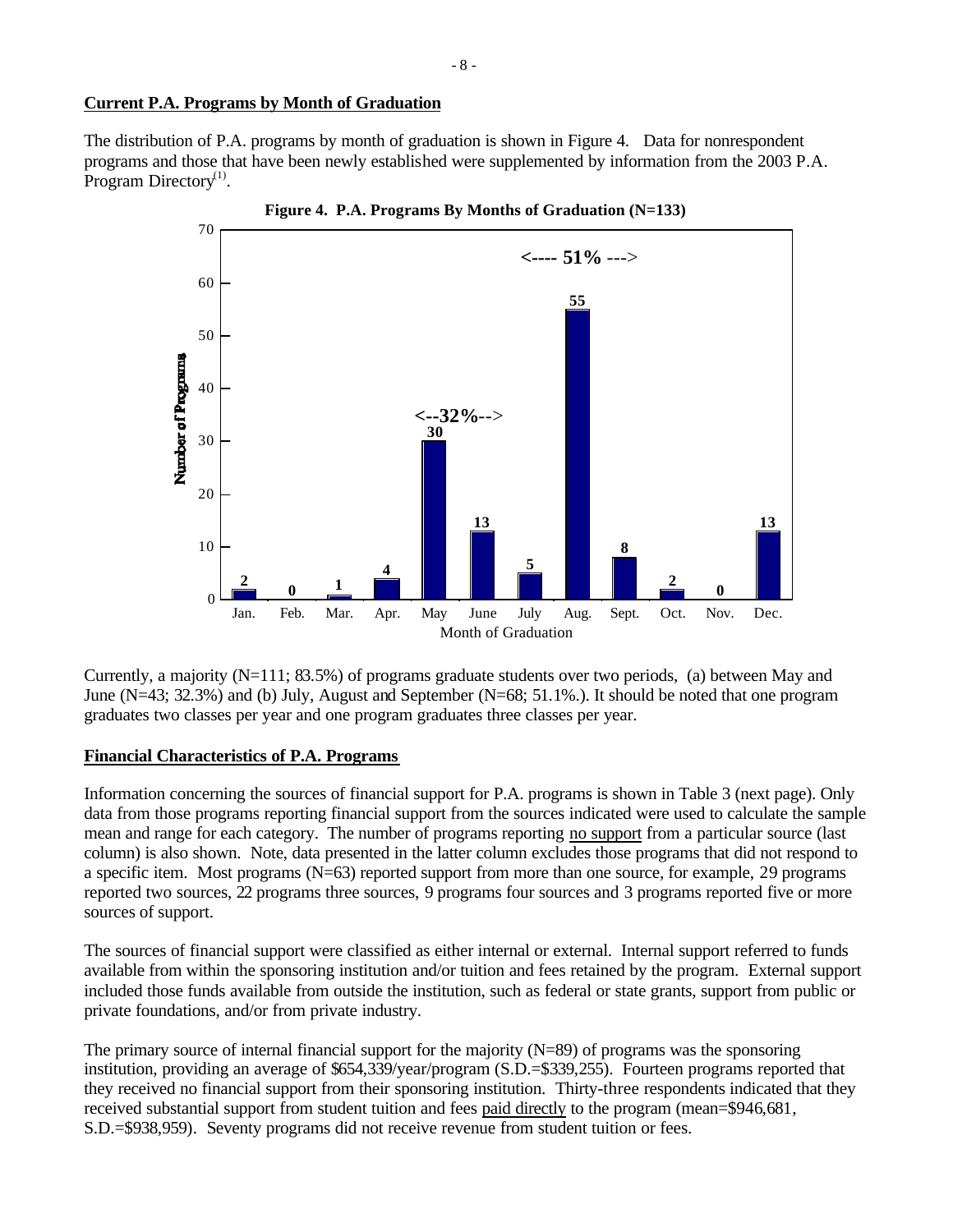| <b>Total Program Support</b>              | \$954,422     | \$805,000   | $$163,000 - 3,796,000$              | 103            | $\boldsymbol{0}$     |
|-------------------------------------------|---------------|-------------|-------------------------------------|----------------|----------------------|
| Other                                     | 50,300<br>\$  | \$29,000    | $2,000 -$<br>207,000<br>\$.         | 15             | 88                   |
| A.H.E.C. Support                          | \$.<br>52,206 | \$15,000    | \$<br>$500 -$<br>600,000            | 17             | 86                   |
| Industry                                  | \$<br>3,500   | \$<br>3,500 |                                     | $\overline{2}$ | 101                  |
| <b>Private Donation</b>                   | \$<br>9,500   | \$10,000    | \$<br>$3,000 -$<br>15,000           | 4              | 99                   |
| <b>Foundations</b>                        | 18,917<br>S.  | \$14,500    | $2,000 -$<br>50,000<br>\$           | 6              | 97                   |
| <b>State Grants</b>                       | \$152,000     | \$155,500   | $$22,000 -$<br>287,000              | 8              | 95                   |
| External<br><b>Federal Grants</b>         | \$141,762     | \$147,000   | $5,000 -$<br>283,000<br>S.          | 41             | 62                   |
| Tuition and Fees<br>(Retained by Program) | \$946,681     | \$782,000   | $7,000 - 3,635,000$<br>$\mathbb{S}$ | 33             | 70                   |
| Internal<br>Sponsoring Institution        | \$654,339     | \$613,000   | \$49,000 - 2,238,000                | 89             | 14                   |
| Source of Financial Support               | Mean          | Median      | Range                               | N              | # With<br>No Support |

|  |  | Table 3. Sources of Financial Support for Physician Assistant Programs |  |
|--|--|------------------------------------------------------------------------|--|
|  |  |                                                                        |  |

External financial support for programs was primarily from federal training grants from the Department of Health and Human Services, Division of Medicine, Bureau of Health Professions. Forty-one programs (40% of the respondents to this item) received federal funds during the 2003-2004 fiscal year. The amount of federal support ranged from \$5,000 to \$283,000, averaged \$141,762 per program (S.D.=\$54,962) and accounted for 14.9% of the total budget, lower than the figure (18.4%) reported last year. Sixty-two programs indicated they did not receive federal grant support in 2003-2004. In addition to federal training grants, nine programs indicated they received state grants averaging \$152,000 per year and fifteen programs reported financial assistance received from other sources (e.g., clinical service, university grant, conference, special allocation and other grants) averaging \$50,300 per program.

The total annual financial support from all sources for the 103 programs reporting averaged \$954,422 per program (median=\$805,000; S.D.=\$648,937). An analysis of the association between total budget and total student enrollment was examined. Two correlations were derived, the first using full-time (F.T.) students enrolled ( $r =$ 0.700; p $\lt$ .001) and the other utilizing the sum of F.T. and  $\frac{1}{2}$  of the part-time (P.T.) students (r = 0.700 p $\lt$ .001). The results demonstrated a statistically significant relationship between enrollment and program budget.

The following prediction equations were derived from the data using a least squares analysis, estimating program budget and total student enrollment:

(a) Total Program Budget =  $(51.244) + (11.78 \times # F.T.$  students enrolled) (in \$1,000's)

(b) Total Program Budget =  $(54.033) + (11.65 \times # (F.T. + P.T./2)$  students enrolled) (in \$1,000's)

Thus, using equation "a" for a program with an enrollment of 50 F.T. students, one would predict a budget of \$640,244 per year while equation "b" predicts, for a program with 50 F.T. and 10 P.T. students, a budget of \$694,783/year.

In terms of the reported program budget, the cost of training the average P.A. student for one year of professional training can be roughly estimated by dividing the program budget by the total number of students enrolled. Thus, for the 2003 academic year, the cost for the typical program was approximately \$11,886 to educate each student (mean budget of \$954,422 divided by an average enrollment of 80.3 students/program). The estimated cost/student is based on number of students enrolled and reported "program" budget. It should be noted, however, that these figures may exclude (1) overhead costs provided by the institution, (2) faculty, other than "core" program faculty (e.g., basic science faculty) that are supported by their respective departments and (3) preceptors responsible for the clinical training of P.A. students.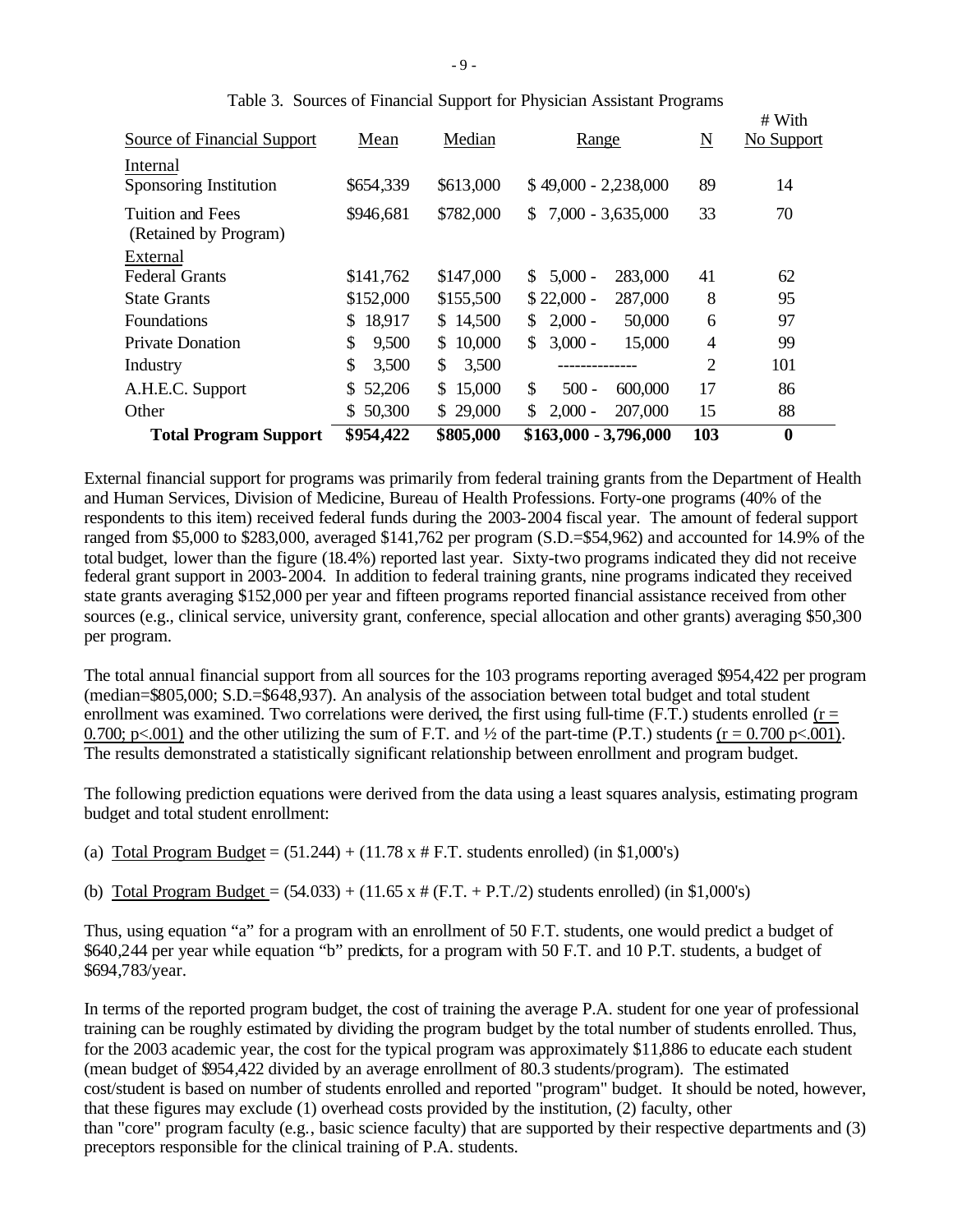# **Program Budget and Federal Support by Region**

A comparison of federal support and total program budget by consortia region is shown in Table 4. Programs located in the Western region reported the largest total budget (\$1,285,892/program). The most federal grant support was located in the Western region, averaging \$178,775/program. Programs in the Heartland region reported the smallest total budget (\$728,374/program). Programs in the Northeastern region had the least amount of support from federal training grants (\$101,264/program). The proportion of total program budget derived from federal funds was lowest (12.3%) in the Northeastern region, while programs in the Midwestern region derived 16.6% of their total budgets from federal sources.

Table 4. Total Program Budget and Federal Training Grant Support by Consortia Region

| Consortia    |          | <b>Total Budget</b> |           | <b>Federal Grants</b> |          | $%$ of        | Fed. Support |    |
|--------------|----------|---------------------|-----------|-----------------------|----------|---------------|--------------|----|
| Region       | <u>N</u> | Mean                | S.D.      | Mean                  | S.D.     | <b>Budget</b> | Yes          | No |
| Northeastern | 20       | 825,459<br>S        | \$255,849 | \$101,264             | \$75,930 | 12.3%         | 4            | 16 |
| Eastern      | 14       | 892,829<br>S        | \$544,313 | \$146,668             | \$86,500 | 16.4%         | 3            | 11 |
| Southeastern | 19       | \$1,134,265         | \$816,275 | \$145,321             | \$30,713 | 12.8%         | 8            | 11 |
| Midwestern   | 20       | 792,953<br>S        | \$739,970 | \$131,263             | \$54,195 | 16.6%         | 8            | 12 |
| Heartland    | 12       | 728,374<br>S        | \$191,064 | \$112,571             | \$42,723 | 15.5%         | 7            |    |
| Western      | 18       | \$1,285,802         | \$802,484 | \$178,775             | \$46,700 | 13.9%         | 11           |    |
| Total        | 103      | 954,422<br>S        | \$648,937 | \$141,762             | \$54,962 | 14.9%         | 41           | 62 |

Trends in P.A. program support from 1984 through 2003 are shown in Table 5 and shown graphically in Figure 5 (next page). The total budget column is not a summation of institutional and federal grant support.

|             |                          |                  |                          |                  |                 |               |    | % Budget   |
|-------------|--------------------------|------------------|--------------------------|------------------|-----------------|---------------|----|------------|
|             |                          | Sponsor. Instit. |                          | Federal<br>Grant | Total           | <b>Budget</b> |    | Fed. Grant |
| Year        | $\underline{\mathbf{N}}$ | Mean             | $\underline{\mathbf{N}}$ | Mean             | $\underline{N}$ | Mean          | N  | Mean       |
| 1984-85     | 31                       | \$169,581        | 27                       | \$130,889        | 37              | \$276,919     | 27 | 35%        |
| 1985-86     | 35                       | \$181,171        | 31                       | \$125,484        | 38              | \$305,868     | 31 | 41%        |
| 1986-87     | 37                       | \$189,135        | 25                       | \$126,457        | 42              | \$334,690     | 33 | 39%        |
| 1987-88     | 39                       | \$178,590        | 35                       | \$117,429        | 45              | \$328,444     | 35 | 38%        |
| 1988-89     | 40                       | \$200,700        | 34                       | \$125,118        | 44              | \$371,386     | 34 | 34%        |
| 1989-90     | 35                       | \$211,400        | 33                       | \$127,600        | 44              | \$381,978     | 34 | 33%        |
| 1990-91     | 41                       | \$235,780        | 36                       | \$128,222        | 47              | \$409,745     | 36 | 31%        |
| 1991-92     | 44                       | \$257,182        | 37                       | \$129,243        | 48              | \$470,063     | 37 | 28%        |
| 1992-93     | 49                       | \$270,346        | 35                       | \$143,514        | 55              | \$457,200     | 35 | 31%        |
| 1993-94     | 47                       | \$315,085        | 35                       | \$137,514        | 55              | \$568,564     | 35 | 24%        |
| 1994-95     | 54                       | \$324,889        | 41                       | \$144,926        | 58              | \$664,797     | 41 | 22%        |
| 1995-96     | 65                       | \$373,957        | 37                       | \$152,514        | 71              | \$673,975     | 37 | 23%        |
| 1996-97     | 67                       | \$410,456        | 35                       | \$152,300        | 77              | \$648,871     | 35 | 22%        |
| 1997-98     | 85                       | \$441,129        | 34                       | \$157,765        | 90              | \$679,096     | 34 | 22%        |
| 1998-99     | 79                       | \$501,150        | 37                       | \$173,030        | 90              | \$740,898     | 37 | 23%        |
| 1999-00     | 92                       | \$466,641        | 36                       | \$150,111        | 103             | \$756,946     | 36 | 20%        |
| 2000-01     | 89                       | \$487,739        | 31                       | \$123,055        | 99              | \$871,824     | 31 | 14%        |
| $2001 - 02$ | 91                       | \$504,324        | 33                       | \$154,834        | 101             | \$873,977     | 33 | 18%        |
| $2002 - 03$ | 89                       | \$574,416        | 38                       | \$159,334        | 103             | \$866,612     | 38 | 18%        |
| 2003-04     | 89                       | \$654,339        | 41                       | \$141,762        | 103             | \$954,422     | 41 | 15%        |

|  |  |  | Table 5. Trends in Physician Assistant Program Support, 1984 Through 2003 |  |
|--|--|--|---------------------------------------------------------------------------|--|
|  |  |  |                                                                           |  |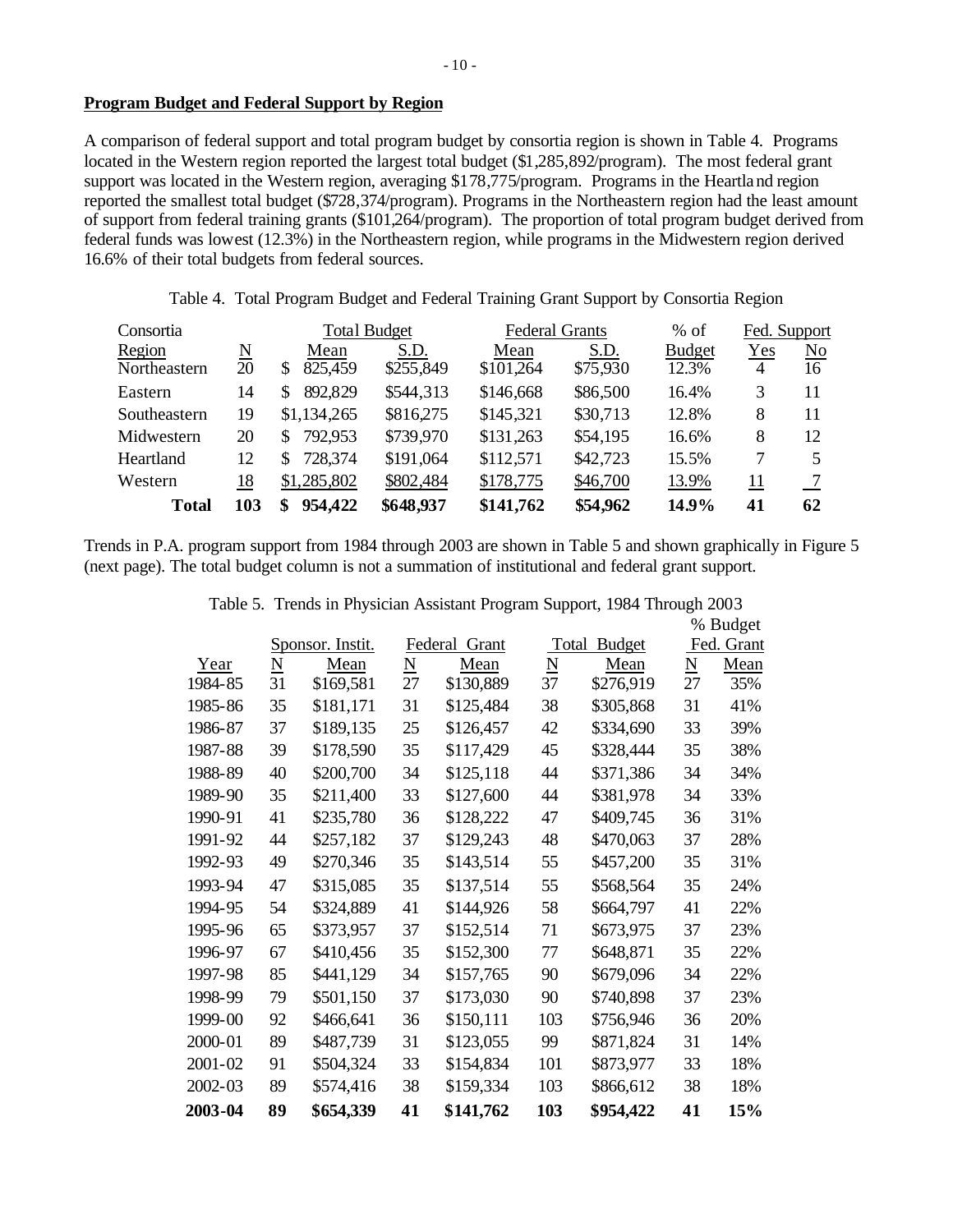The total budget for 2003 increased by \$87,810 from the previous year. The level of training grants accounted for 15% of the total budget. Overall, the total program budget increased by an average of 7.0% annually and the program support from the sponsoring institution increased by an average of 7.6% annually from 1984 to 2003. Federal support decreased by 11% from 2002. The proportion of the total budget from federal training grants has decreased from 41% in 1985 to 15% in 2003. As shown in Figure 5 there has been a sustained increase in both the total program budget and institutional support since 1984. Since 1984, total program budget increased by over 245% while support from the sponsoring institution increased 286%.





#### **Student Educational Expenses**

For the class entering in 2003, respondents estimated student tuition and educational expenses for the entire length of the program. These results are shown in Table 6. No information was requested concerning living expenses.

|  |  | Table 6. Tuition and Expenses of P.A. Students |  |  |
|--|--|------------------------------------------------|--|--|
|--|--|------------------------------------------------|--|--|

| <b>Tuition for Entire Program</b>                      | Mean     | Range           | N   | Mean/Month/Program |
|--------------------------------------------------------|----------|-----------------|-----|--------------------|
| <b>Resident Student</b>                                | \$34,167 | $$2,175-86,000$ | 108 | \$1,302            |
| Nonresident Student                                    | \$41,723 | $$5,150-87,800$ | 108 | \$1,575            |
| Books, Fees, and Equipment                             | \$5,018  | $$1,000-19,755$ | 107 | 190                |
| Total Student Costs: (Tuition, Books, Fees, Equipment) |          |                 |     |                    |
| <b>Resident Student</b>                                | \$39,360 | \$4,800-93,600  | 107 | \$1,492            |
| Nonresident Student                                    | \$46,884 | \$8,488-93,600  | 107 | \$1,765            |

It should be noted that for the first five Annual Reports, tuition was reported for the student's ENTIRE professional program, for the next eight Annual Reports tuition was reported for the current academic year, however, with the  $14<sup>th</sup>$  Annual Report, tuition and other educational expenses (e.g., books, fees, equipment) were again reported for the entire professional program.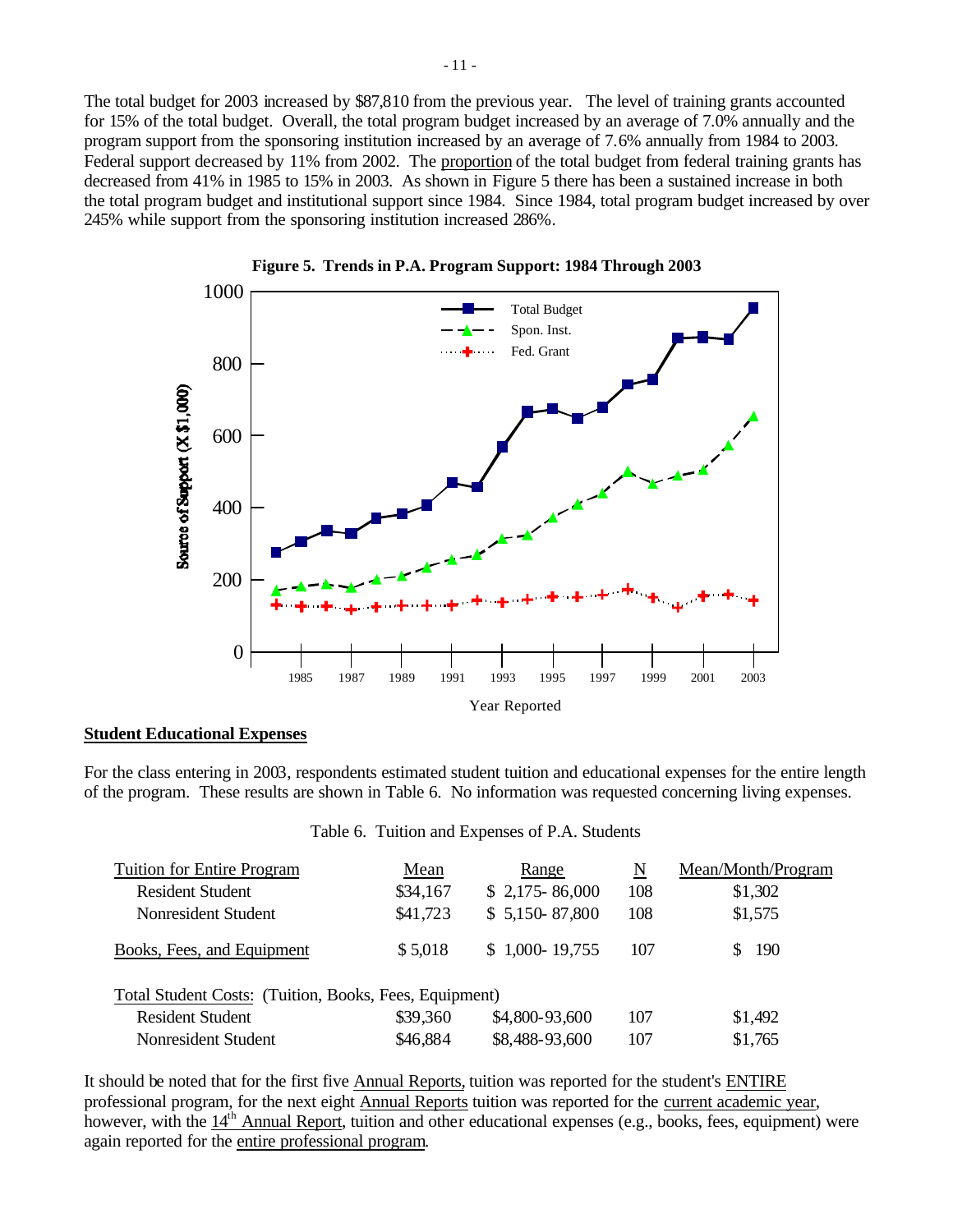On average, there was a \$7,600 difference between resident and nonresident tuition among the 108 programs responding. Data are also expressed as the mean cost per student per month. The results of this computation are shown in the right column of Table 6, and indicate that the typical resident student paid an average tuition of \$1,302 per month while the nonresident paid \$1,575 per month, a 21% difference.

Expenses associated with books, equipment and fees averaged \$5,018 per student for their entire professional training. These expenditures represented approximately 12.8% and 10.7% of the total educational expenses for resident and nonresident students, respectively. The total expenses incurred by the typical P.A. student for their entire P.A. education (includes tuition, books, equipment, and fees) averaged \$39,360 for residents and \$46,884 for nonresidents. The average total cost per month was \$1,492 for residents and \$1,765 for nonresident students.

As shown in Table 7, the majority of students (88.7%) received financial aid, which averaged \$21,004 per student per year and accounted for 107% of the costs of tuition, fees, books, and equipment (\$19,680) for the typical resident student. Using these values, one can estimate that the typical resident P.A. student would be indebted approximately \$42,008 (2 X \$21,004) at the conclusion of their professional education.

Table 7. Financial Aid Support Provided P.A. Students

| Financial Aid Characteristic | Mean     | Range          | Number |
|------------------------------|----------|----------------|--------|
| % Receiving Financial Aid    | 88.7%    | 42-100%        | 97     |
| Amount of Aid Received/Year  | \$21,004 | \$3,000-52,000 | 86     |

# **Student Expenses by Consortia Region**

Tuition (for the entire curriculum) and total costs for P.A. students during the 2003-2004 academic year are shown by consortia region in Table 8. The average resident tuition and total expenses incurred by P.A. students varied extensively across consortia region. Resident tuition was highest for students enrolled in programs located in the Eastern region (\$42,233/curriculum) and lowest for programs located in the Heartland region (\$16,720/curriculum). Nonresident tuition varied less across regions with a difference of approximately \$8,286 between the highest and lowest values. Total student expenses per month for both residents and nonresidents were highest among programs in the Eastern region. Total resident and nonresident student expenses were lowest in the Heartland region. The proportion of students receiving financial aid varied from 81.2% in the Midwestern region to 92.1% in the Eastern region.

Table 8. Expenses of P.A. Students by Consortia Region

| Consortia    |     |          | <b>Mean Tuition</b> | <b>Total Costs/Month</b> | % Receiving |           |
|--------------|-----|----------|---------------------|--------------------------|-------------|-----------|
| Region       | N   | Resident | Nonresident         | Resident                 | Nonresident | Finan.Aid |
| Northeastern | 21  | \$37,186 | \$39,704            | \$1,526                  | \$1,613     | 87.9%     |
| Eastern      | 18  | \$42,233 | \$44,799            | \$1,859                  | \$1,961     | 92.1%     |
| Southeastern | 18  | \$35,989 | \$44,107            | \$1,528                  | \$1,839     | 90.3%     |
| Midwestern   | 21  | \$28,644 | \$36,623            | \$1,353                  | \$1,676     | 81.2%     |
| Heartland    | 12  | \$16,720 | \$37,385            | -827<br>S.               | \$1,565     | 90.3%     |
| Western      | 17  | \$38,710 | \$44,909            | \$1,654                  | \$1,907     | 91.9%     |
| <b>Total</b> | 107 | \$33,978 | \$41,625            | \$1,302                  | \$1,564     | 88.7%     |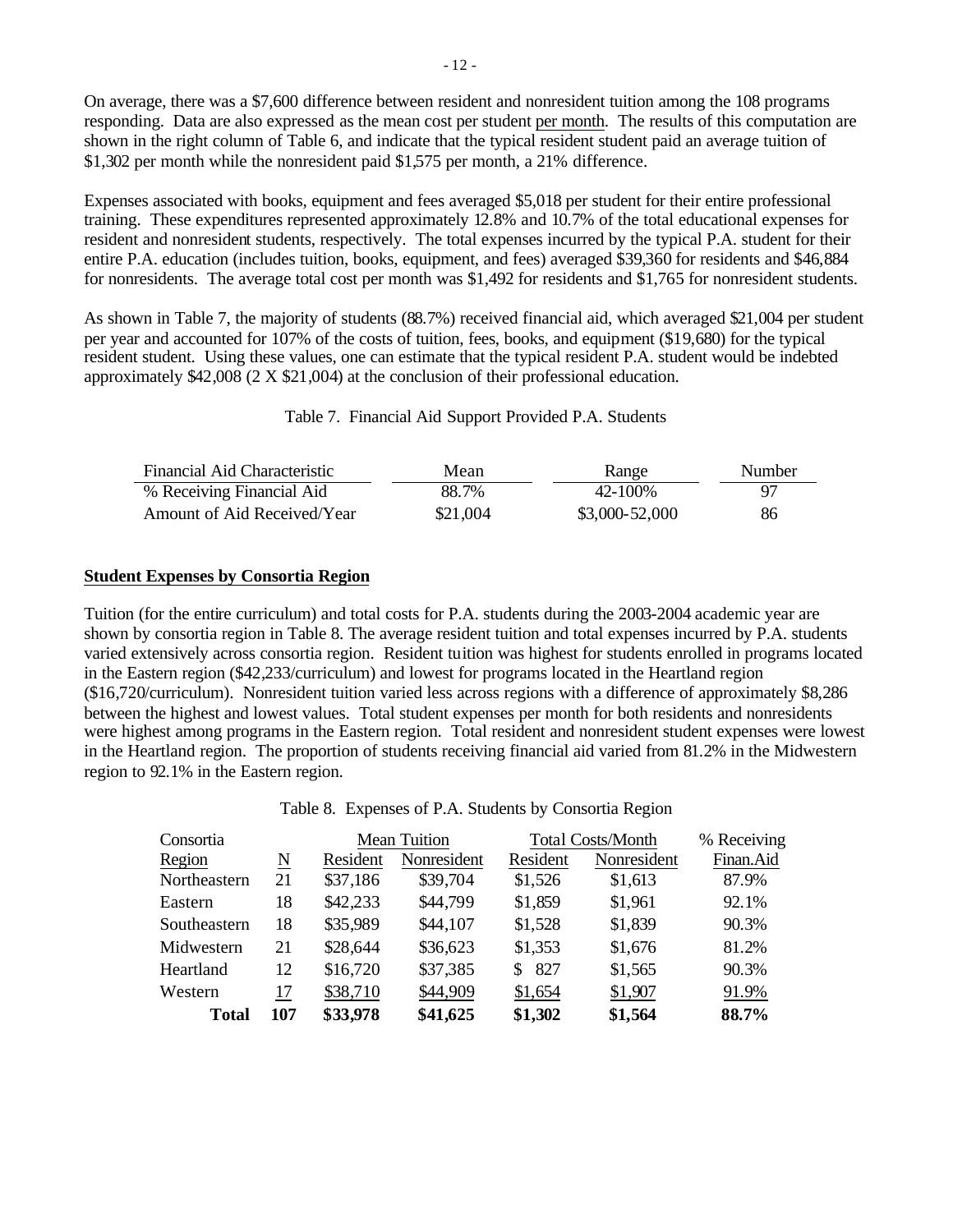Comparisons between tuition and student expenses, and the proportion of students receiving financial aid from 1984 through 2003, are shown in Table 9 and Figure 6 (next page).

|           |                          | <b>Mean Tuition</b> |                         |             |                          | <b>Total Expenses</b> |                             |             |                 | % With   |          |
|-----------|--------------------------|---------------------|-------------------------|-------------|--------------------------|-----------------------|-----------------------------|-------------|-----------------|----------|----------|
| Academic  |                          | Resident            |                         | Nonresident |                          | Resident              |                             | Nonresident |                 | Fin. Aid | Fin. Aid |
| Year      | $\underline{\mathbf{N}}$ | Mean                | $\overline{\mathbf{N}}$ | Mean        | $\underline{\mathbf{N}}$ | Mean                  | $\underline{\underline{N}}$ | Mean        | $\underline{N}$ | $\%$     | Received |
| 1984-1985 | 37                       | \$6,378             | 36                      | \$8,986     | 35                       | \$7,669               | 34                          | \$9,962     | 33              | 65%      | N/A      |
| 1985-1986 | 40                       | \$7,098             | 40                      | \$9,565     | 40                       | \$8,588               | 40                          | \$11,055    | 40              | 65%      | N/A      |
| 1986-1987 | 46                       | \$7,626             | 43                      | \$10,451    | 45                       | \$9,247               | 42                          | \$12,155    | 39              | 63%      | \$3,866  |
| 1987-1988 | 47                       | \$8,012             | 47                      | \$10,775    | 47                       | \$9,643               | 47                          | \$12,494    | 43              | 63%      | \$4,060  |
| 1988-1989 | 47                       | \$9,472             | 47                      | \$13,660    | 47                       | \$11,485              | 47                          | \$15,681    | 43              | 67%      | \$5,086  |
| 1989-1990 | 47                       | \$9,978             | 47                      | \$14,174    | 47                       | \$11,706              | 47                          | \$15,902    | 43              | 69%      | \$5,663  |
| 1990-1991 | 47                       | \$10,620            | 47                      | \$14,614    | 47                       | \$12,495              | 46                          | \$16,511    | 42              | 71%      | \$6,268  |
| 1991-1992 | 48                       | \$11,714            | 47                      | \$16,240    | 48                       | \$13,890              | 47                          | \$18,440    | 45              | 71%      | \$6,860  |
| 1992-1993 | 55                       | \$13,092            | 55                      | \$17,772    | 55                       | \$15,694              | 55                          | \$20,375    | 51              | 71%      | \$7,558  |
| 1993-1994 | 55                       | \$14,470            | 55                      | \$18,774    | 55                       | \$17,153              | 55                          | \$21,457    | 49              | 71%      | \$8,755  |
| 1994-1995 | 59                       | \$16,030            | 59                      | \$21,106    | 59                       | \$18,676              | 59                          | \$23,752    | 53              | 77%      | \$9,846  |
| 1995-1996 | 69                       | \$17,872            | 69                      | \$22,702    | 69                       | \$21,308              | 69                          | \$26,132    | 64              | 79%      | \$11,251 |
| 1996-1997 | 76                       | \$20,132            | 76                      | \$25,088    | 76                       | \$23,695              | 76                          | \$28,775    | 68              | 79%      | \$14,114 |
| 1997-1998 | 91                       | \$20,296            | 91                      | \$26,228    | 91                       | \$24,057              | 91                          | \$29,989    | 84              | 85%      | \$13,890 |
| 1998-1999 | 92                       | \$22,428            | 92                      | \$27,922    | 92                       | \$26,653              | 92                          | \$32,147    | 83              | 83%      | \$13,808 |
| 1999-2000 | 106                      | \$24,407            | 105                     | \$31,001    | 106                      | \$28,840              | 105                         | \$35,434    | 94              | 84%      | \$15,909 |
| 2000-2001 | 101                      | \$28,048            | 101                     | \$34,662    | 101                      | \$32,684              | 101                         | \$39,298    | 88              | 86%      | \$16,930 |
| 2001-2002 | 105                      | \$28,036            | 105                     | \$35,536    | 104                      | \$32,810              | 104                         | \$40,310    | 94              | 88%      | \$17,315 |
| 2002-2003 | 96                       | \$30,949            | 97                      | \$38,423    | 96                       | \$36,154              | 97                          | \$43,628    | 93              | 86%      | \$18,477 |
| 2003-2004 | 108                      | \$34,167            | 108                     | \$41,723    | 107                      | \$39,360              | 107                         | \$46,884    | 97              | 89%      | \$21,004 |

Table 9. Trends in P.A. Student Expenses, 1984 Through 2003

Tuition has increased 433% and 362% over the past twenty years for resident and nonresident students, respectively, an average of 9.3% and 8.5% per year, respectively. Similarly, total student expenses (which includes tuition, books, equipment, and fees over the entire program) increased by 411% and 370% over the twenty-year period for resident and nonresident students, respectively.

The proportion of students receiving financial aid averaged 76% from 1984 through 2003 and has varied within a narrow range, i.e., 63% to 89%, over time. It should be noted that the data shown in Table 9 and Figure 6 represents the tuition and costs expended by the typical student for the entire professional program and does not include pre-program academic preparation or living expenses. Beginning with the 1986 annual survey, respondents were asked to estimate the amount of financial aid received per student. Inspection of Figure 6 illustrates that financial aid received by the typical student increased by approximately 443% since 1986; total expenses increased by 324% for resident and 285% for nonresident students during that same period.

# **National Health Service Corps (N.H.S.C.) Support**

The number and proportion of students receiving support from the National Health Service is shown in Table 10 (next page). Of the four types of support available, N.H.S. Corps Scholarships accounted for all of the support. In total, 16 scholarships were reported among the first year class, 32 among the second year class and 11 among the third year class.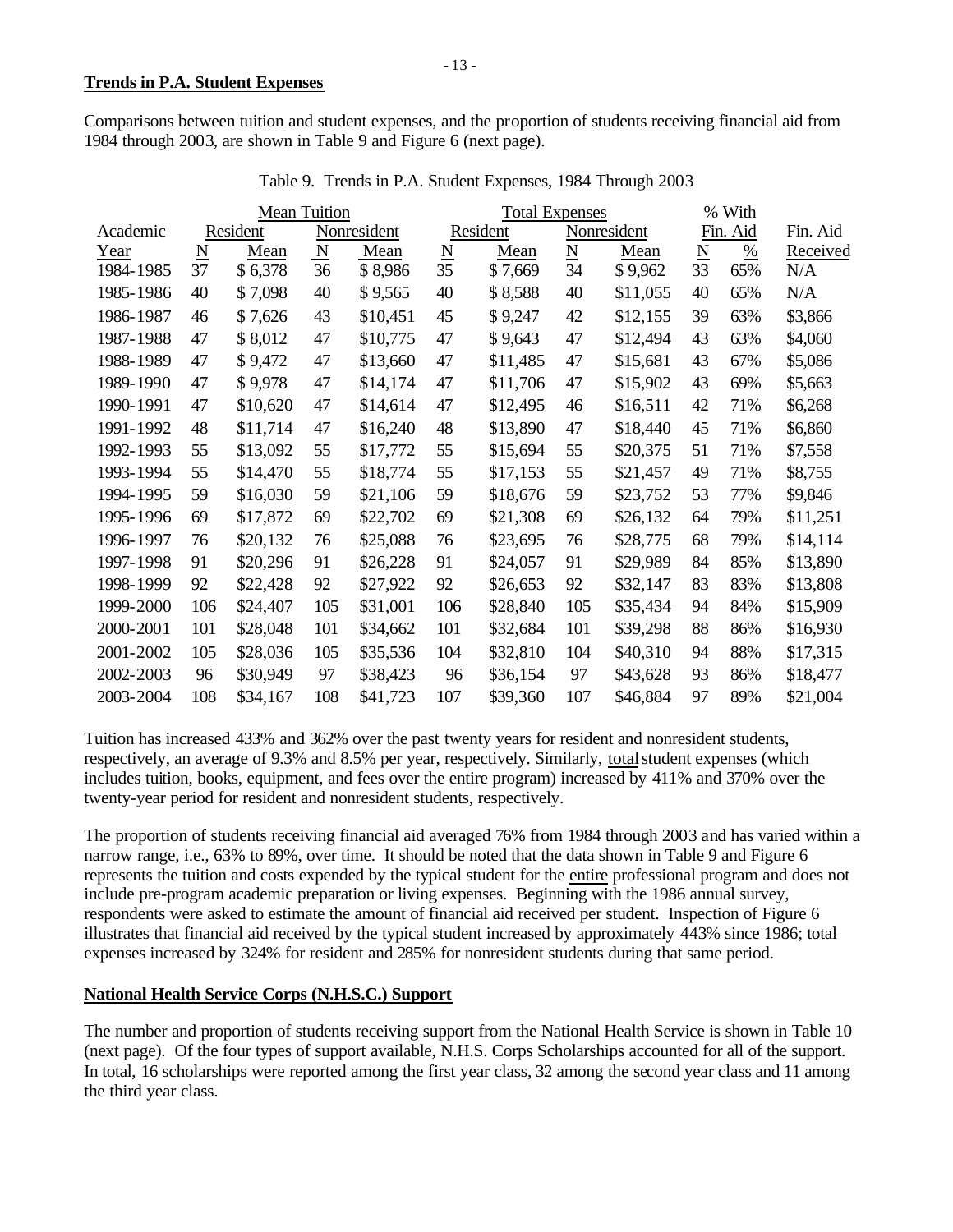|                          |    | N.H.S. Corps |        | COSTEP       | Loan Repay.  |   | Comm. School | Total                         |
|--------------------------|----|--------------|--------|--------------|--------------|---|--------------|-------------------------------|
| <b>Class</b><br>1st Year | 16 | %<br>100.0%  | N      | %<br>$0.0\%$ | %<br>$0.0\%$ | N | %<br>$0.0\%$ | $\overline{\mathbf{N}}$<br>16 |
| 2nd Year                 | 32 | 100.0%       |        | $0.0\%$      | $0.0\%$      |   | $0.0\%$      | 32                            |
| 3rd Year<br><b>Total</b> | 59 | 100.0%       | 0<br>0 | $0.0\%$      | $0.0\%$      | O | $0.0\%$      | <u> 11</u><br>59              |

Table 10. Students: Public Health Service Scholarships

**Figure 6. Trends in P.A. Student Expenses: 1984 Through 2003**

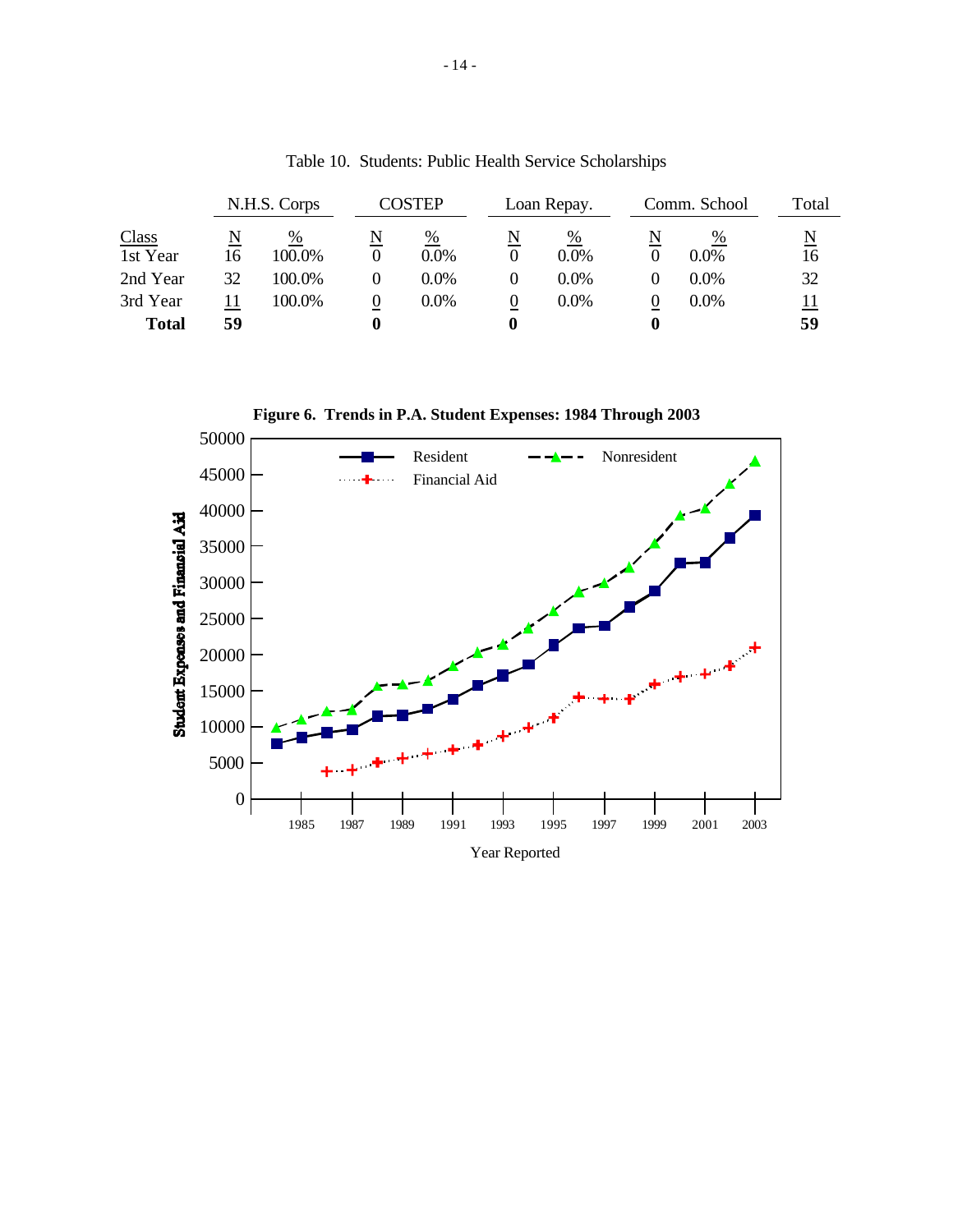# **SECTION II. PROGRAM PERSONNEL**

# **Classification of Physician Assistant Program Personnel**

In 1984, the first APAP survey yielded information on the "core" personnel employed by P.A. programs. Core personnel were defined as those who devoted at least 50% of their time directly to program-related activities. These findings indicated that a total of 258 individuals were employed by the 36 programs responding (7.2 individuals/program and 6.0 FTE's/program). At that time, the personnel were classified into four categories based on their position: administrative (106; 41%), clerical (45; 18%), educational (96; 37%), and research (11; 4%). The total number of employees per program ranged from 3 to 13 with an average of one employee for every 7.7 students enrolled in the typical program.

Program personnel (excluding clerical persons) were further classified into two groups, those that were credentialed as a P.A. and those that were not (herein referred to as non-P.A.'s). The reader is referred to previous Annual Reports for a more detailed description of these personnel for each year. Based on the personnel data over the past twenty years, it has been shown that there are an average of 3.5 to 4.7 physician assistants (P.A.'s) employed per program. This figure excludes program directors, many of whom were P.A.'s.

For purposes of our present personnel analysis, program staff and faculty were divided into three groups: (a) program directors, (b) medical directors, (c) "program personnel" which included P.A.'s (excluding program directors) and non-P.A.'s (excluding program directors). The P.A. and non-P.A. groups were further subdivided into four categories (I, II, III, and IV) on the basis of their position titles as summarized in Table 11. Category I includes program personnel whose responsibilities were generally associated with the first-year curriculum, typically including courses in the basic and behavioral sciences and/or the curriculum associated with

| Category | <b>Typical Position Titles</b>                  |                                    |  |  |  |  |  |
|----------|-------------------------------------------------|------------------------------------|--|--|--|--|--|
|          | Lecturer/Instructor                             | <b>Educational Specialist</b>      |  |  |  |  |  |
|          | Educ./Acad. Coordinator                         | <b>Course Coordinator</b>          |  |  |  |  |  |
|          | Clinical Coordinator<br>Clinical Instructor     | Clinical Skills Coordinator        |  |  |  |  |  |
| Ш        | Assoc. or Assist. Director<br>Program Assistant | Executive Assistant<br>Co-Director |  |  |  |  |  |
| IV       | Admin. Secretary/Asst.<br>Office Supervisor     | Secretary<br>Data Manager          |  |  |  |  |  |

Table 11. Classification of Program Personnel by Category

history/physical examination skills as well as components of introduction to clinical medicine courses. Category II personnel were those involved in the second year or clinical rotation phase of the educational program. These individuals generally assumed clinical teaching or evaluation responsibilities and/or coordinated the students' clinical training assignments. Category III describes those individuals who had primarily administrative-level positions, but excluded those that were program or medical directors. Category IV included personnel who were mainly classified as support staff. Category IV personnel were not considered faculty.

It should be appreciated that program faculty and staff often share responsibilities across teaching, administrative and research activities. Despite this limitation, this classification is a useful way to describe and analyze core program personnel. The majority of the tables that follow in this section list Category IV personnel information, however it is not included in the total/mean columns. Please refer to each individual table to determine if it is included or not.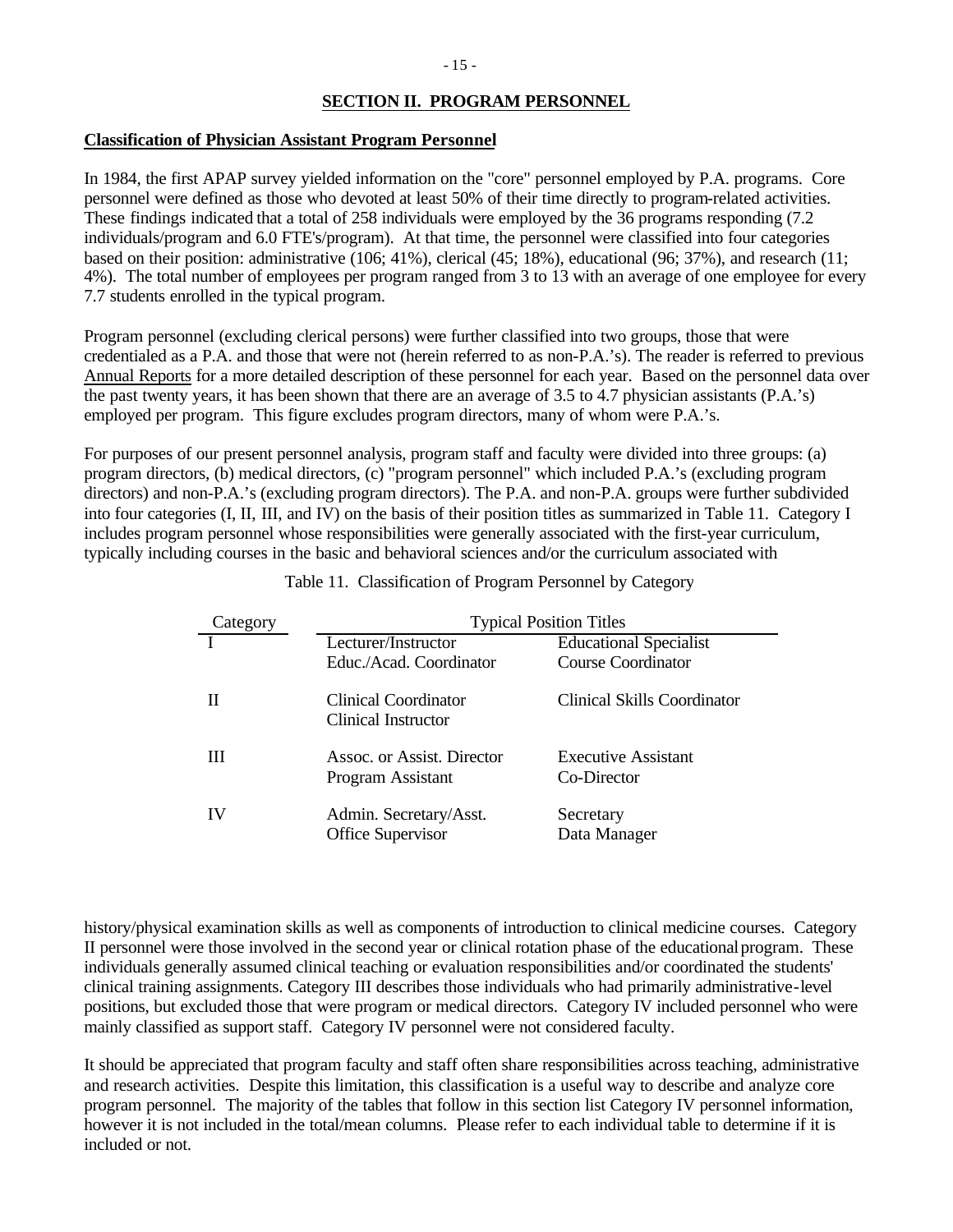# **Number of P.A. and Non-P.A. Program Personnel by Category**

The number of P.A. and non-P.A. program personnel by category is shown in Table 12. It should be noted that program directors are not included in Tables 12 through 31, unless specifically indicated. Across all four categories, there were 765 (215 Category IV) personnel reported by survey respondents (N=105; 7.3 per program), 437 P.A.'s and 328 non-P.A.'s. One-hundred programs indicated that they had at least one Category I - III P.A. (mean of 4.4/program) and 46 programs indicated that individuals without a P.A. credential were employed in at least one of the I - III categories (mean of 2.5/program).

|     |     | Categories |     |                           |                        |
|-----|-----|------------|-----|---------------------------|------------------------|
|     | Н   | Ш          | IV  | $I - III$                 |                        |
|     |     |            |     |                           |                        |
| 233 | 177 | 26         |     | 436                       | 436                    |
| 92  | 91  | 23         |     | 100                       | 105                    |
| 2.5 | 1.9 | 1.1        | 1.0 |                           | $4.2***$               |
|     |     |            |     |                           |                        |
| 63  | 20  | 31         | 214 | 114                       | 114                    |
| 38  | 14  | 20         | 90  | 46                        | 105                    |
| 1.7 | 1.4 | 1.5        | 2.4 |                           | ***                    |
|     |     |            |     | <b>Personnel Category</b> | $4.4^{**}$<br>$2.5$ ** |

|  |  | Table 12. P.A. and Non-P.A. Program Personnel by Category |  |  |
|--|--|-----------------------------------------------------------|--|--|
|  |  |                                                           |  |  |

\* Number of programs reporting at least one P.A. or non-P.A. in a category.

\*\* Mean is based on number of programs reporting personnel in a category.

\*\*\* Mean based on all (N=105) programs.

The majority of program personnel in Categories I - III were credentialed as P.A.'s (79%) as compared to non-P.A.'s (21%). Across all programs (N=105), the mean per program is 4.2P.A.'s and 1.1 non-P.A.'s.

# **Number of P.A. Program Personnel by Region**

The total number of personnel (P.A. and non-P.A. personnel) associated with P.A. programs by consortia region and category is shown in Table 13. Physician assistant programs located in the Eastern and Heartland regions of the United States employed the greatest number of Category I - III P.A.'s per program. Programs in the Western region employed the greatest number of non-P.A.'s per program.

Table 13. P.A. and Non-P.A. Program Personnel by Category and Region

| <b>Personnel Category</b> |     |         |             |        |        |           |               |  |
|---------------------------|-----|---------|-------------|--------|--------|-----------|---------------|--|
| Consortia                 |     |         |             |        |        |           | Program       |  |
| Region                    | N   |         | П           | Ш      | IV     | Total     | $(Cat I-III)$ |  |
| Northeastern              | 20  | 36(9)   | 45(2)       | 4(1)   | 0(37)  | 85 (49)   | 4.3/(0.6)     |  |
| Eastern                   | 16  | 43(6)   | 29(0)       | 2(2)   | 1(22)  | 75(30)    | 4.6/(0.5)     |  |
| Southeastern              | 16  | 43(15)  | 21(3)       | 4(6)   | 0(35)  | 68 (59)   | 4.3/(1.5)     |  |
| Heartland                 | 11  | 19(7)   | 27 (6)      | 5(3)   | 0(32)  | 51 (48)   | 4.6/(1.5)     |  |
| Midwestern                | 23  | 44 (10) | 24(3)       | 8(4)   | 0(39)  | 76 (56)   | 3.3/(0.7)     |  |
| Western                   | 19  | 48(16)  | 31(6)       | 3(15)  | 0(49)  | 82 (86)   | 4.3/(1.9)     |  |
| <b>Total</b>              | 105 | 233(63) | (20)<br>177 | 26(31) | 1(214) | 437 (328) | 4.2/(1.1)     |  |

\* # of non-P.A. personnel are in parentheses.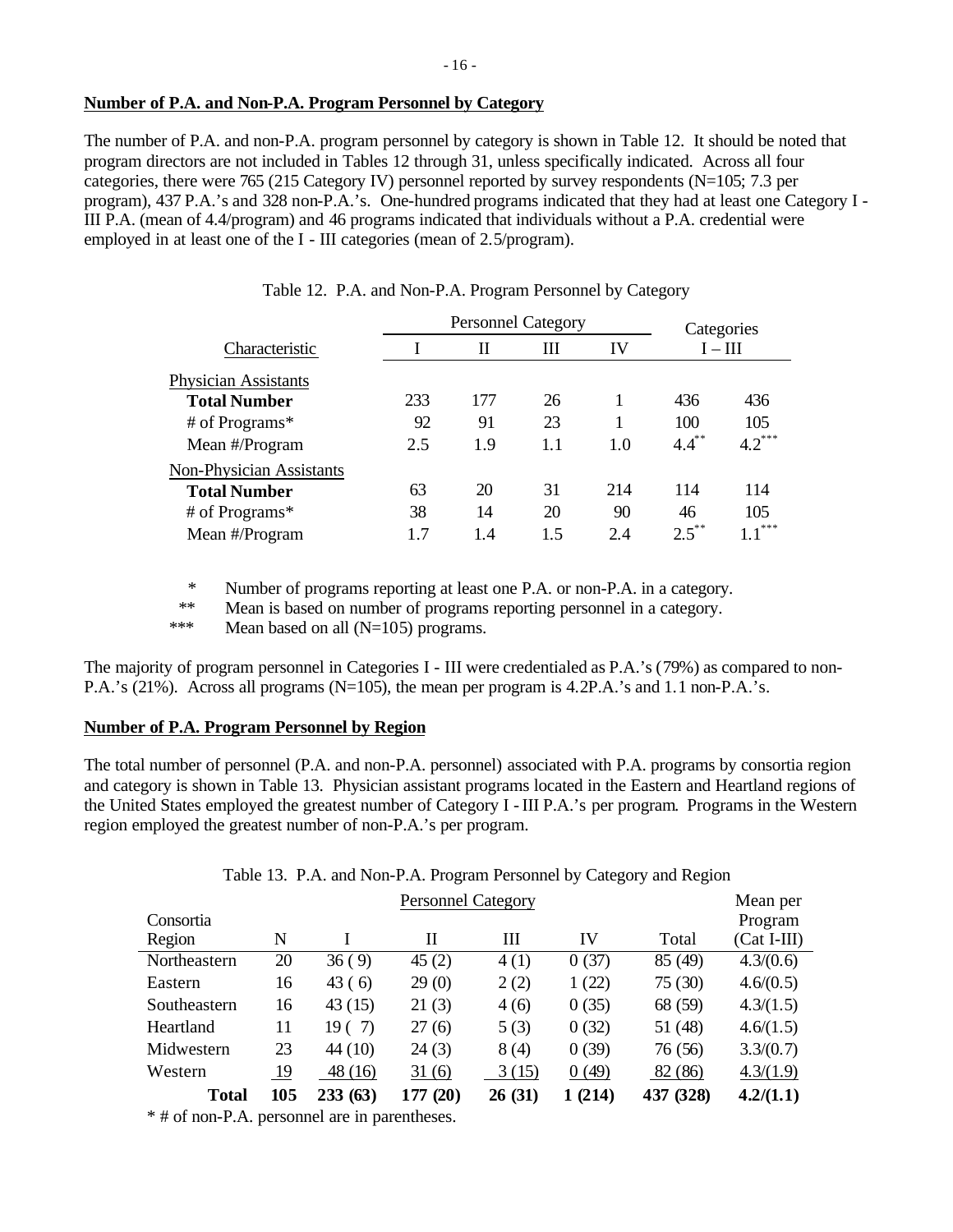Programs located in the Midwestern region had the fewest P.A.'s associated with the program (mean of 3.3/program). Programs in the Eastern region employed the least number of Category I-III non-P.A.'s (0.5/program). Programs in the Heartland region employed the greatest number of Category IV personnel per program (2.9/program), while programs in the Eastern region employed the least (1.4/program).

# **General Characteristics of P.A.'s and Non-P.A.'s Employed by Programs**

The general characteristics of physician assistant personnel employed by P.A. programs, by category, excluding non-P.A. program personnel, are shown in Table 14. Across all categories, P.A.'s devoted an average of 91% of their time to the program; the majority was classified as full-time employees.

| Characteristic            | Ī<br>$N = 233*$    | $\underline{\mathbf{u}}$<br>$N = 175$ | Ш<br>$N = 26$     | Total<br>$N = 435$ |
|---------------------------|--------------------|---------------------------------------|-------------------|--------------------|
| Mean % Time               | 90.4%              | 92.0%                                 | 91.9%             | 91.1%              |
| <b>Annual Salary</b>      | $N = 215$          | $N = 164$                             | $N = 25$          | $N = 405$          |
| $Mean**$                  | \$65,107           | \$66,449                              | \$69,166          | \$65,804           |
| Range                     | \$35,380-\$122,850 | \$24,000-\$108,720                    | \$36,307-\$86,466 | \$24,000-\$122,850 |
| <b>Months in Position</b> | $N = 231$          | $N = 177$                             | $N = 26$          | $N = 435$          |
| Mean                      | 52.0               | 49.1                                  | 70.1              | 52.0               |
| Median                    | 36.0               | 36.0                                  | 40.0              | 36.0               |
| Range                     | $1 - 300$          | 1-291                                 | $1 - 193$         | $1 - 300$          |

# Table 14. General Characteristics of Physician Assistant Personnel

\* Number of P.A.'s in category.

Salaries adjusted to 1 FTE

There were some differences between categories in the percent of time the P.A. worked. Nineteen of the 25 P.A.'s in Category III were employed on a full-time basis, whereas P.A.'s in Categories I and II averaged 0.91 FTE. The mean annual salary across all categories was \$65,804 with a range from \$24,000 to \$122,850. On average, individuals had been in their position for 52.0 months (range 1-300 months). There was some difference in mean salary across categories, ranging from \$65,107 for Category I to \$69,166 for Category III, a 6.2% increase. P.A.'s in Category III had held their positions for the longest period of time, averaging 70 months, while the majority of P.A.'s in Category II had been associated with the program for the least amount of time (49 months).

# **Clinical Activity of Physician Assistant Personnel**

General characteristics of the clinical activity of P.A. personnel are shown in Table 15 (next page). Note, P.A. credentialed program directors were **also** included in this analysis, however medical directors **were not**. The following information was requested of respondents: the number of personnel that were clinically active, mean number of hours worked per week, number that were reimbursed for their clinical services, the amount paid for said services (mean hourly wage) and whether their clinical earnings were included in the salary reported in the personnel table. Based on the data reported, the amount and percent of annual salary derived from clinical service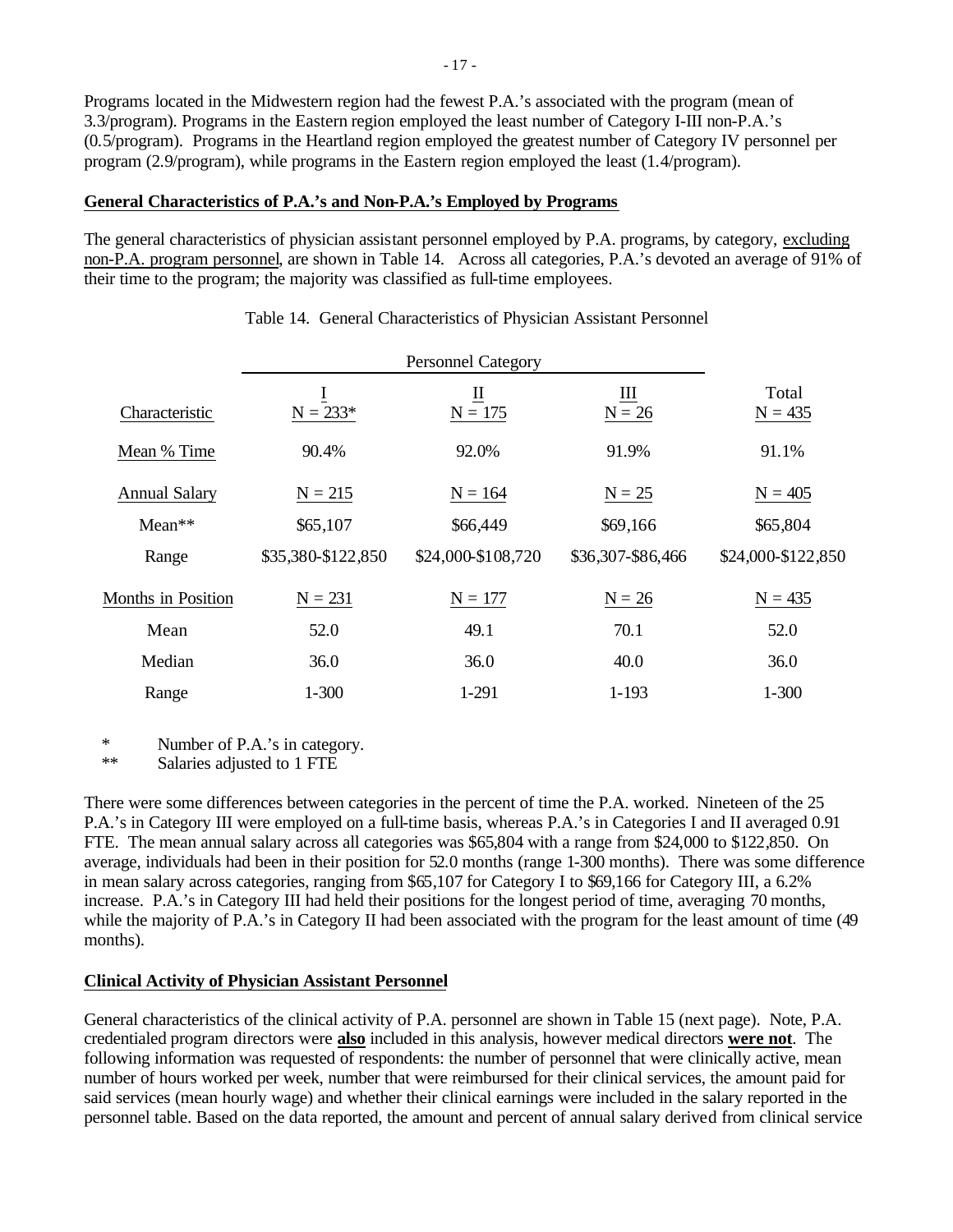was calculated. Lastly, for those personnel who received earnings through their clinical service in addition to their regular salary, a gross salary (combining program and clinical sources) was calculated. Over half (62%) of the program personnel that were credentialed as P.A.'s had clinical responsibilities, in addition to their program activities. This proportion varied across the three categories and was greatest for those in Category I (67%). Forty-nine percent of program directors (P.A.'s) also had clinical responsibilities.

|                                                                                  |           | P.A. Personnel Category |             | Program                    |                    |  |
|----------------------------------------------------------------------------------|-----------|-------------------------|-------------|----------------------------|--------------------|--|
| Characteristic                                                                   | $N = 233$ | Ш<br>$N = 177$          | Ш<br>$N=26$ | <b>Directors</b><br>$N=86$ | Total<br>$N = 522$ |  |
| <b>Clinically Active</b><br>P.A.'s                                               | 157(67%)  | $114(64\%)$             | 13(50%)     | 42(49%)                    | 326(62%)           |  |
| Hrs Worked/Week                                                                  |           |                         |             |                            |                    |  |
| Mean                                                                             | 10.9      | 9.7                     | 6.5         | 8.2                        | 9.9                |  |
| (N)                                                                              | (157)     | (114)                   | (13)        | (42)                       | 326                |  |
| Range                                                                            | $2 - 42$  | $2 - 40$                | $4 - 8$     | $2 - 20$                   | $2 - 42$           |  |
| Number (%) Paid<br>for Services                                                  | 136(87%)  | 83(73%)                 | $8(62\%)$   | 35(83%)                    | 262(80%)           |  |
| Mean Wage/Hour                                                                   | \$35.85   | \$36.34                 | \$42.30     | \$43.50                    | \$37.31            |  |
| (N)                                                                              | (118)     | (68)                    | (8)         | (32)                       | (226)              |  |
| Annual Amount*                                                                   | \$17,025  | \$19,013                | \$15,288    | \$17,238                   | \$17,592           |  |
| Adjust. Salary**                                                                 | \$80,129  | \$85,243                | \$84,704    | \$103,486                  | \$84,954           |  |
| % Salary From<br><b>Clinical Earnings</b><br>$\pm$ Definent 1 of 40 construction | 21.2%     | 22.3%                   | 18.0%       | 16.7%                      | 20.7%              |  |

Table 15. General Characteristics of Clinically Active Physician Assistant Personnel

\* Estimated at 48 weeks per year.

\*\* Base Salary + Clinical Earnings for those clinically active.

On average, P.A.'s in Categories I-III spent 10.1 hours per week providing patient care; program directors who were P.A.'s spent an average of 8.2 hours per week. The range in time spent was very broad, from two hours per week to 42 hours per week. Eighty percent of P.A. personnel received additional compensation for their clinical services. The mean hourly wage averaged \$37.31/hour and varied from \$35.85 for Category I to \$43.50 per hour for program directors.

Given the mean number of hours worked per week, the average hourly wage and, assuming an average of 48 weeks were worked per year, the annual earnings from patient care services of the P.A.'s with clinical responsibility was estimated. On average, these individuals earned \$17,592 from their clinical activity. Category III personnel had the lowest additional income (\$15,288) and those in Category II had the highest (\$19,013).

An "adjusted" annual income (base salary + clinical earnings) was determined for those indicating they received earnings from both sources. On average, there was a 26.1% increase over base salary for those personnel that were clinically active. And, clinical earnings accounted for over one-fifth of the personnel salary. In subsequent tables, salary figures will not include clinical earnings.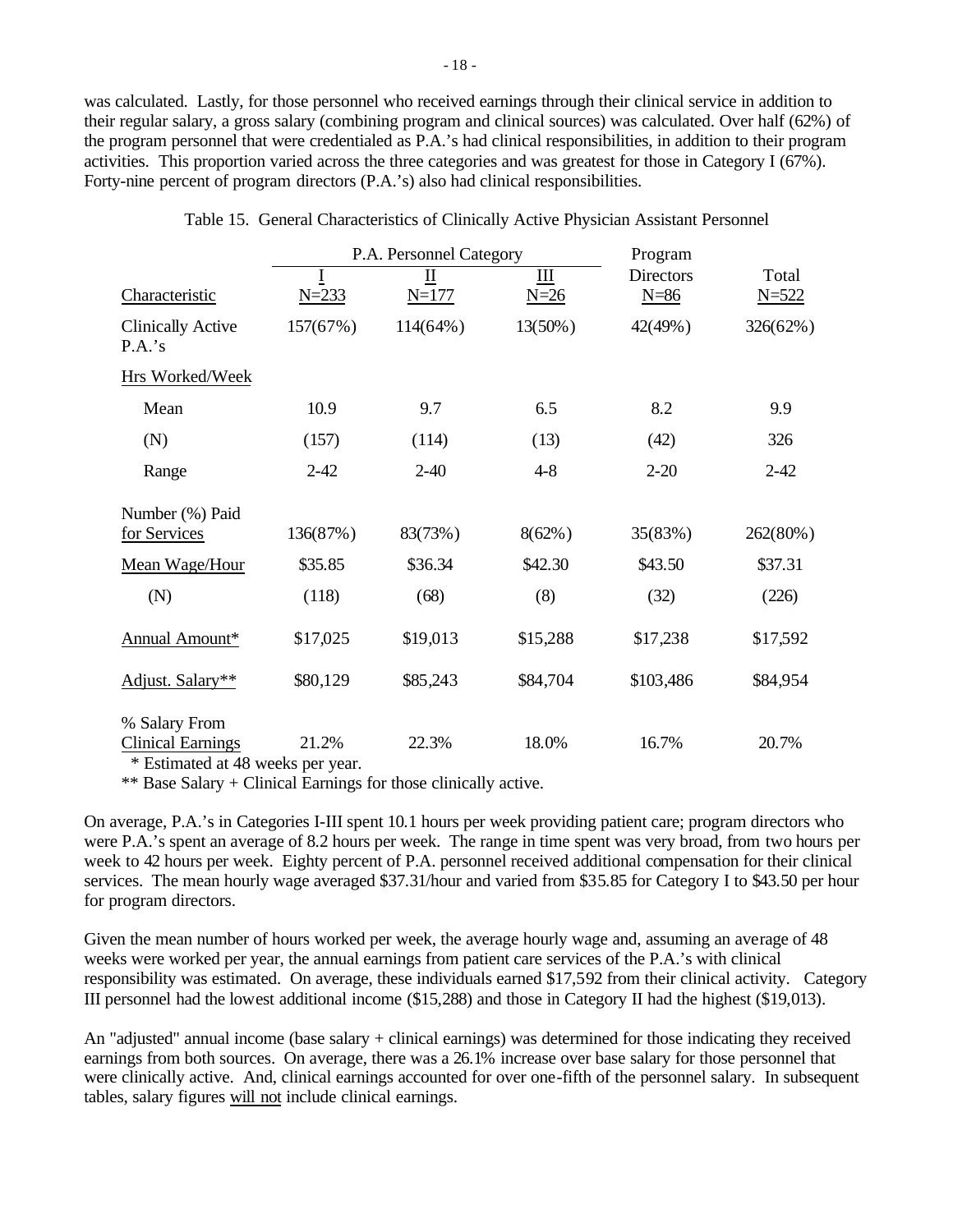General characteristics of non-P.A. credentialed personnel by category is shown in Table 16. Across categories, the typical non-P.A. in Categories I - III devoted 93% of their time to the program; the majority were classified as full-time employees.

Table 16. General Characteristics of Non-P.A. Personnel

|                                   |            |                  |                         |                           | Total            |
|-----------------------------------|------------|------------------|-------------------------|---------------------------|------------------|
|                                   | $\bf{I}$   | $\overline{\Pi}$ | $\overline{\mathbf{H}}$ | $\underline{\mathbf{IV}}$ | $(Cat. I - III)$ |
| Characteristic                    | $N = 63$   | $N = 20$         | $N = 31$                | $N = 214$                 | $N = 114$        |
| Mean % Time                       | 89.3%      | 95.0%            | 98.9%                   | 95.3%                     | 92.9%            |
| Annual Salary*                    | $N = 48$   | $N = 20$         | $N = 28$                | $N = 199$                 | $N = 107$        |
| Mean                              | \$62,322   | \$58,560         | \$48,946                | \$30,019                  | \$58,118         |
| Median                            | \$65,000   | \$56,259         | \$40,900                | \$28,479                  | \$60,000         |
| Range                             | $$22,660-$ | $$22,000-$       | $$26,600-$              | $$11,000 -$               | $$22,000-$       |
|                                   | \$108,347  | \$108,720        | \$156,449               | \$63,243                  | \$156,449        |
| Months in Position                | $N = 63$   | $N = 20$         | $N = 31$                | $N = 211$                 | $N = 113$        |
| Mean                              | 70.5       | 31.9             | 113.4                   | 58.5                      | 69.3             |
| Median                            | 57.0       | 21.0             | 66.0                    | 36.0                      | 48.0             |
| Range                             | $1 - 336$  | $1 - 120$        | $6 - 762$               | $1 - 382$                 | $1 - 336$        |
| $*$<br>Salaries adjusted to 1 FTE |            |                  |                         |                           |                  |

The mean salary for non-P.A.'s across Categories I - III was \$58,118, ranging from \$22,000 to \$156,449. On average, these individuals had been employed 69.3 months (median of 48, range of 1-336 months). Non-P.A.'s in Category I earned the highest average salary (\$62,322). Non-P.A.'s in Category III had the lowest average salary (\$48,946). Category II non-P.A.'s had been associated with the program for the shortest period of time, while Category I non-P.A.'s, on average, had been employed over twice as long. Overall, non-P.A.'s had a lower average annual salary than did personnel who were P.A.'s. Category IV personnel had a mean salary of \$30,019 with a broad range of \$11,000 to \$63,243. Category IV personnel had been in their position an average of 58.5 months (median: 36 months).

Characteristics of program personnel in Categories I - III, by ethnicity and gender, are shown in Table 17. It should be noted that data on P.A. and non-P.A. program personnel were combined for the analyses in Tables 17 and 21.

> Table 17. Salary and Months in Position of Category I - III P.A. and Non-P.A. Personnel by Ethnicity and Sex

|                      | Number of Personnel |                          |               |          | <b>Mean Annual Salary</b> | Mean Months in Position |        |
|----------------------|---------------------|--------------------------|---------------|----------|---------------------------|-------------------------|--------|
| Ethnicity            | Male                | Female                   | Total         | Male     | Female                    | Male                    | Female |
| White/Non-Hisp.      | 179                 | 298                      | 477           | \$69,697 | \$61,150                  | 57.5                    | 56.0   |
| Black/African-Amer.  | 14                  | 16                       | 30            | \$63,608 | \$62,552                  | 43.6                    | 70.5   |
| Latin/Hisp/Mex. Am.  | 5                   | 15                       | 20            | \$68,756 | \$62,880                  | 32.6                    | 39.3   |
| Asian                | 5                   | 5                        | 10            | \$69,909 | \$63,926                  | 40.4                    | 77.6   |
| Asian Subpopulation  |                     |                          | 2             |          |                           |                         |        |
| Native Haw./Other PI | $\theta$            |                          |               |          |                           |                         |        |
| Amer. Ind./Alaskan   | 0                   |                          |               |          |                           |                         |        |
| Other                |                     | $\overline{\phantom{a}}$ | $\frac{3}{2}$ |          |                           |                         |        |
| Total                | 205                 | 339                      | 544           | \$69,196 | \$61,217                  | 54.9                    | 56.0   |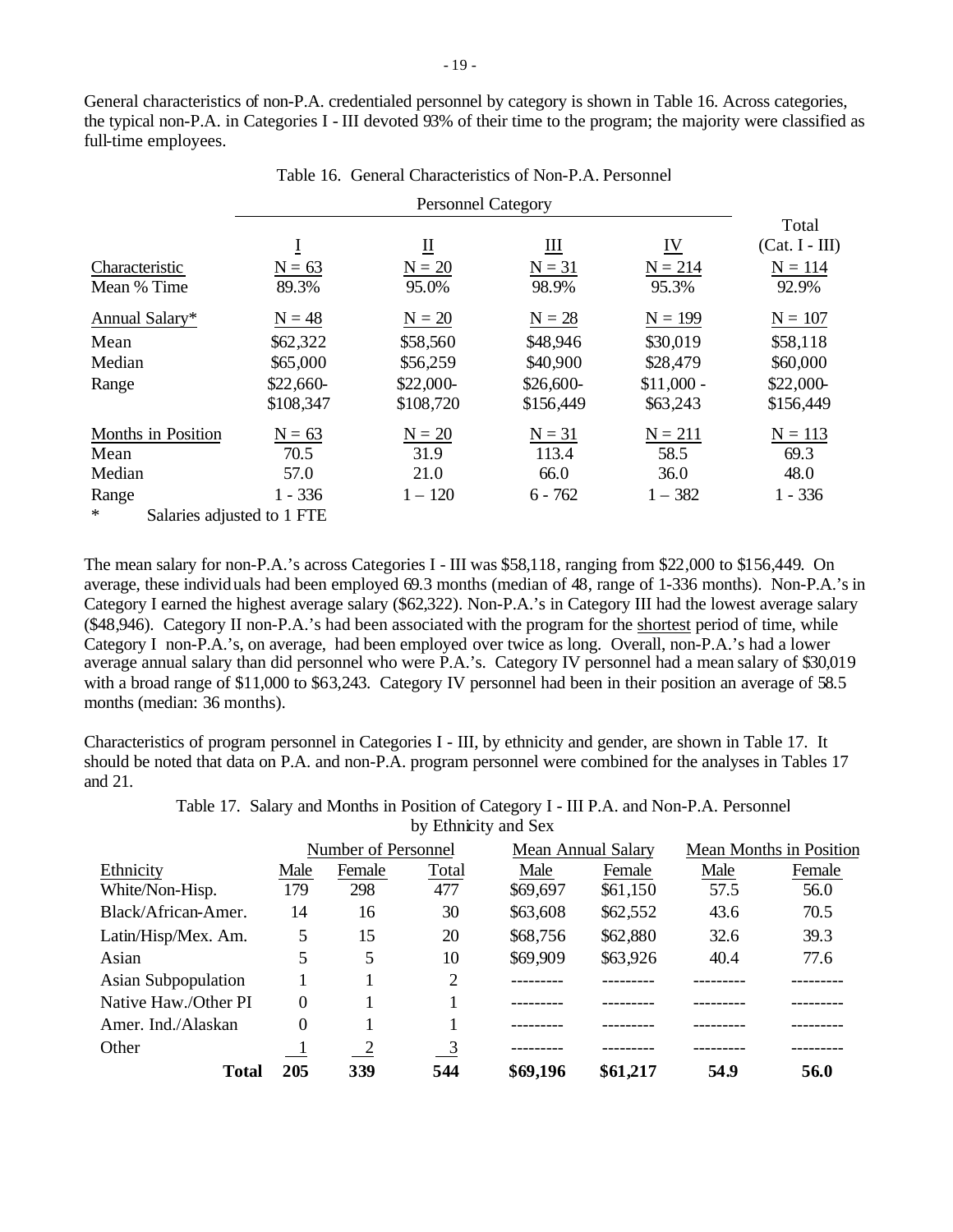Proportionately, there were more women (62%) among the P.A. and non-P.A. personnel; 62% of the white (298/477) and 61.1% of the non-white personnel (41/67) were women. In total, 67 P.A. program staff and/or faculty from 41 programs were identified as members of an ethnic minority (30 Black/African-American, 20 Latino/Hispanic, 10 Asian, two Asian Subpopulation, one Native Hawaiian/Other Pacific Islander, one American Indian/Alaskan Native and three Other). This constitutes 12.3% (67/544) of the total number of faculty and staff and 39% of the programs responding. On average, males earned higher annual salaries than their female counterparts. Females were employed longer in their current position than males.

Characteristics of program personnel in Category IV, by ethnicity and gender, are shown in Table 18. Category IV personnel consisted mainly of females (90.7%). Sixty-two (29%) Category IV P.A. program staff from 28 programs were identified as members of an ethnic minority. Females were employed longer in their current position than males, 59.5 and 50.3 months, respectively.

|                            |                  | Number of Personnel |               |           | <b>Mean Annual Salary</b> | Mean Months in Position |        |
|----------------------------|------------------|---------------------|---------------|-----------|---------------------------|-------------------------|--------|
| Ethnicity                  | Male             | Female              | Total         | Male      | Female                    | Male                    | Female |
| White/Non-Hisp.            | 13               | 140                 | 153           | \$38,972  | \$28,400                  | 38.9                    | 58.5   |
| Black/African-Amer.        | 2                | 23                  | 25            | \$28,436  | \$34,310                  | 143.0                   | 61.4   |
| Latin/Hisp/Mex. Am.        | 4                | 24                  | 28            | \$44,237  | \$27,962                  | 45.3                    | 72.0   |
| Asian                      |                  | 5                   | 6             | --------- | \$33,975                  |                         | 43.2   |
| <b>Asian Subpopulation</b> | 0                |                     |               |           |                           |                         |        |
| Native Haw./Other PI       | $\Omega$         | $\Omega$            | $\Omega$      |           |                           |                         |        |
| Amer. Ind./Alaskan         | $\boldsymbol{0}$ | $\frac{2}{2}$       | $\frac{2}{2}$ |           | \$24,188                  |                         | 27.5   |
| Total                      | 20               | 195                 | 215           | \$38,176  | \$29,140                  | 50.3                    | 59.5   |

# Table 18. Salary and Months in Position of Category IV Personnel by Ethnicity and Sex

The relationship between salary, percent time, and months in position for P.A. and non-P.A. personnel by sex is shown in Table 19.

| Table 19. Analysis of Salary, Percent Time and Months in Position of P.A. and Non-P.A. Personnel by Sex |  |  |  |  |
|---------------------------------------------------------------------------------------------------------|--|--|--|--|
|                                                                                                         |  |  |  |  |

|                |          |                          | <b>Mean Annual Salary</b> |                 | Mean % Time |                     |        |                          | Mean Months in Position |                 |        |                          |
|----------------|----------|--------------------------|---------------------------|-----------------|-------------|---------------------|--------|--------------------------|-------------------------|-----------------|--------|--------------------------|
| Categories     | Male     | $\underline{\mathbf{N}}$ | Female                    | $\underline{N}$ | Male        | $\underline{\rm N}$ | Female | $\underline{\mathbf{N}}$ | Male                    | $\underline{N}$ | Female | $\underline{\mathbf{N}}$ |
| Cat. I         |          |                          |                           |                 |             |                     |        |                          |                         |                 |        |                          |
| P.A.           | \$67,482 | 85                       | \$63,554                  | 130             | 91.1        | 92                  | 89.9   | 141                      | 55.5                    | 91              | 49.8   | 140                      |
| Non-P.A.       | \$68,034 | 31                       | \$55,998                  | 28              | 94.5        | 32                  | 83.9   | 31                       | 67.1                    | 32              | 74.0   | 31                       |
| $Cat.$ II      |          |                          |                           |                 |             |                     |        |                          |                         |                 |        |                          |
| P.A.           | \$68,667 | 57                       | \$65,344                  | 106             | 95.8        | 63                  | 89.8   | 111                      | 48.0                    | 63              | 50.0   | 113                      |
| Non-P.A.       | \$87,903 | 5                        | \$48,779                  | 15              | 100.0       | 5                   | 93.3   | 15                       | 25.4                    | 5               | 34.1   | 15                       |
| Cat. III       |          |                          |                           |                 |             |                     |        |                          |                         |                 |        |                          |
| P.A.           | \$73,980 | 9                        | \$66,458                  | 16              | 100.0       | 9                   | 87.6   | 17                       | 38.9                    | 9               | 86.6   | 17                       |
| Non-P.A.       | \$88,035 | 4                        | \$42,431                  | 24              | 100.0       | 5                   | 98.7   | 26                       | 127.0                   | 5               | 86.4   | 26                       |
| Cat. IV        |          |                          |                           |                 |             |                     |        |                          |                         |                 |        |                          |
| Non-P.A.       | \$38,176 | 19                       | \$29,140                  | 181             | 92.5        | 20                  | 95.6   | 195                      | 50.3                    | 19              | 59.5   | 193                      |
| $Cat. I - III$ |          |                          |                           |                 |             |                     |        |                          |                         |                 |        |                          |
| P.A.           | \$68,316 | 151                      | \$64,388                  | 251             | 93.4        | 164                 | 89.7   | 268                      | 51.7                    | 163             | 52.2   | 270                      |
| Non-P.A.       | \$63,843 | 65                       | \$49,259                  | 42              | 91.9        | 70                  | 94.4   | 44                       | 66.4                    | 69              | 74.0   | 44                       |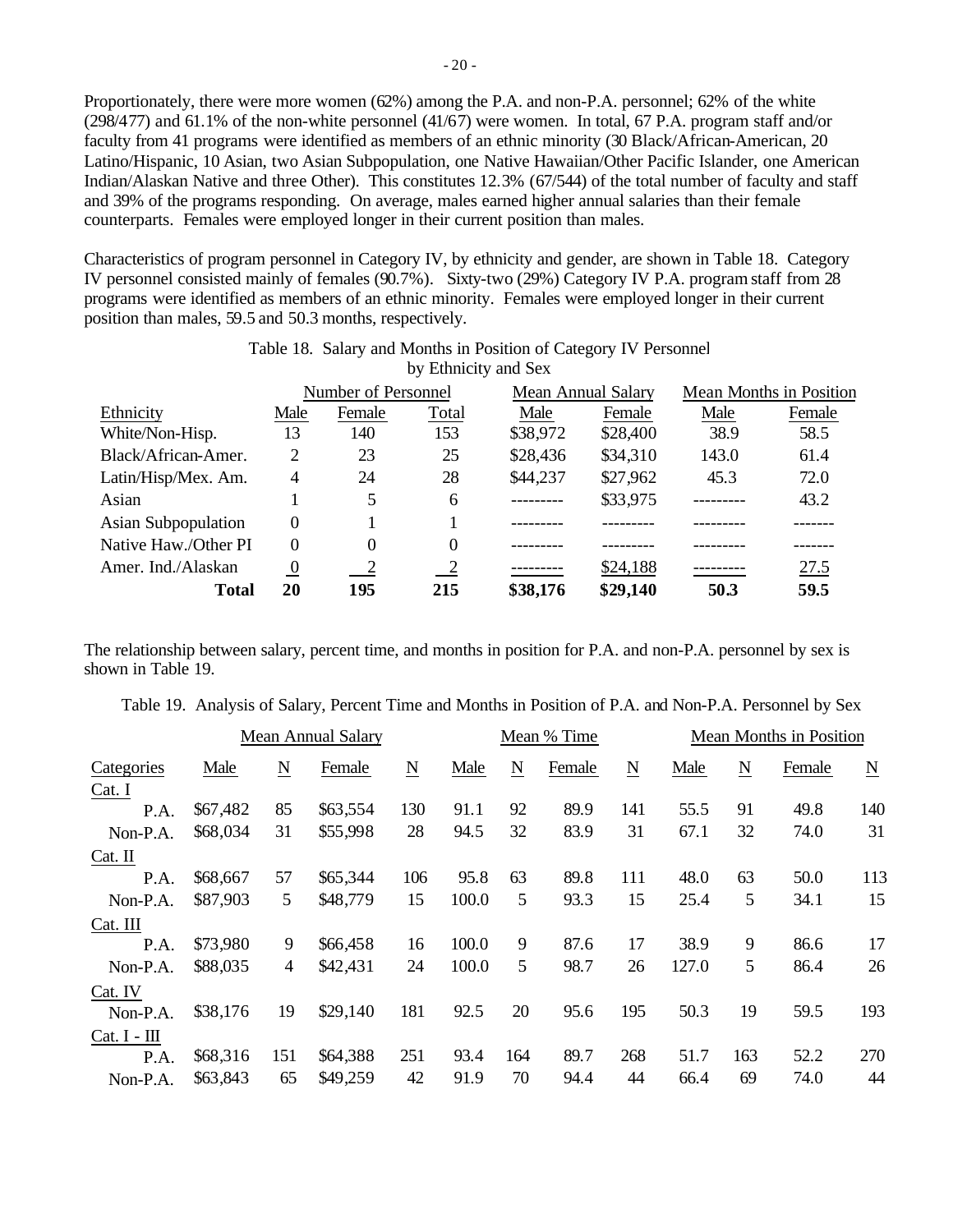Male personnel earned higher annual salaries than female personnel. On average for Categories I - III, non-P.A. personnel had been in their positions substantially longer than P.A. personnel.

### **Personnel by Region: Salary, Months in Position and Ethnicity**

Data regarding salary and time in position for P.A. and non-P.A. personnel by consortia region is presented in Table 20. P.A.'s associated with programs located in the Heartland region reported the highest annual salaries. The lowest mean P.A. salary was in the Eastern region. Non-P.A.'s in the Heartland region had the highest salaries, while those in the Western region had the lowest salaries. P.A.'s salaries were higher than Non-P.A.'s in each region except the Heartland. Non-P.A.'s were employed for more months. There was a statistically significant correlation ( $r = 0.128$ ;  $p < .05$ ) between time in position and salary.

| Consortia    |          |     | Mean Salary: Categories I - III |                     | Months in Position  |
|--------------|----------|-----|---------------------------------|---------------------|---------------------|
| Region       | P.A.     | N   | Non-P.A.                        | $\underline{\rm N}$ | Non-P.A.<br>P.A.    |
| Northeastern | \$66,022 | 72  | \$54,517                        |                     | 46.9<br>74.1        |
| Eastern      | \$62,542 | 59  | \$60,010                        |                     | 42.4<br>51.6        |
| Southeastern | \$68,423 | 65  | \$56,679                        | 23                  | 73.7<br>48.6        |
| Midwestern   | \$64,144 | 76  | \$54,747                        | 17                  | 55.5<br>55.6        |
| Heartland    | \$69,246 | 51  | \$82,477                        | 16                  | 73.9<br>62.6        |
| Western      | \$65,479 | 82  | \$50,352                        | $\frac{37}{2}$      | 75.2<br><u>51.1</u> |
| <b>Total</b> | \$65,804 | 405 | \$58,118                        | 107                 | 69.3<br>52.0        |

Table 20. Program Personnel: Salary and Time in Position by Region

The salaries of Category I - III P.A. program personnel (P.A.'s and non-P.A.'s) by ethnicity and consortia region are shown in Table 21. Mean salaries of Black/African-American personnel were higher than their White counterparts in the Southeastern, Heartland and Western regions. Latino/Hispanic personnel had higher average salaries than Black/African-Americans in the Northeastern region.

| Table 21. Analysis of Program Personnel by Consortia Region and Ethnicity |
|---------------------------------------------------------------------------|
| Category $I - III$                                                        |

|              | <b>Mean Annual Salary</b> |                        |              |                |          |                          |  |  |  |  |
|--------------|---------------------------|------------------------|--------------|----------------|----------|--------------------------|--|--|--|--|
| Consortia    | Black/                    |                        |              |                |          |                          |  |  |  |  |
| Region       | White                     | $\underline{\text{N}}$ | African-Amer | N              | Lat/Hisp | $\underline{\mathrm{N}}$ |  |  |  |  |
| Northeastern | \$65,639                  | 65                     | \$61,196     | 3              | \$71,200 | 2                        |  |  |  |  |
| Eastern      | \$62,292                  | 59                     | \$61,027     | 4              |          | 0                        |  |  |  |  |
| Southeastern | \$65,714                  | 78                     | \$67,192     | 6              | \$64,080 | 3                        |  |  |  |  |
| Midwestern   | \$63,320                  | 83                     | \$49,075     | 5              |          |                          |  |  |  |  |
| Heartland    | \$71,705                  | 61                     | \$86,860     | $\overline{2}$ | \$65,044 | $\overline{2}$           |  |  |  |  |
| Western      | \$60,116                  | 100                    | \$65,097     | $\frac{5}{2}$  | \$63,601 | 10                       |  |  |  |  |
| <b>Total</b> | \$64,369                  | 446                    | \$63,017     | 25             | \$64,186 | 18                       |  |  |  |  |

The salaries of Category IV P.A. program personnel (P.A.'s and non-P.A.'s) by ethnicity and consortia region are shown in Table 22 (next page). Mean salaries of Black/African-American personnel were higher than their White counterparts in five of the six regions. Latino/Hispanics personnel had lower salaries than their Black/African-American counterparts in the three regions were comparisons could be made.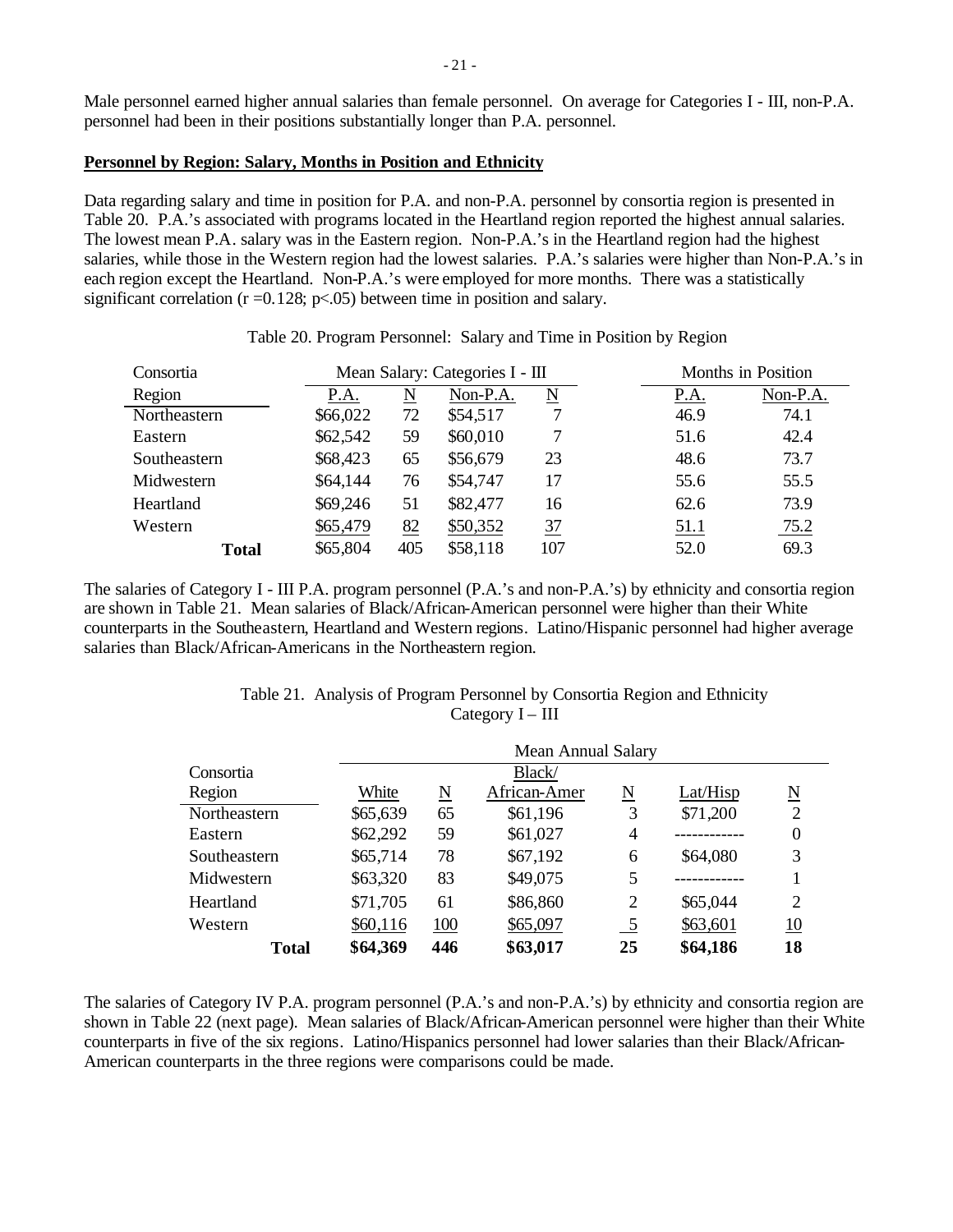|              | <b>Mean Annual Salary</b> |     |          |                |          |                             |  |  |  |  |  |
|--------------|---------------------------|-----|----------|----------------|----------|-----------------------------|--|--|--|--|--|
| Consortia    | Black/African-            |     |          |                |          |                             |  |  |  |  |  |
| Region       | White                     | N   | American | N              | Lat/Hisp | $\underline{\underline{N}}$ |  |  |  |  |  |
| Northeastern | \$30,520                  | 22  | \$38,054 | 6              | \$25,385 | 3                           |  |  |  |  |  |
| Eastern      | \$23,019                  | 14  | \$28,737 | 3              |          | 0                           |  |  |  |  |  |
| Southeastern | \$26,197                  | 26  | \$33,446 | 6              |          | 0                           |  |  |  |  |  |
| Midwestern   | \$27,721                  | 35  | \$32,749 | $\overline{2}$ |          | $\theta$                    |  |  |  |  |  |
| Heartland    | \$31,898                  | 16  | \$36,601 | 3              | \$32,492 | 10                          |  |  |  |  |  |
| Western      | \$34,569                  | 31  | \$28,959 | $\frac{3}{2}$  | \$28,900 | <u>12</u>                   |  |  |  |  |  |
| <b>Total</b> | \$29,355                  | 144 | \$33,799 | 23             | \$29,915 | 25                          |  |  |  |  |  |

# Table 22. Analysis of Program Personnel by Consortia Region and Ethnicity Category IV

# **Trends in P.A. Program Personnel Salaries from 1985 Through 2003**

Trends in P.A. personnel salary from 1985 through 2003 are shown in Table 23. Note, salary data was not available for 1987-88. There has been a 137% increase in P.A. salaries (all categories combined) from 1985-86 to 2003-2004, an average of 7.6% per year. Proportionately, the largest annual increase in salary (10.9%) for all categories occurred between 1989 and 1990.

Table 23. Salary and Months in Position for P.A. Personnel, 1985 Through 2003

|             |          |          |          |          | Months in |
|-------------|----------|----------|----------|----------|-----------|
| Categories  | Cat. I   | Cat. II  | Cat. III | All Cat. | Position  |
| 1985-86     | \$27,264 | \$27,553 | \$31,298 | \$27,769 | 36.6      |
| 1986-87     | \$28,129 | \$29,060 | \$32,451 | \$29,010 | 36.3      |
| 1988-89     | \$31,362 | \$32,054 | \$35,547 | \$32,099 | 39.9      |
| 1989-90     | \$34,610 | \$32,300 | \$36,756 | \$33,723 | 43.9      |
| 1990-91     | \$38,547 | \$35,578 | \$40,661 | \$37,404 | 40.1      |
| 1991-92     | \$40,280 | \$36,807 | \$41,552 | \$39,192 | 51.4      |
| 1992-93     | \$41,689 | \$42,885 | \$42,719 | \$42,471 | 42.0      |
| 1993-94     | \$42,945 | \$44,127 | \$47,038 | \$43,956 | 41.6      |
| 1994-95     | \$46,498 | \$45,357 | \$52,578 | \$46,549 | 42.5      |
| 1995-96     | \$49,510 | \$49,589 | \$58,720 | \$50,469 | 39.0      |
| 1996-97     | \$51,662 | \$51,906 | \$60,973 | \$52,550 | 41.6      |
| 1997-98     | \$53,314 | \$53,730 | \$62,849 | \$54,164 | 38.9      |
| 1998-99     | \$55,964 | \$54,943 | \$57,878 | \$55,729 | 46.5      |
| 1999-00     | \$57,687 | \$56,164 | \$61,033 | \$56,539 | 44.3      |
| 2000-01     | \$59,013 | \$58,556 | \$60,973 | \$59,108 | 54.8      |
| $2001 - 02$ | \$59,208 | \$61,568 | \$57,003 | \$59,757 | 55.1      |
| 2002-03     | \$61,679 | \$62,161 | \$58,376 | \$61,400 | 53.9      |
| 2003-04     | \$65,107 | \$66,449 | \$69,166 | \$65,804 | 52.0      |

Months in position did not vary substantially, averaging 44.5 months over the 18-year period (range of 36.3 to 55.1).

An analysis of variance (ANOVA) of salary was conducted to investigate the effects of the following parameters (data for P.A.'s and non-P.A.'s were combined): personnel category, gender and consortia region. Main effects were found for gender (F=40.09; p<0.01; men higher than women), consortia region (F=6.92; p<0.01; the Heartland region had higher salaries) and category of personnel (F=5.76; p<.01; Category III personnel had lower salaries).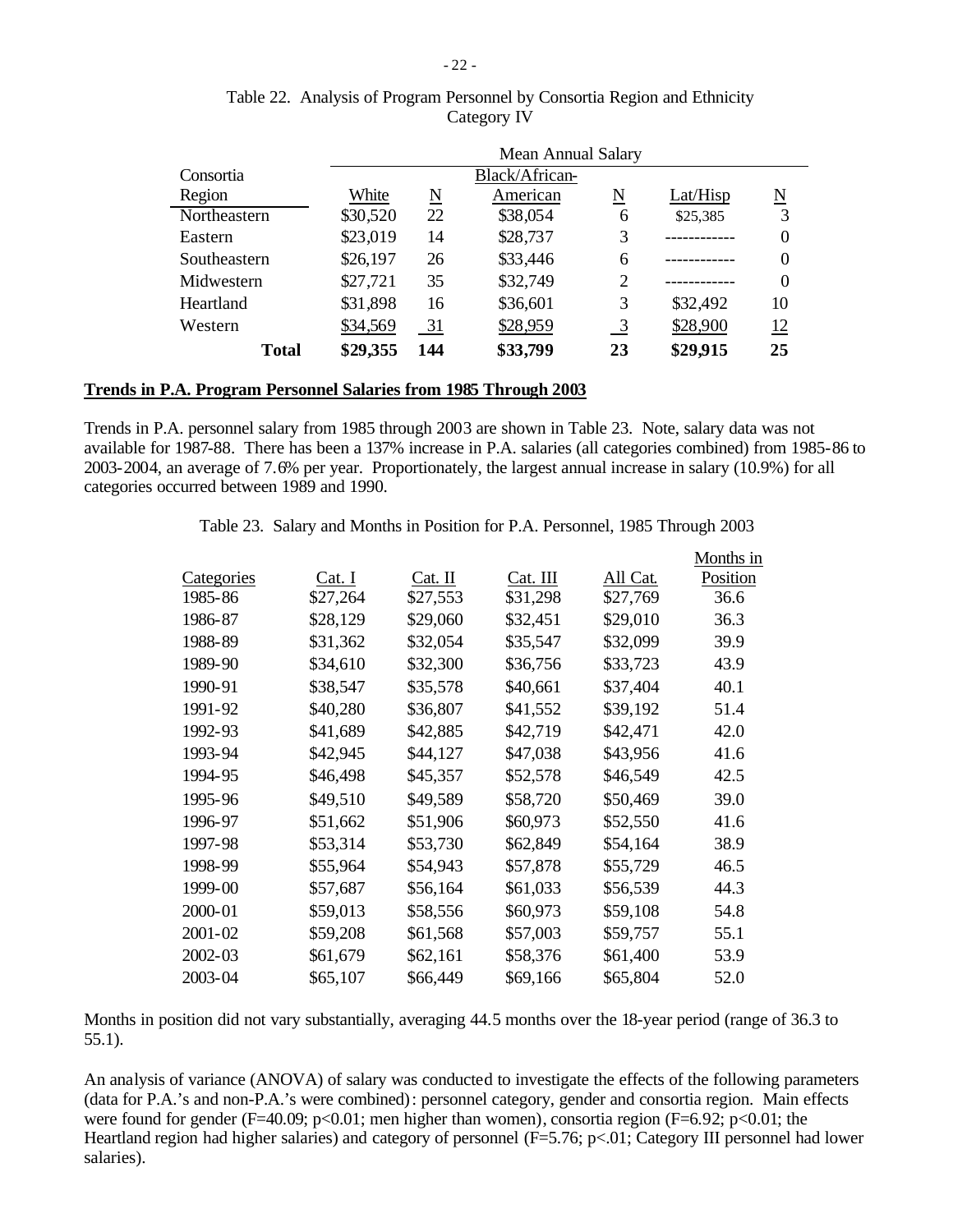Trends in salary for all categories of program personnel (data for P.A.'s and non-P.A.'s were combined) from 1985 through 2003 are illustrated in Figure 7. Salaries for personnel in Category I and II consistently increased each year with the largest increase occurring in 1988 for Cat I and 1992 for Cat II. Category III salaries steadily increased through 1997. Since then, Cat III salaries have fluctuated, with the largest increase occurring this year.



#### **Program Personnel: Academic Classification**

The number of Category I - III personnel (P.A.'s and non-P.A.'s) classified as faculty and staff, as well as the tenure track status of those in faculty positions, are shown in Table 24.

|        |         | П              |       | Ш                         |        | Total  |        |
|--------|---------|----------------|-------|---------------------------|--------|--------|--------|
| Number | $(\% )$ | Number         | (% )  | Number                    | $(\%)$ | Number | $(\%)$ |
| 265    | 90.1%   | 169            | 87.1% | 27                        | 49.1%  | 461    | 84.9%  |
| 29     | 9.9%    | 25             | 12.9% | 28                        | 50.9%  | 82     | 15.1%  |
|        |         |                |       |                           |        |        |        |
| 71     | 26.8%   | 26             | 15.4% |                           | 25.9%  | 104    | 22.6%  |
| 17     | 6.4%    | $\overline{4}$ | 2.4%  | 5                         | 18.5%  | 26     | 5.6%   |
|        |         |                |       | <b>Personnel Category</b> |        |        |        |

Table 24. Program Personnel: Classification and Tenure Track Status

\* Percent of TOTAL faculty in tenure track not tenured.

\*\* Percent of TOTAL faculty tenured (e.g.,  $26/461 = 5.6\%$ )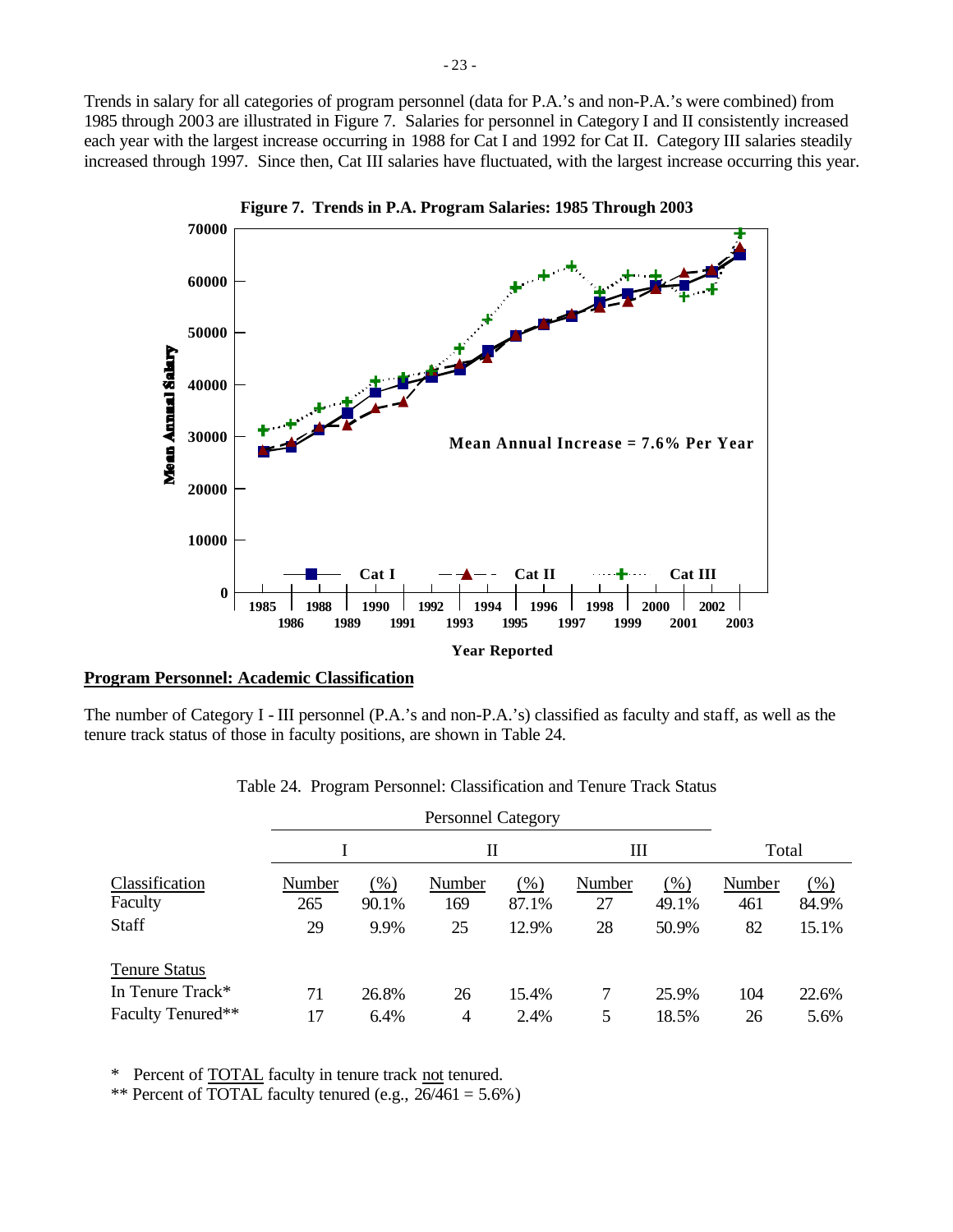For all categories combined, more than three fourths (N=461; 85%) of personnel were classified as faculty. This distribution of individuals classified as faculty varied greatly between 49% for Category III and 90% for Category I. Category III includes typically administrative-type personnel who may be less likely to be appointed to an academic level position.

Overall, more than one-fifth (22.6%) of the faculty were on the tenure track. However, only 5.6% of the faculty were tenured. Viewed in another way, 25% of those faculty in a tenure track were tenured, with the highest proportion of these tenured faculty in Category III (71.4%).

Table 25 shows the academic classification and tenure status of Category I - III personnel by gender. The proportion of men holding faculty rank was higher than the proportion of women (93% versus 80%, respectively). A larger proportion of ma le faculty were on tenure track compared to female faculty, 25.5% versus 20.1%, respectively. Although very few faculty were tenured (5.3%), more male faculty were tenured (6.4%) as compared to female faculty (4.5%).

| Personnel                   | Female |       | Male   |        | Total  |        |
|-----------------------------|--------|-------|--------|--------|--------|--------|
| Classification              | Number | (% )  | Number | $(\%)$ | Number | $(\%)$ |
| <b>Faculty Appointment</b>  | 269    | 79.6% | 188    | 93.1%  | 457    | 84.6%  |
| <b>Staff Appointment</b>    | 69     | 20.4% | 14     | 6.9%   | 83     | 15.4%  |
|                             |        |       |        |        |        |        |
| <b>Tenure Status</b>        |        |       |        |        |        |        |
| <b>Tenure Track Faculty</b> | 54     | 20.1% | 48     | 25.5%  | 102    | 22.3%  |
| Tenured Faculty*            | 12     | 4.5%  | 12     | 6.4%   | 24     | 5.3%   |

Table 25. Program Personnel: Classification and Tenure Track Status by Gender

\* Percent of TOTAL faculty tenured.

A summary of the highest degree held by each category of program personnel is shown in Table 26. All but 2.8% of Category I - III program personnel were reported to have earned a bachelors or higher degree. Less than onefourth of the P.A. and non-P.A. personnel held a baccalaureate degree (23%) as their highest degree. Almost twothirds of the personnel held a master's degree (N=310; 61.8%). Sixty-one individuals (12.2%) were identified as having earned a doctorate. Proportionately, Category I and III personnel tended to have more doctorate degrees than those in Category II.

|  | Table 26. Program Personnel: Highest Degree Held |  |  |
|--|--------------------------------------------------|--|--|
|  |                                                  |  |  |

|                  |              |        |                 | <b>Program Personnel Categories</b> |    |        |                  |                         |          |        |
|------------------|--------------|--------|-----------------|-------------------------------------|----|--------|------------------|-------------------------|----------|--------|
| Highest          | Щ<br>IV<br>Щ |        |                 |                                     |    |        |                  | Categories<br>$I - III$ |          |        |
| Degree           | #            | $(\%)$ | $\frac{\#}{\#}$ | $(\% )$                             | #  | $(\%)$ | #                | (% )                    | <u>#</u> | $(\%)$ |
| Doctorate        | 44           | 16.4%  | 11              | 5.9%                                | 6  | 12.5%  | $\boldsymbol{0}$ | 0.0%                    | 61       | 12.2%  |
| <b>Masters</b>   | 163          | 60.8%  | 119             | 64.0%                               | 28 | 58.3%  | 8                | 9.6%                    | 310      | 61.8%  |
| <b>Bachelors</b> | 58           | 21.6%  | 49              | 26.3%                               | 10 | 20.8%  | 51               | 61.4%                   | 117      | 23.3%  |
| Associate        |              | 1.1%   |                 | 3.8%                                | 4  | 8.3%   | $\underline{24}$ | 28.9%                   | -14      | 2.8%   |
| <b>Total</b>     | 268          | 100.0% | 186             | 100.0%                              | 48 | 100.0% | 83               | 100.0%                  | 502      | 100.0% |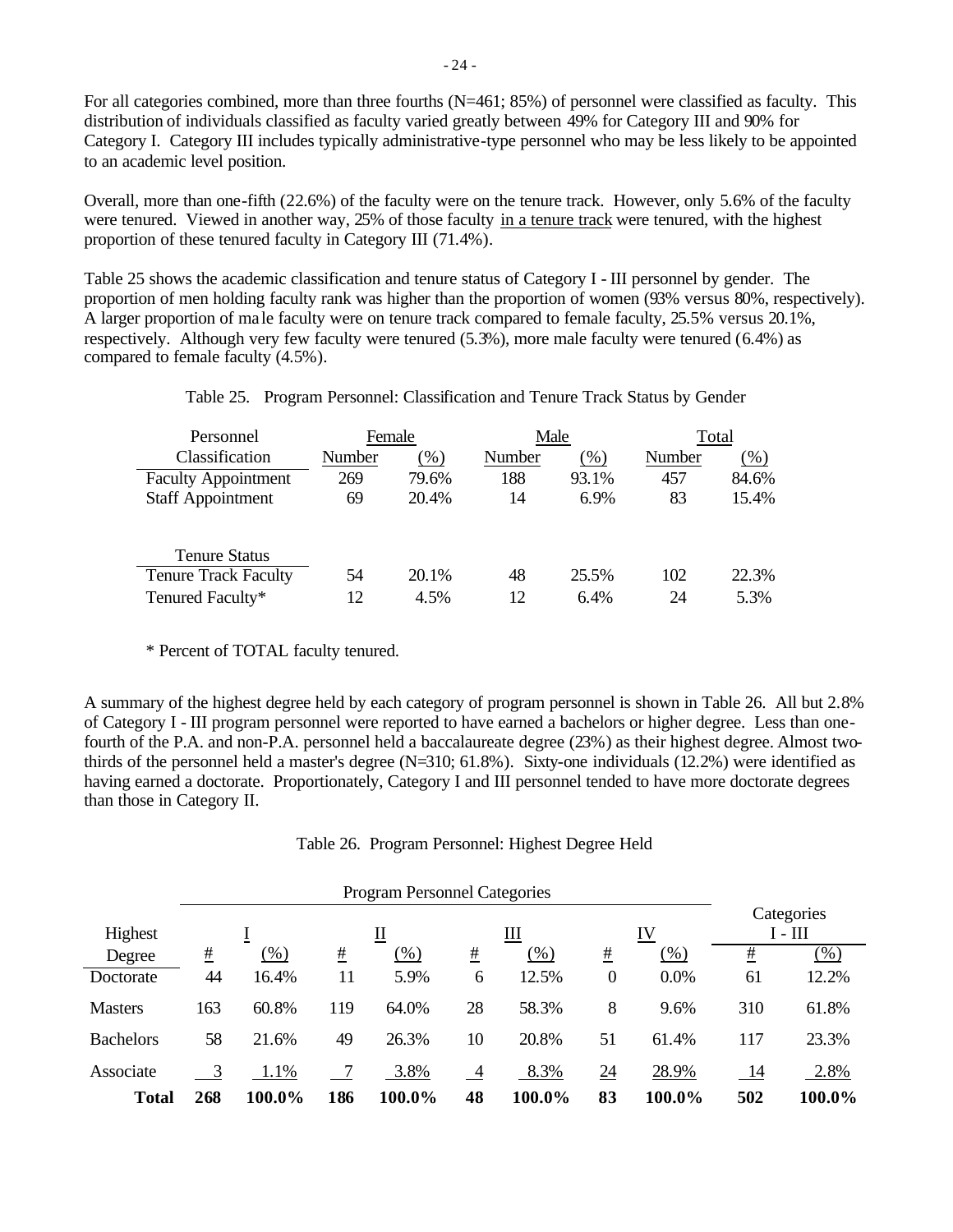The number and academic rank of program faculty, by category, are shown in Table 27. Over half of the P.A. and non-P.A. faculty hold the academic rank of assistant professor (N=225; 56.4%).

|                                  |           |                 |                          | <b>Program Personnel Categories</b> |                          |                 |            |                 |
|----------------------------------|-----------|-----------------|--------------------------|-------------------------------------|--------------------------|-----------------|------------|-----------------|
|                                  |           |                 | Н                        |                                     |                          | Ш               |            | Total           |
| Academic Rank                    | N         | $(\%)$          | $\underline{\mathbf{N}}$ | $(\%)$                              | $\underline{\mathbf{N}}$ | $(\%)$          | N          | $(\% )$         |
| <b>Full Professor</b>            | 9         | 3.7%            | $\theta$                 | 0.0%                                | 2                        | 8.0%            | 11         | 2.8%            |
| Associate Prof.                  | 24        | 9.9%            | 11                       | 8.3%                                | 9                        | 36.0%           | 44         | 11.0%           |
| Assistant Prof.                  | 137       | 56.6%           | 79                       | 59.8%                               | 9                        | 36.0%           | 225        | 56.4%           |
| Instructor/Lect.<br><b>Total</b> | 72<br>242 | 29.8%<br>100.0% | 42<br>132                | 31.8%<br>100.0%                     | 5<br>25                  | 20.0%<br>100.0% | 119<br>399 | 29.8%<br>100.0% |

Table 27. Program Personnel: Academic Rank of Faculty

#### **P.A. and Non-P.A. Personnel Salary Analysis**

Salaries for Category I - III P.A. and non-P.A. program personnel by academic classification are shown in Table 28. The mean annual salary of faculty-level personnel was \$66,939 (N=427), 33% higher than those appointed to staff positions (\$50,496; N=77). In general, the annual salaries of non-P.A. personnel with faculty rank (\$70,771, N=63) were higher than the salaries of P.A. personnel with faculty appointments (\$66,273; N=364). Faculty salaries differed substantially between categories with Category III faculty earning the highest annual income.

Table 28. Faculty and Staff Salaries by Category

|                           |          |     | <b>Program Personnel Categories</b> |                        |          |                          |                    |           |
|---------------------------|----------|-----|-------------------------------------|------------------------|----------|--------------------------|--------------------|-----------|
|                           | Ī        |     | ∐                                   |                        | Ш        |                          | Categories I - III |           |
| Classification<br>Faculty | Mean     | N   | Mean                                | $\underline{\text{N}}$ | Mean     | $\underline{\mathbf{N}}$ | Mean               | N         |
| P.A.                      | \$65,214 | 199 | \$67,007                            | 145                    | \$71,372 | 20                       | \$66,273           | 364       |
| $Non-P.A.$                | \$68,132 | 46  | \$74,444                            | 12                     | \$86,241 | $\overline{5}$           | \$70,771           | <u>63</u> |
| <b>Total</b>              | \$65,761 | 245 | \$67,575                            | 157                    | \$74,346 | 25                       | \$66,939           | 427       |
| Staff                     |          |     |                                     |                        |          |                          |                    |           |
| P.A.                      | \$65,344 | 14  | \$61,794                            | 16                     | \$66,350 | $\overline{4}$           | \$63,792           | 34        |
| $Non-P.A.$                | \$41,763 | 13  | \$34,734                            | 8                      | \$40,840 | 22                       | \$39,983           | 43        |
| <b>Total</b>              | \$53,990 | 27  | \$52,774                            | 24                     | \$44,764 | 26                       | \$50,496           | 77        |

Among the personnel classified as staff, those that were P.A.'s earned a substantially higher (60%) salary (\$63,792) than non-P.A.'s (\$39,983). In comparison to the previous year (2002-2003), there was over a 4.5% increase in the faculty salaries and a 5.5% increase in staff salaries.

The relationship between salary and gender of P.A. and non-P.A. faculty and staff is summarized in Table 29 (next page). Salaries for male faculty were 8.3% higher than those of female faculty (\$70,154 versus \$64,797, respectively). Male staff earned substantially higher salaries than did female staff, \$61,612 vs. \$48,238, respectively.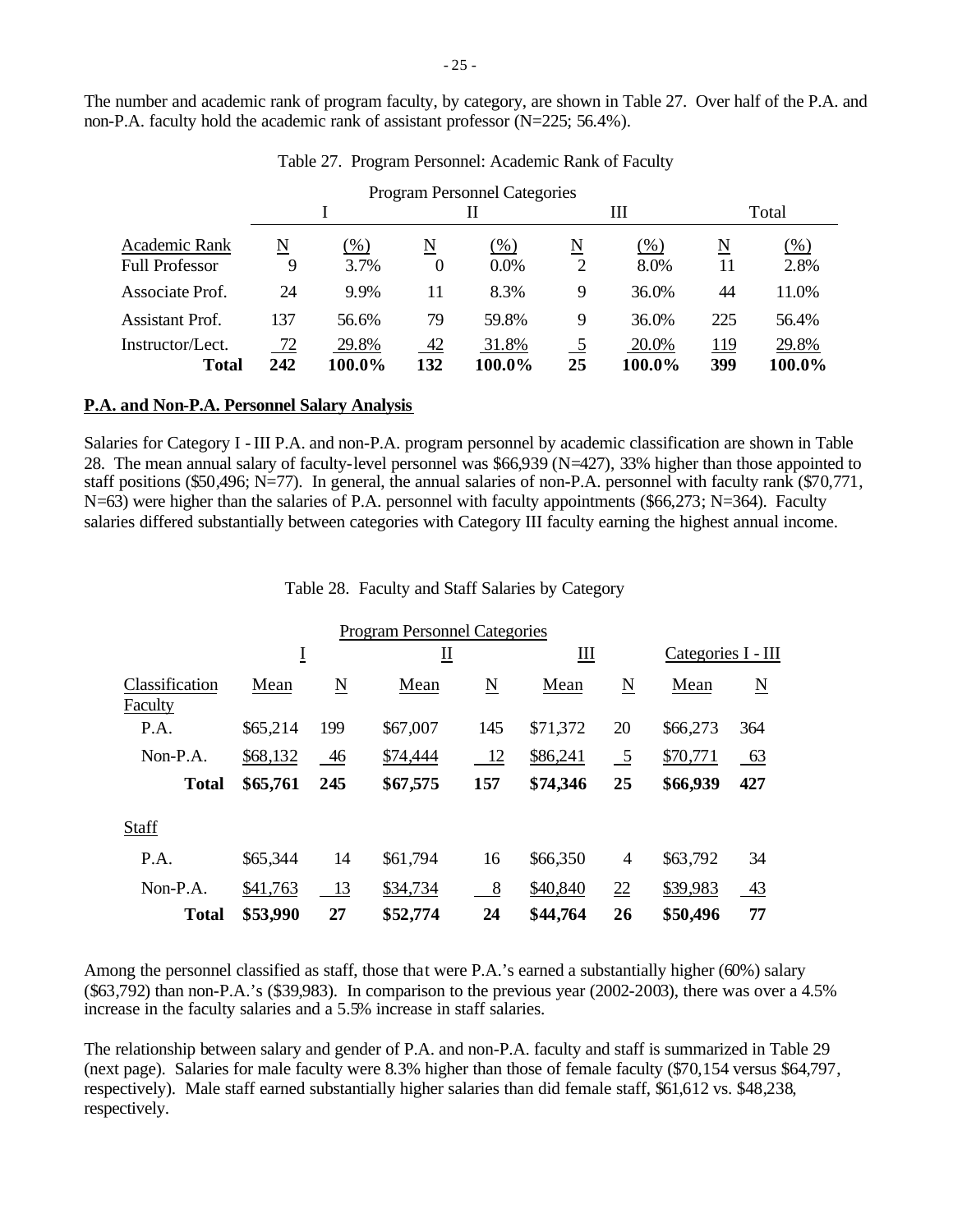|                           | Female   |     | Male     |     |
|---------------------------|----------|-----|----------|-----|
| Classification<br>Faculty | Mean     | N   | Mean     | N   |
| P.A.                      | \$64,718 | 223 | \$68,898 | 137 |
| Non-P.A.                  | \$65,477 | 26  | \$74,492 | 37  |
| Total                     | \$64,797 | 249 | \$70,154 | 174 |
| Staff                     |          |     |          |     |
| P.A.                      | \$63,020 | 24  | \$65,645 | 10  |
| Non-P.A.                  | \$39,369 | 40  | \$48,167 | 3   |
| Total                     | \$48,238 | 64  | \$61,612 | 13  |

# Table 29. Program Personnel: Salary of Faculty and Staff in Categories I - III by Gender

Compared to the previous year (2002-2003), faculty salaries have increased 3.9% for females and 5.9% for males, while staff salaries decreased by 4.9% for males and increased by 10.0% for females.

Annual salary of program personnel by highest degree earned for all categories is shown in Table 30. Doctorallevel personnel ( $N=55$ ) earn the highest salary (overall for Categories I - III = \$71,184) and associate degree level individuals the lowest (\$43,368). Category II personnel with a doctorate degree earned the highest salary.

| Table 30. Salary of Faculty and Staff Personnel by Highest Degree Held |  |  |  |  |
|------------------------------------------------------------------------|--|--|--|--|
|                                                                        |  |  |  |  |

|                  |          | <b>Program Personnel Categories</b> |                  |     |          |                         |           |                         |                    |                         |
|------------------|----------|-------------------------------------|------------------|-----|----------|-------------------------|-----------|-------------------------|--------------------|-------------------------|
|                  |          |                                     | $\overline{\Pi}$ |     | Щ        |                         | <u>IV</u> |                         | Categories I - III |                         |
| Highest          |          |                                     |                  |     |          |                         |           |                         |                    |                         |
| Degree           | Mean     | $\overline{\mathbf{N}}$             | Mean             | N   | Mean     | $\overline{\mathbf{N}}$ | Mean      | $\overline{\mathbf{N}}$ | Mean               | $\overline{\mathbf{N}}$ |
| Doctorate        | \$70,795 | 39                                  | \$78,203         | 11  | \$58,773 |                         |           | $\theta$                | \$71,184           | 55                      |
| <b>Masters</b>   | \$65,614 | 154                                 | \$66,656         | 112 | \$67,673 | 27                      | \$44,744  | 11                      | \$66,202           | 293                     |
| <b>Bachelors</b> | \$61,126 | 55                                  | \$61,531         | 44  | \$40,893 | 10                      | \$32,903  | 53                      | \$59,433           | 109                     |
| Associate        | \$37,341 | 3                                   | \$49,199         | 7   | \$37,683 | $\overline{4}$          | \$28,793  | 22                      | \$43,368           | 14                      |
| Not Reported     | \$58,064 | 23                                  | \$69,144         | 10  | \$59,848 |                         | \$27,528  | 110                     | \$61,146           | $\underline{40}$        |
| <b>Total</b>     | \$64,507 | 274                                 | \$65,592         | 184 | \$58,484 | 53                      | \$29,832  | 196                     | \$64,273           | 511                     |

The salary of personnel classified as faculty is shown by academic rank and category in Table 31 (next page). Associate professor had the highest average salary (\$72,197). The range of mean salaries was broad, \$63,413 at the rank of instructor in Category II to \$78,591 for those at the associate professor level in Category III.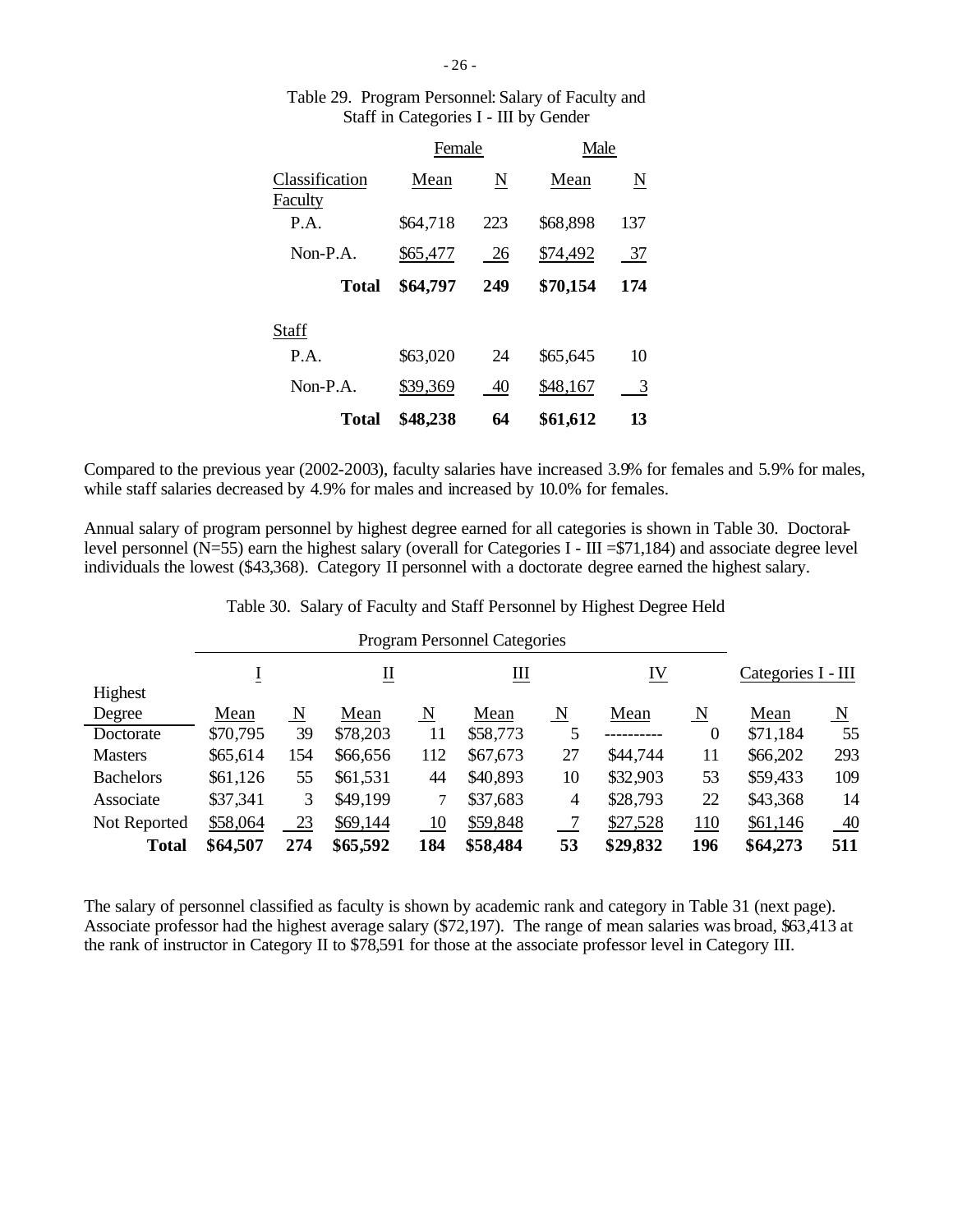|                                        |                  |        | П        |               | Ш        |                | Total            |        |
|----------------------------------------|------------------|--------|----------|---------------|----------|----------------|------------------|--------|
| Academic Rank<br><b>Full Professor</b> | Mean<br>\$70,032 | N<br>7 | Mean     | N<br>$\theta$ | Mean     | N              | Mean<br>\$70,776 | N<br>8 |
| Associate Prof.                        | \$71,299         | 23     | \$68,510 | 10            | \$78,591 | 9              | \$72,197         | 42     |
| <b>Assistant Prof.</b>                 | \$65,885         | 129    | \$66,600 | 74            | \$70,409 | 9              | \$66,326         | 212    |
| Instructor/Lect.                       | \$63,418         | 70     | \$63,413 | 39            | \$72,041 | $\overline{4}$ | \$63,722         | 113    |
| Not Reported                           | \$65,192         | 16     | \$72,463 | 36            | \$76,750 | $\overline{2}$ | \$70,816         | 54     |
| <b>Total</b>                           | \$65,657         | 245    | \$67,575 | 159           | \$74,346 | 25             | \$66,924         | 429    |

# Table 31. Salary of Program Faculty by Academic Rank and Category

#### **Program Directors of Physician Assistant Programs**

The general characteristics of program directors are shown in Table 32 and include percent of time, annual salary and months in position for P.A. and non-P.A. directors by gender and highest degree held. On average, program directors devoted 97.1% of their time to program-related activities. While the percentage of time ranged from 50% to 100%, the majority of the directors (N=90; 91%) were working full-time. Eighty-six percent of the directors were P.A.'s (N=85).

#### Table 32. Characteristics of Program Directors

| Characteristics<br>Percent Time | Mean<br>97.1%        |               | S.D.<br>9.9          | 50% - 100%    | Range                                     | $\frac{N}{99}$ |
|---------------------------------|----------------------|---------------|----------------------|---------------|-------------------------------------------|----------------|
| <b>Annual Salary</b>            | \$87,348             |               | \$16,018             |               | $$57,900 - 137,226$                       | 92             |
| P.A.<br>Non-P.A.                | \$87,633<br>\$85,452 |               | \$15,604<br>\$19,223 |               | \$57,900 - 136,375<br>\$64,923 - 137,226  | 80<br>12       |
| Male<br>Female                  | \$88,384<br>\$85,416 |               | \$16,451<br>\$15,521 |               | \$57,900 - 136,375<br>$$62,846 - 137,226$ | 50<br>40       |
| Doctorate                       | \$88,657             |               | \$18,414             |               | $$63,500 - 136,375$                       | 23             |
| <b>Masters</b>                  | \$85,915             |               | \$13,671             |               | $$57,900 - 112,918$                       | 55             |
| <b>Bachelors</b>                | \$76,582             |               | \$17,546             |               | $$62,846 - 110,000$                       | 6              |
| Months in Position              | 71.87                |               | 84.30                |               | 1-390                                     | $\frac{99}{2}$ |
| P.A.                            | 67.98                |               | 73.38                |               | 1-358                                     | 85             |
| Non-P.A.                        | 95.50                |               | 130.91               |               | 5-390                                     | 14             |
| Male                            | 69.49                |               | 79.18                |               | 1-358                                     | 53             |
| Female                          | 75.23                |               | 93.09                |               | $2 - 390$                                 | 43             |
| <b>Highest Degree Held</b>      | Female               | $\frac{0}{6}$ | Male                 | $\frac{0}{0}$ | Total                                     | $\frac{0}{6}$  |
| Doctorate*                      | 7                    | 29.2%         | 17                   | 70.8%         | 24                                        | 27.0%          |
| <b>Masters</b>                  | 27                   | 45.8%         | 32                   | 54.2%         | 59                                        | 66.3%          |
| Baccalaureate                   | 4                    | 66.7%         | $\overline{2}$       | 33.3%         | 6                                         | 6.7%           |

\* Includes Ph.D., Ed.D., J.D., Pharm.D. and M.D. Degrees

The mean average salary for program directors was \$87,348, ranging from \$57,900 to \$137,226. Program directors who were P.A.'s earned a higher salary in comparison to those who were non-P.A.'s (\$87,633 and \$85,452, respectively). The average months in position varied from 68 months for physician assistant to 95.5 months for non-physician assistant. The median months in position was 41 months.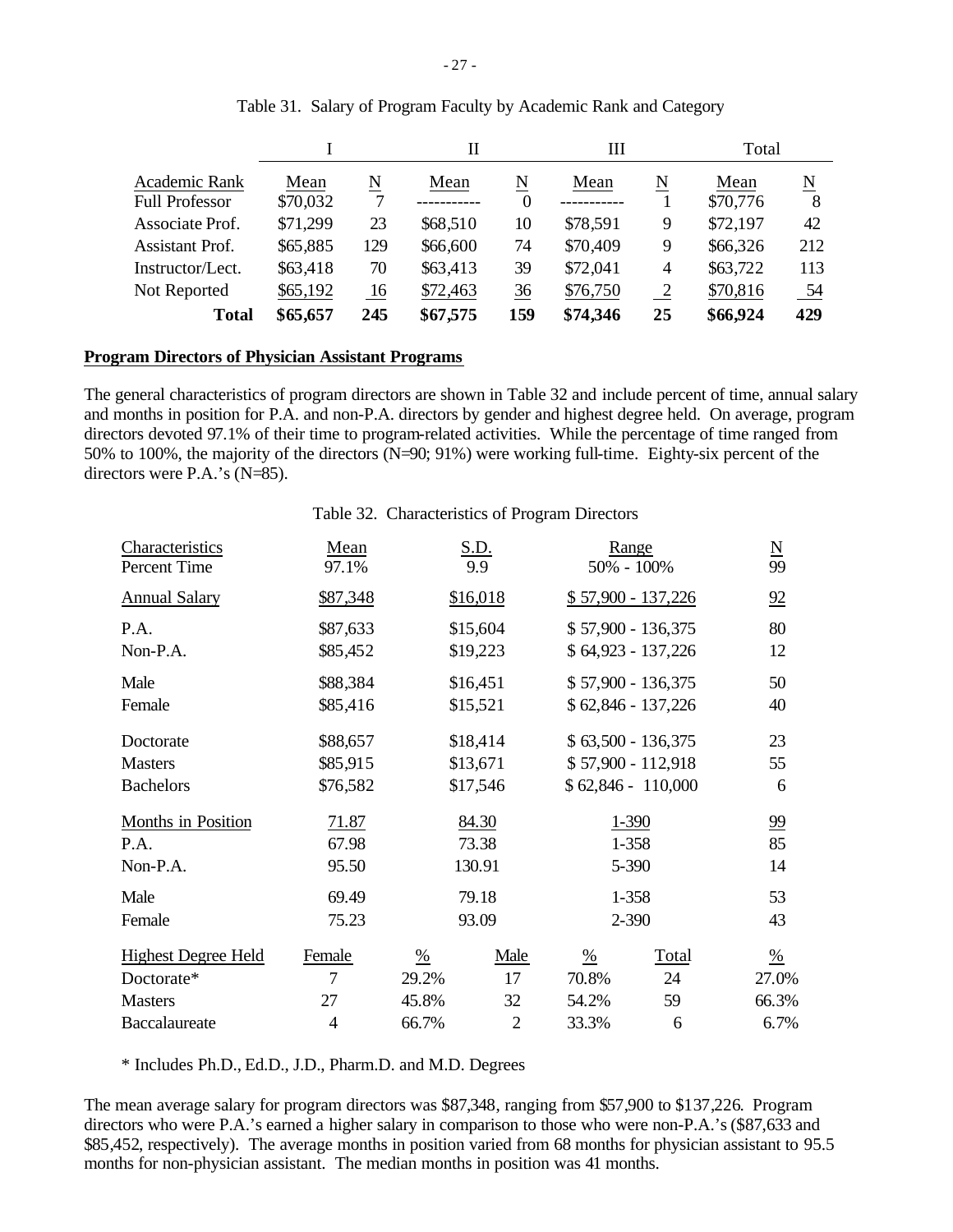Male program directors had higher average salaries (\$88,384) than did female directors (\$85,416). The mean time in position of female directors exceeded that of male directors by six months (75 versus 69 months, respectively). The median number of months in position for male and female program directors is 41 and 53 respectively. In comparison to the 2002-2003 data, mean salaries increased by 1.8% (\$87,348 versus \$85,780).

# **Program Director Salaries: Regional Differences**

A summary of program directors' salary and months in position by consortia region is shown in Table 33. Program directors associated with programs located in the Midwestern region had lower mean salaries (\$82,762) compared with the rest of the regions. Directors in the Heartland region had the highest mean salaries (\$97,855). The lowest individual salary for a program director was in the Midwestern region (\$57,900). Program directors in the Heartland region had been employed in their positions the longest time, over eight years (96.3 months), and those in the Midwestern region the shortest period of time (47.6 months).

|                  |                     |          | <b>Program Director Salary</b> | Months in Position |      |        |           |  |  |
|------------------|---------------------|----------|--------------------------------|--------------------|------|--------|-----------|--|--|
| Consortia Region | $\underline{\rm N}$ | Mean     | Range                          | N                  | Mean | Median | Range     |  |  |
| Northeastern     | 15                  | \$86,429 | \$68,040-<br>103,400           | 19                 | 86.7 | 35.0   | $2 - 390$ |  |  |
| Eastern          | 13                  | \$85,491 | \$65,000-110,000               | 16                 | 64.8 | 42.5   | $3 - 256$ |  |  |
| Southeastern     | 14                  | \$85,627 | \$59,640-110,000               | 14                 | 73.7 | 50.0   | $6 - 244$ |  |  |
| Midwestern       | 22                  | \$82,762 | \$57,900-109,200               | 22                 | 47.6 | 36.0   | $1 - 113$ |  |  |
| Heartland        | 10                  | \$97,855 | \$80,800-136,375               | 10                 | 96.3 | 67.0   | 11-336    |  |  |
| Western          | 18                  | \$90,563 | \$65,511-137,226               | <u>18</u>          | 77.2 | 40.0   | 7-372     |  |  |
| Total            | 92                  | \$87,348 | \$57,900-137,226               | 99                 | 71.9 | 41.0   | 1-390     |  |  |

Table 33. Salary and Months in Position of Program Directors by Region

# **Medical Directors of Physician Assistant Programs**

The characteristics of P.A. program medical directors are shown in Table 34. Percent time data were available for 90 medical directors, of which eleven were employed as such on a full-time basis, the remainder, on average, devoted less than one-quarter (22.5%) of their time to program-related activities. The mean annual salary of the medical directors reporting (N=77) was \$105,244 but varied extensively, ranging from \$5,000 to \$250,000. Male medical directors (N=62) earned a higher annual mean salary (\$104,581) than did female medical directors (\$103,327).

|                           | Mean      | S.D.     | Median    | Range            | N  |  |
|---------------------------|-----------|----------|-----------|------------------|----|--|
| Percent Time              | 30.2      | 28.0     | 20.0      | 1%-100%          | 90 |  |
| Annual Salary             | \$105,244 | \$49,025 | \$100,600 | $$5,000-250,000$ | 77 |  |
| Female                    | \$103,327 | \$35,566 | \$100,000 | \$33,020-162,200 | 13 |  |
| Male                      | \$104,581 | \$51,306 | \$102,635 | $$5,000-250,000$ | 62 |  |
| <b>Months in Position</b> | 70.2      | 67.4     | 54.0      | 1-385            | 90 |  |
| Female                    | 76.0      | 95.9     | 42.0      | 4-385            | 15 |  |
| Male                      | 68.4      | 61.8     | 54.0      | $1 - 300$        | 71 |  |

### Table 34. Characteristics of Program Medical Directors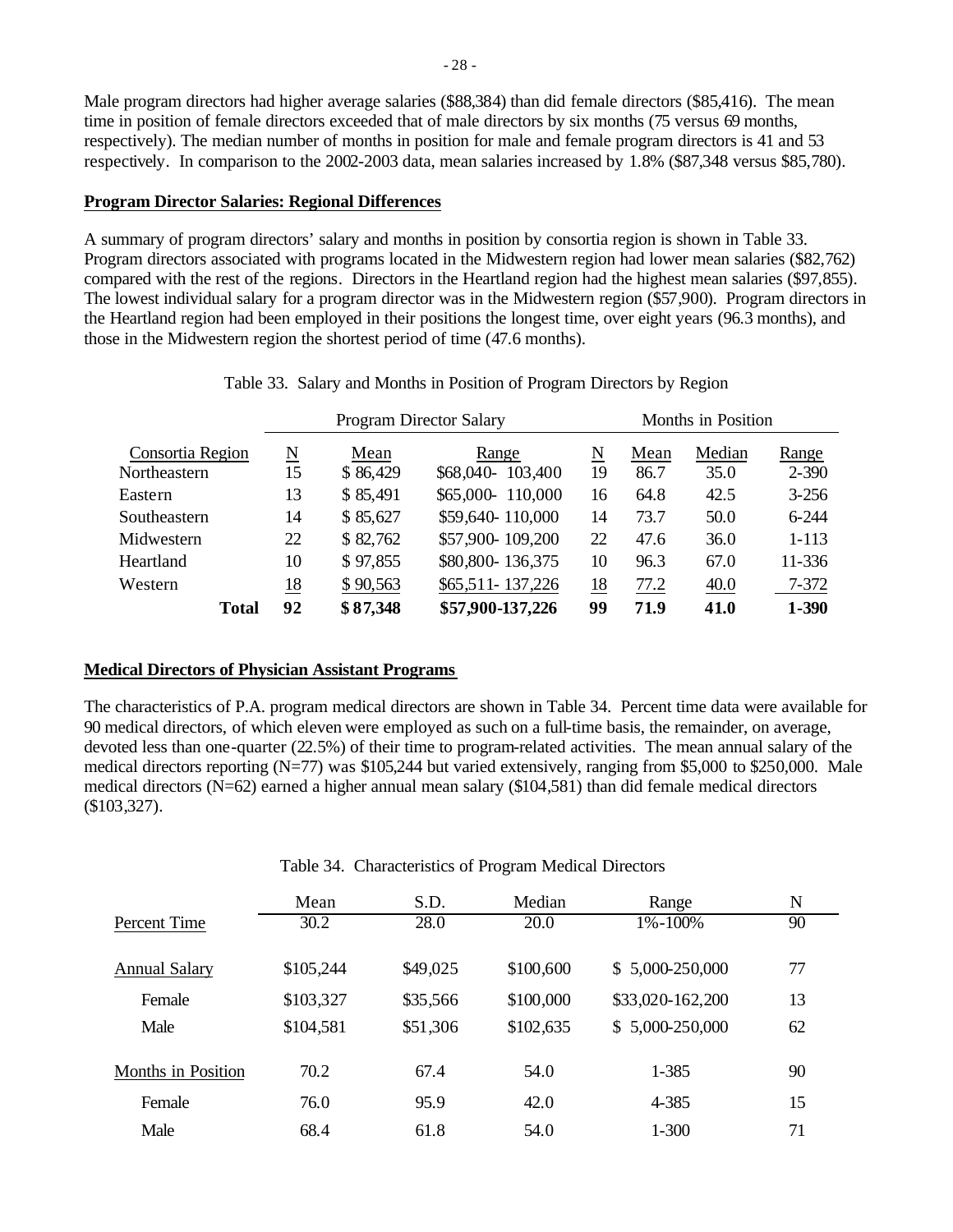Overall, medical director salaries increased by 6% from the previous year. Respondents which originally had not made corrections for full-time equivalent were contacted in order to clarify figures. The majority of medical directors were male (71; 83%). The average months in position is lower for male directors (68 months).

Data concerning medical director salaries, months in position and consortia region are shown in Table 35. Medical directors of those programs in the Heartland region had the highest mean salaries (\$129,588). Those directors in the Northeastern had the lowest salaries (\$78,538). Medical directors in the Northeastern region were in their positions for the longest period of time (86.6 months). It should be noted that the range in both salaries (range of \$25,000 to \$250,000) and months in position (from 1 to 385 months) was extensive. Please note that the mean months in position differ significantly from the median months in position.

|                  |    |           | Medical Director's Salary* |                  | Months in Position |      |        |           |  |
|------------------|----|-----------|----------------------------|------------------|--------------------|------|--------|-----------|--|
| Consortia Region | N  | Mean      | Median                     | Range            | N                  | Mean | Median | Range     |  |
| Northeastern     | 11 | \$78,538  | \$70,120                   | \$30,000-162,200 | 14                 | 86.6 | 62.0   | $4 - 300$ |  |
| Eastern          | 12 | \$128,334 | \$113,989                  | \$68,000-200,000 | 15                 | 73.5 | 44.0   | 14-252    |  |
| Southeastern     | 12 | \$115,098 | \$118,930                  | \$40,000-200,000 | 13                 | 59.4 | 60.0   | $1 - 156$ |  |
| Midwestern       | 17 | \$92,034  | \$100,000                  | \$5,000-186,500  | 21                 | 55.6 | 55.0   | $3 - 148$ |  |
| Heartland        | 8  | \$129,588 | \$118,368                  | \$50,000-250,000 | 9                  | 82.2 | 95.0   | 21-168    |  |
| Western          | 17 | \$101,023 | \$100,700                  | \$13,000-160,000 | 18                 | 73.5 | 45.0   | 6-385     |  |
| <b>Total</b>     | 77 | \$105,244 | \$100,600                  | $$5,000-250,000$ | 90                 | 70.2 | 54.0   | 1-385     |  |

| Table 35. Salary and Months in Position of Medical Directors by Region |  |  |  |
|------------------------------------------------------------------------|--|--|--|
|                                                                        |  |  |  |

\* Corrected for full-time equivalent.

The medical specialties of P.A. program medical directors are shown in Table 36. The majority of medical directors (N=41; 71.9%) were practicing in primary care specialties, predominantly family medicine (N=21; 37%) and internal medicine (N=17; 30%). Only sixteen medical directors were in non-primary care specialties.

| Primary Care                                              |    |        | Non-Primary Care         |    |       |
|-----------------------------------------------------------|----|--------|--------------------------|----|-------|
| <b>Medical Specialty</b>                                  | N  | $(\%)$ | <b>Medical Specialty</b> | N  | (% )  |
| <b>Family Medicine</b>                                    | 21 | 36.8%  | Cardiology               | 2  | 3.5%  |
| <b>Internal Medicine</b><br>29.8%<br>Emergency Med.<br>17 |    | 5      | 8.8%                     |    |       |
| Pediatrics                                                | 3  | 5.3%   | <b>General Surgery</b>   |    | 1.8%  |
| <b>Total</b>                                              | 41 | 71.9%  | Psychiatry               |    | 1.8%  |
|                                                           |    |        | Other                    |    | 12.3% |
|                                                           |    |        | Total                    | 16 | 28.2% |

# Table 36. Medical Specialties of P.A. Program Medical Directors

### **Comparisons between Medical and Program Directors**

A comparison between medical and program directors' salaries from 1984-85 through 2003-2004 is shown in Table 37 (next page). Note, information concerning the characteristics of medical directors was not available in 1987-88. Between 1984 and 2003, there has been a 133% increase in the mean salary for program directors and a 72.5% increase for medical directors. The mean time in position has increased for program directors over this period (64.5 to 71.9 months). This year there was a increase in the months in position for program and medical directors from last year.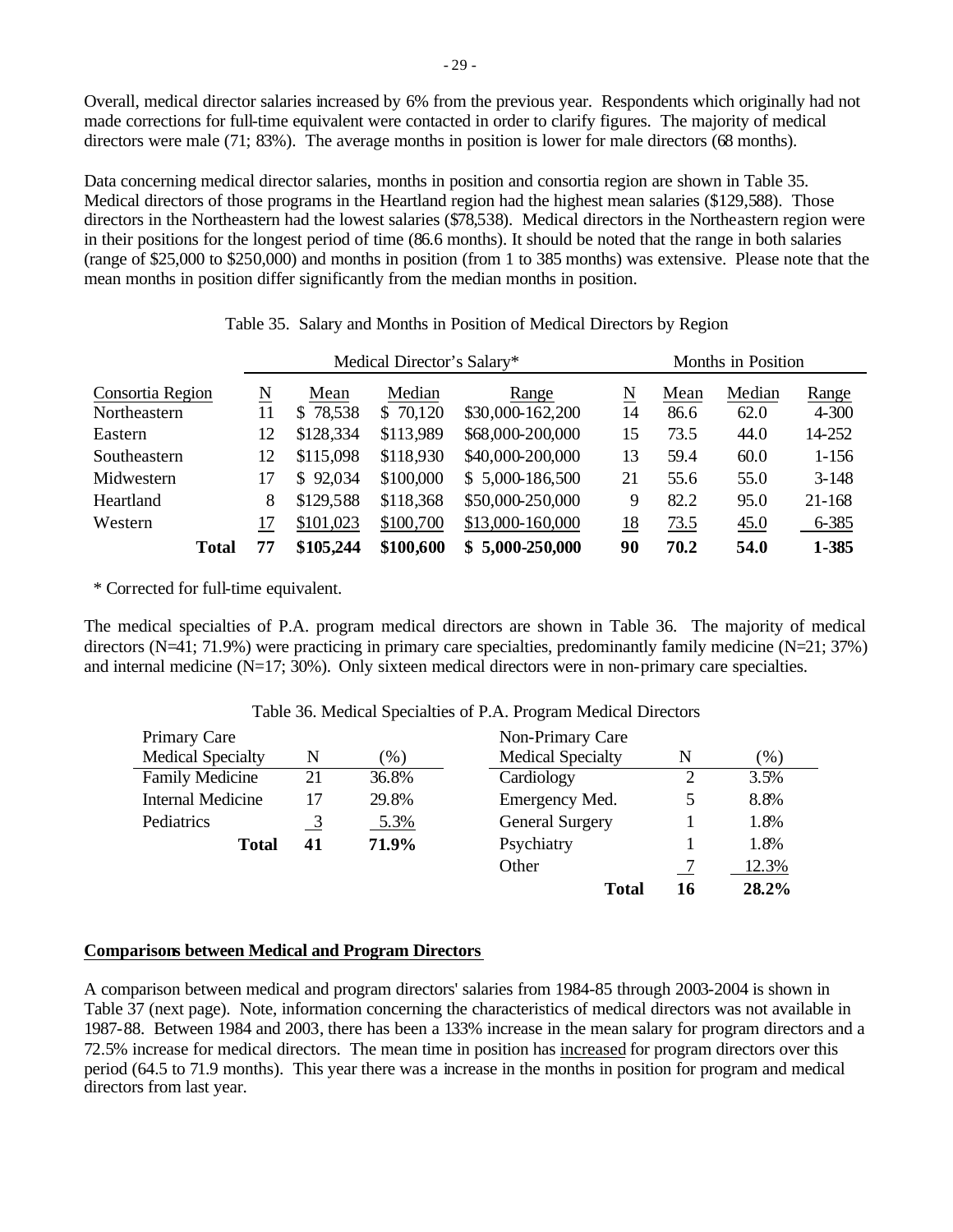| Academic   |          | Program Director |                     |              | <b>Medical Director</b> |                        |
|------------|----------|------------------|---------------------|--------------|-------------------------|------------------------|
| Year       | Mean     | Months           | $\underline{\rm N}$ | Mean         | <b>Months</b>           | $\underline{\text{N}}$ |
| 1984-1985  | \$37,499 | 64.5             | 31                  | 61,000<br>\$ | 69.1                    | 23                     |
| 1985-1986  | \$36,491 | 69.3             | 32                  | \$<br>66,900 | 70.1                    | 21                     |
| 1986-1987  | \$39,939 | 68.8             | 38                  | \$<br>66,300 | 63.9                    | 29                     |
| 1987-1988  | \$41,324 | 67.9             | 38                  | N/A          |                         |                        |
| 1988-1989  | \$41,730 | 90.3             | 42                  | 74,056<br>\$ | 75.3                    | 36                     |
| 1989-1990  | \$42,800 | 88.8             | 36                  | \$<br>76,168 | 78.8                    | 32                     |
| 1990-1991  | \$50,824 | 85.5             | 41                  | \$<br>85,646 | 69.1                    | 36                     |
| 1991-1992  | \$54,266 | 98.9             | 38                  | 75,071<br>\$ | 72.3                    | 39                     |
| 1992-1993  | \$56,206 | 91.4             | 51                  | \$<br>98,288 | 69.3                    | 39                     |
| 1993-1994  | \$57,241 | 85.2             | 50                  | 95,882<br>\$ | 53.8                    | 33                     |
| 1994-1995  | \$63,115 | 89.9             | 55                  | \$107,617    | 67.3                    | 32                     |
| 1995-1996  | \$67,437 | 88.0             | 67                  | \$102,509    | 61.7                    | 55                     |
| 1996-1997  | \$69,808 | 91.7             | 72                  | 89,186<br>\$ | 64.5                    | 55                     |
| 1997-1998  | \$70,031 | 68.3             | 90                  | \$<br>99,372 | 54.8                    | 75                     |
| 1998-1999  | \$73,048 | 73.6             | 80                  | \$101,066    | 62.5                    | 62                     |
| 1999-2000  | \$76,709 | 70.3             | 88                  | \$98,214     | 62.2                    | 71                     |
| 2000-2001  | \$79,878 | 75.6             | 88                  | \$108,575    | 64.0                    | 72                     |
| 2001-2002  | \$83,771 | 75.8             | 91                  | \$104,355    | 65.1                    | 81                     |
| 2002-2003  | \$85,780 | 70.9             | 85                  | \$99,190     | 64.6                    | 74                     |
| 2003-2004  | \$87,348 | 71.9             | 92                  | \$105,244    | 70.2                    | 77                     |
| 20-yr Mean | \$60,762 | 79.3             | 60                  | 90,244       | 66.2                    | 50                     |

Table 37. Trends in Directors' Salaries and Months in Position from 1984 Through 2003

On average, in 2003, medical directors earned an annual salary approximately 20% higher than the typical program director (\$105,244 versus \$87,348). Over the twenty-year period, the medical directors earned an annual salary of approximately 49% higher than the typical program director (\$90,244 versus \$60,762). Trends in salary for the program and medical directors from 1984 through 2003 are in Figure 8 (next page) and clearly illustrates the variation in directors' salaries since 1984.

A comparison of academic position and tenure status between the directors is shown in Table 38. The majority of medical and program directors held faculty level positions with 12% of these directors classified as staff. More program directors than medical directors in faculty-level positions were on a tenure track and less than one-fifth of the faculty directors were tenured.

|  |  |  |  |  |  | Table 38. Program and Medical Directors: Position and Tenure Track Status |
|--|--|--|--|--|--|---------------------------------------------------------------------------|
|--|--|--|--|--|--|---------------------------------------------------------------------------|

|                                               | Program Director |                |              | <b>Medical Director</b> |                 |
|-----------------------------------------------|------------------|----------------|--------------|-------------------------|-----------------|
| Level of Position<br><b>Staff Appointment</b> | Number<br>8      | $(\%)$<br>8.2% | Number<br>14 |                         | $(\%)$<br>16.1% |
| <b>Faculty Appointment</b>                    | 89               | 91.8%          |              | 73                      | 83.9%           |
| <b>Total</b>                                  | 97               | 100.0%         |              | 87                      | 100.0%          |
| <b>Tenure Status</b><br>Tenure Track Faculty* | 36               | 40.4%          |              | 18                      | 24.7%           |
| Faculty Tenured*                              | 15               | 16.9%          |              | 6                       | 8.2%            |

\* Percent of TOTAL faculty tenured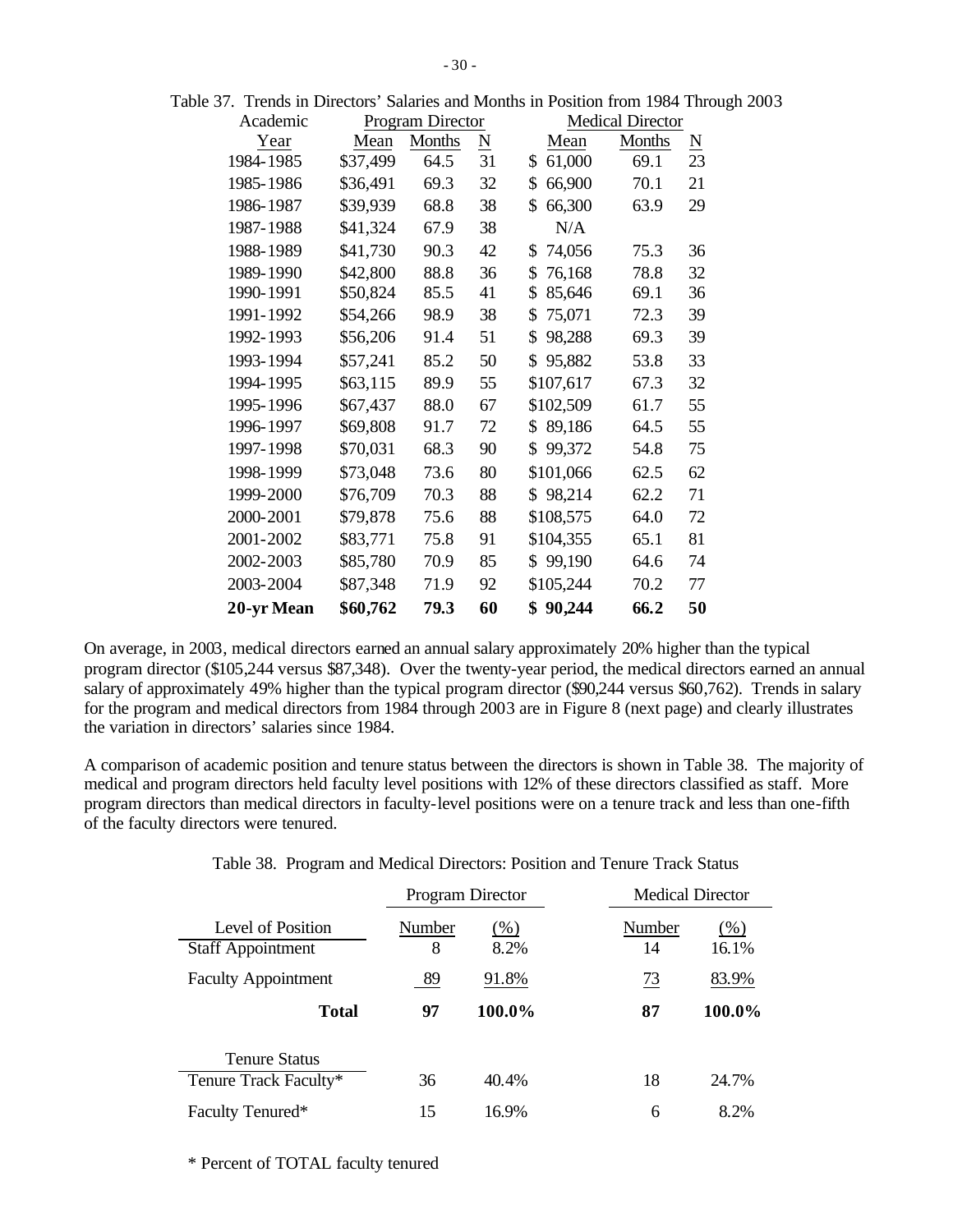

In 2003 approximately 88% of the directors were faculty. The proportion of faculty directors on the tenure track was 40% and 25%.

A comparison between the academic rank of medical and program director faculty is shown in Table 39. More medical directors (96%) held professorial rank than program directors (91%) held professorial rank (Assistant to Full Professor).

|                                 |        | Program Director | <b>Medical Director</b> |        |
|---------------------------------|--------|------------------|-------------------------|--------|
| <b>Academic Rank of Faculty</b> | Number | $($ %)           | Number                  | (%)    |
| <b>Full Professor</b>           | 8      | 10.0%            |                         | 20.4%  |
| <b>Associate Professor</b>      | 32     | 40.0%            | 19                      | 35.2%  |
| <b>Assistant Professor</b>      | 33     | 41.3%            | 22                      | 40.7%  |
| Instructor/Lecturer             |        | 8.8%             | 2                       | 3.7%   |
| <b>Total</b>                    | 80     | 100.0%%          | 54                      | 100.0% |

|  | Table 39. Program and Medical Directors: Academic Rank |  |  |  |  |
|--|--------------------------------------------------------|--|--|--|--|
|--|--------------------------------------------------------|--|--|--|--|

### **Regression Analysis of Salaries**

Linear regression analysis was used to describe the relationship between salary and months in position for all core program faculty and staff. The resulting regression equations provide a means of determining salary while correcting for months in position. Table 40 (next page) identifies regression equations for each of the four P.A. and non-P.A. personnel categories, and for program and medical directors.

Equations from Table 40 will "predict" salary within and across each category using the number of months as the independent variable. For example, one would predict that the salary of a Category I individual who has been in his or her position for 52.0 months would be around \$64,368 (i.e. \$63,084 + \$1,284), a value similar to that reported in Table 14 for the average Category I individual (i.e. \$65,107) having been employed for a mean of 52.0 months.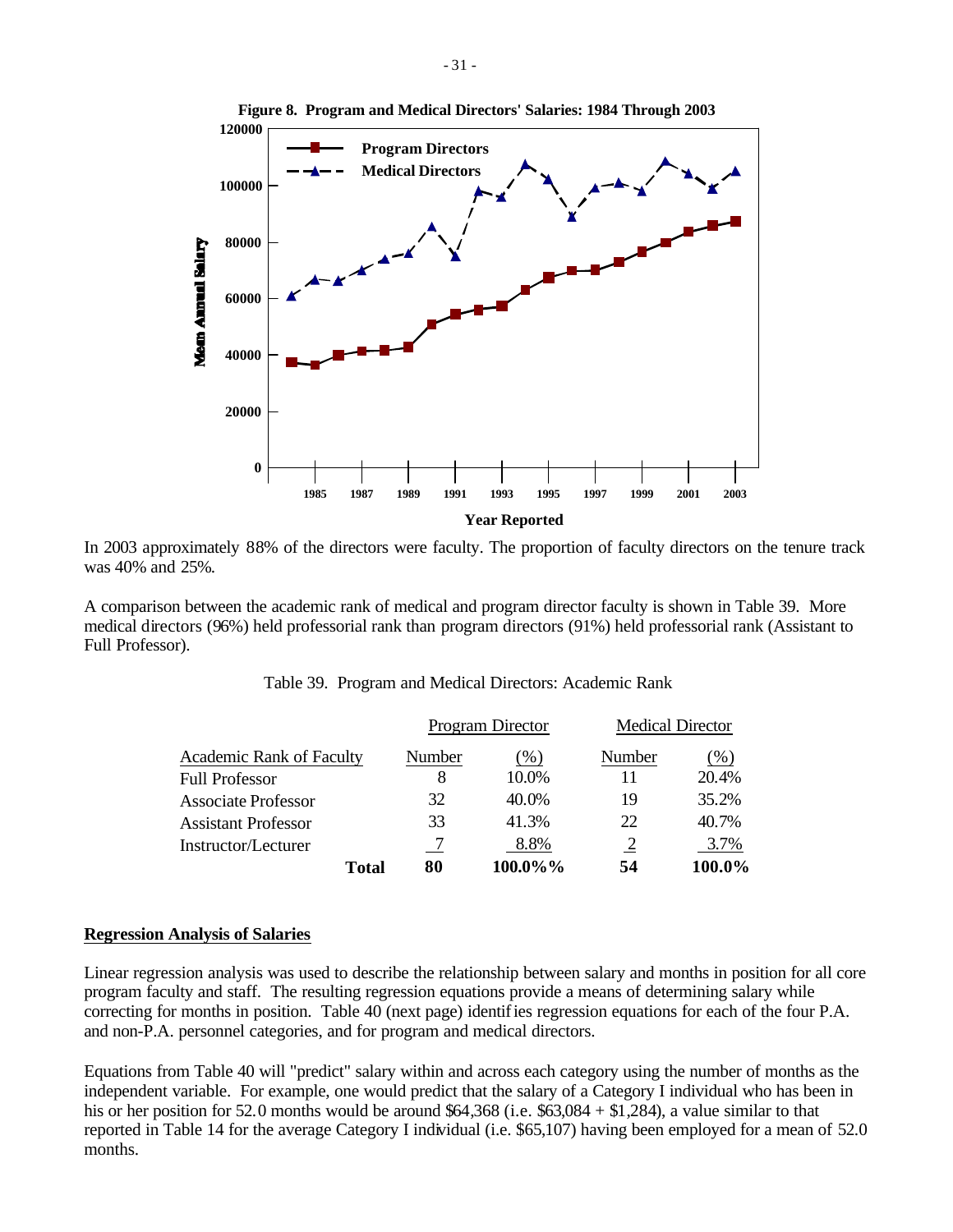| Characteristic           | Base      | (Constant)     | $x$ Months   | $\underline{\text{N}}$ |
|--------------------------|-----------|----------------|--------------|------------------------|
| Category I               | \$63,084  | $+$ (\$ 24.70) |              | 275                    |
| Category II              | \$63,318  | $+$ (\$46.90)  | $\mathbf{X}$ | 187                    |
| Category III             | \$50,843  | $+$ (\$74.70)  | $\mathbf{X}$ | 52                     |
| Category IV              | \$ 27,650 | $+$ (\$38.30)  |              | 197                    |
| Categories I- III        | \$62,301  | $+$ (\$32.00   | X            | 509                    |
| <b>Program Directors</b> | \$84,752  | $+$ (\$39.00   | $\mathbf{X}$ | 92                     |
| <b>Medical Directors</b> | \$94,896  | $+$ (\$150.00  | X            | 77                     |

#### Table 40. Regression Equations for Salary and Months in Position for P.A. Program Personnel

## **P.A. Program Personnel Turnover**

The 2003 survey requested updated information on personnel turnover for the period September 2002 through August 2003. Program respondents were asked to provide data on the type, frequency and characteristics of personnel terminating and those employed to fill the position. Reported herein is the turnover activity for 2002- 2003 as well as the cumulative data for the seventeen-year period (1986-2002) in Table 41. Data are expressed as both total number and mean number of individuals per program for the time period identified. Over the seventeen year-period examined, respondents reported that 1079 personnel left their positions. As shown in Figure 9 (next page), there has been an overall increase in turnover since 1986, with decreases in 1991, 1992, 1995, 1997, 1998 and 2001.

|               | <b>Total Number</b> |              |
|---------------|---------------------|--------------|
| Academic Year | Departing           | Mean/Program |
| 1986-1987     | 13                  | 0.3          |
| 1987-1988     | 16                  | 0.3          |
| 1988-1989     | 30                  | 0.6          |
| 1989-1990     | 45                  | 0.9          |
| 1990-1991     | 58                  | 1.2          |
| 1991-1992     | 45                  | 0.8          |
| 1992-1993     | 42                  | 0.8          |
| 1993-1994     | 53                  | 0.9          |
| 1994-1995     | 65                  | 0.9          |
| 1995-1996     | 57                  | 0.7          |
| 1996-1997     | 92                  | 1.0          |
| 1997-1998     | 83                  | 0.9          |
| 1998-1999     | 74                  | 0.7          |
| 1999-2000     | 101                 | 1.1          |
| 2000-2001     | 105                 | 1.1          |
| 2001-2002     | 92                  | 0.9          |
| 2002-2003     | 108                 | 1.0          |
| 17-year Mean  | 63.5                | 0.8          |

## Table 41. Program Personnel Turnover 1986 Through 2002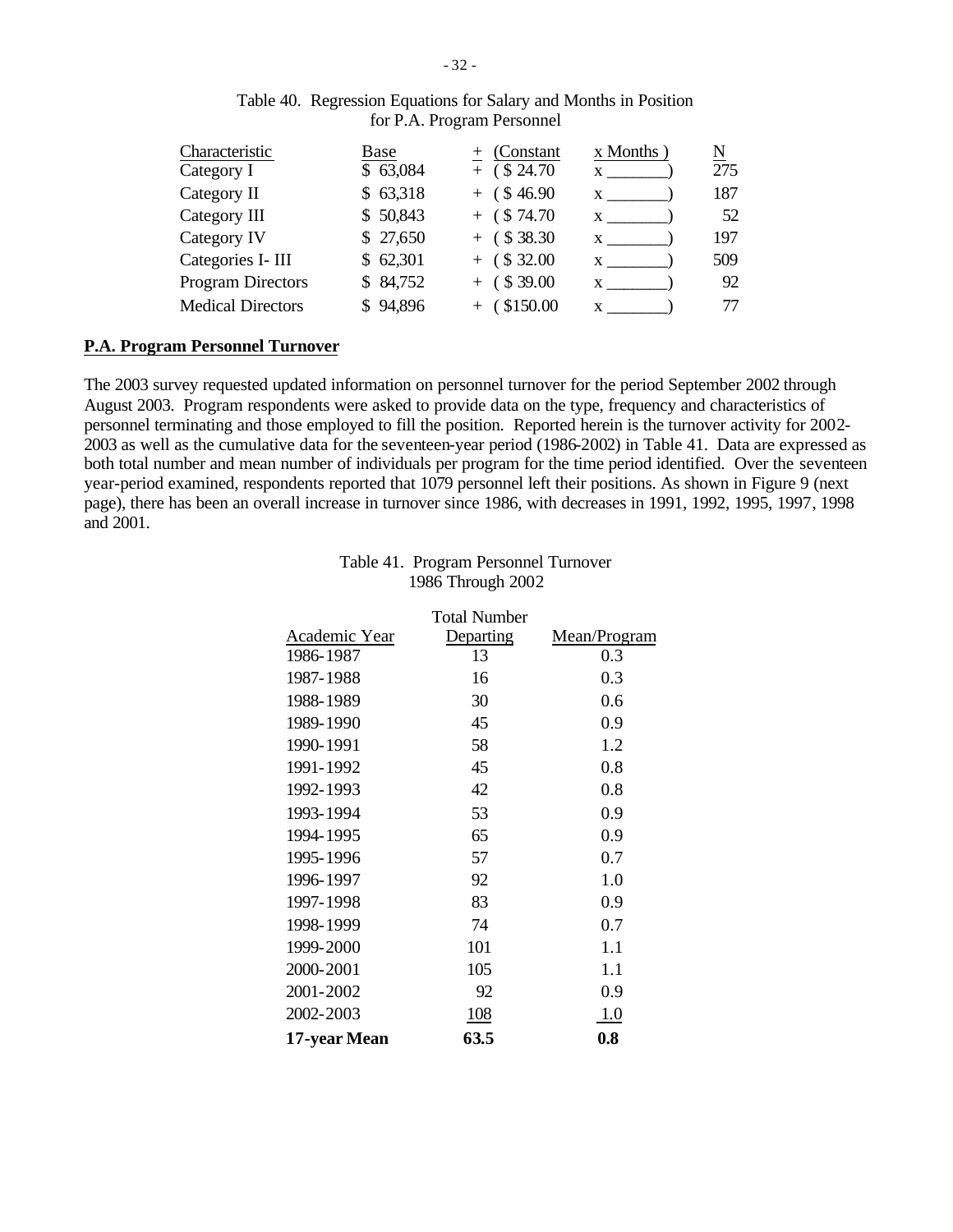During the 2002-2003 academic year, 108 P.A. program personnel departed (N=105 programs reported information) for an average of 1.0 per program. The overall 17-year mean is 63.5 personnel departing per year, an average of 0.8 persons departing/program.



Our best estimate of the mean number of core program personnel is 9.7 per program, and includes one program and medical director, 4.2 P.A.'s and 1.1 non-P.A.'s and 2.4 Category IV personnel. Given the average turnover per year we estimate that 10.3% of program personnel departed this year (1.0/9.7).

The number of personnel (and mean/program) departing over the past seventeen years and those departing in 2002, by region, is shown in Table 42 and illustrated in Figure 10 (next page). Turnover varied by region. For example, programs in the Heartland region reported the highest turnover (1.45 per program) while programs in the Midwestern region had the lowest rate of turnover (0.78 per program).

Table 42. Program Personnel Turnover by Region, 1986 Through 2002

| Consortia    | Number      | Number  | 2002 Mean/  |           |
|--------------|-------------|---------|-------------|-----------|
| Region       | in 17 Years | in 2002 | Program     | N         |
| Northeastern | 196         | 20      | 1.00        | 20        |
| Eastern      | 140         | 14      | 0.88        | 16        |
| Southeastern | 168         | 13      | 0.81        | 16        |
| Midwestern   | 199         | 18      | 0.78        | 23        |
| Heartland    | 154         | 16      | 1.45        | 11        |
| Western      | 222         | 27      | <u>1.42</u> | <u>19</u> |
| <b>Total</b> | 1,079       | 108     | 1.03        | 105       |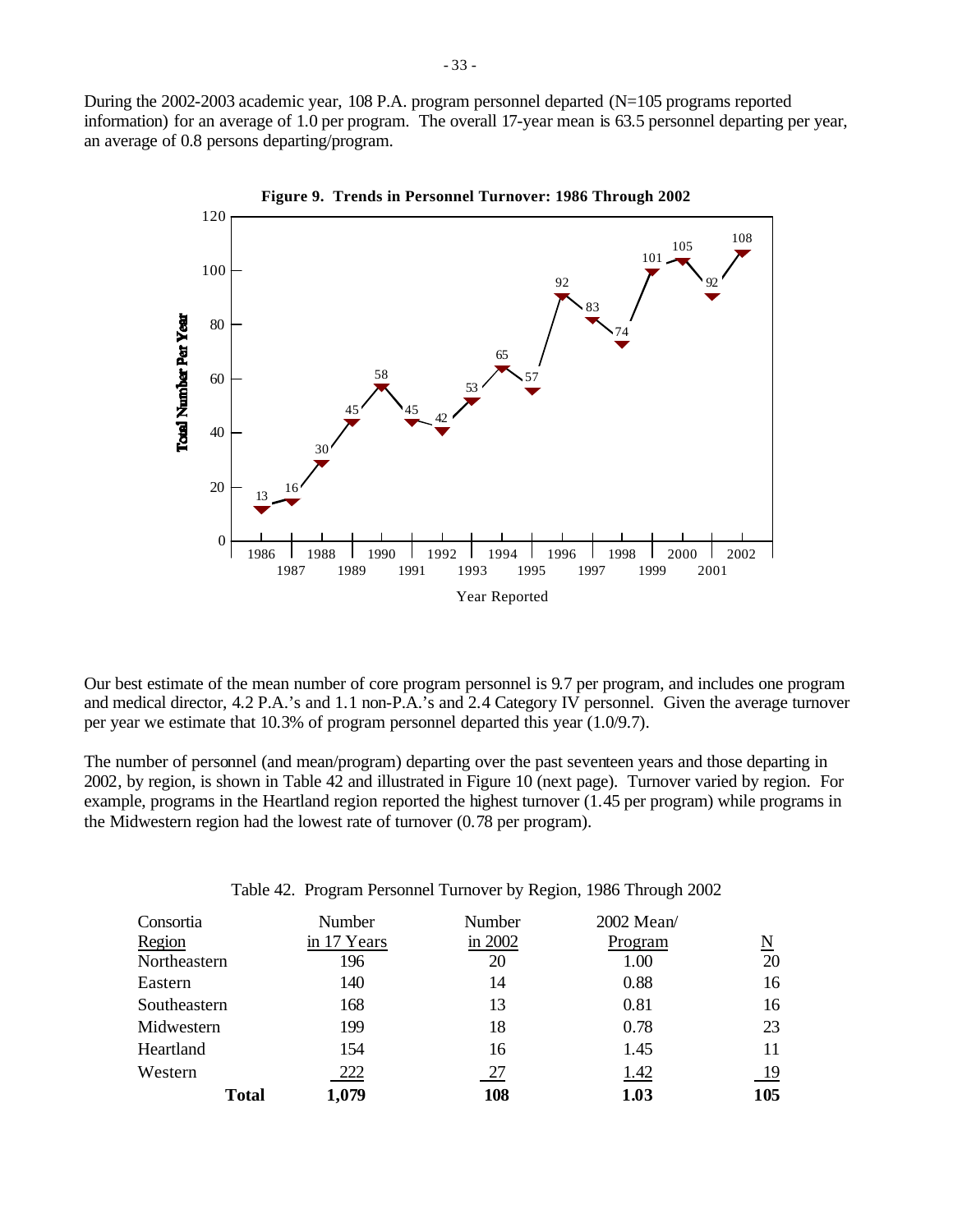

A comparison of the number and category of personnel departing, those employed, percent of positions unfilled and mean number of weeks to fill the position are shown in Table 43. Overall, 108 program personnel (nineteen Category IV) departed in 2002 with turnover highest among Category I personnel and least for Category III. On average 7.9 weeks were required to fill a position. Filling program director positions averaged 0.7 weeks while 10.7 weeks were required to fill Category III positions.

|                         | Number   | Number   | Percent  | Weeks to Fill |
|-------------------------|----------|----------|----------|---------------|
| Category                | Departed | Employed | Unfilled | Position      |
|                         | 36       | 28       | 22.2%    | 10.3          |
| Н                       | 29       | 27       | 6.9%     | 8.2           |
| Ш                       | 3        | 4        | 0.0%     | 10.7          |
| IV                      | 19       | 16       | 15.8%    | 8.6           |
| Program Director        | 12       | 12       | 0.0%     | 0.7           |
| <b>Medical Director</b> | 9        | -9       | 0.0%     | 2.8           |
| Total                   | 108      | 96       | 11.1%    | 7.9           |

Table 43. Comparison of Personnel Turnover in 2002 by Category

Table 44 (next page) shows the characteristics of personnel departing and those employed. On average, personnel departed in 2002 were older (4.1 years) than those employed. Approximately the same number of females were employed as departed. A higher percentage of non-white personnel were employed than departed.

**Figure 10. Personnel Turnover By Region: 2002-2003**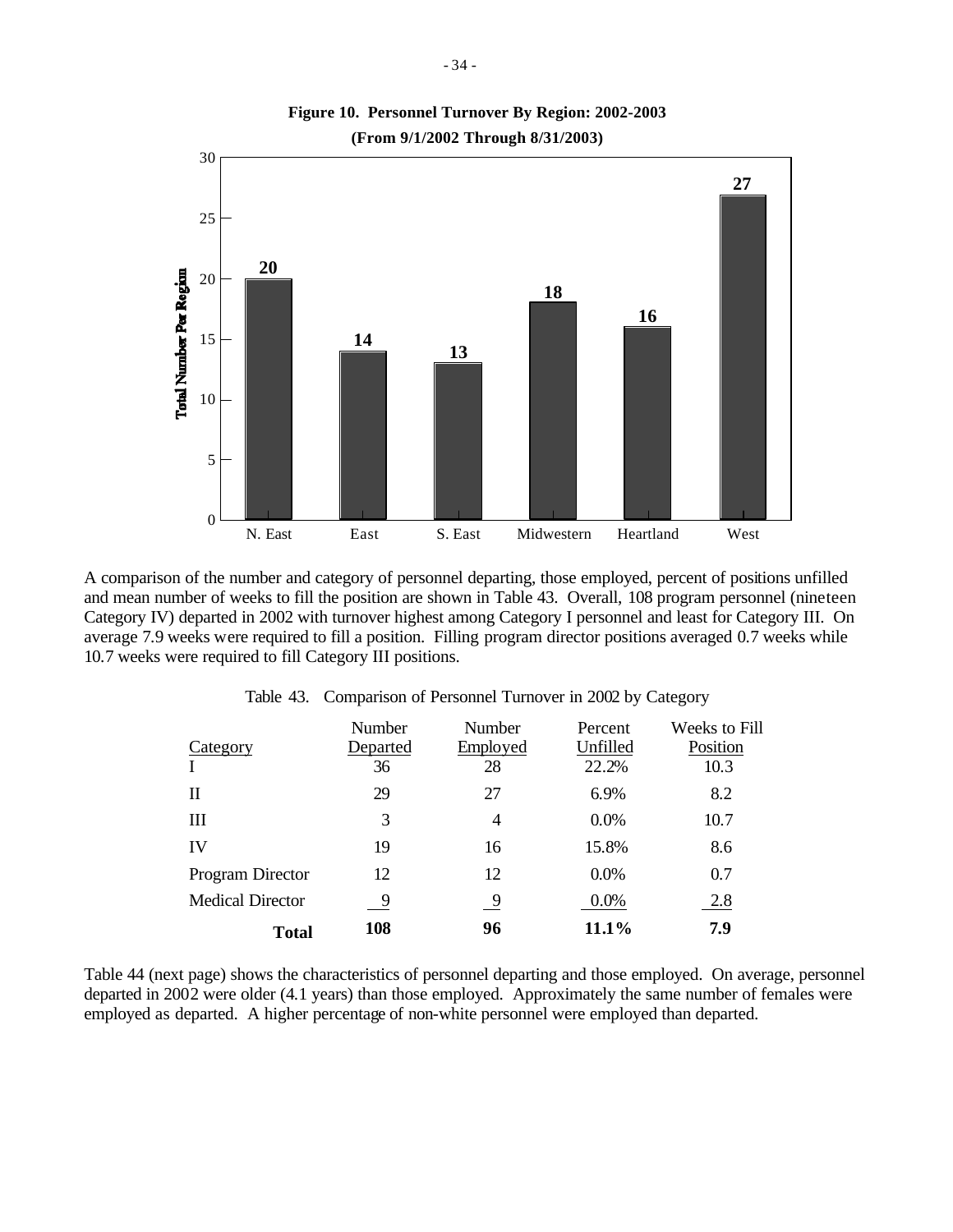|                |          |                     | <b>Program Personnel</b> |                     |  |
|----------------|----------|---------------------|--------------------------|---------------------|--|
| Characteristic | Departed |                     | Employed                 |                     |  |
| Mean Age (yrs) | 44.9     |                     | 40.8                     |                     |  |
| Range          |          | 24-71<br>20-58      |                          |                     |  |
| Gender         | $(\%)$   | $\underline{\rm N}$ | $(\%)$                   | $\underline{\rm N}$ |  |
| Male           | 31.8%    | 34                  | 31.3%                    | 30                  |  |
| Female         | 68.2%    | 73                  | 68.7%                    | 66                  |  |
| Ethnicity      |          |                     |                          |                     |  |
| White          | 89.6%    | 95                  | 80.2%                    | 77                  |  |
| Non-White      | 10.4%    | 11                  | 19.8%                    | 19                  |  |
|                |          |                     |                          |                     |  |

| Table 44. Characteristics of Personnel Departed and Employed in 2002 |
|----------------------------------------------------------------------|
| Drogman Dorsonnal                                                    |

The academic characteristics of personnel departing and those filling the vacated positions are shown in Table 45. Doctorate includes Ph.D., Ed.D., Psy.D., D.Ph. and M.D. As indicated in Table 45, the majority of personnel employed held a masters degree (54.3%) as their highest credential. Of those departing, 45 held a masters degree (49.5%) and 23 held a doctorate degree (25.3%). In addition, the majority of personnel departing were P.A.'s (66.7%) and those employed to fill these positions were also P.A.'s (67.7%).

Table 45. P.A. Program Personnel Turnover in 2002: Academic Characteristics

| Program Personnel |          |          |          |  |  |  |
|-------------------|----------|----------|----------|--|--|--|
| N                 | Departed | N        | Employed |  |  |  |
| 4                 | 4.4%     | $\theta$ | 0.0%     |  |  |  |
| 19                | 20.9%    | 21       | 25.9%    |  |  |  |
| 45                | 49.5%    | 44       | 54.3%    |  |  |  |
| 23                | 25.3%    | 16       | 19.8%    |  |  |  |
|                   |          |          |          |  |  |  |
| 70                | 66.7%    | 65       | 67.7%    |  |  |  |
|                   |          |          |          |  |  |  |

The reasons cited for personnel turnover during 2002 and the seventeen-year totals, are shown in Table 46. In 2002, almost one-fifth (18.5%) of the individuals departing did so to return to clinical practice. Ten cited career advancement as the reason for leaving their position. The "Other" category includes reasons such as unknown, military service and medical. Over the seventeen-year period, career advancement was the primary reason for departing followed by return to clinical practice and geographic relocation.

## Table 46. P.A. Program Personnel Turnover: Reasons for Termination in 2002 Compared to the Seventeen -Year Totals

|                                    |          | 2002  |     | 17-Year Totals |
|------------------------------------|----------|-------|-----|----------------|
| <b>Reasons for Terminating</b>     | <u>N</u> | (% )  | N   | (%)            |
| Career Advancement                 | 10       | 12.3% | 205 | 21.9%          |
| <b>Return to Clinical Practice</b> | 15       | 18.5% | 171 | 18.3%          |
| Geographic Relocation              | 14       | 17.3% | 154 | 16.5%          |
| Retired                            | 8        | 9.9%  | 59  | 6.3%           |
| Termination                        | 7        | 8.6%  | 49  | 5.2%           |
| <b>Job Dissatisfaction</b>         | 1        | 1.2%  | 45  | 4.8%           |
| Returned to School                 | 1        | 1.2%  | 39  | 4.2%           |
| <b>Salary Dissatisfaction</b>      | 1        | 1.2%  | 32  | 3.4%           |
| <b>Family Obligations</b>          | 7        | 8.6%  | 30  | 3.2%           |
| Other                              | 17       | 21.0% | 152 | 16.2%          |
| Total                              | 81       | 100%  | 936 | 100.0%         |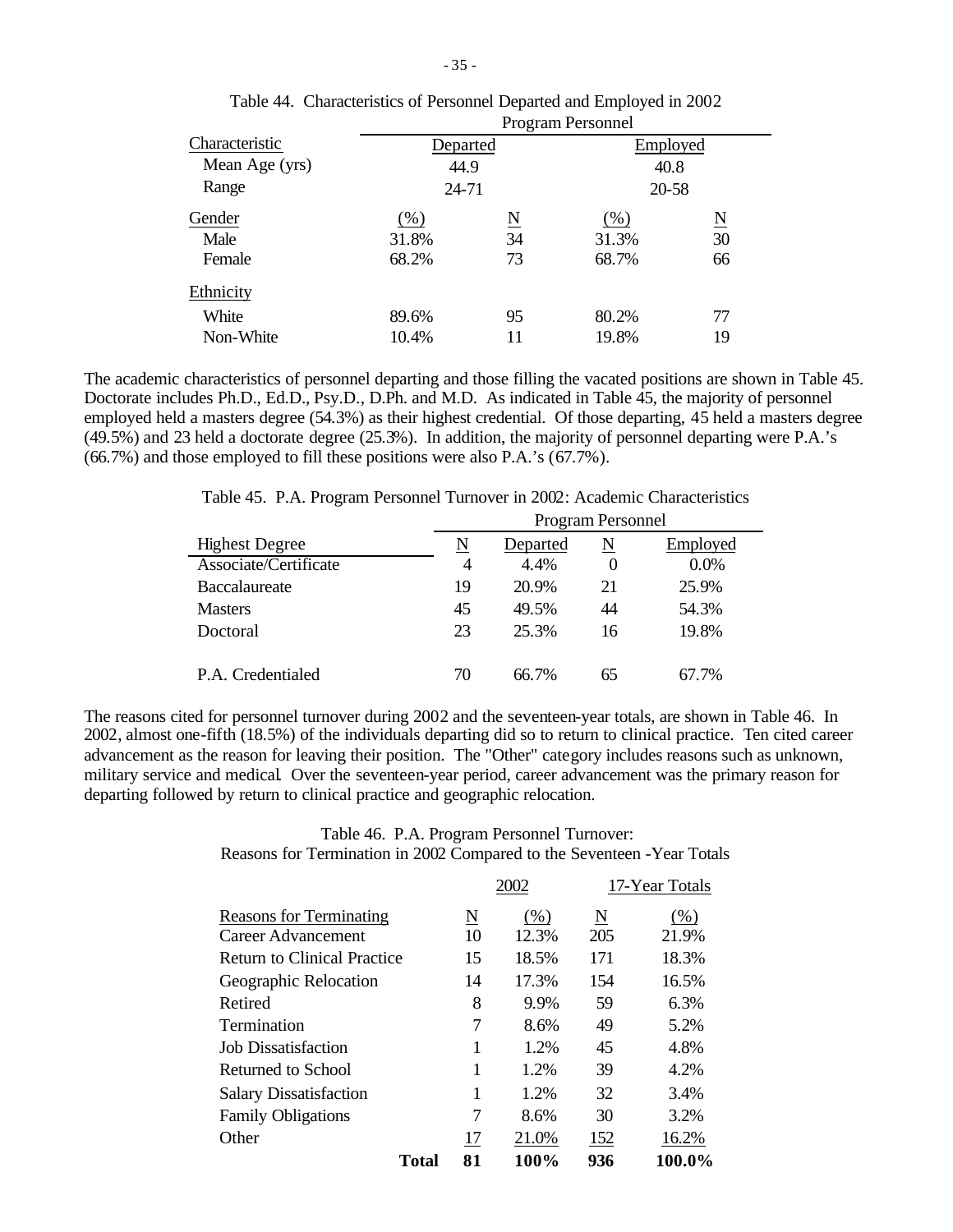A comparison of salaries and months in position between personnel departing and those employed is shown for each year in Table 47. On average, over the seventeen-year period, there has been a mean salary increase of 3% for newly employed individuals as compared to those departing.

|               |                          | Salary    | $1700$ THOUGH $2002$<br>Months in | <b>Salary New</b> | <b>Months Prior</b> |
|---------------|--------------------------|-----------|-----------------------------------|-------------------|---------------------|
| Academic Year | $\underline{\mathbf{N}}$ | Departing | Position                          | Employee          | Position            |
| 1986-1987     | 13                       | \$30,868  | 41.3                              | \$30,000          | 35.0                |
| 1987-1988     | 16                       | \$30,900  | 73.1                              | \$33,500          | 57.4                |
| 1988-1989     | 30                       | \$33,000  | 43.5                              | \$34,000          | 38.1                |
| 1989-1990     | 45                       | \$34,000  | 41.8                              | \$38,000          | 55.5                |
| 1990-1991     | 58                       | \$38,200  | 22.7                              | \$40,000          | 52.3                |
| 1991-1992     | 45                       | \$38,960  | 39.4                              | \$38,450          | 47.2                |
| 1992-1993     | 40                       | \$44,748  | 48.1                              | \$43,151          | 54.7                |
| 1993-1994     | 46                       | \$43,857  | 31.5                              | \$44,667          | 52.3                |
| 1994-1995     | 58                       | \$44,118  | 48.4                              | \$45,536          | 45.3                |
| 1995-1996     | 43                       | \$46,771  | 35.0                              | \$51,127          | 39.6                |
| 1996-1997     | 78                       | \$47,523  | 48.9                              | \$51,533          | 46.6                |
| 1997-1998     | 75                       | \$48,926  | 42.0                              | \$53,366          | 45.7                |
| 1998-1999     | 64                       | \$51,402  | 46.4                              | \$55,479          | 40.1                |
| 1999-2000     | 94                       | \$48,523  | 42.1                              | \$47,899          | 26.5                |
| 2000-2001     | 79                       | \$53,881  | 46.0                              | \$49,997          | 36.0                |
| 2001-2002     | 72                       | \$52,775  | 39.2                              | \$53,718          | 48.4                |
| 2002-2003     | 85                       | \$59,280  | 48.3                              | \$57,456          | 45.3                |
| 17-Year Mean  | 941                      | \$43,984  | 43.4                              | \$45,169          | 45.1                |

Table 47. Salaries of Departing and Newly Employed Personnel, 1986 Through 2002

The greatest salary differences between departing and newly employed personnel were in 1989-90 (11.8%) and 1995-96 (9.3%). Overall, personnel departing had been in their positions an average of 43 months, while those employed had been in their previous position two months longer (45 months).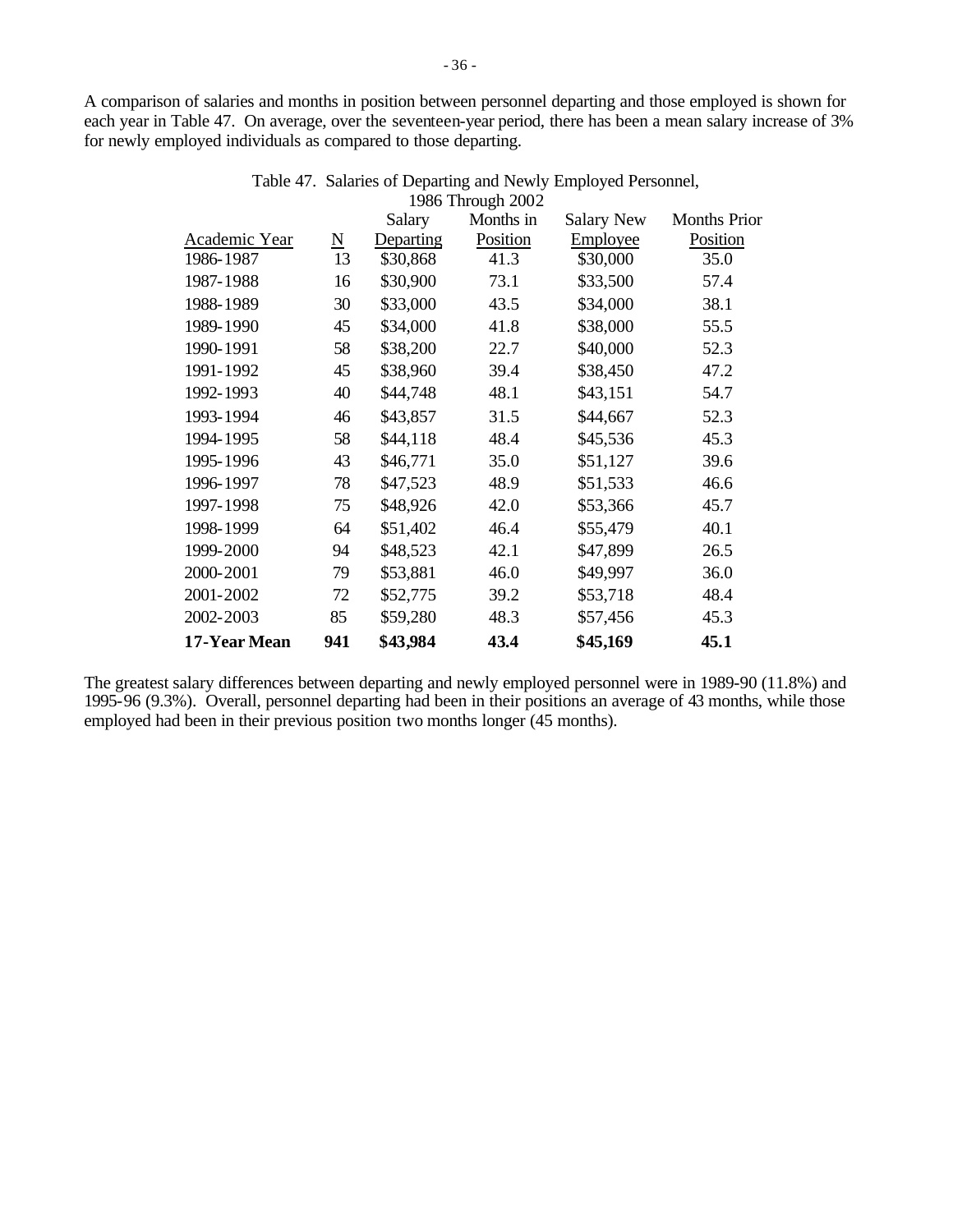# **SECTION III. P.A. APPLICANT AND STUDENT CHARACTERISTICS**

## **Physician Assistant Student Enrollment**

The maximum capacity and current enrollment of P.A. students in the most recently enrolled classes, 2003-2004 (first-year class), 2002-2003 (second-year class) and 2001-2002 (third-year class) are shown in Table 48. The proportion of maximum capacity that remained unfilled and the resident status of the students are also presented. The dates in parentheses indicate the academic year of admission and the number indicates the programs responding.

|        | Maximum<br>Capacity | Current<br>Enrollment | % Capacity<br>Unfilled | % Residents |
|--------|---------------------|-----------------------|------------------------|-------------|
|        |                     |                       |                        | 70.2%       |
| Median | 36.0                | 34.5                  | 0.0%                   | 73.3%       |
| Range  | $(13-180)$          | $(10-98)$             | $(0-68\%)$             | $(0-100\%)$ |
| Number | 108                 | 108                   | 108                    | 91          |
| Mean   | 38.9                | 35.0                  | 9.8%                   | 73.9%       |
| Median | 34.5                | 31.5                  | 4.1%                   | 75.8%       |
| Range  | $(12-180)$          | $(8-112)$             | $(0-67\%)$             | $(0-100\%)$ |
| Number | 108                 | 108                   | 108                    | 90          |
| Mean   | 35.3                | 29.2                  | 14.6%                  | 73.2%       |
| Median | 32.0                | 28.0                  | 6.3%                   | 74.9%       |
| Range  | $(10-90)$           | $(6-54)$              | $(0-85\%)$             | $(0-100\%)$ |
| Number | 31                  | 29                    | 29                     | 24          |
| Mean   | 89.8                | 80.3                  | 9.3%                   | 71.3%       |
| Median | 80.0                | 70.0                  | 3.8%                   | 73.3%       |
| Range  | $(24-360)$          | $(18-222)$            | $(0-53%)$              | $(0-100\%)$ |
| Number | 109                 | 109                   | 109                    | 91          |
|        | Mean                | 41.2                  | 38.2                   | 6.3%        |

\* Includes both full- and part-time students.

The mean maximum capacity for the first-year class increased from last year (39.5) and is reported as 41.2; the mean maximum capacity for the second-year class also increased from last year (from 37.7 to 38.9); and the mean maximum capacity for the third-year class increased from 32.8 to 35.3 students. The maximum capacity for all classes increased by 3.1 students per program from last year. It should be noted that some of the programs with students in a "third year" were cases where there was a 1-6 month overlap between the second and third year of the curriculum (i.e., programs that were 25, 28, 30 months in length).

The medians for the maximum capacity and current enrollment of the classes are listed on the table. Note that the medians are lower than the mean in each category except resident status.

The percent of capacity unfilled for the first-year class was 6.3% and 9.8% for the senior class (the latter figure likely reflects factors like attrition during the previous year). Maximum capacity of P.A. programs varied extensively for both first- and second-year classes, ranging from 12 to 180. The maximum capacity for all classes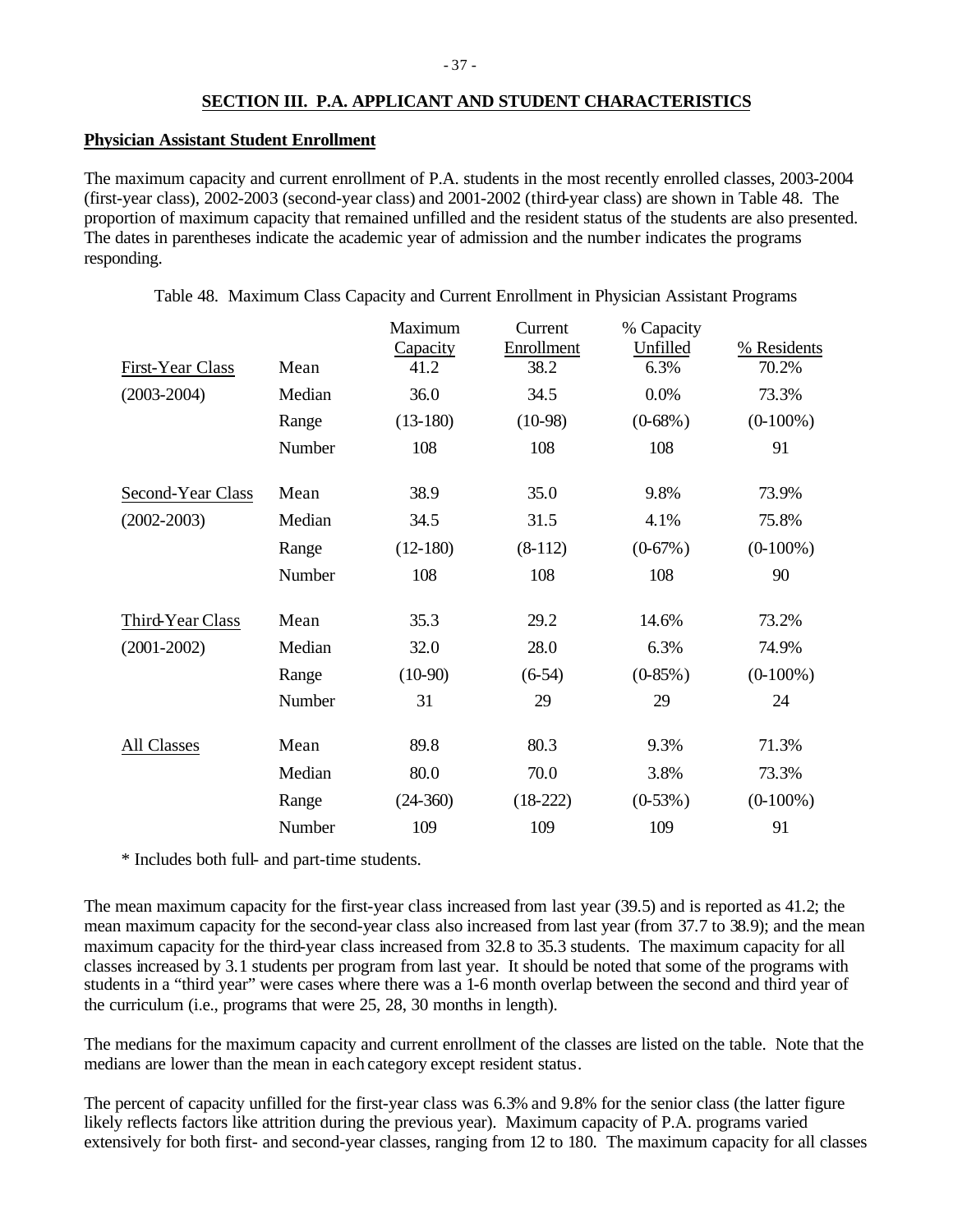averaged 89.8 students and with a mean enrollment of 80.3 students, approximately 9.3% of the maximum capacity (all classes) remained unfilled.

Current enrollment in the first-year class averaged 38.2 students per program (108 programs; range 10 to 98) and 35 students/program in the second-year class. In comparison, the number of first- and second-year students in the previous year was 36.6 and 35.1, respectively. It should be noted that the enrollment figures include both full-time and part-time students, the latter accounting for only 1.9% of the enrollment. On average, approximately 70% of the students in the first-year and 74% of the second-year class were residents of the state in which the program was located.

The current enrollment for all classes by gender and full- and part-time student status is shown in Table 49. The majority of both full-time and part-time students were female, averaging around 70%. Twenty-eight programs reported that a "third-year class" was enrolled.

|              | $1st$ Year Class (N=108) |                         |          | $2nd$ Year Class (N=108) |                        |          | $3rd$ Year Class (N=28) |                        |          |
|--------------|--------------------------|-------------------------|----------|--------------------------|------------------------|----------|-------------------------|------------------------|----------|
| Full-Time    | Mean                     | (% )                    | Range    | Mean                     | $(\%)$                 | Range    | Mean                    | (% )                   | Range    |
| Male         | 11.0                     | 29.6%                   | $2 - 66$ | 10.5                     | 30.3%                  | $2 - 78$ | 7.4                     | 25.6%                  | $1 - 16$ |
| Female       | 26.1                     | 70.4%                   | $6 - 77$ | 24.1                     | 69.7%                  | $2 - 74$ | 21.5                    | 74.4%                  | $6 - 38$ |
| <b>Total</b> | 37.1                     | 100%                    |          | 34.6                     | 100%                   |          | 28.9                    | 100%                   |          |
|              |                          | $1st$ Year Class (N=14) |          |                          | $2nd$ Year Class (N=4) |          |                         | $3rd$ Year Class (N=1) |          |
| Part-Time    | Mean                     | (% )                    | Range    | Mean                     | (% )                   | Range    | Mean                    | (% )                   | Range    |
| Male         | 2.1                      | 27.3%                   | $0 - 10$ | 3.8                      | 30.2%                  | $1 - 5$  | N/A                     | N/A                    | N/A      |
| Female       | 5.6                      | 72.7%                   | $0 - 23$ | 8.8                      | 69.8%                  | $0-19$   | N/A                     | N/A                    | N/A      |
| <b>Total</b> | 7.7                      | 100%                    |          | 12.6                     | 100%                   |          |                         |                        |          |

## Table 49. Current Enrollment by Gender and Class-Year

It should be noted that respondents were asked to identify only those classes enrolled in the "professional" component of the curriculum, thus, a 4-year program may only have two years of "P.A.-specific" curriculum. Fourteen programs reported they enrolled part-time students in the first year; four programs also indicated they had part-time students in the second year of the program and one program reported part-time students in the thirdyear.

# **Trends in Maximum Capacity and Student Enrollment**

The mean maximum class capacity, total student enrollment and percent of capacity unfilled from 1984 through 2003 are shown in Table 50 (next page). Maximum capacity over the past twenty years averaged 74.4 students for all classes and ranged from 56.1 to 89.8. The percent of capacity that remained unfilled varied around a mean of 11.5%, however has remained below the mean since 1990. The trends in enrollment, maximum and unfilled capacity are illustrated in Figure 11 (next page). Total enrollment from 1984 through 1993 averaged 53.76 students/program. In the subsequent ten years (1994-2003) enrollment averaged 78.7 and varied between 76.0 students to 82.5 students. This current year has seen an increase in the current enrollment/program by 5.6%.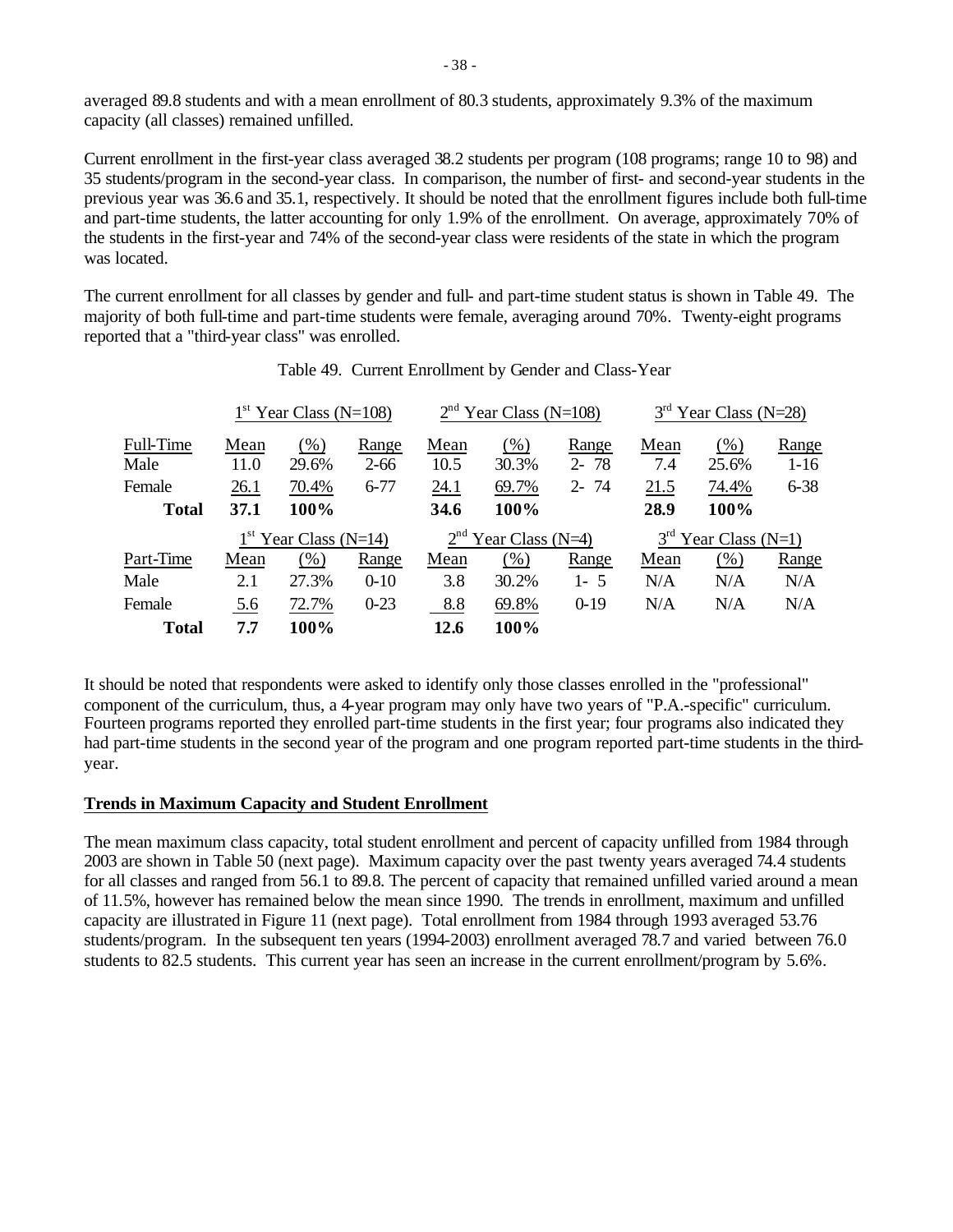|            | Maximum     | Current     | Percent  |
|------------|-------------|-------------|----------|
| Programs   | Capacity    | Enrollment  | Capacity |
| Responding | All Classes | All Classes | Unfilled |
| 39         | 58.2        | 47.0        | 17.8%    |
| 44         | 60.4        | 46.7        | 21.3%    |
| 47         | 61.9        | 49.1        | 18.8%    |
| 48         | 57.4        | 47.3        | 19.6%    |
| 48         | 56.1        | 45.6        | 16.3%    |
| 45         | 58.9        | 50.2        | 14.8%    |
| 50         | 68.1        | 56.6        | 16.9%    |
| 50         | 69.7        | 62.1        | 9.2%     |
| 57         | 71.8        | 65.1        | 8.9%     |
| 56         | 72.7        | 67.9        | 5.1%     |
| 61         | 85.4        | 78.6        | 5.5%     |
| 68         | 83.2        | 79.4        | 6.1%     |
| 77         | 83.6        | 77.3        | 7.3%     |
| 95         | 84.1        | 81.3        | 9.8%     |
| 96         | 87.4        | 82.5        | 8.5%     |
| 105        | 83.3        | 76.7        | 9.0%     |
| 102        | 86.5        | 78.8        | 7.1%     |
| 105        | 82.8        | 76.0        | 8.2%     |
| 103        | 86.7        | 75.9        | 10.4%    |
| 109        | 89.8        | 80.3        | 9.3%     |
| 70.3       | 74.4        | 66.2        | 11.5%    |
|            |             |             |          |

Table 50. Total Student Enrollment of All Classes, 1984 Through 2003

**Figure 11. Trends in Enrollment: 1984 Through 2003**



Year Reported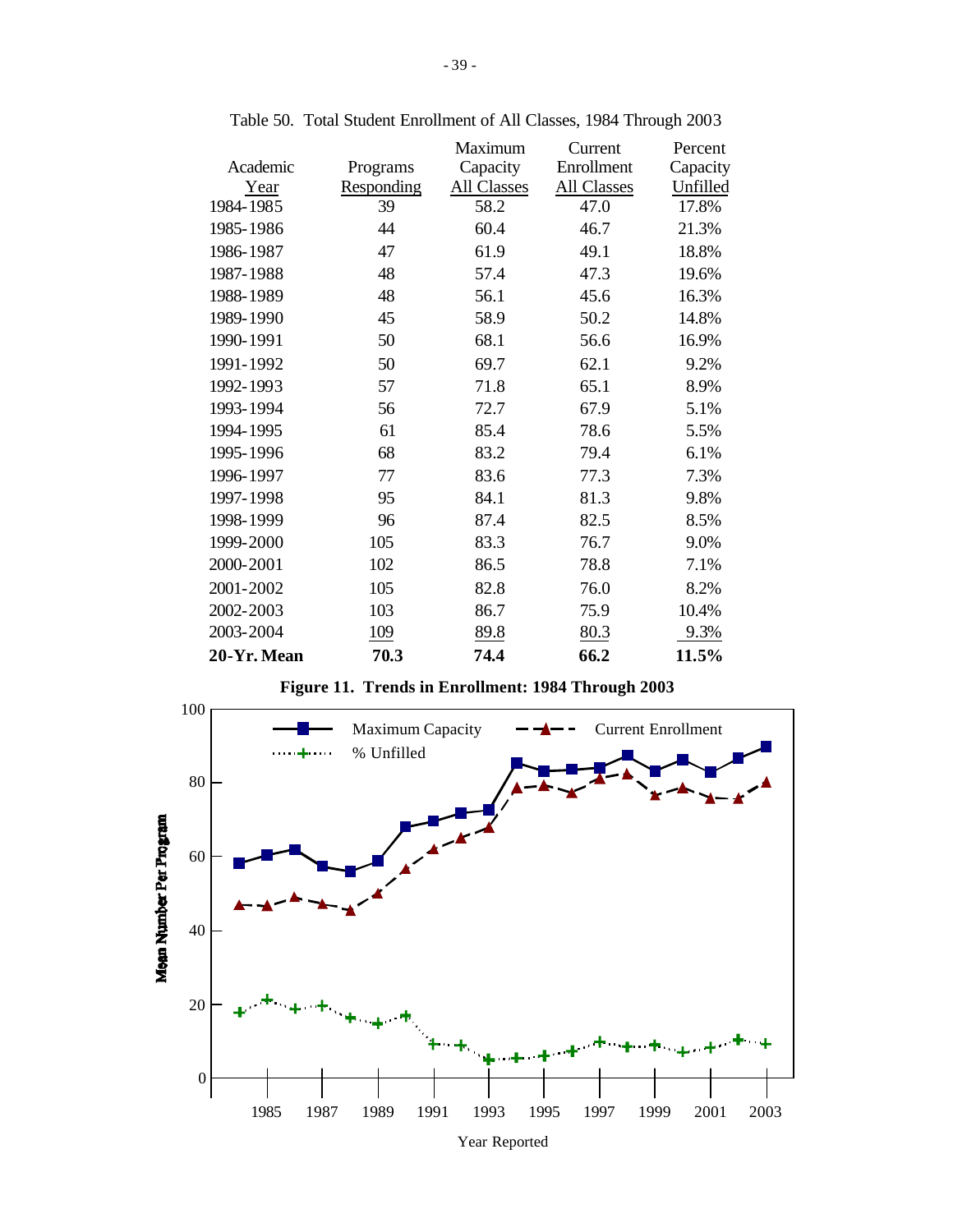## **P.A. Applicants and Students Enrolled**

The number of applicants and those enrolled in the most recent P.A. class (2003-2004) is shown in Table 51. In addition, information on those accepted and the mean number of full- and part-time students is also provided. The typical program received 212.1 applications for the class entering in 2003-2004, ranging from 22 to 593 applicants. This represented less than a 1% increase (1.7 applicants/program) from the 210.4 applicants per program the previous year.

| Table 51. Applicant and Student Characteristics, Class of 2003-2004 |  |  |  |  |  |  |  |
|---------------------------------------------------------------------|--|--|--|--|--|--|--|
|---------------------------------------------------------------------|--|--|--|--|--|--|--|

|             | Number     | Number   |         | Number Enrolled |              |
|-------------|------------|----------|---------|-----------------|--------------|
|             | Applicants | Accepted | $F.T.*$ | $P.T.*$         | <u>Total</u> |
| <b>Mean</b> | 212.1      | 47.7     | 39.0    | 0.9             | 39.9         |
| Median      | 169.0      | 45.0     | 35.5    | 0.0             | 36.0         |
| Range       | 22-593     | 13-154   | 12-160  | $0 - 33$        | 12-160       |
| # Programs  | 80         | 89       | 98      | 98              | 98           |

 $*$  F.T. = Full-Time; P.T. = Part-Time

On average, 47.7 students were accepted and 39 students per program were enrolled in the first-year class (98 programs; range from 12-160); only 2.3% were part-time students (0.9/program). These findings mark an increase (17.7%) in first-year enrollment over the 21-year average (i.e., 39.9/program versus an average of 33.9/program). Twenty-two percent of the applicant pool was accepted (47.7/212.1) and of these, 83.6% were enrolled (39.9/47.7), thus an average of 16% of those accepted elected not to enroll in a particular program. Overall, 19% of the applicants were enrolled in 2003 (39.9/212). The ratio of applicants to enrollees was over 5.3:1, a lower ratio than the 5.5:1 value in the previous year.

# **Applicants and Students Enrolled by Consortia Region**

A comparison between the mean number of applicants by consortia region is shown in Table 52 and Figure 12 (next page), 'N' indicates the number of programs responding. Programs in the Western region averaged 278 applicants per program, while programs in the Northeastern region, 166 per program. The Heartland region had the largest increase in the number of applicants from last year (52.6%).

|              |    | Applicants |                    | Enrollees |       |       |
|--------------|----|------------|--------------------|-----------|-------|-------|
| Consortia    |    |            | % Change           |           |       |       |
| Region       | N  | Total      | Prev. Year         | N         | Total | Ratio |
| Northeastern | 10 | 166.0      | $-18.0\%$          | 17        | 42.4  | 3.9:1 |
| Eastern      | 12 | 189.3      | $+14.7%$           | 15        | 40.9  | 4.6:1 |
| Southeastern | 16 | 214.3      | $-7.5%$            | 18        | 43.7  | 4.9:1 |
| Midwestern   | 17 | 178.0      | $+16.5%$           | 20        | 34.5  | 5.2:1 |
| Heartland    | 8  | 232.0      | $+52.6%$           | 11        | 34.3  | 6.8:1 |
| Western      | 17 | 277.9      | 6.6%<br>$\sim$ $-$ | 17        | 42.4  | 6.6:1 |
| Total        | 80 | 212.1      | $+ 0.8\%$          | 98        | 39.9  | 5.3:1 |

|  |  | Table 52. Number of Applicants and Enrollees by Region |  |  |
|--|--|--------------------------------------------------------|--|--|
|--|--|--------------------------------------------------------|--|--|

The largest number of enrollees was in the Southeastern region (43.7) and the smallest number was in the Heartland region (34.3).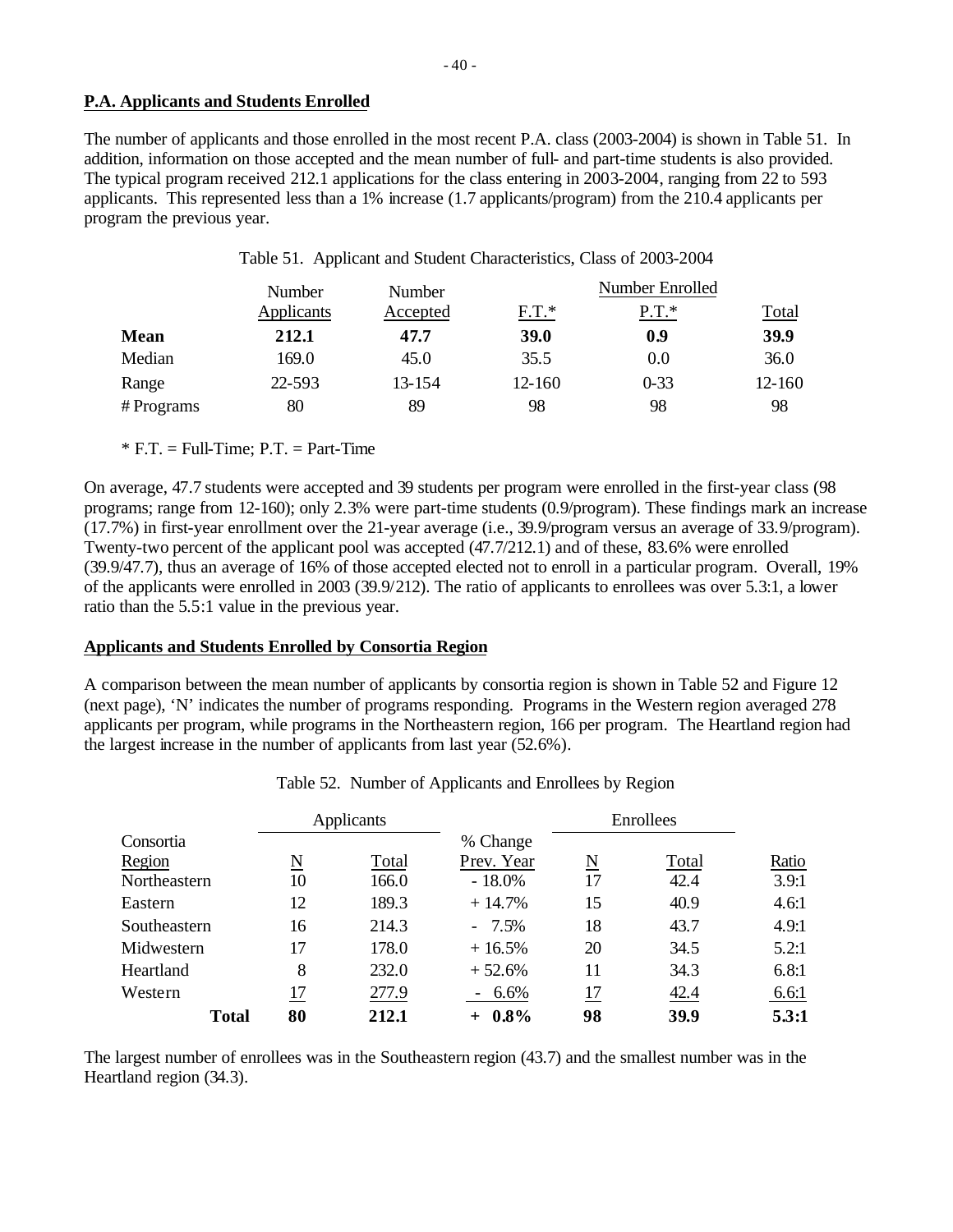

**Trends in P.A. Student Enrollment, 1983 Through 2003**

The number of applicants and students enrolled in P.A. programs for the twenty-year period from 1983 through 2003 are shown in Table 53 (next page) and Figure 13 (next page).

From 1984 through 2003 the number of the applicants ranged from 84.7 to 419.5 persons, and averaged 205.2 over the twenty-year period. Figure 13 illustrates the trends in the number of applicants and students enrolled from 1984 through 2003.

The mean number of applicants/program remained relatively constant from 1984 through 1989, then increased systematically by over 350% until 1995. From 1995 through 2001, the number of applicants/program decreased by 60.5%. In 2002, the number of applicants increased by 26.5%.

There was a systematic increase in enrollees from 1984 through 1995. Since then, the mean number enrolled has varied around a mean of 40 students/program. The average number of enrollees over the twenty-year period is 34.4 students/program.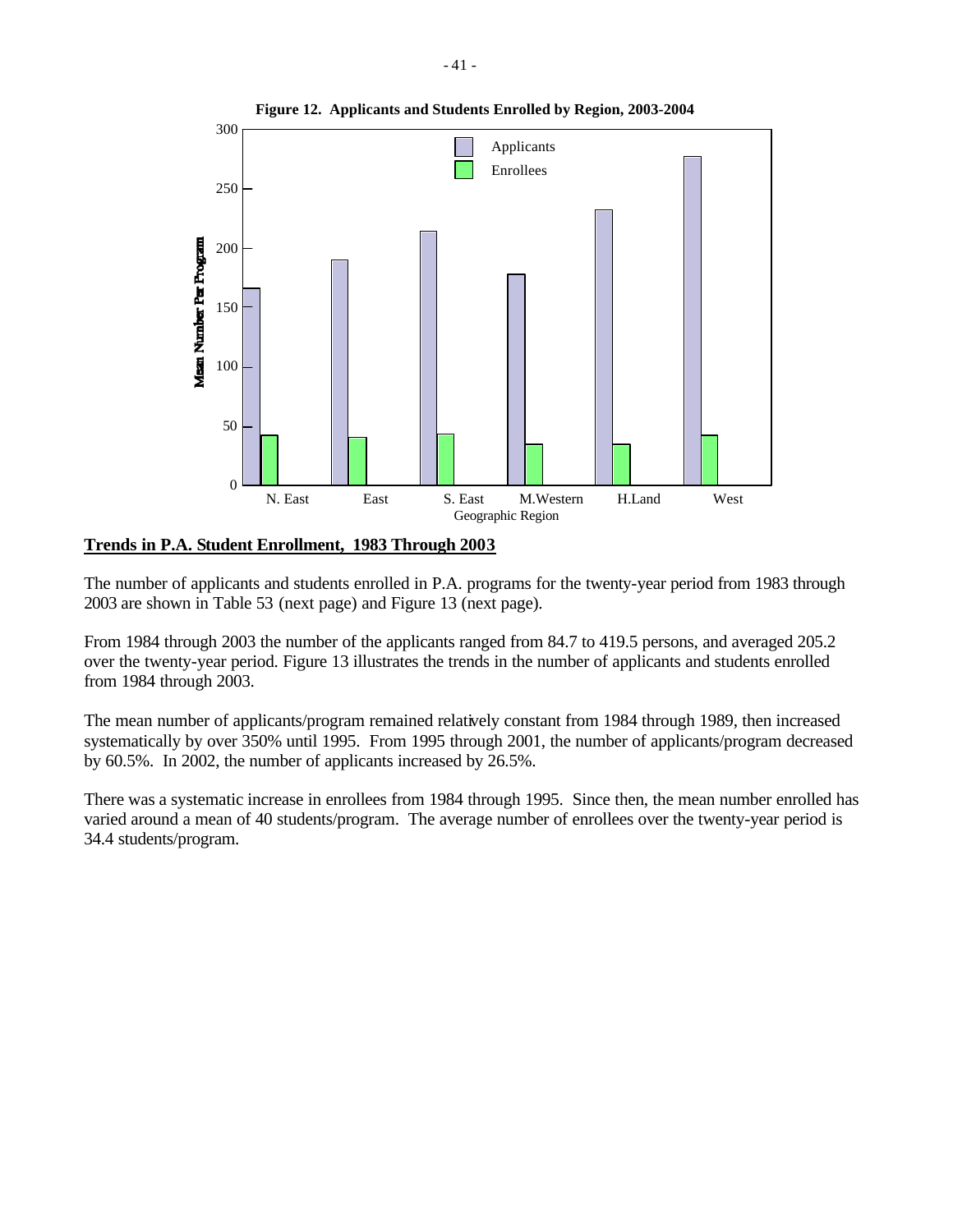| Academic    | Mean Number |     | Mean Number |     | Mean Number |                | Mean Ratio   |
|-------------|-------------|-----|-------------|-----|-------------|----------------|--------------|
| Year        | Applicants  | (N) | Accepted    | (N) | Enrolled    | (N)            | Appl./Enroll |
| 1984-1985   | 98.4        | 32  | 30.4        | 35  | 24.1        | 43             | 4.0:1        |
| 1985-1986   | 101.8       | 25  | 44.5        | 35  | 24.3        | 42             | 4.0:1        |
| 1986-1987   | 86.5        | 30  | 31.2        | 40  | 24.9        | 47             | 3.5:1        |
| 1987-1988   | 84.7        | 31  | 30.2        | 42  | 25.6        | 47             | 3.3:1        |
| 1988-1989   | 86.1        | 36  | 30.2        | 39  | 25.9        | 46             | 3.3:1        |
| 1989-1990   | 90.2        | 33  | 33.0        | 40  | 26.1        | 46             | 3.5:1        |
| 1990-1991   | 106.5       | 37  | 35.6        | 45  | 29.6        | 49             | 3.6:1        |
| 1991-1992   | 133.2       | 33  | 36.8        | 41  | 32.2        | 47             | 4.1:1        |
| 1992-1993   | 203.2       | 51  | 40.6        | 49  | 35.0        | 57             | 5.8:1        |
| 1993-1994   | 275.7       | 52  | 39.6        | 46  | 37.0        | 55             | 7.4:1        |
| 1994-1995   | 379.6       | 54  | 44.9        | 55  | 41.4        | 58             | 9.2:1        |
| 1995-1996   | 419.5       | 53  | 44.7        | 62  | 42.9        | 71             | 9.8:1        |
| 1996-1997   | 383.3       | 57  | 45.6        | 71  | 39.6        | 76             | 9.7:1        |
| 1997-1998   | 338.6       | 74  | 46.0        | 83  | 40.5        | 91             | 8.4:1        |
| 1998-1999   | 290.4       | 73  | 48.0        | 83  | 42.6        | 92             | 6.8:1        |
| 1999-2000   | 238.8       | 80  | 42.6        | 96  | 39.3        | 105            | 6.1:1        |
| 2000-2001   | 199.7       | 80  | 48.5        | 91  | 40.1        | 101            | 5.0:1        |
| 2001-2002   | 166.0       | 79  | 47.5        | 98  | 38.4        | 105            | 4.4:1        |
| 2002-2003   | 210.4       | 76  | 49.4        | 87  | 38.5        | 99             | 5.5:1        |
| 2003-2004   | 212.1       | 80  | 47.7        | 89  | 39.9        | $\frac{98}{5}$ | 5.3:1        |
| 20-Yr. Mean | 205.2       | 53  | 40.9        | 61  | 34.4        | 68             | 5.6:1        |

Table 53. P.A. Applicants and Students Enrolled, 1984 Through 2003



**Figure 13. Trends of Applicants and Students Enrolled: 1984 Through 2003**

Year of Admission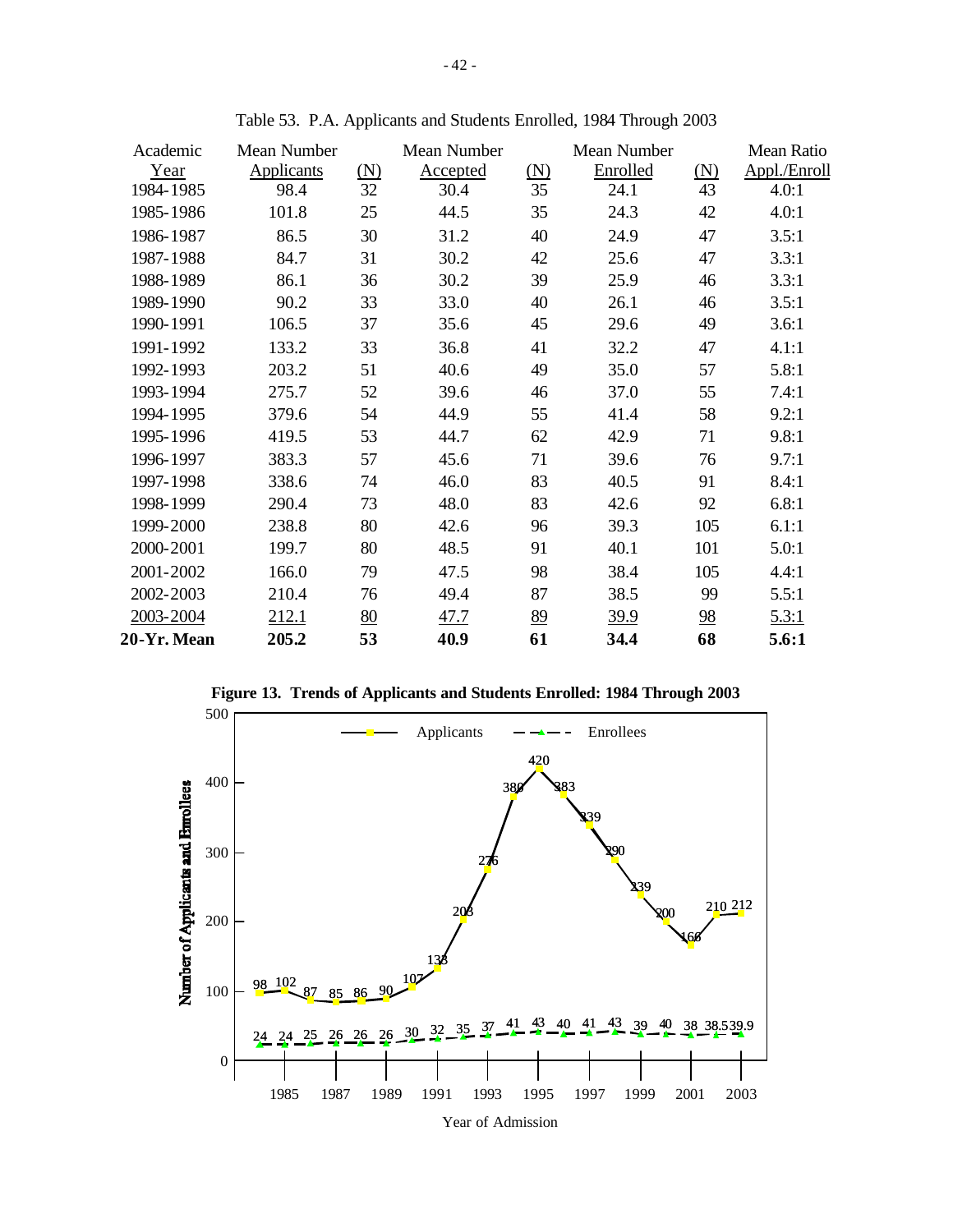The mean number and relative proportion of male and female students enrolled in P.A. programs over the past twenty-one years are shown in Table 54. The proportion of female and male students remained relatively constant from 1983-1995, average of 61% and 39% respectively. Since then, the percentage of female students has increased to 70% and male students have decreased to 30%. These figures include part-time students.

| Academic   |                          |      | Female |      | Male  | Total |                             |
|------------|--------------------------|------|--------|------|-------|-------|-----------------------------|
| Year       | $\underline{\mathbf{N}}$ | Mean | (% )   | Mean | (% )  | Mean  | $\underline{\underline{N}}$ |
| 1983-1984  | 39                       | 13.6 | 58.4%  | 9.7  | 41.6% | 24.0  | 43                          |
| 1984-1985  | 39                       | 14.6 | 61.6%  | 9.1  | 38.4% | 24.1  | 43                          |
| 1985-1986  | 42                       | 15.3 | 63.0%  | 9.0  | 37.0% | 24.3  | 41                          |
| 1986-1987  | 44                       | 15.5 | 62.2%  | 9.4  | 37.8% | 24.9  | 47                          |
| 1987-1988  | 47                       | 15.7 | 61.6%  | 9.9  | 38.4% | 25.6  | 47                          |
| 1988-1989  | 46                       | 16.2 | 62.3%  | 9.8  | 37.7% | 25.9  | 46                          |
| 1989-1990  | 46                       | 16.4 | 62.8%  | 9.7  | 37.2% | 26.1  | 46                          |
| 1990-1991  | 47                       | 16.3 | 55.1%  | 13.3 | 44.9% | 29.6  | 49                          |
| 1991-1992  | 47                       | 19.4 | 60.2%  | 12.8 | 39.8% | 32.2  | 47                          |
| 1992-1993  | 55                       | 20.7 | 59.8%  | 13.9 | 40.2% | 35.0  | 56                          |
| 1993-1994  | 55                       | 22.2 | 61.5%  | 13.9 | 38.5% | 37.0  | 55                          |
| 1994-1995  | 60                       | 24.4 | 60.2%  | 16.1 | 39.8% | 41.1  | 55                          |
| 1995-1996  | 71                       | 22.8 | 58.2%  | 16.4 | 41.8% | 39.2  | 71                          |
| 1996-1997  | 77                       | 23.5 | 61.4%  | 14.8 | 38.6% | 38.3  | 77                          |
| 1997-1998  | 95                       | 24.4 | 61.9%  | 15.0 | 38.1% | 39.4  | 95                          |
| 1998-1999  | 91                       | 25.0 | 62.5%  | 15.0 | 37.5% | 40.0  | 91                          |
| 1999-2000  | 103                      | 24.0 | 62.8%  | 14.2 | 37.2% | 40.2  | 103                         |
| 2000-2001  | 102                      | 24.8 | 64.9%  | 13.4 | 35.1% | 38.2  | 102                         |
| 2001-2002  | 105                      | 26.7 | 68.1%  | 12.5 | 31.9% | 39.2  | 105                         |
| 2002-2003  | 103                      | 24.7 | 69.6%  | 10.8 | 30.4% | 35.5  | 103                         |
| 2003-2004  | 108                      | 26.9 | 70.4%  | 11.3 | 29.6% | 38.2  | 108                         |
| 21-Yr Mean | 68                       | 20.6 | 62.3%  | 12.4 | 37.7% | 33.3  | 68                          |

Table 54. First-Year Cla ss Enrollment, 1983 Through 2003

Trends in the percent of applicants enrolled are illustrated in Figure 14 (next page). The proportion of applicants enrolled systematically decreased from a high of 31% in 1987 to a low of 10% in 1995, with an increase to 23% in 2001.

# **Total Enrollment in P.A. Programs**

Figure 15 (next page) illustrates the trends in total student enrollment from 1984 through 2003. Estimates of total enrollment are based on summing mean values for enrollment in the 1st, 2nd and 3rd year classes, then multiplying by the number of programs represented. For the 108 programs we estimate total enrollment to be 8,753 in 2003. (The calculations were as follows, 1<sup>st</sup> yr. 108x38.2=4,126, 2<sup>nd</sup> yr. 108x35.0=3,780 and 3<sup>rd</sup> yr. 29 x 29.2=847). If one would estimate  $1<sup>st</sup>$  year enrollment based upon 133 programs, first year enrollment would be133x38.2=5,081, an increase of 955 students.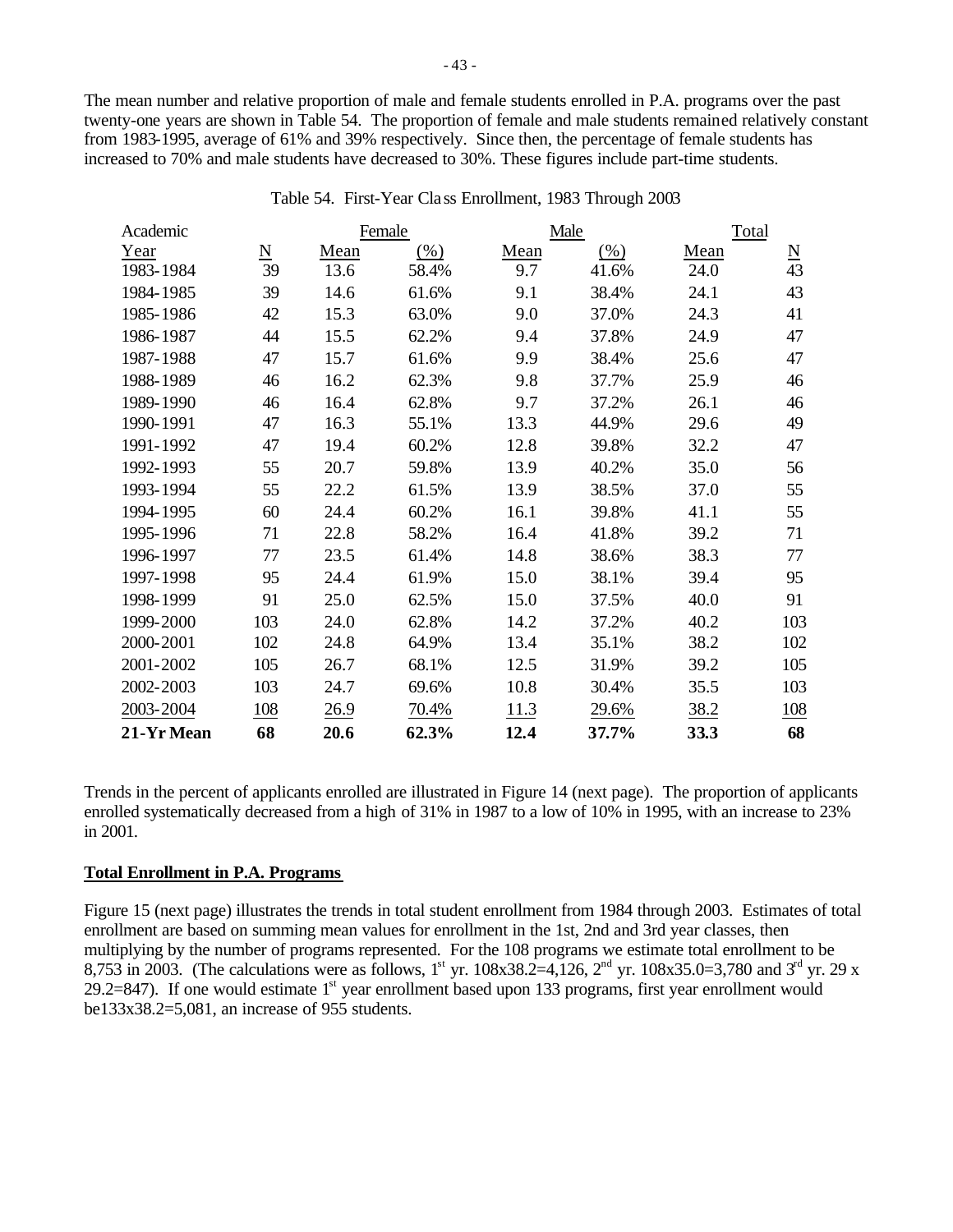

Total enrollment remained rela tively constant from 1984 through 1989. Subsequently, there had been a linear and relatively steep sustained increase until 1996. In 1997, there was a dramatic increase of 30%. Since then, there has been a 15% increase. In addition, since 1984 the number of P.A. programs has changed as follows: 53 (1984); 51 (1985); 49 (1986); 50 (1987); 51 (1988 and 1989); 55 (1990 and 1991) 59 (1992); 63 (1993); 67 (1994); 81 (1995); 89 (1996); 104 (1997); 107 (1998); 120 (1999); 126 (2000), 130 (2001), 132 (2002) and 133 in 2003.



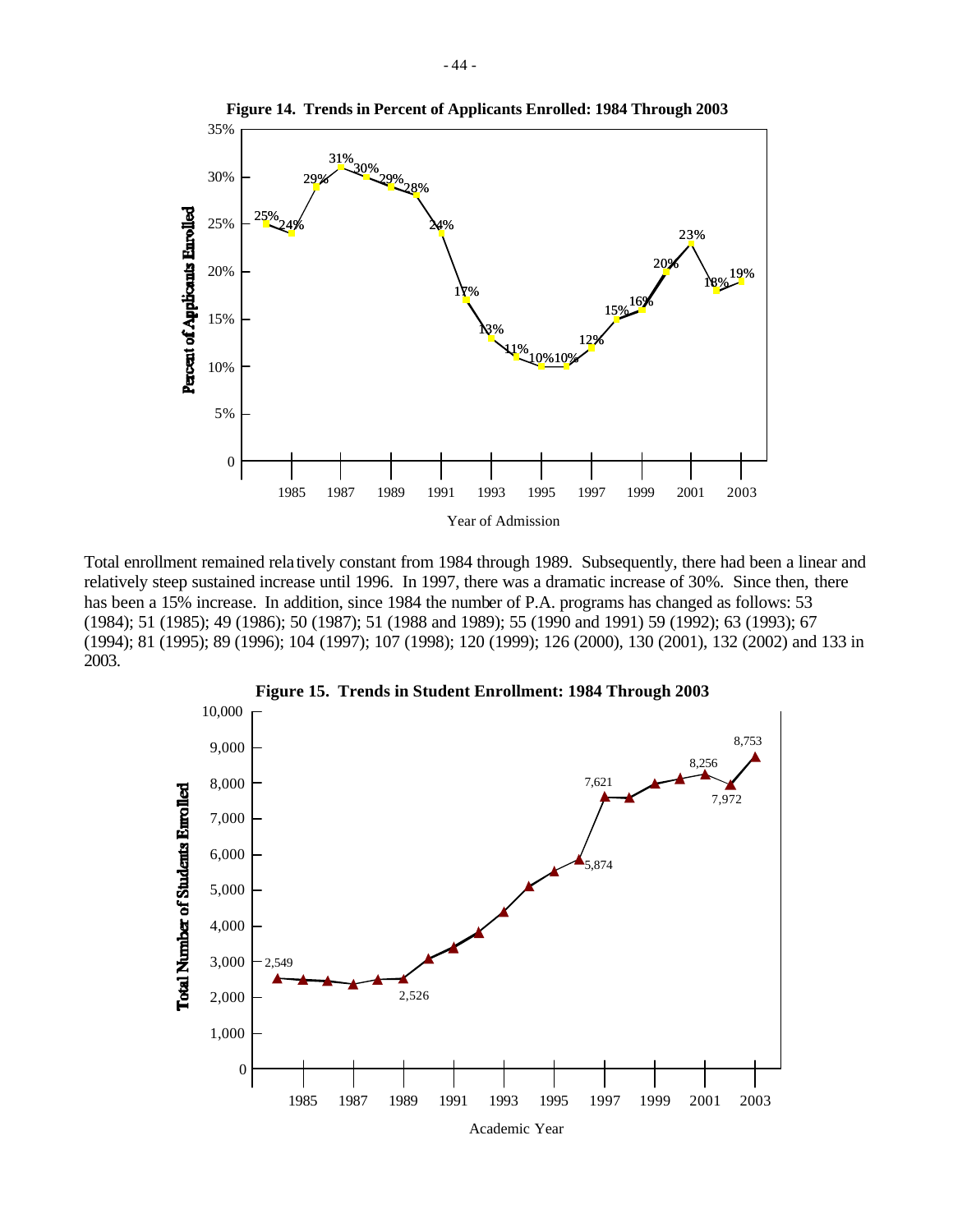## **Applicants and Students Enrolled by Age**

The age distribution of applicants, students accepted and those enrolled for the first-year class is shown in Table 55. The data are expressed as the mean number of individuals per program within each of the age categories examined. Almost one-third (29.6%) of the number of applicants was less than 24 years of age. Over 40% of the applicants were between 24-29 years. Almost one-third of the students enrolled in the first-year class were over 30 years of age; over one-half were between the ages of 20 and 26 and 0.5% were under 20 years of age.

|              |       | All Applicants |      | Number Accepted | Number Enrolled |        |  |
|--------------|-------|----------------|------|-----------------|-----------------|--------|--|
|              | Mean  | (% )           | Mean | $(\%)$          | Mean            | (% )   |  |
| Age          |       | $(N=71)$       |      | $(N=83)$        | $(N=89)$        |        |  |
| Under 20     | 2.3   | 1.2%           | 0.5  | 1.0%            | 0.2             | 0.5%   |  |
| $20 - 23$    | 56.7  | 28.4%          | 15.7 | 32.8%           | 12.6            | 32.1%  |  |
| $24 - 26$    | 55.6  | 27.8%          | 11.7 | 24.4%           | 9.4             | 24.0%  |  |
| 27-29        | 31.9  | 16.0%          | 6.7  | 14.0%           | 5.4             | 13.8%  |  |
| $30 - 33$    | 24.0  | 12.0%          | 5.4  | 11.3%           | 4.4             | 11.2%  |  |
| Over 33      | 29.2  | 14.6%          | 7.9  | 16.5%           | 7.2             | 18.4%  |  |
| <b>Total</b> | 212.1 | 100.0%         | 47.7 | 100.0%          | 39.9            | 100.0% |  |
|              |       | (N=80)*        |      | $(N=89)$        |                 | (N=98) |  |
|              |       |                |      |                 |                 |        |  |

Table 55. Applicants and Enrollees by Age, Class of 2003-2004

\* Number of programs reporting.

## **Students Enrolled by Age and Consortia Region**

The distribution of students enrolled in the 2003-2004 class by age and consortia region is shown in Table 56. The table reports the percentage of students per program (N=73 programs) in each age category. Students enrolled in those programs located in the Eastern region tended to be younger than those in other regions, 42.2% were 23 years of age or less. Conversely, students in the Western region were notably older than P.A. students in other regions, 36.7% were over 30 years of age.

Table 56. P.A. Student Enrollment by Age and Region, Class of 2003-2004

|              | Age at Application |           |           |       |           |        |  |  |
|--------------|--------------------|-----------|-----------|-------|-----------|--------|--|--|
| Consortia    | < 20               | $20 - 23$ | $24 - 26$ | 27-29 | $30 - 33$ | >33    |  |  |
| Region       | $(\%)$             | $(\%)$    | (%)       | (% )  | (% )      | $(\%)$ |  |  |
| Northeastern | 6.0%               | 30.8%     | 24.6%     | 14.6% | 9.0%      | 15.0%  |  |  |
| Eastern      | 1.1%               | 41.1%     | 28.0%     | 11.3% | 7.2%      | 11.2%  |  |  |
| Southeastern | 0.2%               | 31.5%     | 30.0%     | 13.8% | 13.1%     | 11.3%  |  |  |
| Midwestern   | 0.3%               | 36.2%     | 27.4%     | 11.5% | 8.5%      | 16.1%  |  |  |
| Heartland    | 0.0%               | 33.6%     | 26.2%     | 16.3% | 12.9%     | 11.0%  |  |  |
| Western      | 0.1%               | 10.7%     | 28.5%     | 24.2% | 17.6%     | 19.1%  |  |  |
| <b>Total</b> | $0.5\%$            | 32.1%     | 24.0%     | 13.8% | 11.2%     | 18.4%  |  |  |

# **Trends in Enrollment by Age**

Trends in the age of enrolled students from 1983 to 2003 are shown in Figure 16 (next page). The data were grouped into the following three age categories: under 24 years of age, those between 24 and 29 years and those over 29 years of age. The proportion of enrollees less than 24 years of age increased to 32.6% in 2003, from a pattern of decrease through 1995. Those between the ages of 24 and 29 initially decreased from 1983 to 1992; since then, there has been a gradual increase to the current value of 37.8%. The enrollment of students that were over 29 years of age had systematically increased over time beginning at 32% of the enrollees in 1983, peaking in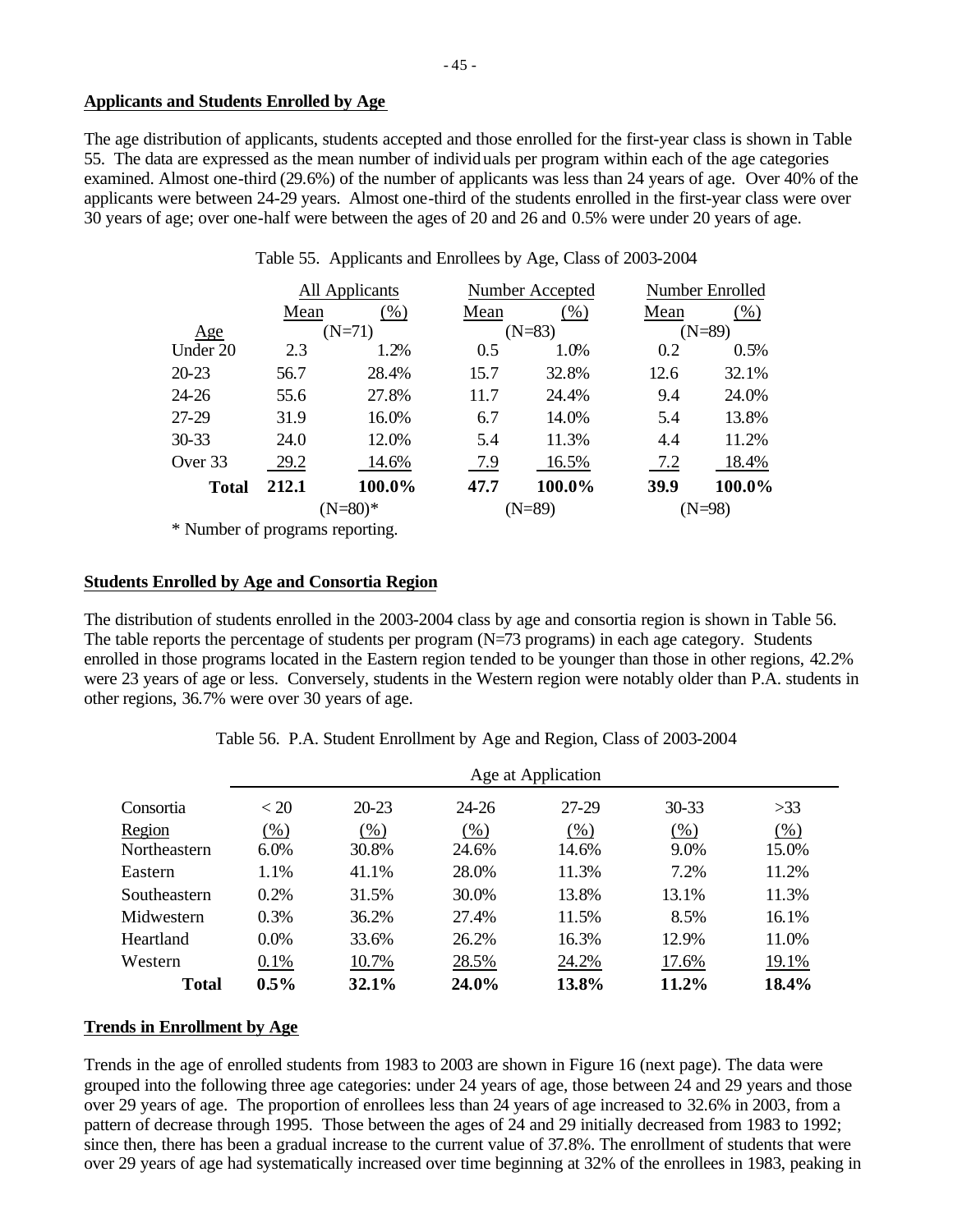1992 (56%) and then decreasing to the current level of 29.6% of enrollees. This is the first year that the percentage of students over 29 years of age was less than both under 24 years of age and the 24 to 29 year old group.



**Figure 16. Trends in Enrollee Age: 1983 Through 2003**

#### **Average Age of Applicants**

The survey included questions asking the average age of all of the programs' applicants, accepted applicants and currently enrolled full- and part-time students. As a result of these questions, the average applicant age was 27.5, accepted applicant age was 27.6, full-time student age was 27.8 and the average age for the part-time student was 33.1.

Table 57 lists average ages of these categories by consortia region. The Western region had the highest average age of applicants (29.6), accepted applicants (30.5) and full-time students (30.1). The Eastern region had the lowest average age of applicants (26.4), accepted applicants (26.1) and full-time students (25.3).

|              |                     |            |                     | Accepted |                     | Enrollees  | Enrollees                |         |
|--------------|---------------------|------------|---------------------|----------|---------------------|------------|--------------------------|---------|
|              |                     | Applicants | Applicants          |          |                     | Full-Time  | Part-Time                |         |
| Consortia    |                     | Average    |                     | Average  |                     | Average    |                          | Average |
| Region       | $\underline{\rm N}$ | Age        | $\underline{\rm N}$ | Age      | $\underline{\rm N}$ | <u>Age</u> | $\underline{\mathrm{N}}$ | Age     |
| Northeastern | 12                  | 26.6       | 14                  | 26.6     | 17                  | 27.4       | 3                        | 39.7    |
| Eastern      | 13                  | 26.4       | 13                  | 26.1     | 15                  | 25.3       | $\overline{2}$           | 25.8    |
| Southeastern | 14                  | 27.1       | 15                  | 27.5     | 18                  | 27.8       |                          |         |
| Midwestern   | 16                  | 27.9       | 18                  | 27.7     | 20                  | 28.1       | $\overline{2}$           | 34.0    |
| Heartland    | 5                   | 26.6       | 9                   | 26.9     | 13                  | 29.5       | $\mathbf{0}$             |         |
| Western      | 15                  | 29.6       | 15                  | 30.5     | $\underline{18}$    | 30.1       | $\overline{0}$           |         |
| <b>Total</b> | 75                  | 27.5       | 84                  | 27.6     | 101                 | 27.8       | 8                        | 33.1    |

Table 57. Average Age of Applicants, Accepted Applicants and Enrollees by Region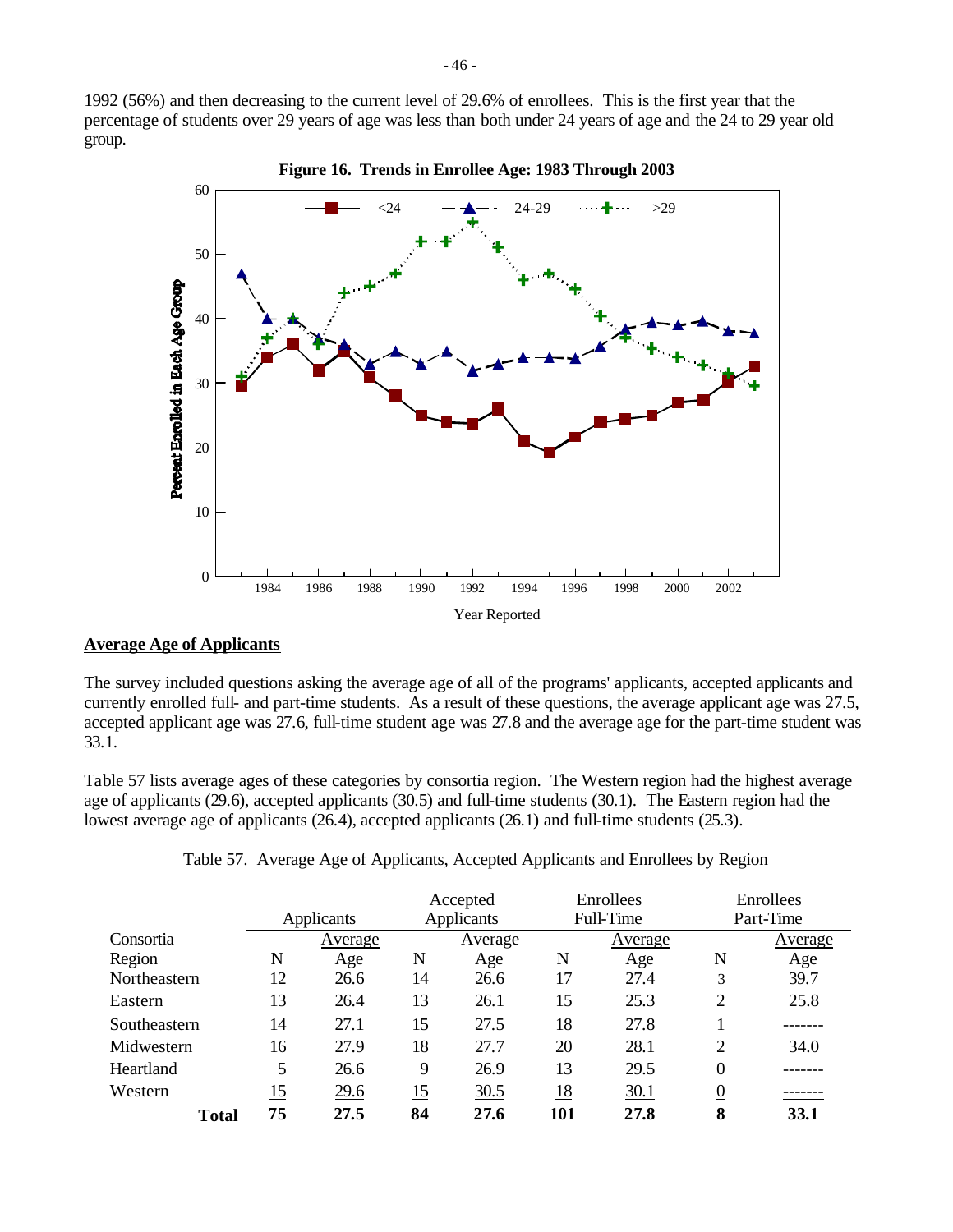## **Applicants and Students Enrolled by Ethnicity**

The ethnicity of applicants and students enrolled in the first-year class is shown in Table 58. The data are expressed as the mean number and percentage of applicants and enrollees per program from each ethnicity category. Almost three-fourths of the applicants (71.7%) were White/Non-Hispanic; 6.4% were Black/African-American, 6.0% were Latino/Hispanic, 7.7% were Asian.

|                            | All Applicants<br>Number Enrolled |          |      | # of Programs |                |
|----------------------------|-----------------------------------|----------|------|---------------|----------------|
|                            | Mean                              | (% )     | Mean | (%)           | w/o Minorities |
| Ethnicity                  |                                   | $(N=76)$ |      | $(N=98)$      | $(N=98)$       |
| White/Non-Hispanic         | 148.0                             | 71.7%    | 30.1 | 75.6%         | $\theta$       |
| Black/African-American     | 13.3                              | $6.4\%$  | 2.7  | 6.8%          | 31             |
| Latino/Hispanic/Mex. Am.   | 12.4                              | 6.0%     | 2.6  | 6.5%          | 35             |
| Asian                      | 15.9                              | 7.7%     | 2.4  | 6.0%          | 28             |
| <b>Asian Subpopulation</b> | 4.8                               | 2.3%     | 0.6  | 1.5%          | 76             |
| Native Hawaiian/Other P.I. | 0.6                               | 0.3%     | 0.1  | 0.3%          | 89             |
| American Ind./Alaskan      | 1.5                               | 0.7%     | 0.3  | 0.8%          | 86             |
| Other                      | 9.9                               | 4.8%     | -1.0 | 2.5%          | <u>64</u>      |
| Total $(N=80)$             | 212.1                             | 100%     | 39.9 | 100%          | 3              |

Table 58. Applicants and Students Enrolled by Ethnicity

Overall, 28.3% of the applicants were members of an ethnic minority, 27% of whom were Asian. Among those enrolled, 75.6% were White/Non-Hispanic and the remainder (24.4%) was from an ethnic minority. A comparison between the proportion of minority applicants and those enrolled suggests that preference is not given to applicants on the basis of ethnicity, for example, 28% of the applicants and 24% of those enrolled were described as an ethnic minority. Thirty-one of the 98 program respondents (31.6%) did not enroll any Black/African-American students and thirty-five programs did not enroll any Hispanic students. Three programs (3.1%) did not enroll any type of minority student in 2003.

#### **Ethnic Representation of Applicants and Enrollees by Consortia Region**

The mean number and proportion of P.A. applicants and students enrolled in the first-year class on the basis of both ethnicity and consortia region is in Table 59.

# Table 59. Applicants and Enrollees by Ethnicity and Consortia Region

|              |              | Applicants |       |             |                 | Enrollees |               |             |       |
|--------------|--------------|------------|-------|-------------|-----------------|-----------|---------------|-------------|-------|
| Consortia    |              | White      |       |             | Non-White       |           | White         | Non-White   |       |
| Region       |              | Mean       | %     | Mean        | $\frac{\%}{\ }$ | Mean      | $\frac{0}{0}$ | Mean        | %     |
| Northeastern |              | 85.6       | 51.1% | 81.8        | 48.9%           | 28.9      | 68.5%         | 13.3        | 31.5% |
| Eastern      |              | 136.3      | 72.0% | 53.1        | 28.0%           | 33.4      | 82.1%         | 7.3         | 17.9% |
| Southeastern |              | 158.3      | 73.8% | 56.3        | 26.2%           | 34.7      | 79.4%         | 9.0         | 20.6% |
| Midwestern   |              | 127.3      | 83.6% | 25.0        | 16.4%           | 28.1      | 83.4%         | 5.6         | 16.6% |
| Heartland    |              | 165.0      | 76.9% | 49.5        | 23.1%           | 26.1      | 75.0%         | 8.7         | 25.0% |
| Western      |              | 193.1      | 69.8% | <u>83.6</u> | 30.2%           | 28.4      | 66.7%         | <u>14.2</u> | 33.3% |
|              | <b>Total</b> | 148.0      | 71.7% | 58.4        | 28.3%           | 30.1      | 75.6%         | 9.7         | 24.4% |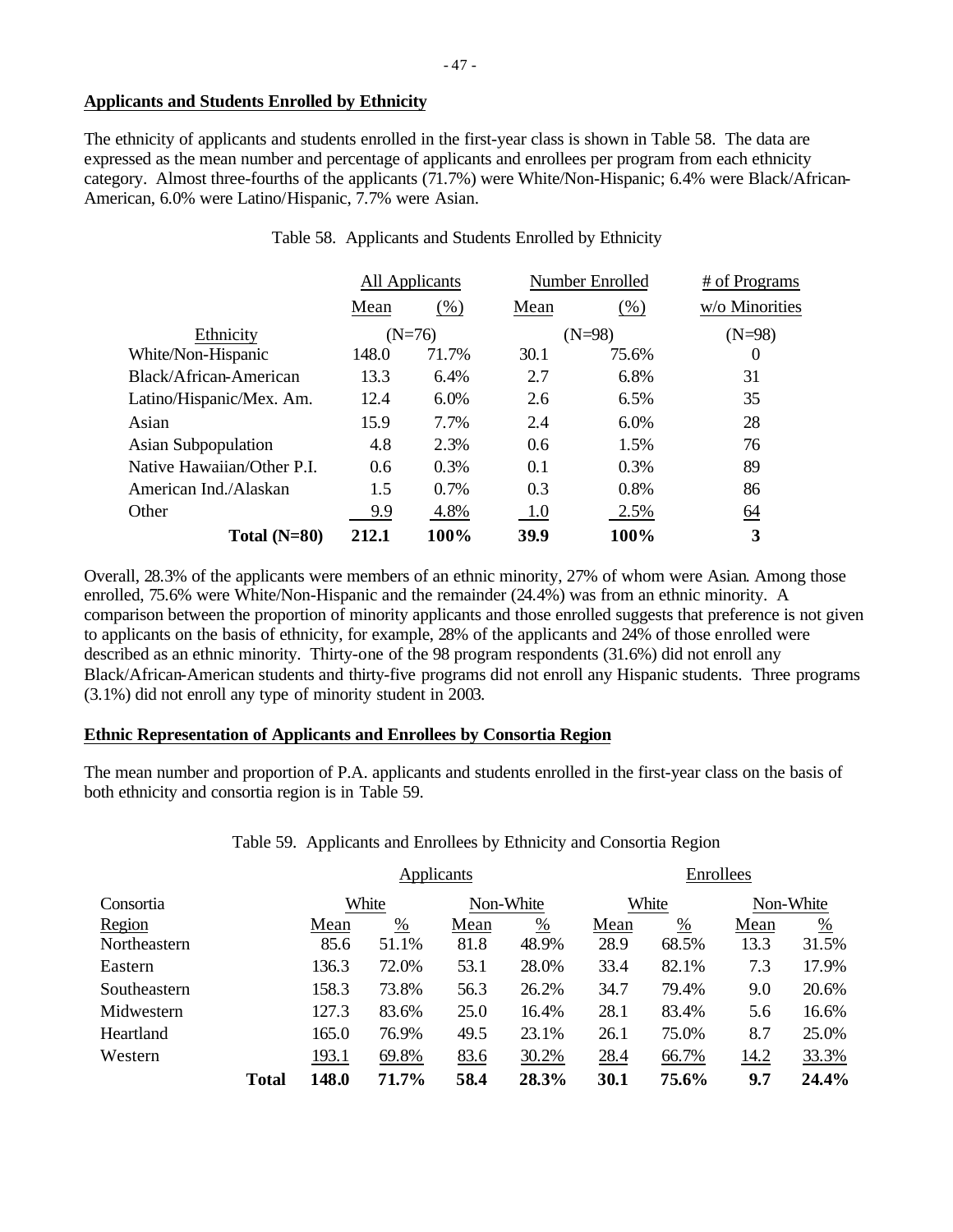For purposes of comparing across regions, minorities were grouped into a single category and designated nonwhite. There was considerable variation in the proportion of minorities applying to, and enrolled in, programs across regions. Programs in the Northeastern region had the largest proportion of non-white applicants at 49% and the Midwestern region the least number, with only 16% being non-white. The Western region enrolled the largest percentage (33.3%) of non-white students. Programs in the Midwestern region had the fewest number of non-white enrollees (16.6%).

The number and percent of programs reporting no minority students enrolled in the first-year class is shown in Table 60. Three programs, in separate regions, had no minority students enrolled.

| Consortia Region |              | N  | # of Programs | $(\%)$  |
|------------------|--------------|----|---------------|---------|
| Northeastern     |              | 17 |               | 0.0%    |
| Eastern          |              | 15 |               | 6.7%    |
| Southeastern     |              | 18 |               | $0.0\%$ |
| Midwestern       |              | 20 |               | 0.0%    |
| Heartland        |              | 11 |               | 9.1%    |
| Western          |              | 17 |               | 5.9%    |
|                  | <b>Total</b> | 98 |               | 3.1%    |

## Table 60. Number of Programs with No Minority Enrollment by Consortia Region

## **Number of Programs versus Percent Minority Student Enrollment**

Figure 17 represents the number of programs with certain percentages of minority enrollment. There are 39 programs that have a larger percentage of minority enrollment than the mean of 24.4%; 59 programs have less. The average minority enrollment for programs with greater than 20% is 39%; for programs with less than 20% minority enrollment, 10.5%.



**Figure 17. Number of Programs vs. Percentage of Minority Enrollment**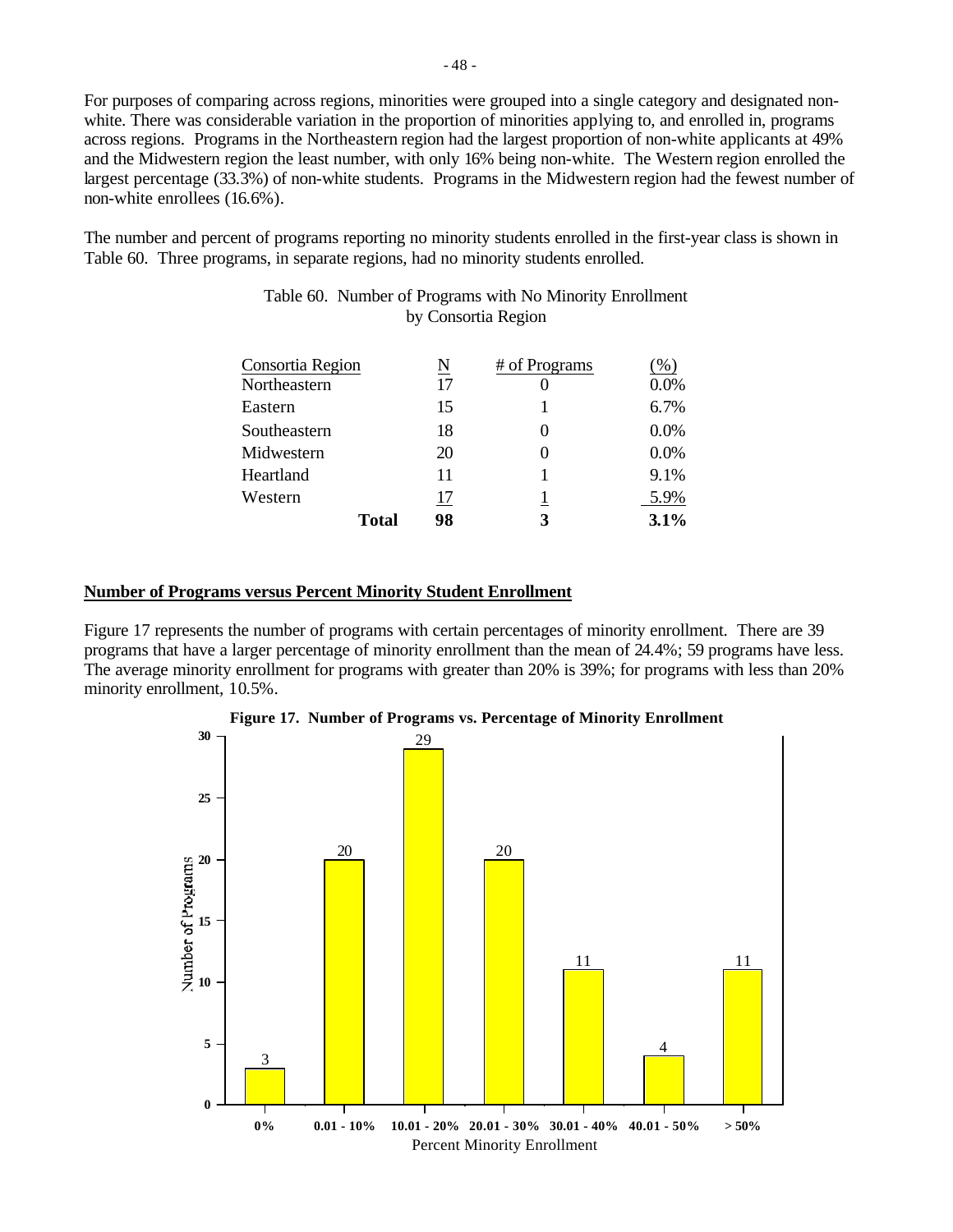## **Trends in Minority Student Enrollment, 1983 Through 2003**

The proportion of minority and non-minority students enrolled in P.A. programs over a twenty-one-year period (1983-1984 through 2003-2004) is shown in Table 61 and Figure 18 (next page). The proportion of non-white students in the first-year class fluctuated between 14% in 1983 and 25% in 2000-2001. Expressed differently, the number of minority students has more than doubled from a mean of 4.0/program in 1983 to 9.7/program in 2003.

| Table 61. Ethnicity of P.A. Students Enrolled from 1983 Through 2003 |  |  |  |  |
|----------------------------------------------------------------------|--|--|--|--|
|                                                                      |  |  |  |  |

| Academic    |                 |      | White |            | Non-White     | First Yr.   |
|-------------|-----------------|------|-------|------------|---------------|-------------|
| Year        | $\underline{N}$ | Mean | $\%$  | Mean       | $\frac{0}{0}$ | Enrollment  |
| 1983-1984   | 39              | 20.7 | 86.2% | 4.0        | 13.8%         | 24.0        |
| 1984-1985   | 39              | 20.3 | 83.4% | 4.1        | 16.6%         | 24.5        |
| 1985-1986   | 41              | 20.9 | 85.3% | 3.6        | 14.7%         | 24.6        |
| 1986-1987   | 47              | 19.6 | 78.8% | 5.3        | 21.1%         | 24.9        |
| 1987-1988   | 47              | 19.7 | 77.7% | 5.9        | 22.3%         | 25.6        |
| 1988-1989   | 46              | 20.8 | 79.7% | 5.3        | 20.3%         | 25.9        |
| 1989-1990   | 46              | 20.9 | 80.1% | 5.2        | 19.9%         | 26.1        |
| 1990-1991   | 48              | 24.6 | 82.3% | 5.3        | 17.7%         | 29.9        |
| 1991-1992   | 47              | 26.0 | 81.0% | 6.1        | 19.0%         | 32.1        |
| 1992-1993   | 56              | 26.9 | 82.5% | 5.7        | 17.5%         | 32.6        |
| 1993-1994   | 55              | 29.3 | 82.3% | 6.3        | 17.7%         | 35.6        |
| 1994-1995   | 58              | 33.2 | 77.5% | 8.8        | 20.9%         | 42.0        |
| 1995-1996   | 69              | 32.4 | 77.7% | 9.3        | 22.3%         | 41.5        |
| 1996-1997   | 76              | 31.3 | 79.6% | 8.0        | 20.4%         | 39.6        |
| 1997-1998   | 91              | 32.4 | 79.2% | 8.5        | 20.8%         | 40.6        |
| 1998-1999   | 89              | 32.9 | 78.9% | 8.8        | 21.1%         | 42.6        |
| 1999-2000   | 103             | 30.7 | 77.9% | 8.7        | 22.1%         | 39.3        |
| 2000-2001   | 102             | 30.2 | 75.1% | 10.0       | 24.9%         | 40.1        |
| 2001-2002   | 105             | 29.0 | 77.3% | 8.5        | 22.7%         | 38.0        |
| 2002-2003   | 99              | 29.8 | 77.4% | 8.7        | 22.6%         | 38.5        |
| 2003-2004   | <u>98</u>       | 30.1 | 75.6% | <u>9.7</u> | <u>24.4%</u>  | <u>39.9</u> |
| 21-yr. Mean | 67              | 26.7 | 79.8% | 6.9        | 20.1%         | 33.7        |

Minority student enrollment over twenty-one years has averaged 20.1% per year (mean of 6.9 students/program).

# **Academic Characteristics of P.A. Students**

The academic profile of students at the time of enrollment are shown in Table 62 (next page). Over three-fourth (81%) of the students enrolled in 2003 had earned at least a baccalaureate degree (74.2% as their highest degree) while less than one-fifth (13.1%) entered with no academic degree. Only 6% of the enrollees had earned an associate level degree prior to entry. Of the full-time students, 6.7% were admitted with a graduate-level degree, predominantly a masters degree (4.8%).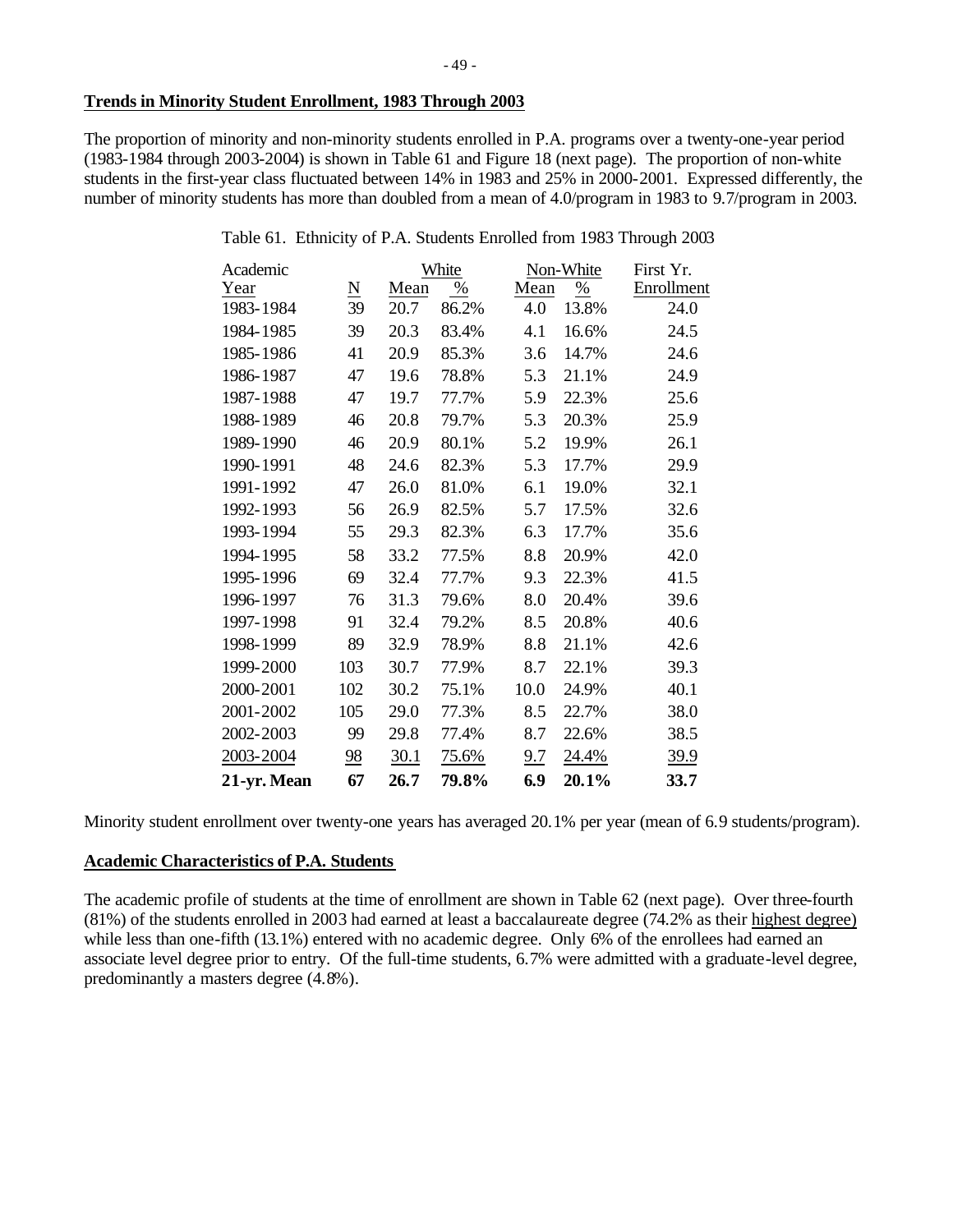

**Figure 18. Trends in Minority Student Enrollment: 1983 Through 2003**

Table 62. Academic Characteristics of P.A. Students Enrolled in 2003

| <b>Highest Academic</b>     | Full-Time |               | Part-Time     |         |      | Total  |  |
|-----------------------------|-----------|---------------|---------------|---------|------|--------|--|
| <b>Credential Earned</b>    | Mean      | $\frac{0}{0}$ | Mean          | %       | Mean | %      |  |
| No Academic Degree          | 4.9       | 13.1%         | 0.1           | 12.5%   | 5.0  | 13.1%  |  |
| Associate Degree            | 2.3       | 6.1%          | 0.0           | $0.0\%$ | 2.3  | 6.0%   |  |
| <b>Baccalaureate Degree</b> | 27.8      | 74.1%         | $0.6^{\circ}$ | 75.0%   | 28.4 | 74.2%  |  |
| <b>Masters Degree</b>       | 1.8       | 4.8%          | 0.1           | 12.5%   | 1.9  | 5.0%   |  |
| Doctoral Degree             | 0.7       | 1.9%          | 0.0           | $0.0\%$ | 0.7  | 1.8%   |  |
| Total                       | 37.5      | 100.0%        | 0.8           | 100.0%  | 38.3 | 100.0% |  |

The mean number of months of health care experience (H.C.E.) of students at the time of enrollment for 2003- 2004 is 32.4 months. As shown in Figure 19 (next page), the months of health care experience systematically increased from 1983 through 1992 to a high of 56 months. Since that time, H.C.E. has had an overall decrease to 32 months in 2003.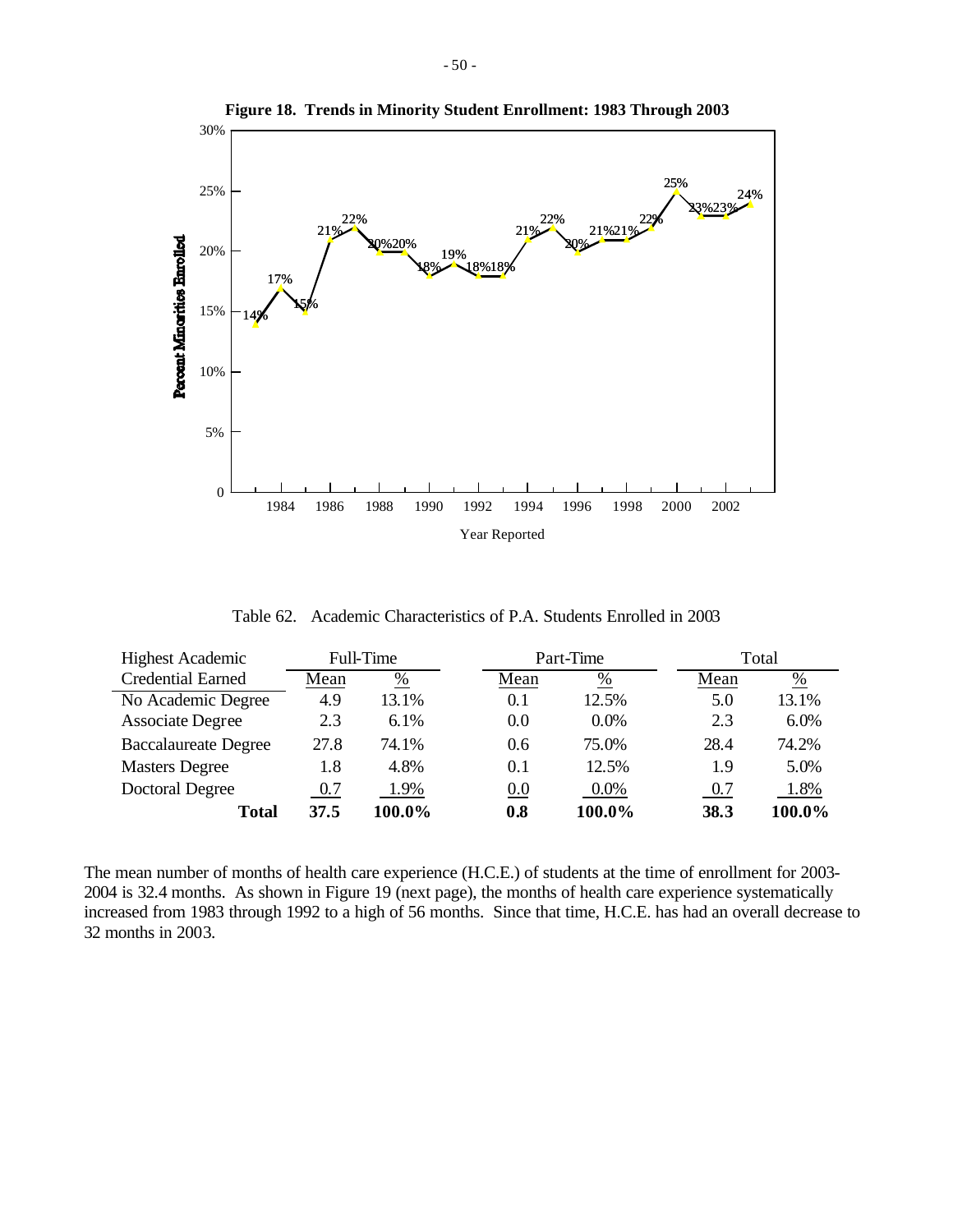

**Figure 19. Trends in Health Care Experience of Enrollees: 1983 Through 2003**

#### **Academic Characteristics of Enrolled P.A. Students by Consortia Region**

A comparison of the academic degrees earned by entering students across regions is shown in Table 63. The data are expressed as the percentage of students per program in each degree category. Each of the regions had more than 60% of students entering with a baccalaureate degree. The Eastern region had the largest number of enrollees with no degree (29.1%). The Western region had 3.6% of its enrollees with a doctoral degree.

| Table 63. Academic Characteristics of Enrollees by Region, Class of 2003-2004 |  |  |
|-------------------------------------------------------------------------------|--|--|
|-------------------------------------------------------------------------------|--|--|

|              |                        | Degree Characteristics |           |        |                |          |       |  |  |
|--------------|------------------------|------------------------|-----------|--------|----------------|----------|-------|--|--|
| Consortia    |                        | N <sub>o</sub>         | Associate | Bacc.  | <b>Masters</b> | Doctoral | Total |  |  |
| Region       | $\underline{\text{N}}$ | Degree                 | Degree    | Degree | Degree         | Degree   | Mean  |  |  |
| Northeastern | 18                     | 21.4%                  | 8.5%      | 62.4%  | 5.6%           | 2.0%     | 35.7  |  |  |
| Eastern      | 18                     | 29.1%                  | 1.1%      | 62.9%  | 4.5%           | 2.3%     | 39.1  |  |  |
| Southeastern | 18                     | 4.1%                   | 3.4%      | 85.3%  | 6.2%           | 1.0%     | 43.6  |  |  |
| Midwestern   | 20                     | 12.2%                  | 8.6%      | 72.5%  | 5.2%           | 1.5%     | 34.4  |  |  |
| Heartland    | 12                     | 8.1%                   | 6.4%      | 80.6%  | 4.3%           | 0.7%     | 35.2  |  |  |
| Western      | <u>18</u>              | 4.6%                   | 9.1%      | 78.3%  | 4.4%           | 3.6%     | 41.9  |  |  |
| Total        | 104                    | 13.1%                  | $6.0\%$   | 74.2%  | $5.0\%$        | 1.8%     | 38.3  |  |  |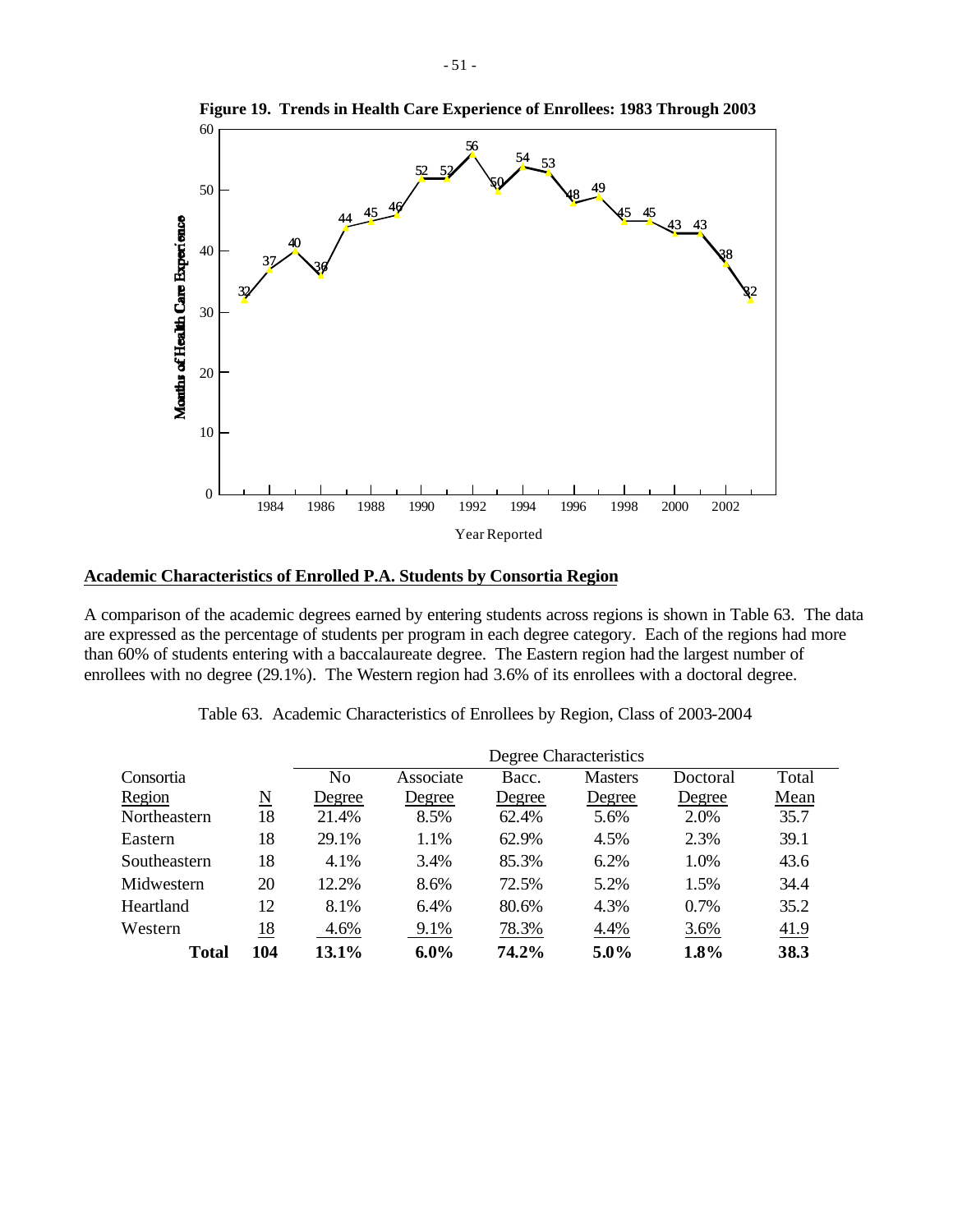An analysis of grade point average (GPA) and mean number of months of health care experience by consortia region is shown in Table 64.

| Consortia    |     | Grade Point Average |      |            | Months of H.C.E. |             |  |
|--------------|-----|---------------------|------|------------|------------------|-------------|--|
| Region       | N   | Mean                | S.D. | N          | Mean             | <u>S.D.</u> |  |
| Northeastern | 19  | 3.28                | 0.12 | 14         | 17.9             | 12.9        |  |
| Eastern      | 17  | 3.36                | 0.17 | 14         | 24.0             | 24.9        |  |
| Southeastern | 18  | 3.30                | 0.13 | 17         | 31.4             | 12.0        |  |
| Midwestern   | 20  | 3.41                | 0.15 | 19         | 40.4             | 32.0        |  |
| Heartland    | 13  | 3.46                | 0.21 | 9          | 29.7             | 14.7        |  |
| Western      | 18  | <u>3.33</u>         | 0.16 | <u> 15</u> | 46.4             | 28.7        |  |
| Total        | 105 | 3.35                | 0.16 | 88         | 32.4             | 24.5        |  |

Table 64. Grade Point Average and Mean Number of Months of Health Care Experience by Region, Class of 2003-2004

The cumulative GPA of entering students ranged from 2.97 to 3.68 with a mean of 3.35. Programs in the Heartland regions reported the highest GPA for entering students. The average number of months of health related experience prior to admission varied extensively across regions. For example, students in programs located in the Northeastern region had completed an average of 18 months of health-related experience while those entering programs in the Western regions had 46 months of health care experience. The average for all programs was less than three years (32.4 months).

# **Unlicensed Medical Graduates: Applicants and Students Enrolled**

The total number, mean number/program and proportion of unlicensed medical graduates (designated as UMG's) who applied to, and enrolled in, P.A. programs for the 2003-2004 class is shown in Table 65. The total number of UMG applications to P.A. programs increased from 471 in 2002 to 543 in 2003. The number per program increased from 3.5/program in 2002 to 7.6/program in 2003. There were 43 programs that received applications from UMG's in 2003. Eighty-five percent of the applicants were U.S. Citizen UMG's.

|               |          |         | Class Entering in $2003 - 2004$ |          |           |               |
|---------------|----------|---------|---------------------------------|----------|-----------|---------------|
| Citizenship   |          | Applied |                                 |          | Enrolle d |               |
| <b>Status</b> | $N(N)^*$ | Mean**  | $\frac{0}{0}$                   | $N(N)^*$ | Mean      | $\frac{0}{0}$ |
| U.S. Citizen  | 460(36)  | 6.5     | 84.7%                           | 83(27)   | 0.91      | 76.9%         |
| Alien         | 83(20)   | 1.2     | 15.3%                           | 25(11)   | 0.27      | 23.1%         |
| Total**       | 543(43)  | 7.6     | 100.0%                          | 108(36)  | 1.15      | 100.0%        |

Table 65. Admission of Unlicensed Medical Graduates

 $* N =$  Number of UMG applicants or enrollees; (N) = Number of programs with at least one UMG applicant or enrollee.

\*\* Mean based on the total number of programs responding, including those with no UMG applicants or enrollees

In 2003, 108 UMG's were enrolled, 34% less than the number of enrollees in 2002 (163). Twenty percent of the UMG applicants were enrolled in a P.A. program in 2003, where 35% were enrolled in 2002. A higher percentage of alien UMG's were admitted (30.1%) as compared to the U.S.-citizen UMG's (18.0%).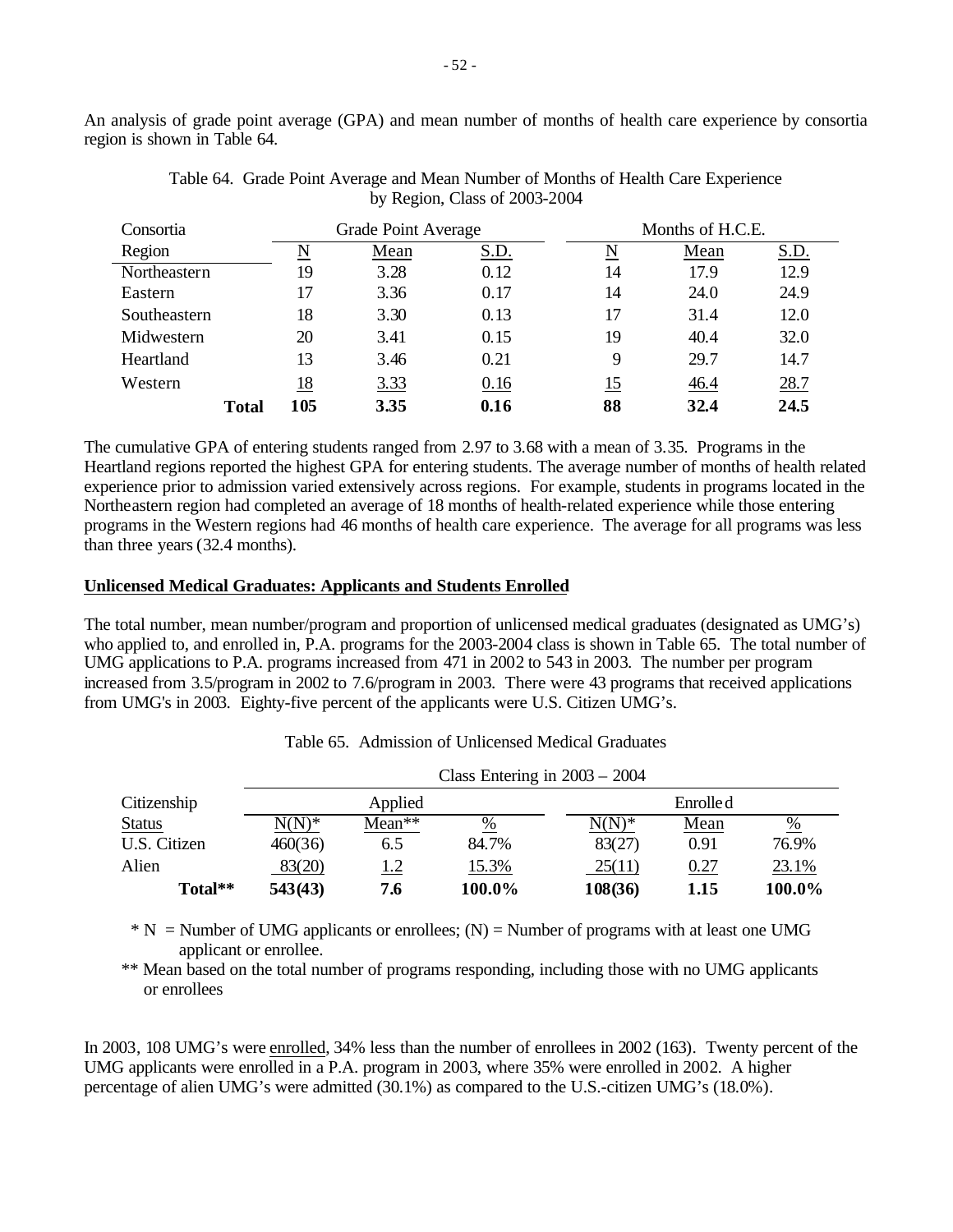The mean number of UMG applicants and enrollees by consortia region is shown in Table 66. Programs located in the Midwestern region received the largest number of UMG applications (mean of 26.79/program) while programs in the Heartland region averaged 0.88/program UMG applicants.

|                  |              |       | Applied    |             | Enrolled                 |
|------------------|--------------|-------|------------|-------------|--------------------------|
| Consortia Region |              | Mean  | N          | Mean        | $\underline{\mathbf{N}}$ |
| Northeastern     |              | 5.73  | 11         | 0.88        | 16                       |
| Eastern          |              | 2.00  |            | 0.93        | 15                       |
| Southeastern     |              | 1.57  | 14         | 0.56        | 16                       |
| Midwestern       |              | 26.79 | 14         | 2.39        | 18                       |
| Heartland        |              | 0.88  | 8          | 0.17        | 12                       |
| Western          |              | 3.87  | <u> 15</u> | <u>1.44</u> | <u>18</u>                |
|                  | <b>Total</b> | 7.60  | 71         | 1.15        | 95                       |

Table 66. Unlicensed Medical Graduate Applicants and Enrollees by Region, 2003-2004

Programs in the Midwestern region enrolled the largest proportion of UMG's enrolled (2.39/program) and those in the Heartland region had 0.17/program UMG's enrolled. With respect to the total applicant pool/program, UMG's accounted for only 3.6% (7.6/212) of all applicants and less than 2.9% (1.15/40) of all first-year enrollees in 2003.

The number and location of programs, by region, reporting no UMG applicants and/or enrollees for the most recently enrolled class are shown in Table 67. Less than half of the programs that did not receive an application from an UMG (28/71; 39%). However, over three-fourths did not enroll an UMG (59/77; 76.6%) in the 2003- 2004 class.

> Table 67. Number of Programs Reporting No Applications and/or Enrollment of Unlicensed Medical Graduates by Region, 2003-2004

| Consortia    |              | Applied |       |         | Enrolled      |
|--------------|--------------|---------|-------|---------|---------------|
| Region       |              | $N/N^*$ | %     | $N/N^*$ | $\frac{0}{0}$ |
| Northeastern |              | 2/11    | 18.2% | 7/16    | 43.8%         |
| Eastern      |              | 3/9     | 33.3% | 7/15    | 46.7%         |
| Southeastern |              | 4/14    | 28.6% | 10/16   | 62.5%         |
| Midwestern   |              | 5/14    | 35.7% | 12/18   | 66.7%         |
| Heartland    |              | 5/8     | 62.5% | 10/12   | 83.3%         |
| Western      |              | 9/15    | 60.0% | 13/18   | 72.2%         |
|              | <b>Total</b> | 28/71   | 39.4% | 59/77   | 76.6%         |

\* N/N = number of programs with no UMG's/total number of programs reporting.

# **Trends in UMG Applications and Enrollment, 1987 Through 2003**

Data concerning UMG applicants and UMG students enrolled from 1987 through 2003 is shown in Table 68 (next page). The total number and mean number per program of UMG applicants and UMG students enrolled, as well as the proportion of UMG's relative to the total pool of UMG applicants and enrollees is presented for each year examined. In addition, the proportion of UMG applicants that were enrolled is also included. These data are also illustrated in Figures 20 and 21 (next pages).

Overall there has been a total of 3,588 UMG applicants (averaging 211/year) over the seventeen-year period examined. UMG applicants accounted for an average of 1.8% of the total applicant pool. Over the same period of time, there were 819 UMG's enrolled (48/year) which accounted for 1.7% of the total number of students enrolled. On average, only 21% of the UMG applicants were enrolled.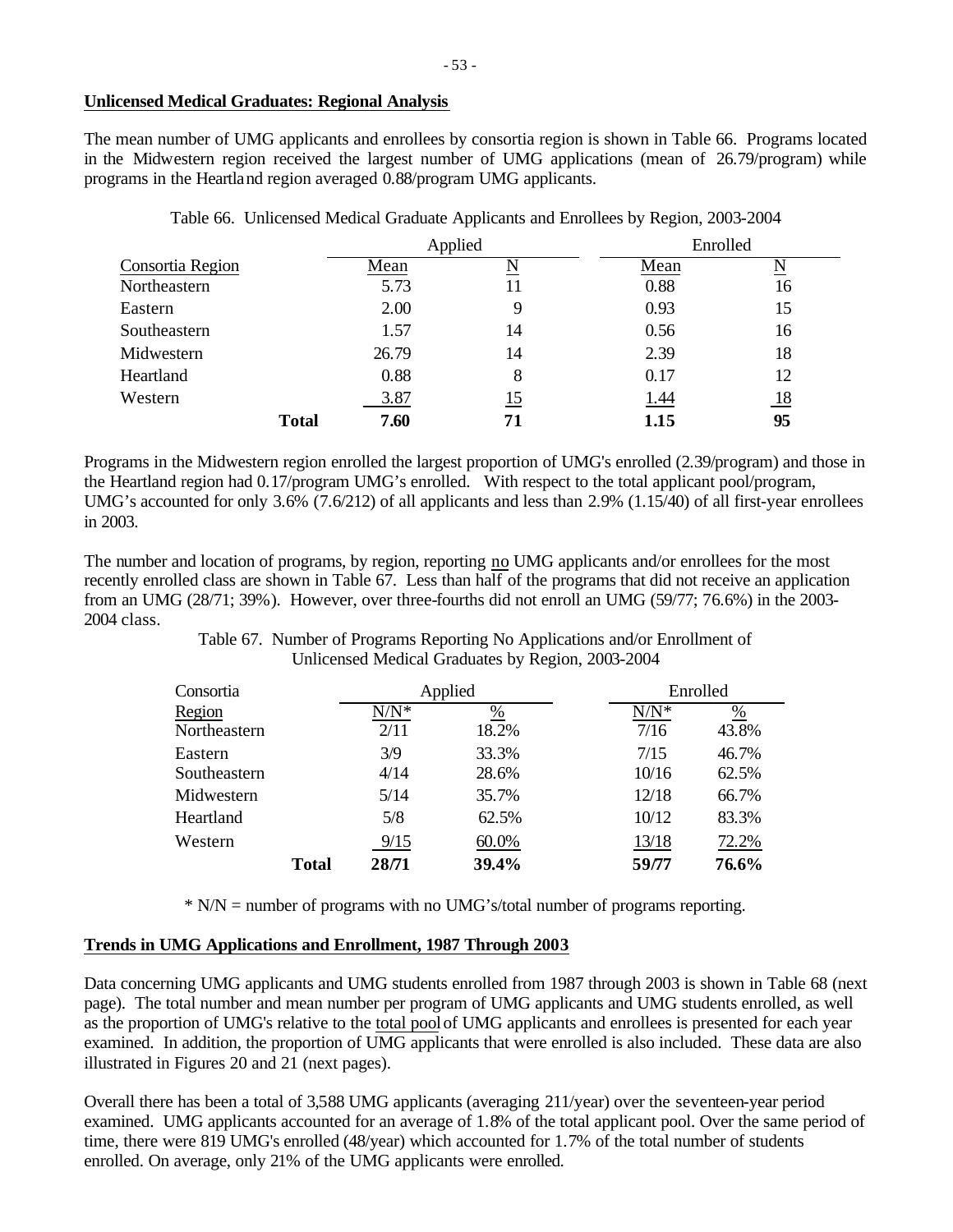|             |       | <b>UMG</b> Applications |                 |                     | <b>UMG's Enrolled</b> | % of UMG                 |            |
|-------------|-------|-------------------------|-----------------|---------------------|-----------------------|--------------------------|------------|
| Academic    | Total | Mean/                   |                 | Total               | Mean/                 |                          | Applicants |
| Year        | N     | Program                 | $\frac{9}{6}$ * | $\underline{\rm N}$ | Program               | $\frac{\%}{\frac{1}{2}}$ | Enrolled   |
| 1987-1988   | 55    | 1.4                     | 1.3%            | 17                  | 0.40                  | 1.4%                     | 30.9%      |
| 1988-1989   | 142   | 3.6                     | 3.4%            | 23                  | 0.51                  | 1.9%                     | 16.2%      |
| 1989-1990   | 121   | 3.1                     | 3.4%            | 18                  | 0.39                  | 1.5%                     | 14.9%      |
| 1990-1991   | 73    | 1.6                     | 1.5%            | 26                  | 0.51                  | 1.7%                     | 35.6%      |
| 1991-1992   | 167   | 4.1                     | 3.1%            | 18                  | 0.40                  | 1.2%                     | 10.7%      |
| 1992-1993   | 161   | 2.9                     | 1.4%            | 13                  | 0.20                  | 0.6%                     | 8.1%       |
| 1993-1994   | 109   | 2.0                     | 0.7%            | 12                  | 0.20                  | 0.5%                     | 11.0%      |
| 1994-1995   | 143   | 3.0                     | 0.8%            | 22                  | 0.39                  | 1.0%                     | 15.4%      |
| 1995-1996   | 123   | 2.1                     | 0.5%            | 24                  | 0.33                  | 1.0%                     | 19.5%      |
| 1996-1997   | 217   | 3.3                     | 0.8%            | 20                  | 0.29                  | 0.8%                     | 9.2%       |
| 1997-1998   | 204   | 3.5                     | 1.0%            | 37                  | 0.40                  | 1.0%                     | 18.1%      |
| 1998-1999   | 243   | 3.2                     | 1.1%            | 27                  | 0.29                  | 0.8%                     | 11.1%      |
| 1999-2000   | 170   | 2.2                     | 0.9%            | 65                  | 0.67                  | 1.8%                     | 38.2%      |
| 2000-2001   | 286   | 3.6                     | 1.8%            | 140                 | 1.49                  | 3.9%                     | 41.4%      |
| 2001-2002   | 360   | 4.3                     | 2.7%            | 86                  | 0.98                  | 2.2%                     | 23.9%      |
| 2002-2003   | 471   | 3.5                     | 2.0%            | 163                 | 1.64                  | 4.2%                     | 34.6%      |
| 2003-2004   | 543   | 7.6                     | 3.6%            | <u>108</u>          | 1.15                  | 2.9%                     | 19.9%      |
| 17-Yr. Mean | 211   | 3.2                     | 1.8%            | 48                  | 0.60                  | 1.7%                     | 21.1%      |

Table 68. Unlicensed Medical Graduates: Applicants and Enrollees, 1987 Through 2003

\* Proportion of UMG's to total applicants and enrollees, respectively.

Figure 20 shows the mean number of UMG applicants and enrollees per program since 1987.



**Figure 20. Trends in U.M.G. Applicants and Enrollees: 1987 Through 2003**

Year of Admission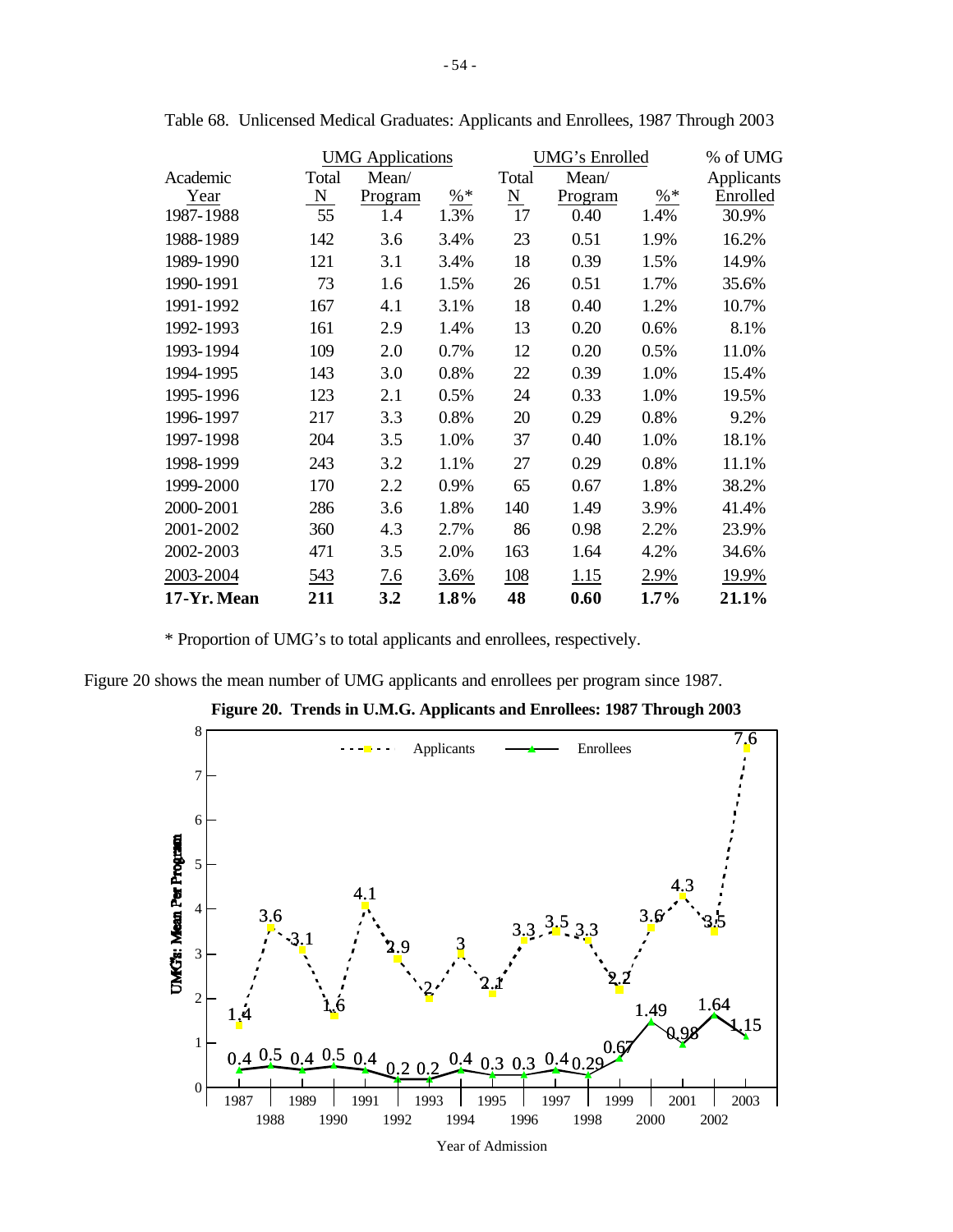Although the mean number of applicants has varied substantially over time, the mean number of UMG's enrolled per program has not fluctuated to the same extent.

As shown in Figure 21 the percent of UMG applicants enrolled has fluctuated extensively over the past seventeen years from a low of 8% to a high of 41.4%.





#### **Disabled Students Enrolled in P.A. Programs**

The number and proportion of students with a disability that were enrolled in the 2003-2004 class is presented in Table 69. The number and proportion of enrollees who were classified as disabled was very small for the entering class (approximately 1.0% of the total number of students enrolled).

Table 69. Enrollment of Disabled Students by Gender, 2003-2004

|        |      | 1st Year Enrolled |    | Disabled | Number of   |
|--------|------|-------------------|----|----------|-------------|
| Gender |      | %                 | N  | %        | Programs    |
| Male   | 1193 | 29.7%             | 18 | 43.9%    | 101         |
| Female | 2823 | 70.3%             | 23 | 56.1%    | <u> 101</u> |
| Total  | 4016 | 100.0%            | 41 | 100.0%   | 101         |

There were more disabled female students than disabled male students. It should be noted that some students may have had an undetectable disability, thus, the figures reported herein may under-represent the actual number of disabled individuals.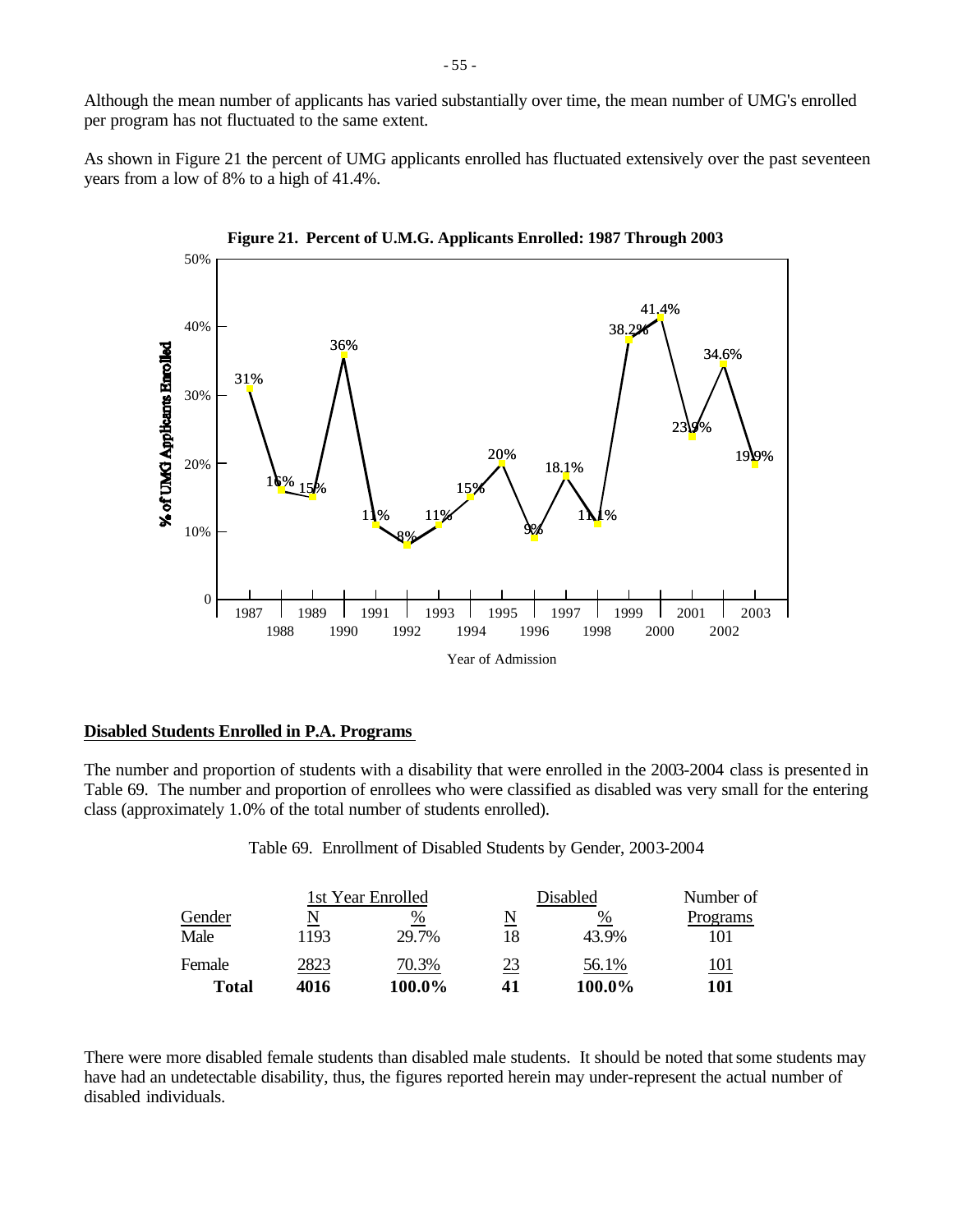# **SECTION IV. GRADUATE INFORMATION**

#### **Number and Attrition of Students by Gender**

The number and gender of students graduating during the 2003-2004 academic year, and those withdrawing and decelerating prior to graduation, are shown in Table 70. The mean number of 2003 graduates was 35.3/program and represented 91.5% of the students originally enrolled in this class. We estimate that there was a total of 4,554 P.A.'s graduated from all programs graduating class in 2003 (129 programs x 35.3/program). It should be noted that four of the programs did not graduate students in 2003. As in previous years, the majority (66%) of 2003 graduates were women.

Table 70. Number of Graduates and Students Withdrawn or Decelerated in 2003-2004 by Gender

|                      |      | Number Graduated |            | <b>Attrition of Students</b> | <b>Students Decelerated</b> |         |
|----------------------|------|------------------|------------|------------------------------|-----------------------------|---------|
| Gender               | Mean | %                | Mean       | %                            | Mean                        | %       |
| Female               | 23.4 | 91.4%            | 1.2        | 4.7%                         | 1.0                         | 3.9%    |
| Male                 | 11.9 | 88.8%            | <u>0.9</u> | 6.7%                         | 0.6                         | 4.5%    |
| <b>Total/Program</b> | 35.3 | 90.5%            | 2.1        | $5.4\%$                      | 1.6                         | $4.1\%$ |

\* Proportion withdrawing or decelerating was calculated as:

$$
(\stackrel{\scriptscriptstyle{N}}{\underset{\scriptscriptstyle{P=1}}{\bigoplus}}W_p~\textrm{or}~D_p)/(\stackrel{\scriptscriptstyle{N}}{\underset{\scriptscriptstyle{P=1}}{\bigoplus}}G_p+W_p+\ D_p)
$$

where:  $G_p =$  number graduated from program "p".

 $W_p$  = number withdrew from program "p".

 $D_p$  = number decelerated from program "p".

The mean number of students withdrawing prior to graduation was 2.1 students/program for an overall attrition rate of 5.4%. The attrition rate for males was higher than the attrition rate for females, 6.7% and 4.7% respectively. The attrition rate is higher than in 2002 (5.1%) but lower than the average of 7.6% over the previous twenty years.

On average, the rate of deceleration was 4.1%. A decelerated student was defined as one who was enrolled, experienced academic, personal, and/or financial difficulty, but remained a student in the program on a part-time basis and/or was on a temporary leave of absence.

The reasons cited for withdrawal are presented in Table 71. There were a total of 171 students withdrawing from the 2003 graduating class (as reported by 71 programs). The most common reason for withdrawal was academic (48.5%). It should be noted that program staff provided the reasons cited for withdrawal, rather than the students involved.

|  |  |  | Table 71. Reasons for Student Withdrawal from the Program |  |  |
|--|--|--|-----------------------------------------------------------|--|--|
|--|--|--|-----------------------------------------------------------|--|--|

| Reason Given<br>Academic | N<br>83 | $($ %)<br>48.5% | Reason Given<br><b>Career Change</b> | N<br>6 | $(\%)$<br>3.5% |
|--------------------------|---------|-----------------|--------------------------------------|--------|----------------|
| Personal                 | 66      | 38.6%           | Medical                              |        | 4.1%           |
| Financial                | 2       | 1.2%            | Other                                |        | 4.1%           |
|                          |         |                 | <b>Total</b>                         | 171    | 100.0%         |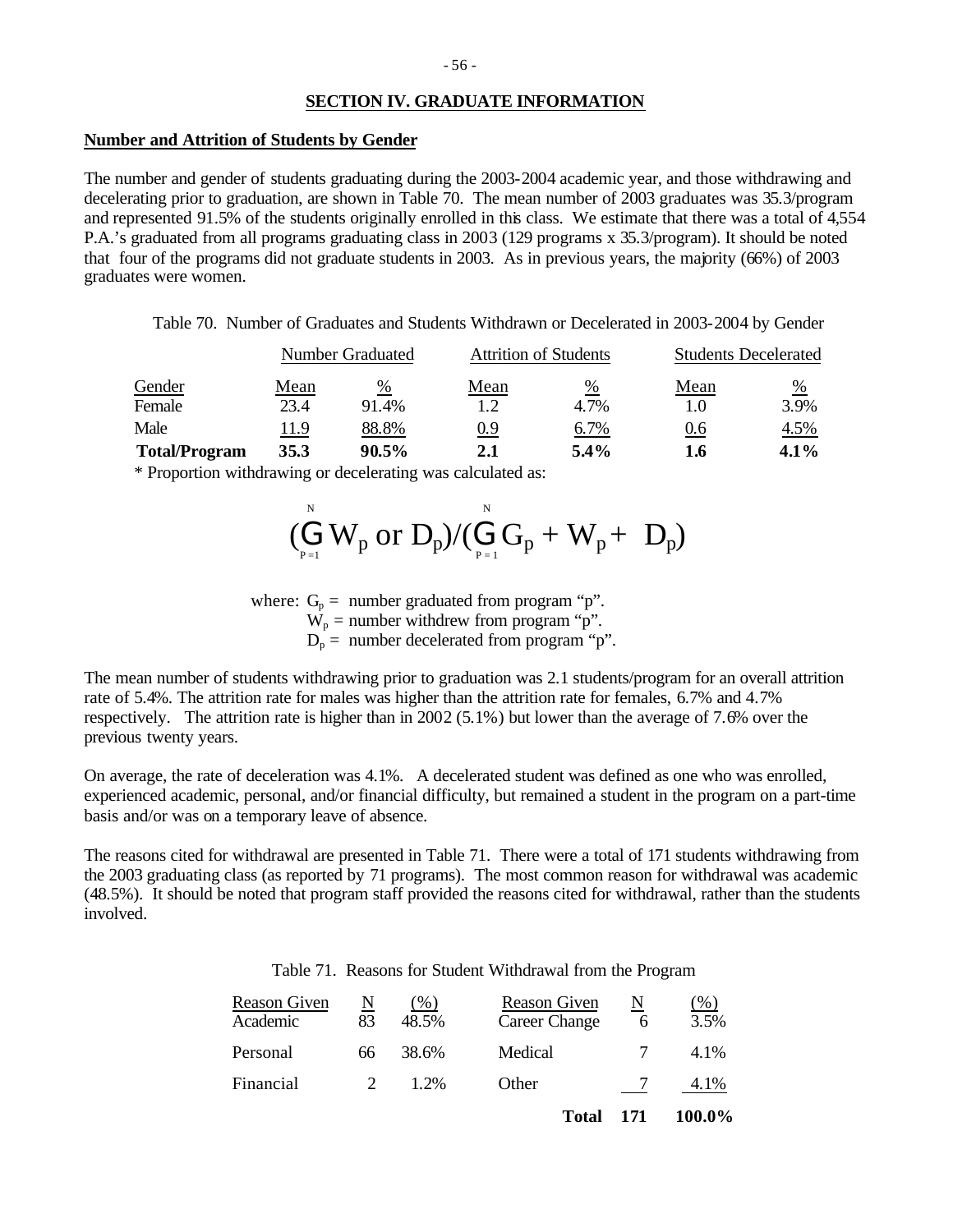## **Attrition Rates of Students by Consortia Region**

The mean number of graduates, attrition rates, and students decelerated by consortia region are shown in Table 72. Programs in the Heartland and Western regions had the largest graduating classes with a mean of 37.9 students per program, while programs in the Midwestern region had the smallest graduating class (32.2/program).

| Consortia    |    | Mean#     |              | Mean and Rate | Mean and Rate   |      |  |
|--------------|----|-----------|--------------|---------------|-----------------|------|--|
| Region       | N  | Graduated | of Attrition |               | of Deceleration |      |  |
| Northeastern | 15 | 35.1      | 2.9          | 7.3%          | 1.5             | 3.8% |  |
| Eastern      | 14 | 35.1      | 4.0          | 9.8%          | 1.8             | 4.4% |  |
| Southeastern | 14 | 35.4      | 1.7          | 4.4%          | 1.7             | 4.4% |  |
| Midwestern   | 19 | 32.2      | 1.3          | 3.8%          | 0.9             | 2.6% |  |
| Heartland    | 12 | 37.9      | 1.2          | 2.9%          | 2.4             | 5.8% |  |
| Western      | 13 | 37.9      | 1.2          | 3.0%          | 1.5             | 3.7% |  |
| <b>Total</b> | 87 | 35.3      | 2.1          | 5.4%          | 1.6             | 4.1% |  |

Table 72. Number Graduated, Withdrawn and Decelerated by Consortia Region

The highest attrition rates occurred in those programs located in the Eastern region (9.8%) while programs in the Heartland region had the lowest attrition rates (2.9%). In comparison to the previous year, the number graduated/ program in 2003 has increased (2.0%). The rate of attrition increased in four of the six regions (Eastern, Southeastern, Heartland and Western); deceleration increased in three regions (Southeastern, Heartland and Western). Programs in the Heartland region reported the largest rate of deceleration (5.8%), while programs in the Midwestern region had the lowest rate of deceleration (2.6%).

The reasons for withdrawal by region are shown in Table 73. Programs in the Western region had the highest percentage of students withdraw for academic reasons (57.1%) while programs in the Eastern region cited academic reasons for withdrawal 42.9% of the time. In the Eastern region, 41% of the programs cited personal reasons for student withdrawal as compared with 21.4% in the Western region.

|              | Reasons for Withdrawal from Program |                     |               |          |          |                          |       |       |
|--------------|-------------------------------------|---------------------|---------------|----------|----------|--------------------------|-------|-------|
| Consortia    |                                     |                     | Academic      |          | Personal | Other                    |       |       |
| Region       |                                     | $\underline{\rm N}$ | $\frac{0}{0}$ | <u>N</u> | %        | $\underline{\mathrm{N}}$ | %     | Total |
| Northeastern |                                     | 20                  | 54.0%         | 15       | 40.5%    | $\overline{2}$           | 5.4%  | 37    |
| Eastern      |                                     | 24                  | 42.9%         | 23       | 41.1%    | 9                        | 16.1% | 56    |
| Southeastern |                                     | 11                  | 44.0%         | 10       | 40.0%    | 4                        | 16.0% | 25    |
| Midwestern   |                                     | 12                  | 50.0%         | 9        | 37.5%    | 3                        | 12.5% | 24    |
| Heartland    |                                     | 8                   | 53.3%         | 6        | 40.0%    |                          | 6.7%  | 15    |
| Western      |                                     | -8                  | 57.1%         | 3        | 21.4%    |                          | 21.4% | 14    |
|              | Total                               | 83                  | 48.5%         | 66       | 38.6%    | 22                       | 12.9% | 171   |

Table 73. Reasons for Withdrawal by Consortia Region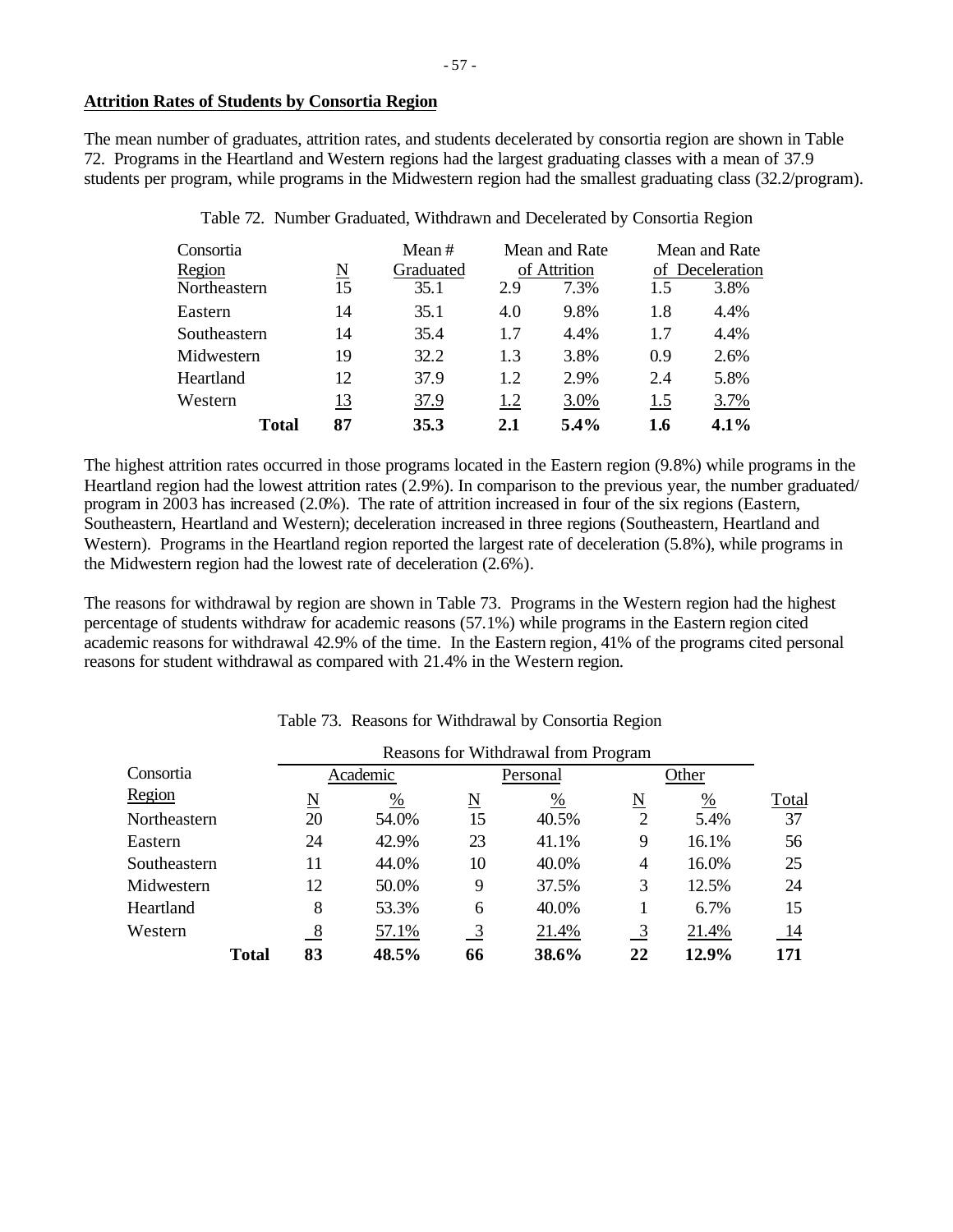The mean number of graduates, attrition rates, and students decelerated for each age category is shown in Table 74. Over one-third (39.2%) of the graduates were between the ages of 20 and 26 upon graduation; 39.5% were 30 years of age or older and none were under the age of 20. Attrition was highest for those over 33 years of age; lowest for those between 24 and 26. Deceleration rates were highest for students over 33 years of age and least for those between 20 and 23.

Table 74. Number Graduated, Decelerated and Attrition Rates of 2003 Graduates by Age

|                      |    | Number |                 |      | <b>Withdrew Prior</b> |               | <b>Students</b> |             |
|----------------------|----|--------|-----------------|------|-----------------------|---------------|-----------------|-------------|
|                      |    |        | Graduated       |      | To Graduation         | Rate          |                 | Decelerated |
| Age at Graduation    | N  | Mean   | $\frac{\%}{\ }$ | Mean | $\frac{0}{0}$         | $\frac{0}{0}$ | Mean            | Rate        |
| Under 20             | 85 | 0.0    | $0.0\%$         | 0.0  | $0.0\%$               | $0.0\%$       | 0.0             | $0.0\%$     |
| $20 - 23$            | 85 | 3.8    | 10.6%           | 0.2  | 11.1%                 | 4.9%          | 0.1             | 2.4%        |
| $24 - 26$            | 85 | 10.2   | 28.6%           | 0.4  | 22.2%                 | 3.7%          | 0.3             | 2.8%        |
| 27-29                | 85 | 7.6    | 21.3%           | 0.3  | 16.7%                 | 3.7%          | 0.3             | 3.7%        |
| $30 - 33$            | 85 | 6.1    | 17.1%           | 0.3  | 16.7%                 | 4.5%          | 0.3             | 4.5%        |
| Over 33              | 85 | 8.0    | 22.4%           | 0.6  | 33.3%                 | 6.6%          | 0.5             | 5.5%        |
| <b>Total/Program</b> | 85 | 35.3   | 100%            | 2.1  | 100.0%                | 5.4%          | 1.6             | 4.1%        |

Figure 22 shows the trends in age from 1984 through 2003. The proportion of recent graduates in the youngest age group (<24) has generally decreased over time, with a slight increase over the previous eight years. Conversely, the middle age group (24 - 29) has increased 48.5% since 1994. The graduates in the older age group (>30) have decreased 33% since 1994.

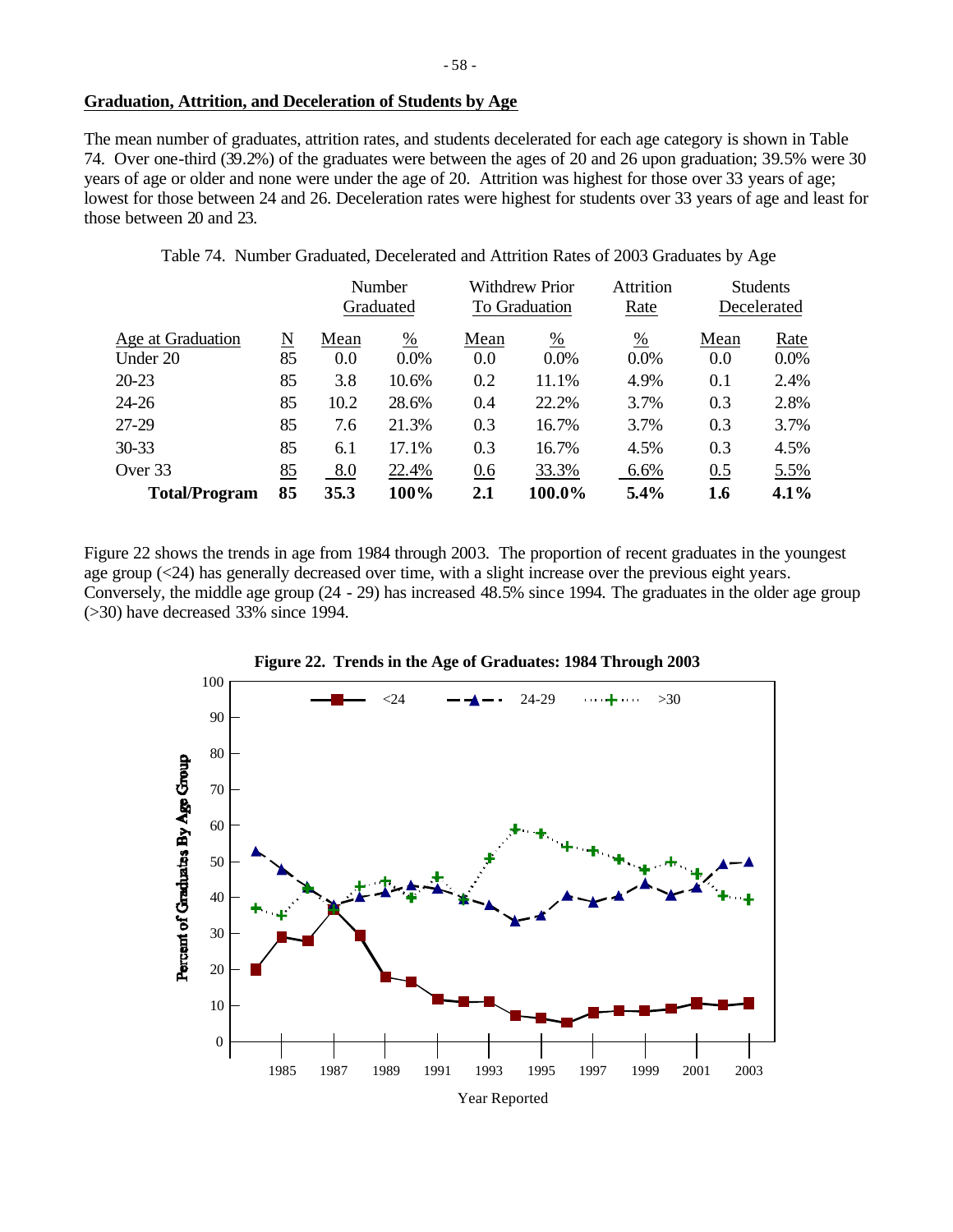The mean number of graduates, withdrawals, decelerated students and attrition rates for the 2003 graduating class by ethnicity is shown in Table 75. The majority of the recent graduates were White/Non-Hispanic (79.6%), less than one-fourth (20.4%) were minorities.

|                             |                          |      | Mean Number<br>Graduated | <b>Withdrew Prior</b><br>to Graduation |               | Attrition<br>Rate |      | <b>Students</b><br>Decelerated |
|-----------------------------|--------------------------|------|--------------------------|----------------------------------------|---------------|-------------------|------|--------------------------------|
| Ethnicity                   | $\underline{\mathbf{N}}$ | Mean | $\frac{0}{0}$            | Mean                                   | $\frac{0}{0}$ | $\frac{0}{0}$     | Mean | Rate                           |
| White/Non-Hispanic          | 87                       | 28.1 | 79.6%                    | 1.4                                    | 70.0%         | 4.6%              | 0.8  | 2.6%                           |
| Black/African-Amer.         | 87                       | 1.7  | 4.8%                     | 0.3                                    | 15.0%         | 13.0%             | 0.3  | 13.0%                          |
| Latino/Hispanic/Mex. Am.    | 87                       | 2.3  | 6.5%                     | 0.1                                    | 5.0%          | 4.0%              | 0.1  | 4.0%                           |
| Asian                       | 87                       | 1.9  | 5.4%                     | 0.1                                    | 5.0%          | 4.5%              | 0.2  | 9.0%                           |
| <b>Asian Subpopulations</b> | 87                       | 0.5  | 1.4%                     | 0.1                                    | 5.0%          | 16.7%             | 0.0  | 0.0%                           |
| Native Haw./Other P.I.      | 87                       | 0.1  | 0.3%                     | 0.0                                    | 0.0%          | 0.0%              | 0.0  | 0.0%                           |
| American Ind./Alaskan       | 87                       | 0.3  | 0.8%                     | 0.0                                    | $0.0\%$       | 0.0%              | 0.0  | 0.0%                           |
| Other/Unknown               | 87                       | 0.4  | 1.1%                     | 0.0                                    | $0.0\%$       | $0.0\%$           | 0.0  | $0.0\%$                        |
| <b>Total/Program</b>        | 87                       | 35.3 | 100.0%                   | 2.1                                    | 100.0%        | 5.4%              | 1.6  | 4.1%                           |

# Table 75. Number and Attrition Rates of 2003 Graduates by Ethnicity

Within the minority groups graduating, 23.6% were Black/African-American, 31.9% were Latino/Hispanics, 26.4% were Asian and the remainder were classified as Asian Subpopulation, Alaskan/Native American or Other/Unknown. Fifty-four percent (N=47) of the 87 programs reported at least one Black/African-American among their 2003 graduates. Fifty-six (64%) programs also graduated at least one Latino/Hispanic.

The Asian Subpopulations students had the highest rate of attrition (16.7%), followed by Black/African-American students (13.0%). The White/Non-Hispanics had an attrition rate of 4.6%. Proportionately, minority students were more likely to be decelerated, particularly the Black/African-American students (13.0%) as compared to White students (2.6%).

# **Trends in Student Attrition: 1984 Through 2003**

Figure 23 (next page) shows the relative attrition rates from 1984 through 2003 for all students and for white and non-white students. Attrition rates have averaged 7.3% over the past twenty years, ranging from a high of 14% in 1988 to a low of 3.9% in 1999. The 2003 attrition rate for white students was 4.6% and 7.1% for non-white students; the latter represents a increase from 2002. Before 1990, decelerated students were included in the attrition rates. If decelerated students were included this year, the adjusted attrition rate would be 8.8%.

# **Gender and Ethnicity of 2003 P.A. Graduates by Consortia Region**

The mean number and proportion of 2003 graduates by gender, ethnicity, and consortia region are shown in Table 76 (next page). Proportionately, more minority students graduated from programs in the Western region (33%) than from programs located in the Midwestern region (11.3%). The Heartland region had the highest proportion of male graduates (41.6%) and the Eastern region the highest proportion of female graduates (74.3%).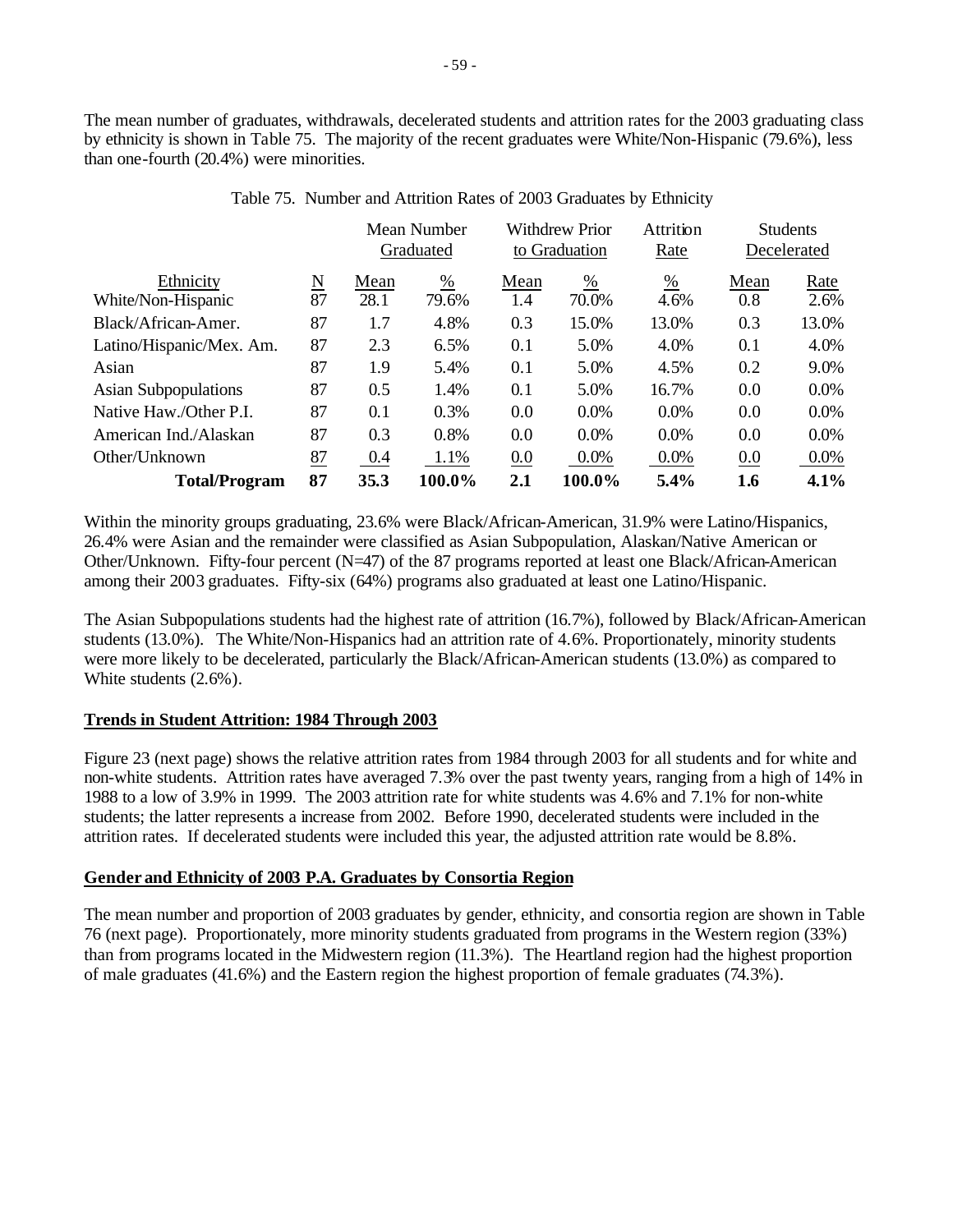

#### **Figure 23: Trends in Student Attrition: 1984 Through 2003**

Table 76. 2003 Graduates by Gender, Ethnicity, and Consortia Region

| Consortia    |    | Mean $#$ of |       | Gender |       |              | Ethnicity |       |       |
|--------------|----|-------------|-------|--------|-------|--------------|-----------|-------|-------|
| Region       | N  | Graduates   | Male  | Female | White | <b>Black</b> | Hispanic  | Asian | Other |
| Northeastern | 15 | 35.1        | 34.8% | 65.2%  | 80.0% | 7.6%         | 4.0%      | 6.5%  | 1.9%  |
| Eastern      | 14 | 35.1        | 25.7% | 74.3%  | 82.2% | 8.3%         | 2.0%      | 5.3%  | 2.2%  |
| Southeastern | 14 | 35.4        | 27.9% | 72.1%  | 81.9% | 3.8%         | 8.7%      | 3.4%  | 2.2%  |
| Midwestern   | 19 | 32.2        | 35.2% | 64.7%  | 88.7% | 2.5%         | 1.6%      | 2.6%  | 4.7%  |
| Heartland    | 12 | 37.9        | 41.6% | 58.5%  | 75.7% | 4.9%         | 12.8%     | 3.4%  | 3.1%  |
| Western      | 13 | 37.9        | 36.7% | 63.3%  | 66.8% | 2.2%         | 12.4%     | 11.2% | 7.3%  |
| Total        | 87 | 35.3        | 33.7% | 66.3%  | 79.6% | 4.8%         | 6.5%      | 5.4%  | 3.7%  |

## **Trends in the Graduation of Minorities**

The graduation of minority P.A.'s has been monitored since 1984. Figure 24 (next page) shows the proportion of non-white P.A. graduates over the past twenty years. During the twenty-year period for which data was available , the graduation of non-white students averaged 17.3%, ranging from a high of 24% in 2001 to a low of 9.0% in 1984. The reader is referred to Figure 18 concerning enrollment of minority students, which over the past twentyone years, has averaged 20.1% (Table 61).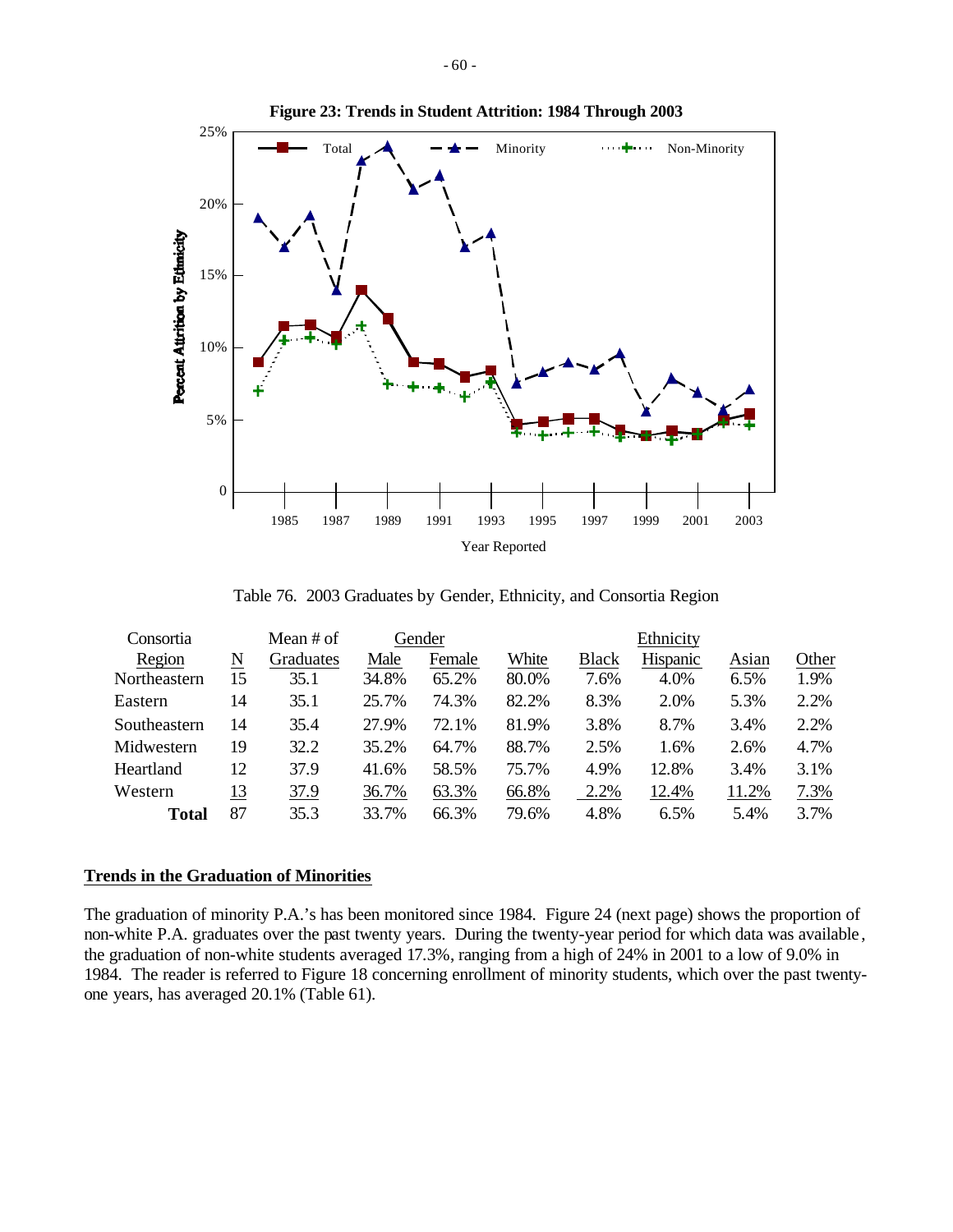

## **Employment Status of 2003 P.A. Graduates**

A summary of the employment status of the recent graduates, as reported by 77 programs, is shown in Table 77. It should be noted that the time elapsed between a program's graduation date and the date the survey was completed varied.

|                          | Table 77. Employment Characteristics of 2003 P.A. Graduates |      |           |  |  |  |  |  |  |  |  |
|--------------------------|-------------------------------------------------------------|------|-----------|--|--|--|--|--|--|--|--|
|                          | Mean Number                                                 |      | Relative  |  |  |  |  |  |  |  |  |
| <b>Employment Status</b> | Per Program                                                 | S.D. | Frequency |  |  |  |  |  |  |  |  |
| Employed:                |                                                             |      |           |  |  |  |  |  |  |  |  |
| As $a$ P.A.              | 24.0                                                        | 16.3 | 70.0%     |  |  |  |  |  |  |  |  |
| Not as a P.A.            | 0.6                                                         | 1.9  | 1.7%      |  |  |  |  |  |  |  |  |
| Unemployed               | 1.9                                                         | 3.2  | 5.5%      |  |  |  |  |  |  |  |  |
| Continued with Education | 0.5                                                         | 0.4  | 1.5%      |  |  |  |  |  |  |  |  |
| Unknown                  | 7.3                                                         | 12.1 | 21.3%     |  |  |  |  |  |  |  |  |
| Total $(N=77)$           | 34.3                                                        | 18.8 | 100.0%    |  |  |  |  |  |  |  |  |

The majority (70.0%) of recent graduates were employed as a physician assistant, a 13.6% increase from 2002 graduates (61.6%). Over one-fourth of the graduates were either unemployed or their employment status was unknown.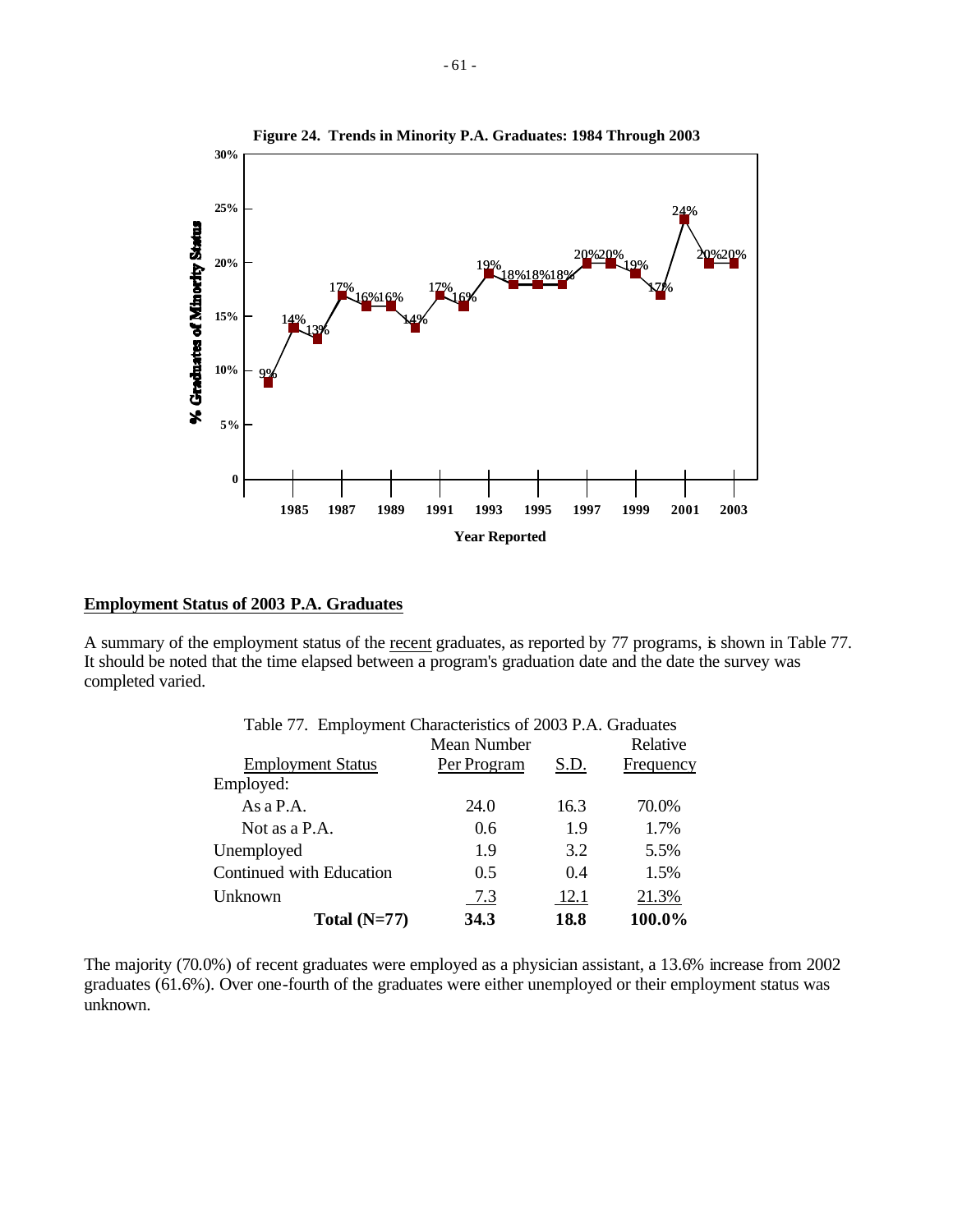## **Number of Recent Graduates by State**

The number of 2003 graduates, by state, is shown in Table 78 and includes the number of programs reporting from each state. Those states with the largest number of programs are those with the largest number of graduates, e.g., CA, NY, PA, TX. A total of 2,640 students from 77 programs completed their training in 2003. However, if we consider all programs that graduated P.A.'s in 2003 (i.e., 129 programs) we estimate that the total number of graduates would be approximately 4,554 (129 x 35.3).

|              | Number         | Number |              | Number         | Number |              | Number         | Number |
|--------------|----------------|--------|--------------|----------------|--------|--------------|----------------|--------|
| <b>State</b> | Prog.          | Grads  | <b>State</b> | Prog.          | Grads  | <b>State</b> | Prog.          | Grads  |
| AL           | $\overline{2}$ | 61     | <b>KS</b>    | 1              | 41     | OK           | 1              | 47     |
| AZ           |                | 83     | LA           | 1              | 25     | <b>OR</b>    |                | 23     |
| CA           | 4              | 234    | MA           | $\overline{2}$ | 74     | PA           | 10             | 359    |
| CO           | 1              | 30     | <b>MO</b>    | 1              | 25     | <b>SD</b>    | 1              | 19     |
| <b>CT</b>    | 1              | 49     | MT           | 1              | 21     | <b>TN</b>    | $\overline{2}$ | 40     |
| DC           | $\overline{2}$ | 85     | <b>NC</b>    | $\overline{2}$ | 51     | <b>TX</b>    | 8              | 309    |
| FL           | $\overline{2}$ | 90     | <b>NE</b>    | 1              | 31     | <b>UT</b>    | 1              | 32     |
| <b>GA</b>    |                | 50     | NJ           | 1              | 29     | VA           | $\overline{2}$ | 39     |
| IA           | 2              | 59     | <b>NM</b>    | $\overline{2}$ | 35     | <b>WA</b>    | 1              | 68     |
| ID           |                | 21     | <b>NY</b>    | 9              | 283    | WI           | 3              | 76     |
| IL           | 2              | 46     | <b>OH</b>    | $\overline{4}$ | 116    | WV           | $\mathbf{I}$   | 44     |
| $_{\rm IN}$  | 2              | 45     |              |                |        |              |                |        |
|              |                |        |              |                |        | <b>Total</b> | 77             | 2640   |

## Table 78. Number of 2003 Graduates by State

# **2003 Program Graduates: Employment Status by Consortia Region**

The employment of recent graduates varied depending on the region where their program was located. Employment data are shown in Table 79. Programs located in the Heartland region reported that over 81% of their 2003 graduates had secured employment at the time the program reported. Programs in the Western region had the lowest proportion of graduates employed (57.6%). The overall proportion of recent graduates who were unemployed, including the "Other" category, averaged 30% across the regions.

Table 79. Employment Characteristics of 2003 Graduates by Consortia Region

| Consortia    |    |      | Employed |      | Unemployed      |      | Other | Total |
|--------------|----|------|----------|------|-----------------|------|-------|-------|
| Region       | N  | Mean | %        | Mean | $\frac{\%}{\%}$ | Mean | %     | Mean  |
| Northeastern | 13 | 24.2 | 72.5%    | 1.5  | 4.5%            | 7.7  | 23.1% | 33.4  |
| Eastern      | 12 | 23.2 | 62.7%    | 2.3  | 6.2%            | 11.5 | 31.1% | 37.0  |
| Southeastern | 12 | 22.7 | 72.5%    | 2.7  | 8.6%            | 5.9  | 18.8% | 31.3  |
| Midwestern   | 16 | 21.9 | 74.7%    | 0.7  | 2.4%            | 6.7  | 22.9% | 29.3  |
| Heartland    | 12 | 30.6 | 81.0%    | 2.3  | 6.1%            | 4.9  | 13.0% | 37.8  |
| Western      | 12 | 22.3 | 57.6%    | 2.3  | 5.9%            | 14.1 | 36.4% | 38.7  |
| Total        | 77 | 24.0 | 70.0%    | 1.9  | $5.5\%$         | 8.4  | 24.5% | 34.3  |

#### **Trends in Medical Specialty Selection of Recent Graduates, 1985 Through 2003**

A comparison of the employment of recent graduates in primary and non-primary care medicine from 1985 through 2003 is shown in Table 80 (next page) and illustrated in Figure 25 (primary care includes F.M., G.I.M., Ob/Gyn, Peds)(page 64). From 1985 through 2003 there was an overall decrease in the proportion of graduates entering primary care practice, from 60% in 1985 to a low of 34% in 2003. In the past nineteen years, an average of 54% of the graduates have selected primary care medical specialties.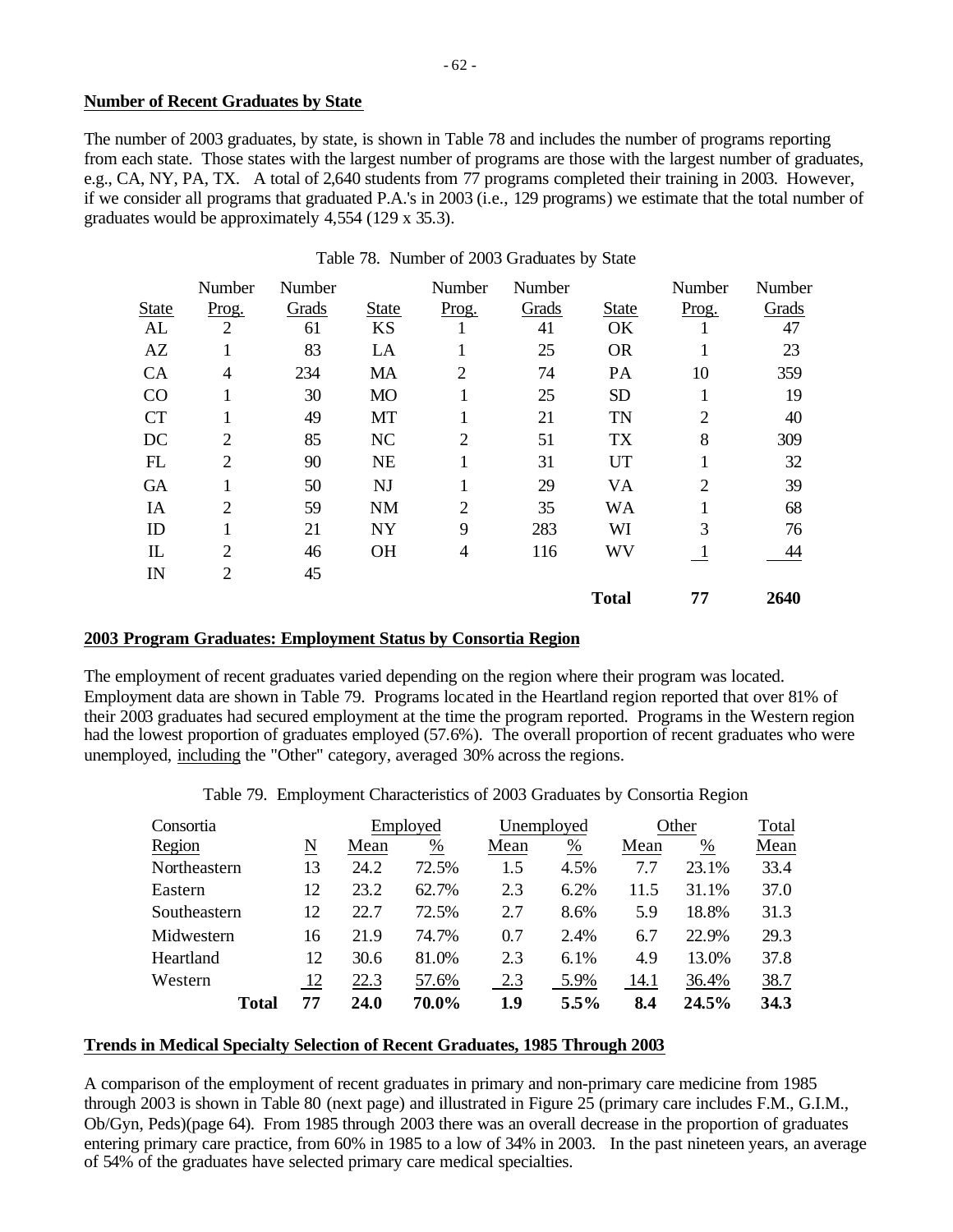| Academic    |                     | $1707$ THROUGH $2007$<br>Primary Care |                 | Non-Primary Care | Total                    |
|-------------|---------------------|---------------------------------------|-----------------|------------------|--------------------------|
| Year        | $\underline{\rm N}$ | $\frac{0}{0}$                         | $\underline{N}$ | $\%$             | $\underline{\mathbf{N}}$ |
| 1985-1986   | 399                 | 59.9%                                 | 278             | 41.1%            | 677                      |
| 1986-1987   | 404                 | 55.6%                                 | 322             | 44.4%            | 726                      |
| 1987-1988   | 418                 | 56.4%                                 | 323             | 43.6%            | 741                      |
| 1988-1989   | 422                 | 52.2%                                 | 387             | 47.8%            | 809                      |
| 1989-1990   | 398                 | 48.2%                                 | 427             | 51.8%            | 825                      |
| 1990-1991   | 508                 | 58.1%                                 | 367             | 41.9%            | 875                      |
| 1991-1992   | 511                 | 53.5%                                 | 444             | 46.5%            | 955                      |
| 1992-1993   | 674                 | 55.7%                                 | 537             | 44.3%            | 1211                     |
| 1993-1994   | 826                 | 58.0%                                 | 597             | 42.0%            | 1423                     |
| 1994-1995   | 852                 | 55.5%                                 | 684             | 44.5%            | 1536                     |
| 1995-1996   | 817                 | 52.2%                                 | 702             | 44.8%            | 1566                     |
| 1996-1997   | 970                 | 62.3%                                 | 588             | 37.7%            | 1558                     |
| 1997-1998   | 1046                | 56.9%                                 | 792             | 43.1%            | 1838                     |
| 1998-1999   | 1113                | 54.5%                                 | 928             | 45.5%            | 2041                     |
| 1999-2000   | 1176                | 53.7%                                 | 1015            | 46.3%            | 2191                     |
| 2000-2001   | 1143                | 53.9%                                 | 977             | 46.1%            | 2120                     |
| 2001-2002   | 1014                | 46.5%                                 | 1166            | 53.5%            | 2180                     |
| 2002-2003   | 964                 | 49.0%                                 | 1003            | 51.0%            | 1967                     |
| 2003-2004   | 623                 | 33.7%                                 | 1228            | 66.3%            | 1851                     |
| 19-Yr. Mean | 751                 | 53.5%                                 | 655             | 46.3%            | 1419                     |

Table 80. Employment of Recent Graduates in Primary and Non-Primary Care Medicine, 1985 Through 2003

#### **Employment of Recent Graduates in Primary and Non-Primary Care by Consortia Region**

The relative proportion of 2003 graduates entering primary and non-primary care medical specialties by region is shown in Table 81. Graduates from programs in the Western region had the highest level of employment in primary care medical specialties (51.8%). Graduates from the Northeastern region had the highest level of employment in non-primary care specialties (77.4%).

Table 81. Employment of 2003 Graduates in Primary and Non-Primary Care Medicine, by Consortia Region

|                  |              |    |      | Primary Care  |      | Non-Primary Care |  |  |
|------------------|--------------|----|------|---------------|------|------------------|--|--|
| Consortia Region |              | N  | Mean | $\frac{0}{0}$ | Mean | $\frac{0}{0}$    |  |  |
| Northeastern     |              | 13 | 5.5  | 22.6%         | 18.8 | 77.4%            |  |  |
| Eastern          |              | 11 | 8.2  | 32.4%         | 17.1 | 67.6%            |  |  |
| Southeastern     |              | 11 | 9.3  | 37.5%         | 15.5 | 62.5%            |  |  |
| Midwestern       |              | 16 | 6.3  | 28.6%         | 15.7 | 71.4%            |  |  |
| Heartland        |              | 12 | 10.1 | 33.0%         | 20.5 | 67.0%            |  |  |
| Western          |              | 12 | 11.6 | 51.8%         | 10.8 | 48.2%            |  |  |
|                  | <b>Total</b> | 75 | 8.3  | 33.6%         | 16.4 | 66.4%            |  |  |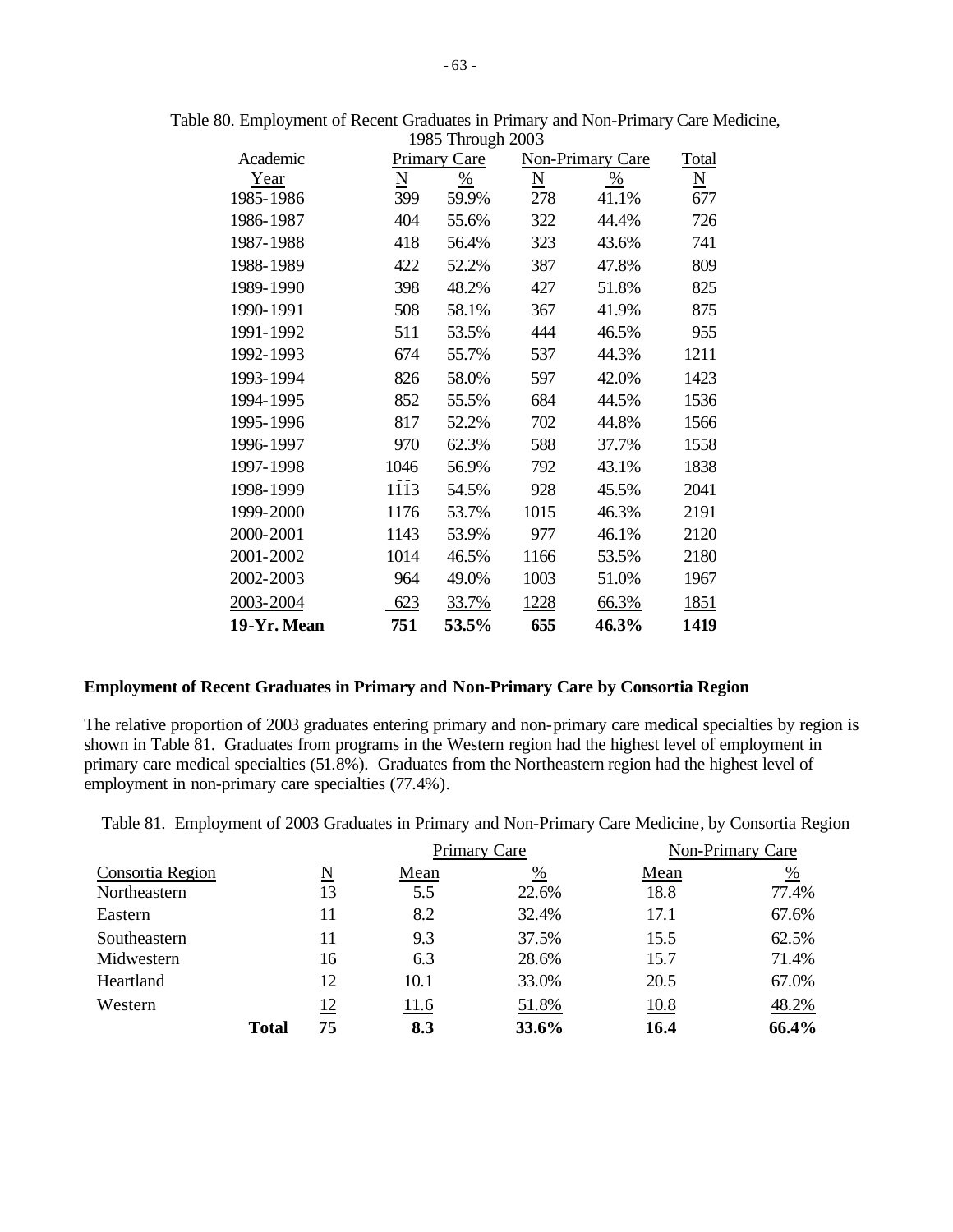

The distribution of recent graduates selecting primary care medical specialties from 1993 through 2003 is shown in Table 82. Over the period analyzed, family medicine and general internal medicine remained the primary care specialties of choice. This year, general internal medicine, general pediatrics and obstetrics and gynecology increased. The ten-year average was 72% for family medicine and 17% for general internal medicine. The selection of both obstetrics and gynecology and pediatrics also varied over time, ranging from 3.1% to 8.0% and 4.6% to 9.2%, respectively.

Table 82. Trends in the Primary Care Medical Specialty Selection of Recent Graduates, 1993 Through 2003

|                                 | 1994                          | 1995              | 1996              | 1997              | 1998              | 1999              | 2000              | 2001              | 2002              | 2003              |
|---------------------------------|-------------------------------|-------------------|-------------------|-------------------|-------------------|-------------------|-------------------|-------------------|-------------------|-------------------|
| Clinical<br>Specialty<br>Fam Md | (48)<br>$\frac{0}{0}$<br>76.0 | (56)<br>%<br>75.4 | (57)<br>%<br>73.1 | (68)<br>%<br>73.2 | (74)<br>%<br>75.1 | (TI)<br>%<br>74.9 | (76)<br>%<br>67.3 | (82)<br>%<br>67.4 | (73)<br>%<br>70.1 | (75)<br>%<br>63.7 |
| Int Med                         | 16.0                          | 15.4              | 16.9              | 17.7              | 16.3              | 14.8              | 21.5              | 17.0              | 16.4              | 20.5              |
| Gen Ped                         | 4.6                           | 5.2               | 6.4               | 5.3               | 5.6               | 6.8               | 5.5               | 9.2               | 7.3               | 7.7               |
| Ob/Gyn                          | 3.4                           | 3.1               | 3.6               | 3.8               | 3.0               | 3.4               | 5.7               | 6.4               | 6.2               | 8.0               |

\* Number of Programs responding

Trends in the graduates' selection of non-primary care medicine over the past ten years shown in Table 83 (next page). Surgery (plus sub-specialties) and medicine sub-specialties accounted for over three-fourths (80%) of the positions selected by recent graduates in non-primary care.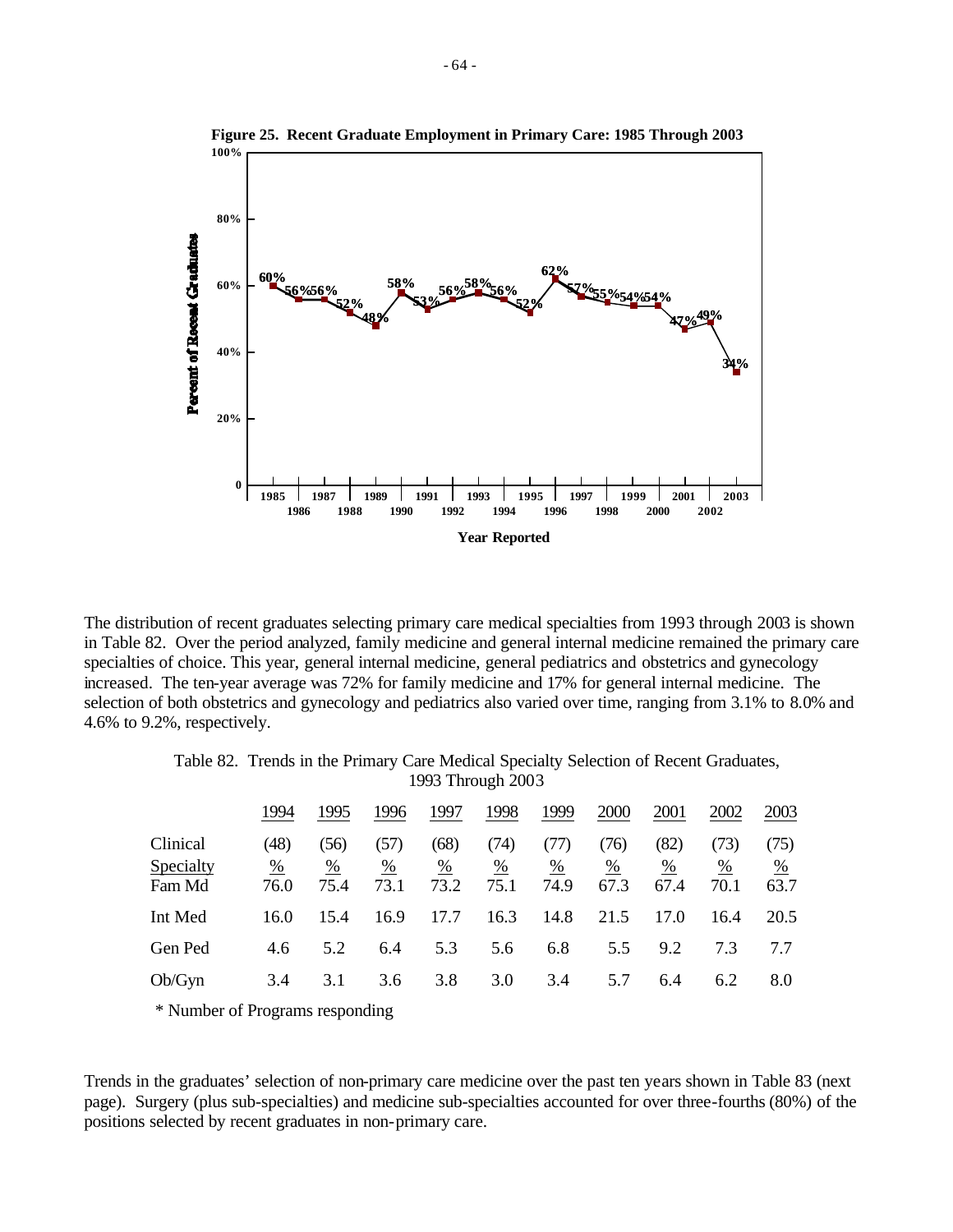|                                  | 1994              | 1995              | 1996                          | 1997              | 1998              | 1999                            | 2000              | 2001              | 2002              | 2003                            |
|----------------------------------|-------------------|-------------------|-------------------------------|-------------------|-------------------|---------------------------------|-------------------|-------------------|-------------------|---------------------------------|
| Clinical<br>Specialty<br>Surgery | (48)<br>%<br>35.5 | (56)<br>%<br>33.0 | (57)<br>$\frac{0}{0}$<br>34.1 | (68)<br>%<br>35.1 | (74)<br>%<br>36.2 | (TI)<br>$\frac{\%}{\%}$<br>31.4 | (76)<br>%<br>40.4 | (82)<br>%<br>38.6 | (73)<br>%<br>41.2 | (75)<br>$\frac{\%}{\%}$<br>46.6 |
| Med                              | 25.1              | 29.4              | 30.6                          | 29.1              | 28.4              | 23.3                            | 18.6              | 22.4              | 20.7              | 33.2                            |
| Em Med                           | 37.0              | 33.2              | 28.7                          | 32.3              | 33.3              | 37.7                            | 36.5              | 32.6              | 29.4              | 17.5                            |
| Psych.                           | 1.1               | 0.8               | 1.0                           | 1.5               | 0.7               | 3.3                             | 2.1               | 2.7               | 2.9               | 1.7                             |
| Ind Med                          | 1.3               | 3.6               | 5.6                           | 2.0               | 1.4               | 4.3                             | 2.4               | 3.7               | 5.8               | 1.0                             |

Table 83. Trends in the Non-Primary Care Medical Specialty Selection of Recent Graduates, 1993 Through 2003

\* Number of Programs responding

A list of the specific internal medicine subspecialties selected by 2003 graduates is shown in Table 84, along with the number of graduates and programs represented. A total of 382 recent graduates from sixty-seven programs were employed among the subspecialties. It should be noted that one of the armed services programs defined their graduate employment as "military medicine". Otherwise, the largest number of recent graduates selected cardiology (n=75; 40 programs).

|  |  |  | Table 84. Internal Medicine Subspecialties Selected by 2003 Graduates |  |  |  |  |
|--|--|--|-----------------------------------------------------------------------|--|--|--|--|
|--|--|--|-----------------------------------------------------------------------|--|--|--|--|

|                   | # of      | # of     |                    | # of      | $#$ of         |
|-------------------|-----------|----------|--------------------|-----------|----------------|
| Medical Area      | Graduates | Programs | Medical Area       | Graduates | Programs       |
| Military Medicine | 120       |          | Gastroenterology   | 26        | 18             |
| Cardiology        | 75        | 40       | Neurology          | 14        | 12             |
| Dermatology       | 36        | 21       | AIDS/Inf. Diseases |           |                |
| Oncology          | 32        | 18       | Other              | 71        | $\frac{42}{5}$ |
|                   |           |          | <b>Total</b>       | 382       | 67             |

A list of surgical subspecialties selected by the recent graduates is in Table 85. A total of 409 recent graduates from seventy-three P.A. programs selected surgical sub-specialty areas as their first position. Proportionately, these graduates were employed most commonly in orthopedics (n=221; 54%).

Table 85. Surgical Subspecialties Selected by 2003 Graduates

|               | Number of | Number of |                   | Number of    | Number of       |
|---------------|-----------|-----------|-------------------|--------------|-----------------|
| Surgical Area | Graduates | Programs  | Surgical Area     | Graduates    | Programs        |
| Orthopedics   | 221       | 64        | <b>Plastic</b>    | 17           |                 |
| CV/CT         | 79        | 39        | Organ Transplant  | $\mathbf{R}$ |                 |
| Neurosurgery  | 45        | 28        | Other Surg. Spec. | <u>44</u>    | $\overline{22}$ |
|               |           |           | <b>Total</b>      | 409          | 73              |

# **Medical Specialty Selection of Recent Graduates by Consortia Region**

A comparison of medical specialty selection of recent graduates by consortia region is shown in Table 86 (next page). The data are presented as the mean number of recent graduates per program employed in each area. Medical specialties in which the la rgest proportion of recent graduates was employed is shown and include, family medicine, internal medicine (including subspecialties), and surgery (including subspecialties).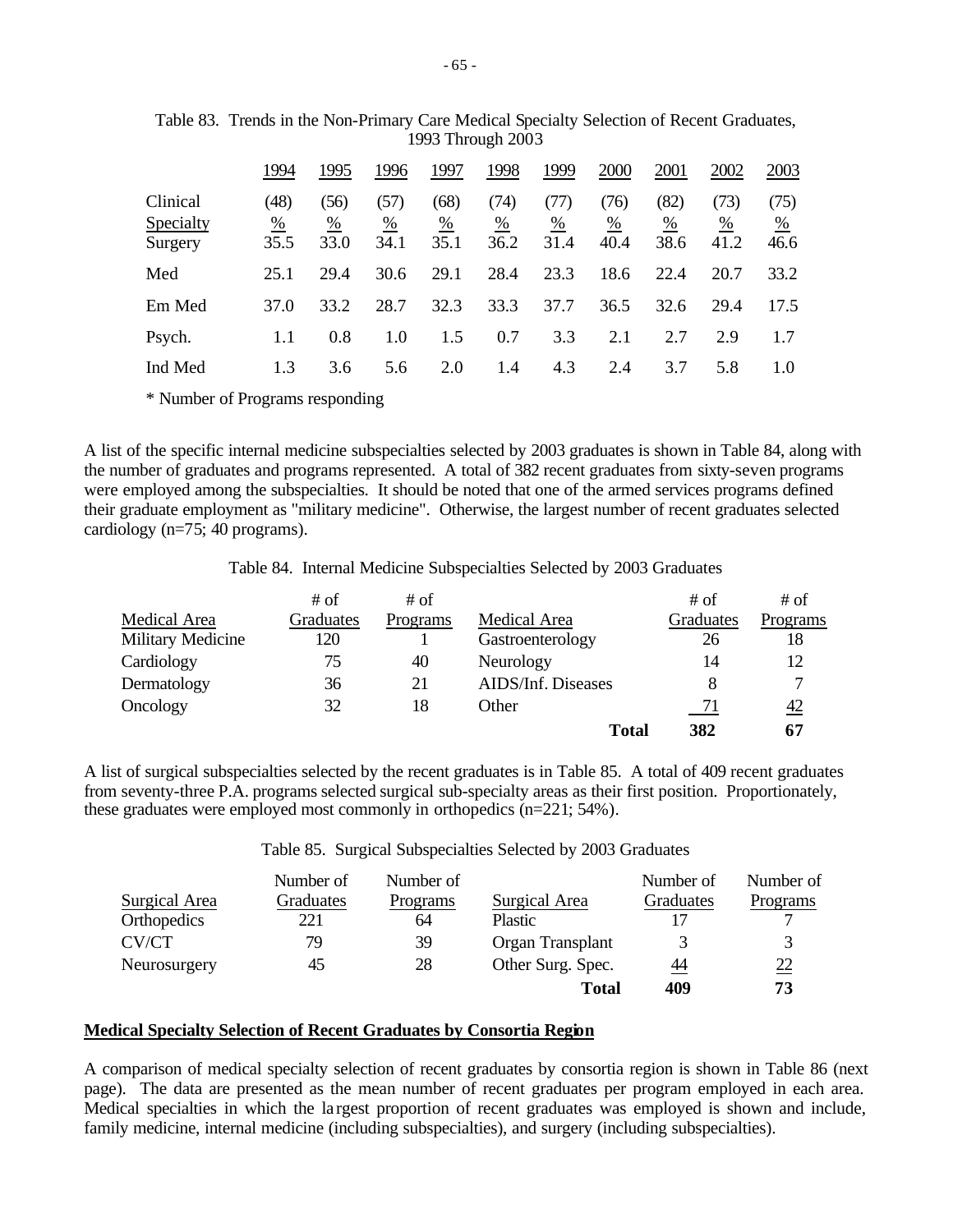|                  |           |      | <b>Family Medicine</b> |      | Internal Medicine* |      | $Surgery*$    |
|------------------|-----------|------|------------------------|------|--------------------|------|---------------|
| Consortia Region | N         | Mean | %                      | Mean | %                  | Mean | $\frac{0}{0}$ |
| Northeastern     | 13        | 2.2  | 13.4%                  | 4.9  | 29.9%              | 9.3  | 56.7%         |
| Eastern          | 11        | 4.5  | 22.0%                  | 6.7  | 32.7%              | 9.3  | 45.4%         |
| Southeastern     | 11        | 6.4  | 30.9%                  | 6.2  | 29.8%              | 8.2  | 39.4%         |
| Midwestern       | 16        | 3.8  | 23.0%                  | 4.7  | 28.5%              | 8.0  | 48.5%         |
| Heartland        | 12        | 6.8  | 30.9%                  | 5.3  | 24.1%              | 9.9  | 45.0%         |
| Western          | <u>12</u> | 9.0  | 53.6%                  | 3.8  | 22.6%              | 4.0  | 23.8%         |
| <b>Total</b>     | 75        | 5.3  | 30.1%                  | 5.2  | 29.5%              | 7.1  | 40.3%         |

|  |  | Table 86. Medical Specialties Selected by 2003 Graduates by Consortia Region |  |  |
|--|--|------------------------------------------------------------------------------|--|--|
|  |  |                                                                              |  |  |

\* Includes the sub-specialties

Note, the "other" category is not included in the table. Graduates from the Western region selected family medicine preferentially (53.6%) and those from the Northeastern region had the least percentage entering family medicine (13.4%). Conversely, graduates from programs in the Northeast selected surgery (56.7%) more frequently than did graduates from other regions.

# **Regional Variation and Trends in New Graduate Starting Salaries**

Table 87 shows the estimated starting salary of recent graduates in 2003 by region. The overall average was \$62,540, an increase of 5.2% from the 2002 average of \$59,434. Mean salaries were above \$61,000 for graduates from programs located in all but the Eastern region.

|                  |       |            | Table 87. Program Directors' Perceptions of Starting Salaries |          |                  |
|------------------|-------|------------|---------------------------------------------------------------|----------|------------------|
|                  |       |            | for P.A. Graduates by Consortia Region                        |          |                  |
| Consortia Region |       | N          | Mean                                                          | Median   | Change from 2002 |
| Northeastern     |       | 11         | \$64,609                                                      | \$65,000 | 7.0%             |
| Eastern          |       | 8          | \$59,250                                                      | \$60,000 | 5.1%             |
| Southeastern     |       | 11         | \$63,477                                                      | \$62,000 | 6.8%             |
| Midwestern       |       | 16         | \$62,307                                                      | \$61,650 | 4.4%             |
| Heartland        |       | 11         | \$63,490                                                      | \$62,892 | 6.4%             |
| Western          |       | <u> 11</u> | \$61,319                                                      | \$61,000 | 2.0%             |
|                  | Total | 68         | \$62,540                                                      | \$62,000 | $+ 5.2\%$        |

Salaries of graduates from programs located in the Northeastern region marked the greatest increase from 2002 (7.0%). These data are also shown in Figure 26 (next page). Thus, starting salarie s have increased each year by an average of 4.5% and there has been an overall increase in salaries of 69.9% since 1991.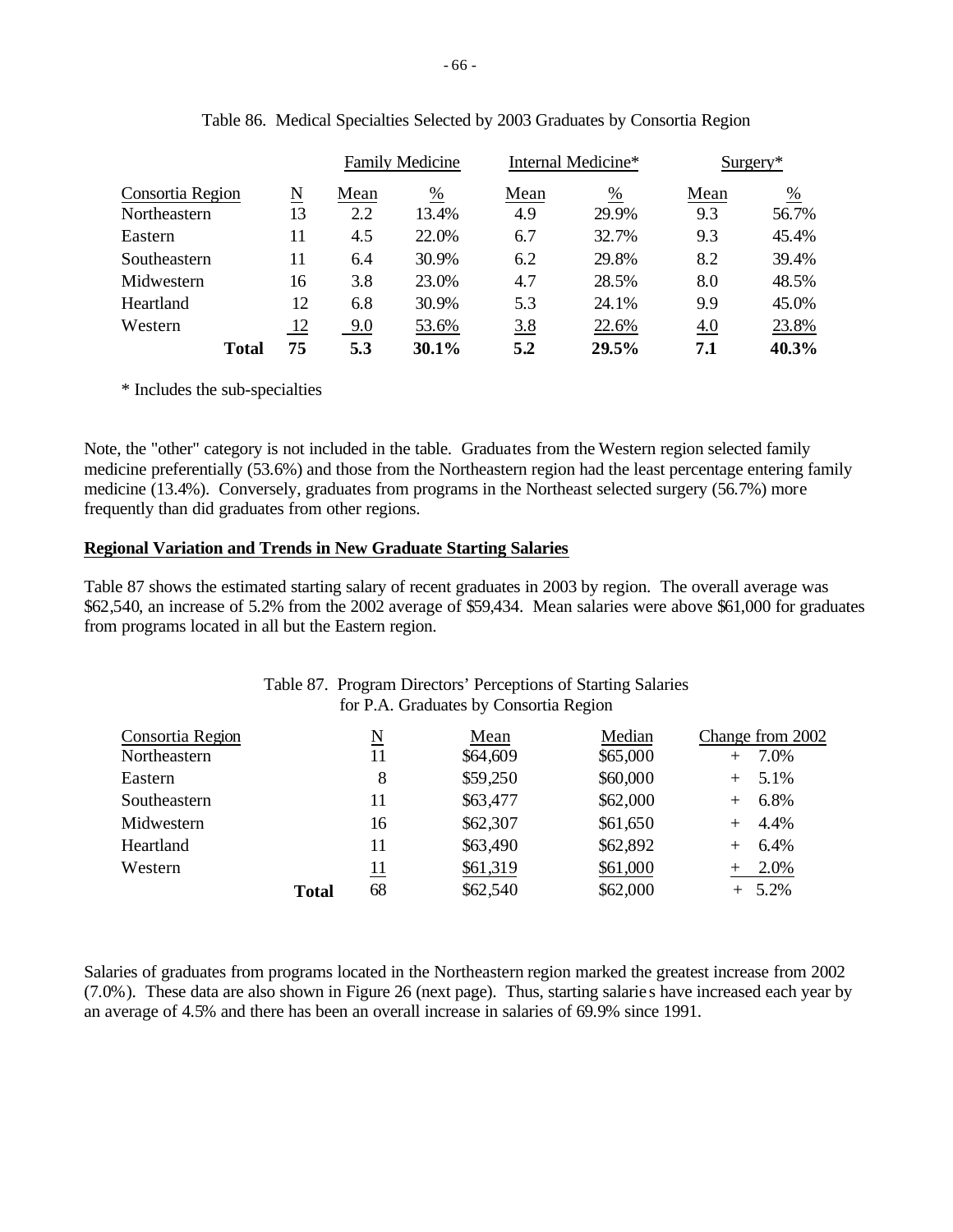

**Figure 26. Trends in Starting Salary for New Graduates: 1991 Through 2003**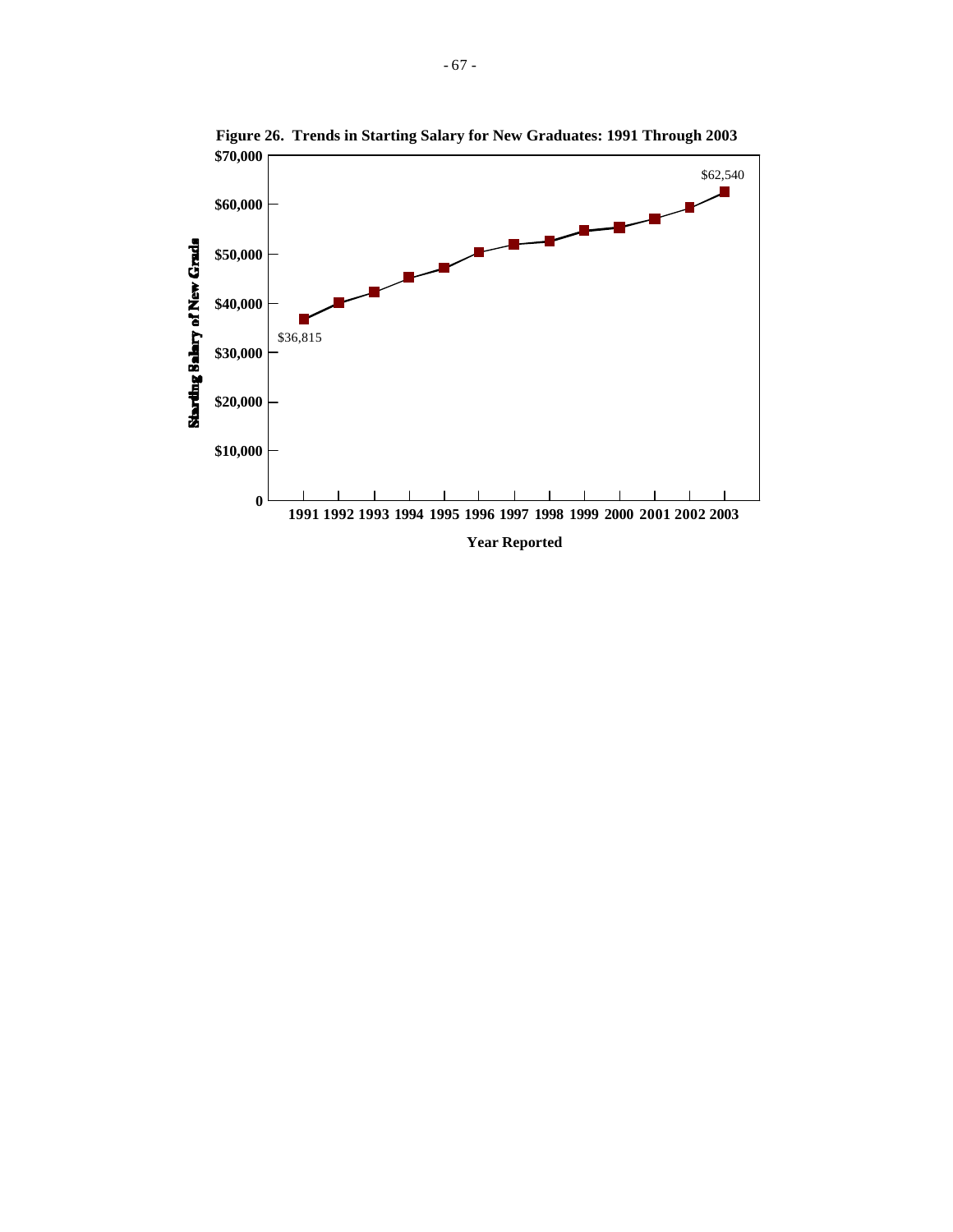## **SUMMARY AND CONCLUSIONS**

This report presents an update of physician assistant educational programs in the United States for the 2003-2004 academic year. This is the twentieth annual report to be published since 1984 and is based upon data drawn from the 2003 national survey of P.A. programs and includes APAP member programs and those enrolling students for the first time in 2003. Two surveys were administered. The surveys was mailed in November to 133 programs. The response rate for survey #1 was 86% (114 programs) and for survey #2 was 65%. Highlights of the findings are provided in this summary and includes a description of the "typical" P.A. program. Comparisons were also made across programs by consortia region.

As we have data extending from 1984, we were able to also examine trends which have occurred over the past twenty years for certain variables. Trends were analyzed relative to program budget and student expenses, personnel salaries and turnover, curriculum and interdisciplinary education, applicant, student and graduate characteristics, and salaries for recent graduates.

#### **SECTION I. General Characteristics of P.A. Programs**

The majority of programs (N=119; 89.5%) were associated with either a University or 4-year College. Eightytwo programs (62%) awarded graduates a master's degree and thirty-seven (28%) awarded graduates a baccalaureate degree; the remainder awarded either an associate degree or only a certificate of completion. The majority (N=82; 61.7%) of the current P.A. Programs were established since 1989; thirty-five percent of the programs were established in the period 1969 through 1976, an average of 5.5 programs/year. From 1977 through 1988 (12 years) only three new programs were developed. The "typical" P.A. curriculum was 26 months in length and ranged from 12 to 36 months. The majority of programs graduated their seniors over two periods, between May-June (N=43) and August-September (N=63).

P.A. programs received the majority of their financial support from the sponsoring institution, averaging \$654,339 (69% of the budget) and federal training grants, averaging \$141,762 (15% of the budget). Forty-one programs (40%) reported they received federal training grant support in 2003- 2004. The average cost per program to educate a P.A. student was estimated to be \$11,886/student/year, a figure derived by dividing the total budget by the total number of students enrolled. This value does not include other costs, for example, clinical preceptors and other educators whose wages are not included in the program's budget. Programs located in the Western region had the highest total budget (\$1,285,802 per program). Programs located in the Western region had the highest level of federal training grant support (\$178,775 per program). Programs in the Heartland region had the lowest total budget, averaging \$728,374 per program. Programs in the Northeastern region had the lowest level of federal training grant support (\$101,264).

The typical resident student paid an average of \$39,360 for tuition, books, fees, and equipment for their entire professional education in a P.A. program, the non-resident student paid \$46,884. Eighty-nine percent of the students received financial aid averaging \$21,004 per student per year. Students enrolled in programs located in the Eastern region had the highest resident tuition (\$42,233/student/curriculum), while programs in the Heartland region had the lowest resident tuition (\$16,720/student/curriculum).

Ninety-two percent of the students in programs located in the Eastern region received financial aid, while 81% of the students in the Midwestern region received financial aid. For all students enrolled in 2003, only 16 (1st year students) and 32 (2nd year students) were awarded support from any of the several types of Public Health Service Corps Scholarships.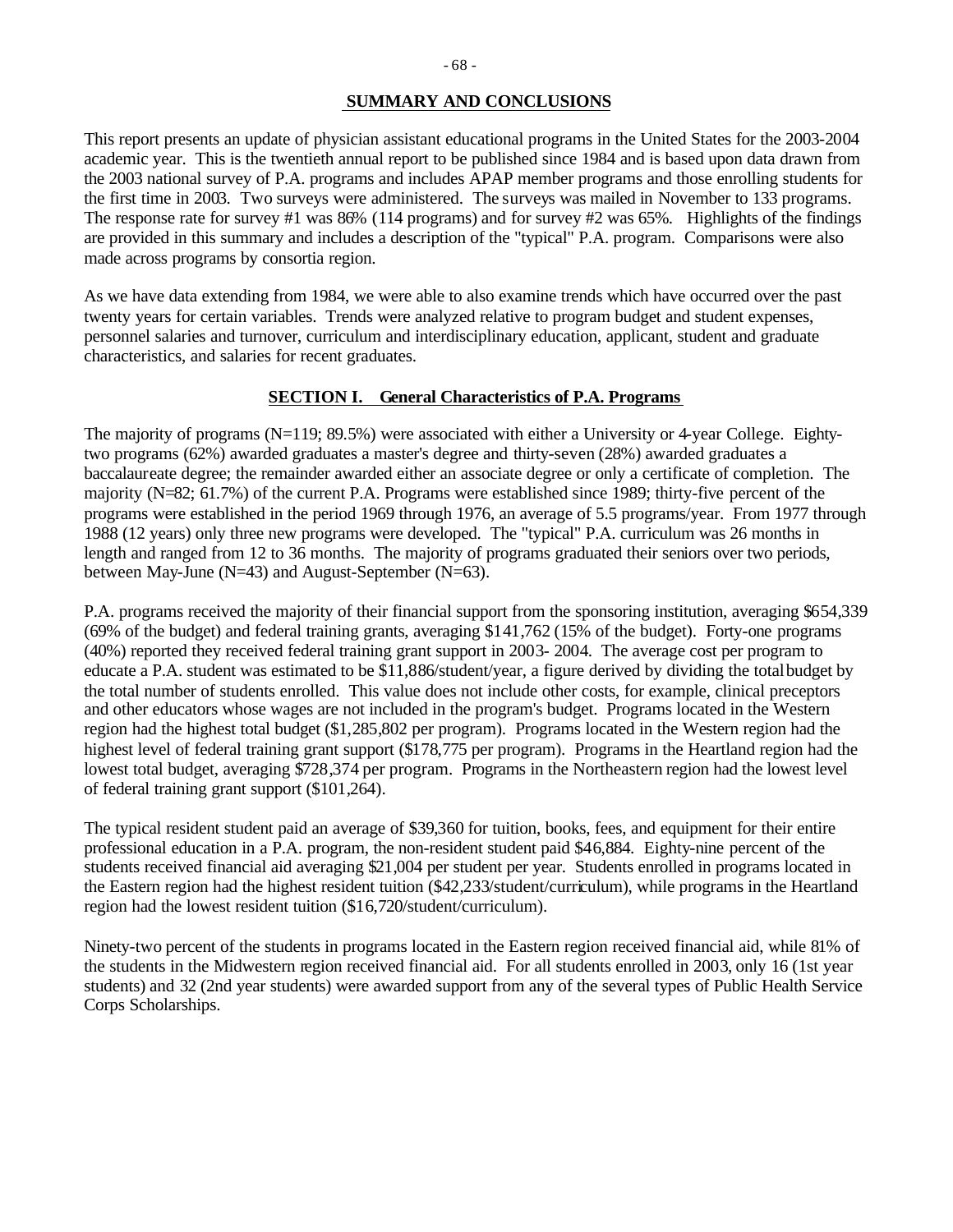## **Trends from 1984 Through 2003**

Total program budget increased an average of 7.0% annually from 1984 through 2003, a total increase of 245% over the past twenty years. During this period, institutional support for the typical program increased an average of 7.6% per year, while federal training grant support remained relatively unchanged (20-year mean=\$141,762) and accounted for an average of 15% of the total program budget. Since 1984, both tuition and total student expenses have increased by over 360% while the proportion of students receiving financial assistance has increased to 89%. Since 1986, the amount of financial aid provided to students has increased by 443%, from \$3,866/student/year to \$21,004/student/year in 2003.

## **SECTION II. Program Personnel**

In order to conduct an analysis of P.A. program personnel, the faculty and staff were divided into three major groups as follows: (1) program directors, (2) medical directors and (3) those faculty and staff associated with the educational and/or administrative aspects of the program (referred herein as program personnel). The latter group was subdivided on the basis of whether they were P.A.'s or non-P.A.'s and organized across four categories (I, II, III, IV) based on job titles and program responsibilities.

The typical P.A. program employed one medical (0.30) and one program director (0.971) and, on average, 4.2 P.A. credentialed and 1.1 non-P.A. faculty, and 2.4 Category IV personnel. Thus, the "core" personnel for the typical program amounted to approximately 9.0 FTE's including cleric al and/or other types of support personnel. General characteristics were reported for directors and program faculty and staff, including, percent time working with the program, months in position, annual salary, highest degree held, academic classification and tenure track status, gender, and ethnicity. Annual salary was shown to vary by job category, consortia region, gender, ethnicity, academic classification, and highest degree held.

In comparison to the Category I - III personnel data gathered in 2002-2003, salaries for P.A. program personnel increased by 4.1% and by 8.7% for non-P.A.'s. Eighty-five percent of the Cat I – III personnel were classified as faculty. Twenty-two percent were on a tenure track and 25% of the tenure track faculty were tenured. Sixty-two percent of the Category I - III program personnel had earned a masters degree and 12% held a doctorate as their highest degree.

On average, 62% of the P.A. credentialed staff and faculty (including program directors) provided 9.9 hours per week of clinical practice in addition to their educational activities. Eighty percent were paid for their clinical service which averaged \$37.31 per hour. Clinical earnings accounted for 20.7% of their salary.

In comparison to the 2002 data, the proportion of program directors who were credentialed as P.A.'s decreased from 88% to 87%, salaries increased by 1.8% and months in position increased from 71 to 72 months. The majority of program (92%) and medical (84%) directors were classified as faculty and were on a tenure track. Less than one-fifth were tenured. Twenty-seven percent of the program directors had doctoral-level degrees (typically the Ph.D. or Ed.D.). Since 1984, there has been a 133% increase in mean salary for program directors and 73% increase for medical directors. The time in position for both medical and program directors has fluctuated extensively over the twenty year period.

Respondents also provided data on personnel turnover over the past year. For the period September 2002 through August 2003, turnover averaged 1.0 individual per program. Turnover across all programs was highest among Category I personnel (36/year) and lowest among Category III personnel. Twelve program director positions were filled during this period. Departing personnel had been in their positions an average of 48 months, those filling the position were in their previous position 45 months and were typically 4.1 years older than their predecessors.

Vacated positions were filled within 7.9 weeks and were filled by individuals with similar academic and personal characteristics as those departing. The three primary reasons cited for the departure of personnel included, in descending order, return to clinical practice, geographic relocation and career advancement. In this past year, the salary of those filling the vacated position was 3.1% less than the salary of the person leaving the position.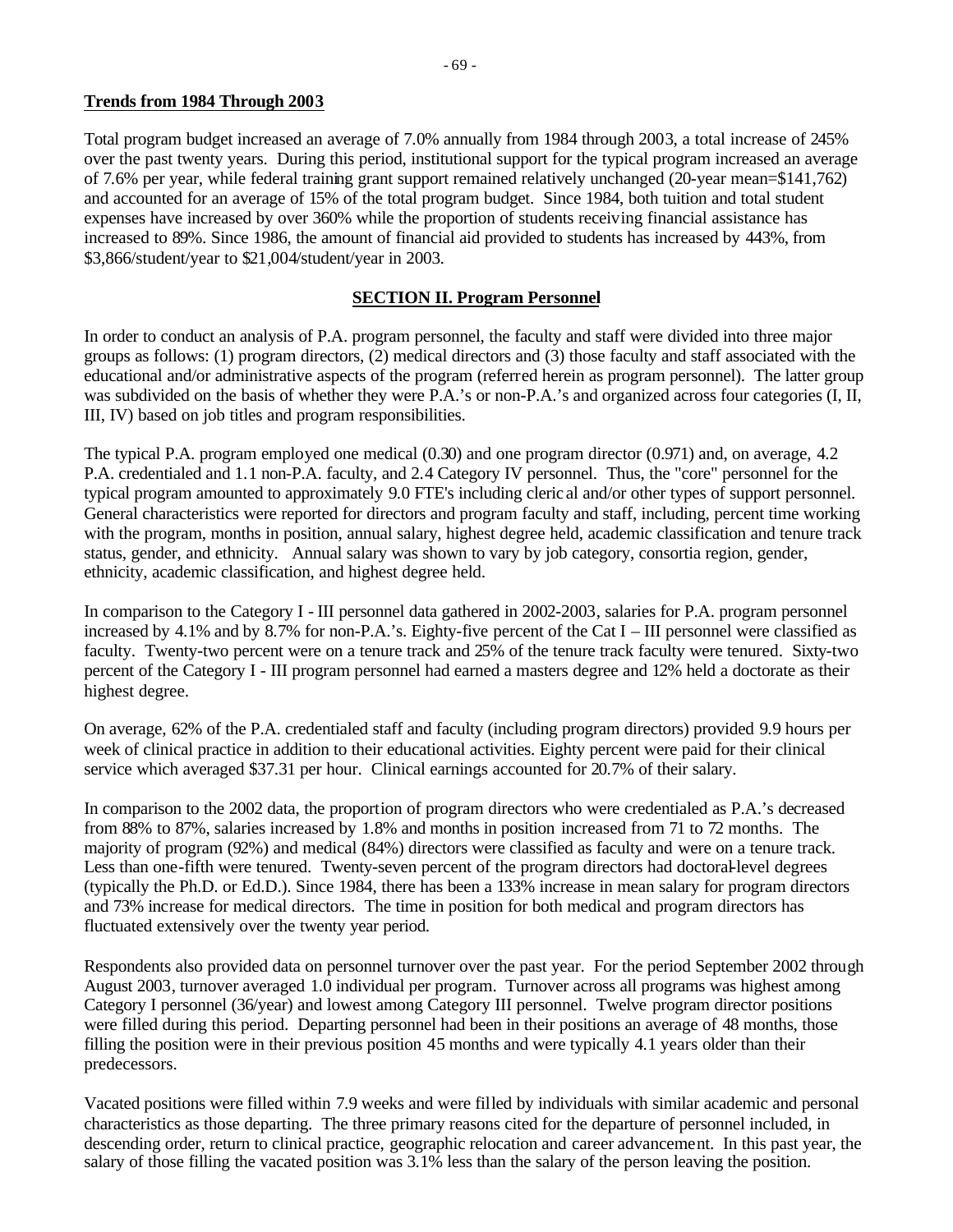#### **SECTION III. P.A. Applicant and Student Characteristics**

In 2003, the average size of the entering P.A. class was 38.2 students, 70% of whom were women. The senior class averaged 35.0 students per program with 9.8% of the maximum capacity of the class unfilled (due largely to attrition from the program). The typical program received 212 applications and reported a ratio of 5.3 applicants to students enrolled. Using the mean values of the responding programs, the total enrollment (all classes) across all 108 programs was estimated to be 8,753 (781 more students than the previous year). Similarly, the estimated first-year enrollment was 4,126 students with only 1.9% enrolled as part-time students. Programs located in the Western region had the largest number of applicants (278/program). The Southeastern region had the largest number of students enrolled (43.7/program). Programs in the Northeastern region had the smallest number of applicants (166.0/program). Programs in the Heartland region had the fewest number of students enrolled (34.3/program).

The typical entering student was described as a white/non-Hispanic female, 28 years of age, with a grade point average of 3.35 and 32.4 months of health care experience prior to admission.

The proportion of minority students enrolled in the first-year class has increased from 13.8% in 1983-84 to 24.4% in the current year, with the majority of these students in the Black/African-American ethnic group. All but eight programs reported that at least one minority student was enrolled in the 2003 class.

Although there was relatively little change in the number of applicants and students enrolled between 1984 and 1989, the number of applicants and students enrolled from 1989 to the 1995 increased substantially, 325% and 52%, respectively, during that period. The number of applicants decreased by 60.5% from 1995 (420/program to 166/program). The number of applicants increased by 27.7% fro 2001 to 2003.

Information was also obtained on the number of unlicensed medical graduates (U.S.-born and alien) applying to and enrolling in P.A. programs during 2003. The total number of UMG applicants increased from 471 (3.5/program) in 2002 to 543 (7.6/program) in 2003. UMG enrollment has decreased from 163 (1.64/program) in 2002 to 108 (1.15/program) in 2003. On average, 20% of the UMG applicants were admitted in 2003.

Over one-half (60.6%; 43/71) of the programs received an UMG application while 46.8% (36/77) of the programs enrolled an UMG in 2003. In a broader perspective and with respect to the total applicant pool, UMG's accounted for only 3.6% of the total number of applicants and 2.9% of all students enrolled in the 2003 class.

Programs located in the Midwestern region accounted for the majority of UMG applicants, averaging 26.79/program, while programs in the Heartland region only received an average of 0.88/program. Programs in the Midwestern region enrolled the highest proportion (2.39/program) of UMG's, while programs in the Heartland region enrolled 0.17/program UMG's in 2003.

# **SECTION IV. Graduate Information**

The average size of the 2003 graduating class was 35.3/program and was highest for programs located in the Heartland and Western regions (37.9/program) and lowest in the Midwestern region (32.2/program). The majority of recent graduates were female (66%) and non-minority (80%). The attrition rates across programs averaged 5.4% (2.1 students per program) and the reasons for withdrawal were most frequently due to academic (48.5%). The attrition rate reported in 2003 was higher than the previous year (5.1%). Attrition was highest among minorities and older students. Students from programs in the Eastern region had the highest attrition rate (9.8%) and those from programs in the Heartland region the lowest attrition (2.9%).

On average, 1.6 students per program were decelerated for a deceleration rate of 4.1%. These students were not considered "withdrawn" and therefore not included in the attrition figures. Deceleration occurred more frequently among minorities and older students. The highest deceleration rates were reported by programs located in the Heartland region (5.8%) and lowest for programs in the Midwestern region (2.6%).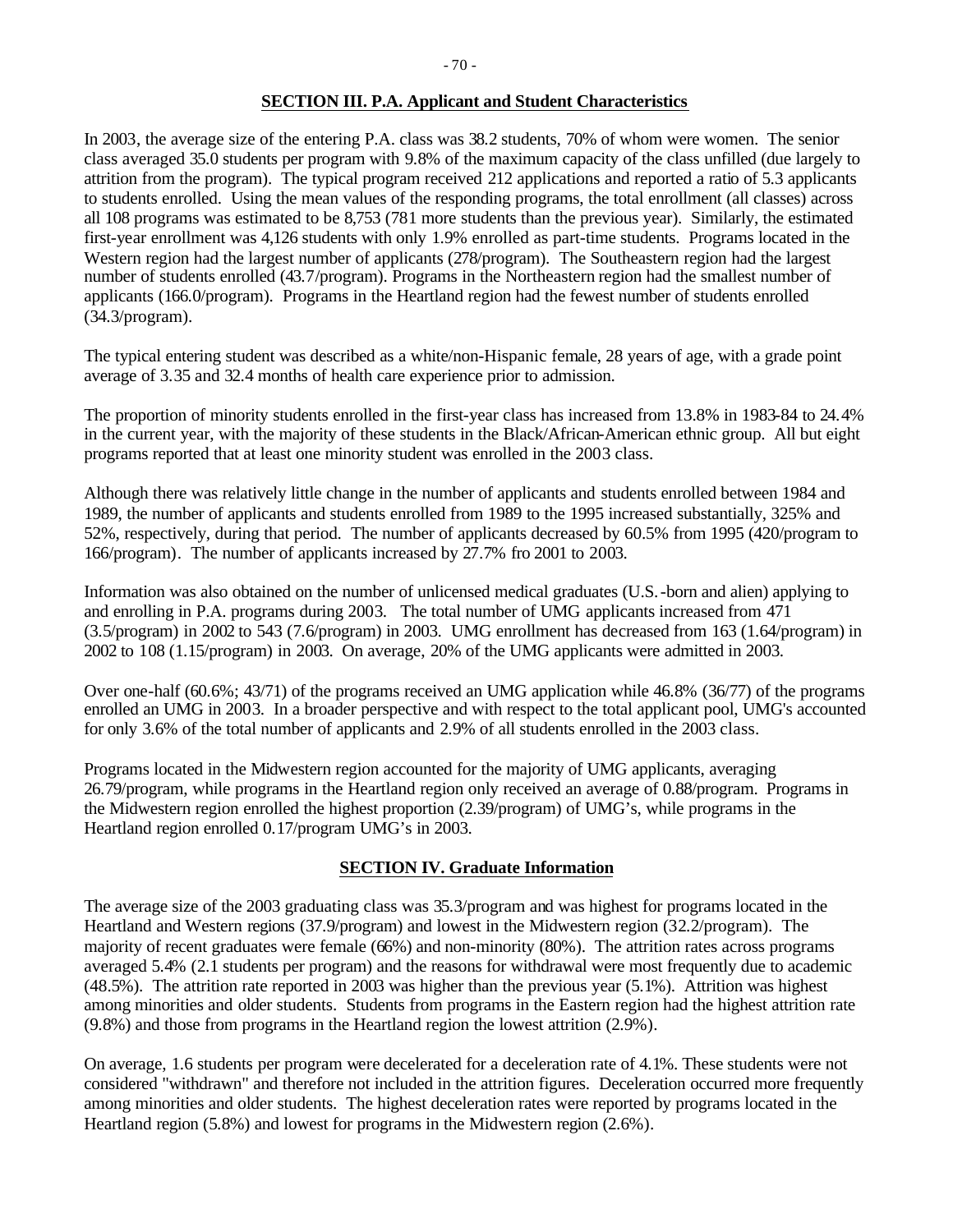The proportion of 2003 graduates employed in primary care specialties decreased from the previous year (33.7% versus 49.0% in 2002) and those so employed remained principally in family medic ine or general internal medicine. The most common non-primary care specialties selected by recent graduates were surgery (including subspecialties) and medicine. The most common medicine subspecialties was cardiology, while orthopedic surgery was the most common surgical specialties selected.

Based on responses from program directors, starting salaries continued to increase, averaging \$62,540, 5.2% above that reported for the 2002 academic year (\$59,434). Programs in the Heartland region had the highest percent of employment (81.0%) while programs in the Eastern region had the lowest percent of employment of recent graduates.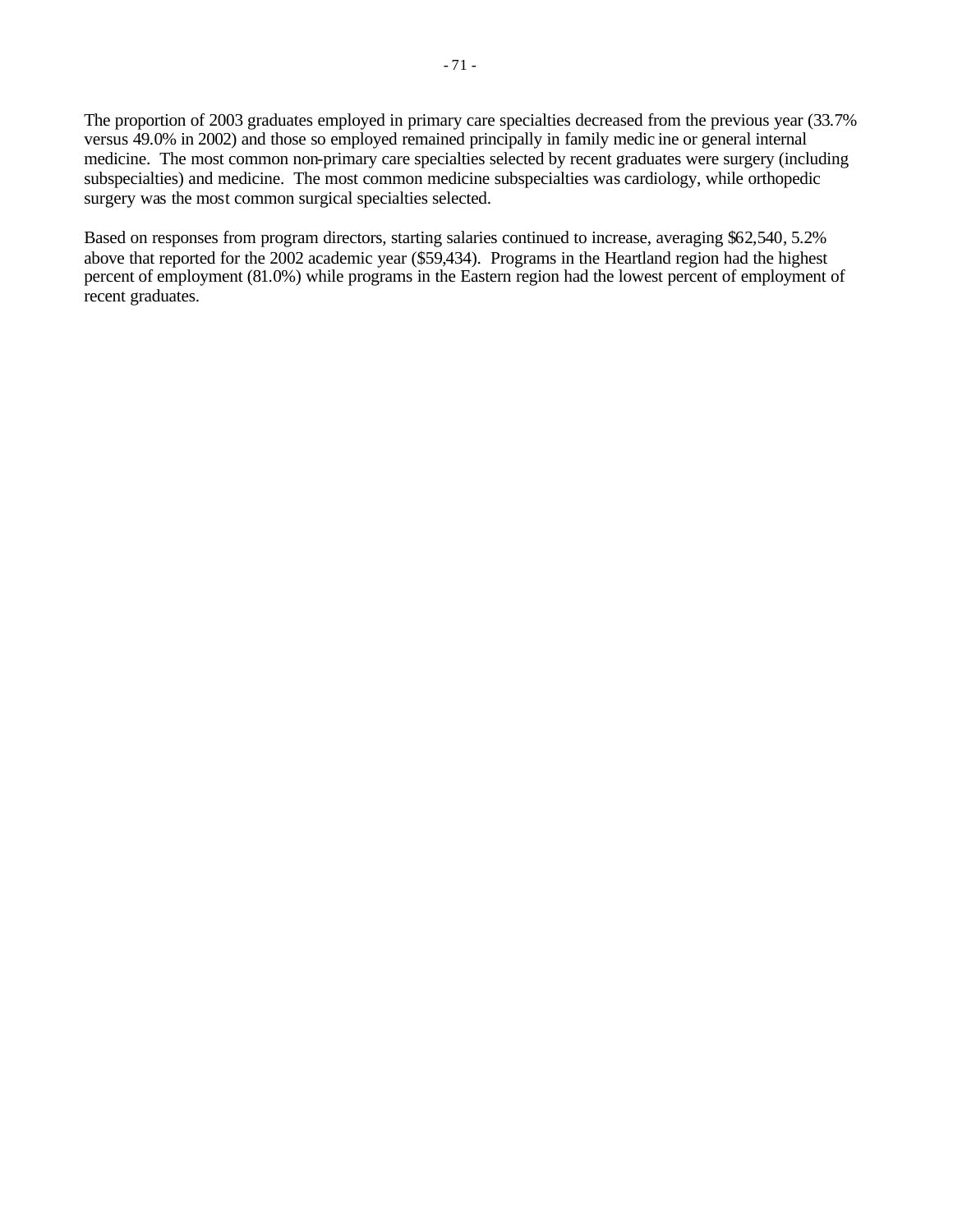#### **REFERENCES**

- 1. Association of Physician Assistant Programs, Physician Assistant Programs Directory. [Online]. Available http://www.apap.org, October, 2003.
- 2. Accreditation Review Commission on Education for the Physician Assistant, Inc., Accredited Programs [Online], Available http://www.arc-pa.org/General/AccreditedPrograms.html, November 2003.
- 3. Oliver, D., J. Baker, and W. Donahue. First Annual Report on Physician Assistant Educational Programs in the United States, 1984-85. Association of Physician Assistant Programs, May, 1985.
- 4. Oliver, D., J. Baker, and W. Donahue. Second Annual Report on Physician Assistant Educational Programs in the United States, 1985-86. Association of Physician Assistant Programs, May, 1986.
- 5. Oliver, D., J. Baker, and W. Donahue. Third Annual Report on Physician Assistant Educational Programs in the United States, 1986-87. Association of Physician Assistant Programs, May, 1987.
- 6. Oliver, D., J. Baker, and W. Donahue. Fourth Annual Report on Physician Assistant Educational Programs in the United States, 1987-88. Association of Physician Assistant Programs, May, 1988.
- 7. Oliver, D., J. Baker, and W. Donahue. Fifth Annual Report on Physician Assistant Educational Programs in the United States, 1988-89. Association of Physician Assistant Programs, May, 1989.
- 8. Oliver, D., J. Baker, and W. Donahue. Sixth Annual Report on Physician Assistant Educational Programs in the United States, 1989-90. Association of Physician Assistant Programs, May, 1990.
- 9. Oliver, D., J. Baker, and W. Donahue. Seventh Annual Report on Physician Assistant Educational Programs in the United States, 1990-91. Association of Physician Assistant Programs, May, 1991.
- 10. Oliver, D., J. Baker, and W. Donahue. Eighth Annual Report on Physician Assistant Educational Programs in the United States, 1991-92. Association of Physician Assistant Programs, May, 1992.
- 11. Oliver, D., J. Baker, and W. Donahue. Ninth Annual Report on Physician Assistant Educational Programs in the United States, 1992-93. Association of Physician Assistant Programs, May, 1993.
- 12. Oliver, D., J. Baker, and W. Donahue. Tenth Annual Report on Physician Assistant Educational Programs in the United States, 1993-94. Association of Physician Assistant Programs, May, 1994.
- 13. Oliver, D., J. Baker, and W. Donahue. Eleventh Annual Report on Physician Assistant Educational Programs in the United States, 1994-95. Association of Physician Assistant Programs, May, 1995.
- 14. Simon, A., M. Link, and A. Miko. Twelfth Annual Report on Physician Assistant Educational Programs in the United States, 1995-96. Association of Physician Assistant Programs, May, 1996.
- 15. Simon, A., M. Link, and A. Miko. Thirteenth Annual Report on Physician Assistant Educational Programs in the United States, 1996-97. Association of Physician Assistant Programs, May, 1997.
- 16. Simon, A., M. Link, and A. Miko. Fourteenth Annual Report on Physician Assistant Educational Programs in the United States, 1997-98. Association of Physician Assistant Programs, May, 1998.
- 17. Simon, A., M. Link, and A. Miko. Fifteenth Annual Report on Physician Assistant Educational Programs in the United States, 1998-99. Association of Physician Assistant Programs, May, 1999.